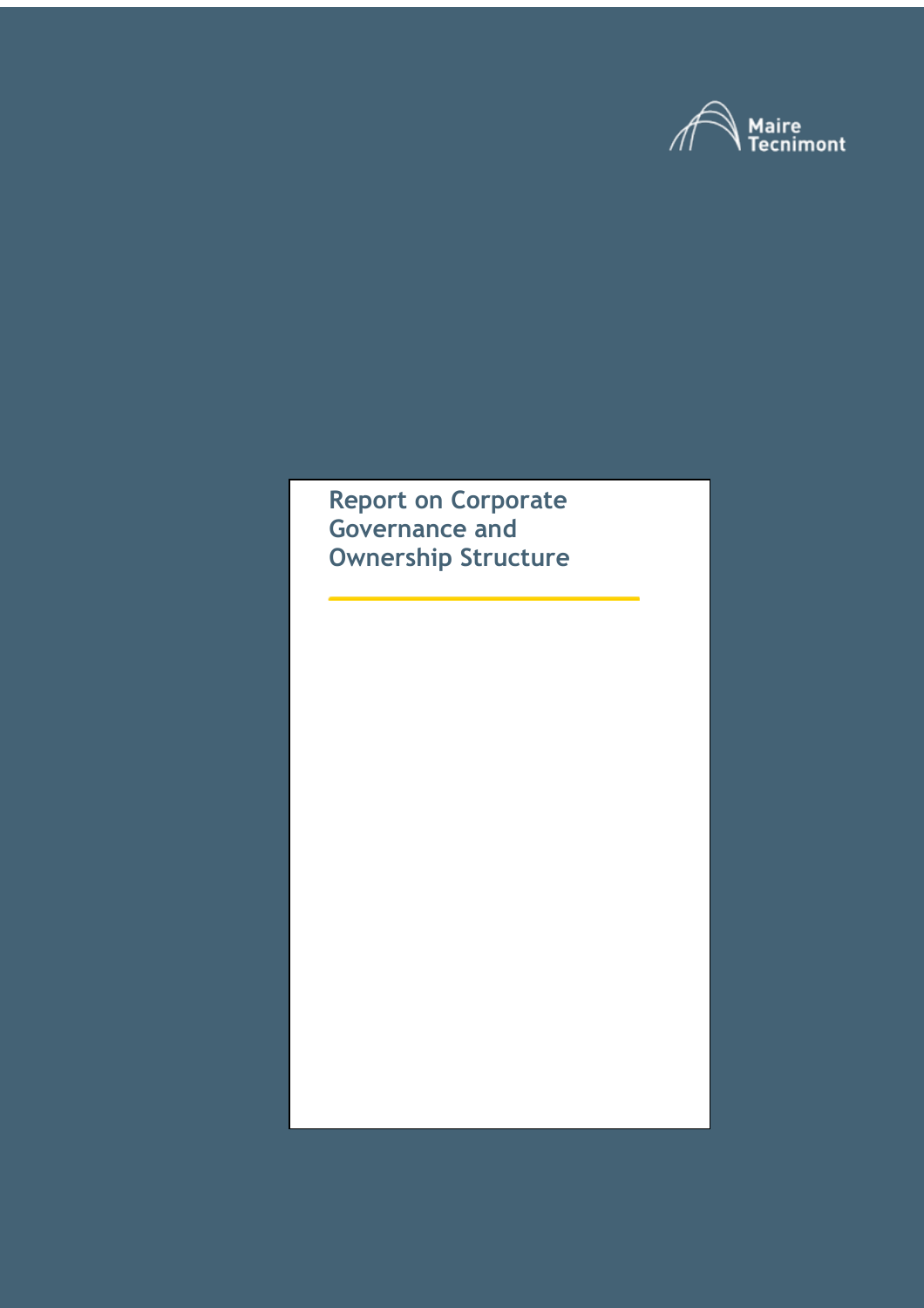Maire Tecnimont S.p.A.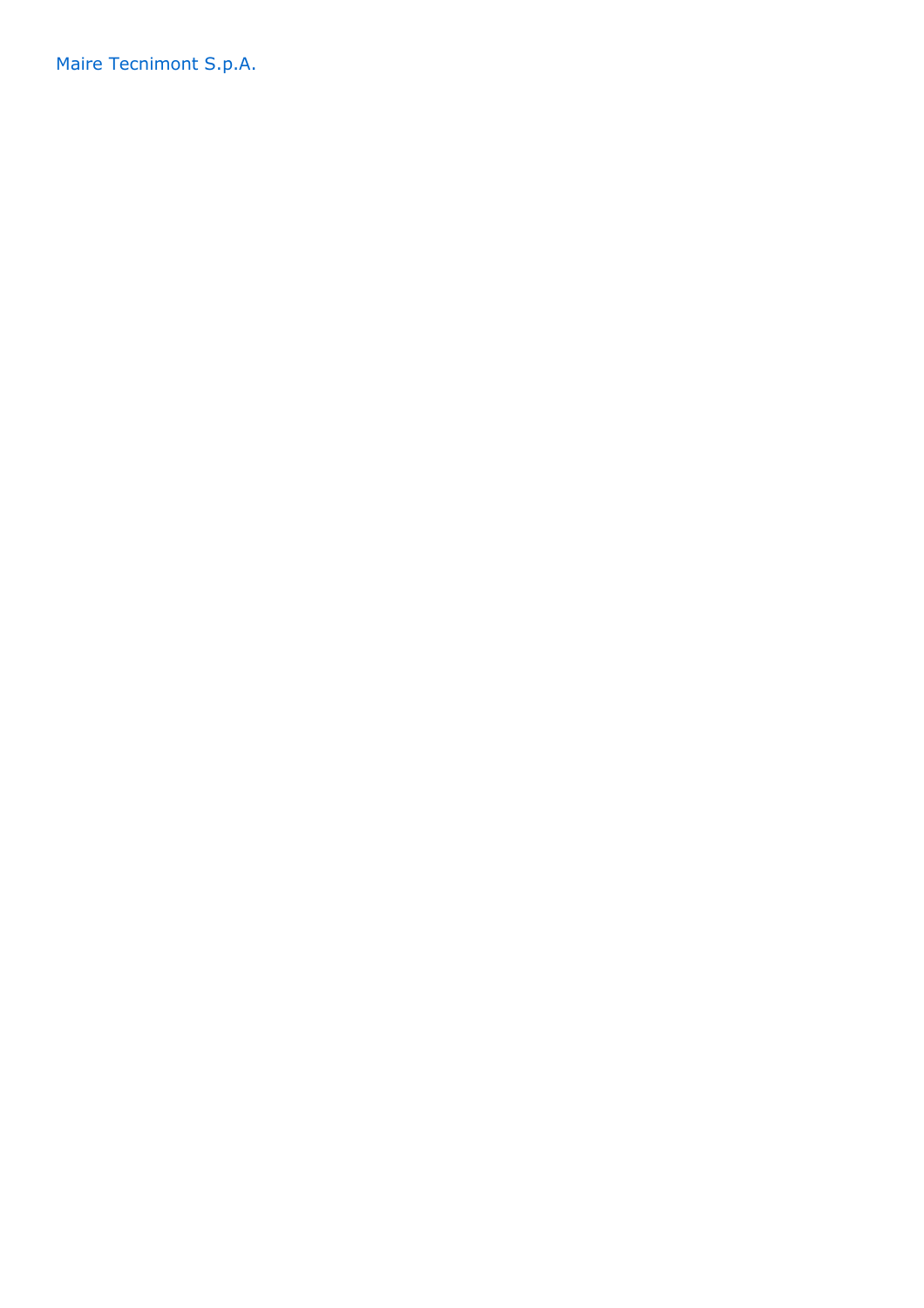

# **Report on Corporate Governance and Ownership Structure**

pursuant to article 123-*bis* of the Consolidated Finance Act (CFA)

Traditional administration and control model

Issuer: **Maire Tecnimont S.p.A.**

Website: **www.mairetecnimont.com**

**FY 2021**

**Approved by the Board of Directors on 25 February 2022**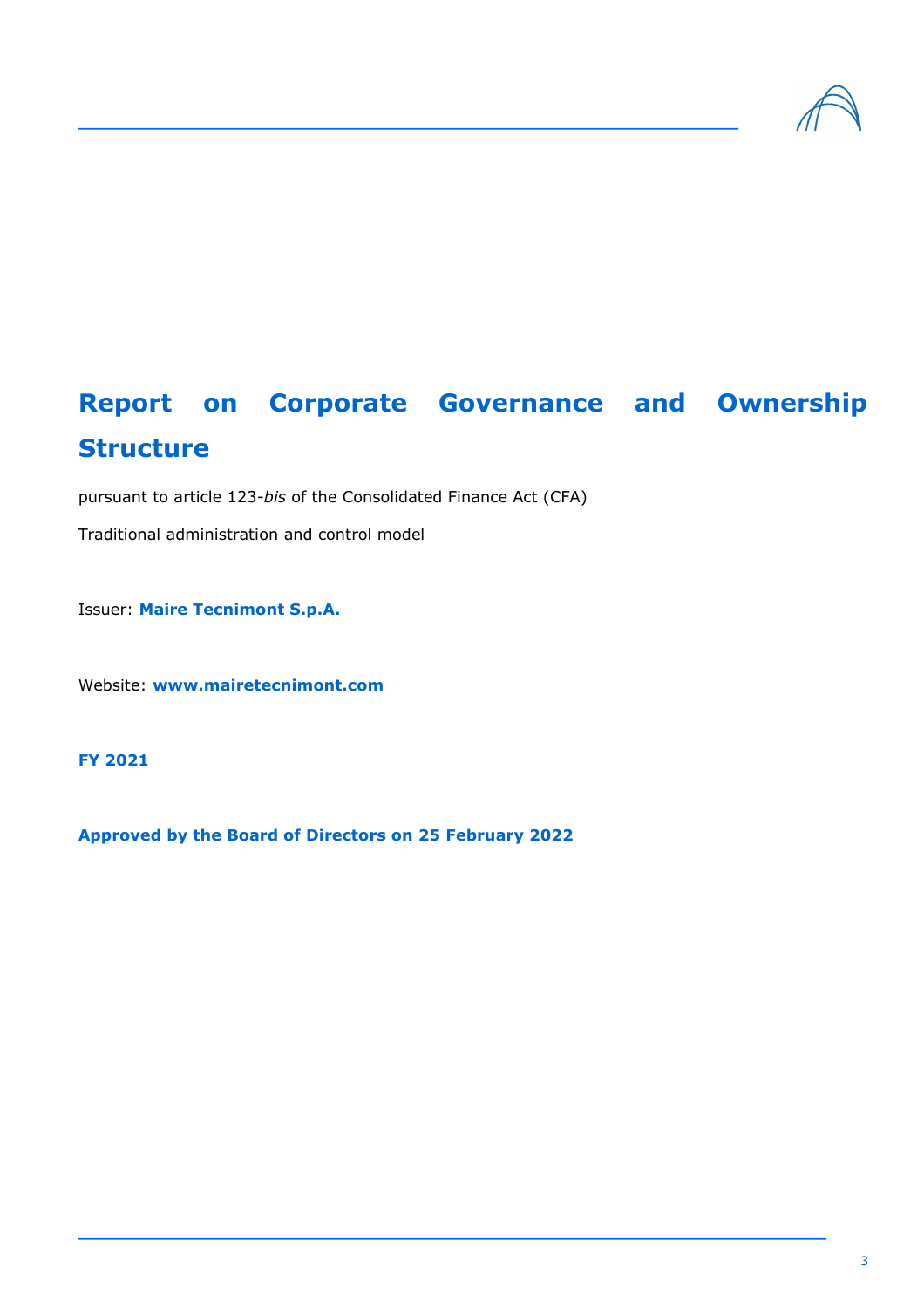Contents

| <b>GLOSSARY</b>                                                                                                                                                                                                         | 7                |
|-------------------------------------------------------------------------------------------------------------------------------------------------------------------------------------------------------------------------|------------------|
| <b>1.0 ISSUER'S PROFILE</b>                                                                                                                                                                                             | $\boldsymbol{9}$ |
| 2.0 INFORMATION ON OWNERSHIP STRUCTURE (PURSUANT TO ARTICLE 123-<br>BIS, PARAGRAPH 1, CFA) AS AT 31/12/2021<br>a) Share capital structure (pursuant to article 123-bis, paragraph 1, letter a) CFA)                     | 11<br>11         |
| b) Stock transfer restrictions (pursuant to article 123-bis, paragraph 1, letter b),<br>CFA)                                                                                                                            | 11               |
| c) Significant equity holdings (pursuant to article 123-bis, paragraph 1, letter c) CFA)                                                                                                                                | 11               |
| d) Stocks granting special rights (pursuant to article 123-bis, paragraph 1, letter d)<br>CFA)                                                                                                                          | 12               |
| e) Employee stock ownership:                                                                                                                                                                                            | 13               |
| f) Restrictions on voting rights (pursuant to article 123-bis, paragraph 1, letter f),<br>CFA)                                                                                                                          | 14               |
| g) Shareholders' agreements (pursuant to article 123-bis, paragraph 1, letter g) CFA)                                                                                                                                   | 14               |
| h) Change of control clauses (pursuant to article 123 bis, paragraph 1, letter h) CFA)<br>and statutory provisions concerning takeover bids (pursuant to article 104-bis,<br>paragraph 1-ter, and 104-bis, paragraph 1) | 14               |
| i) Powers to increase the share capital and authorise the purchase of treasury shares<br>(pursuant to art. 123-bis, paragraph 1, letter m) CFA)                                                                         | 18<br>18         |
|                                                                                                                                                                                                                         |                  |
| 3.0 COMPLIANCE (PURSUANT TO ARTICLE 123-BIS, PARAGRAPH 2, LETTER A),<br>CFA)                                                                                                                                            | 21               |
| <b>4.0. BOARD OF DIRECTORS</b>                                                                                                                                                                                          | 22               |
| <b>4.1 ROLE OF THE BOARD OF DIRECTORS</b>                                                                                                                                                                               | 22               |
| 4.2 APPOINTMENT AND REPLACEMENT OF DIRECTORS (pursuant to Article 123-<br>bis, paragraph 1, letter I), CFA)                                                                                                             | 26               |
| 4.3 MEMBERS (pursuant to article 123-bis, paragraph 2, letters d) and d-bis),<br>CFA)                                                                                                                                   | 29               |
| Diversity criteria and policies in Board composition and company organisation                                                                                                                                           | 31               |
| Maximum number of offices held in other companies                                                                                                                                                                       | 34               |
| 4.4 FUNCTIONING OF THE BOARD OF DIRECTORS (pursuant to article 123-bis,<br>paragraph 2, letter d) of the CFA                                                                                                            | 34               |
| <b>4.5 ROLE OF THE CHAIRMAN</b>                                                                                                                                                                                         | 36               |
| <b>Board Secretary</b>                                                                                                                                                                                                  | 39               |
| <b>4.6 EXECUTIVE DIRECTORS</b>                                                                                                                                                                                          | 40               |
| <b>Chief Executive Officers</b>                                                                                                                                                                                         | 40               |
| Chairman of the Board of Directors                                                                                                                                                                                      | 41               |
| <b>Executive Committee</b>                                                                                                                                                                                              | 41               |
| Disclosure to the Board<br>Other executive directors                                                                                                                                                                    | 42<br>42         |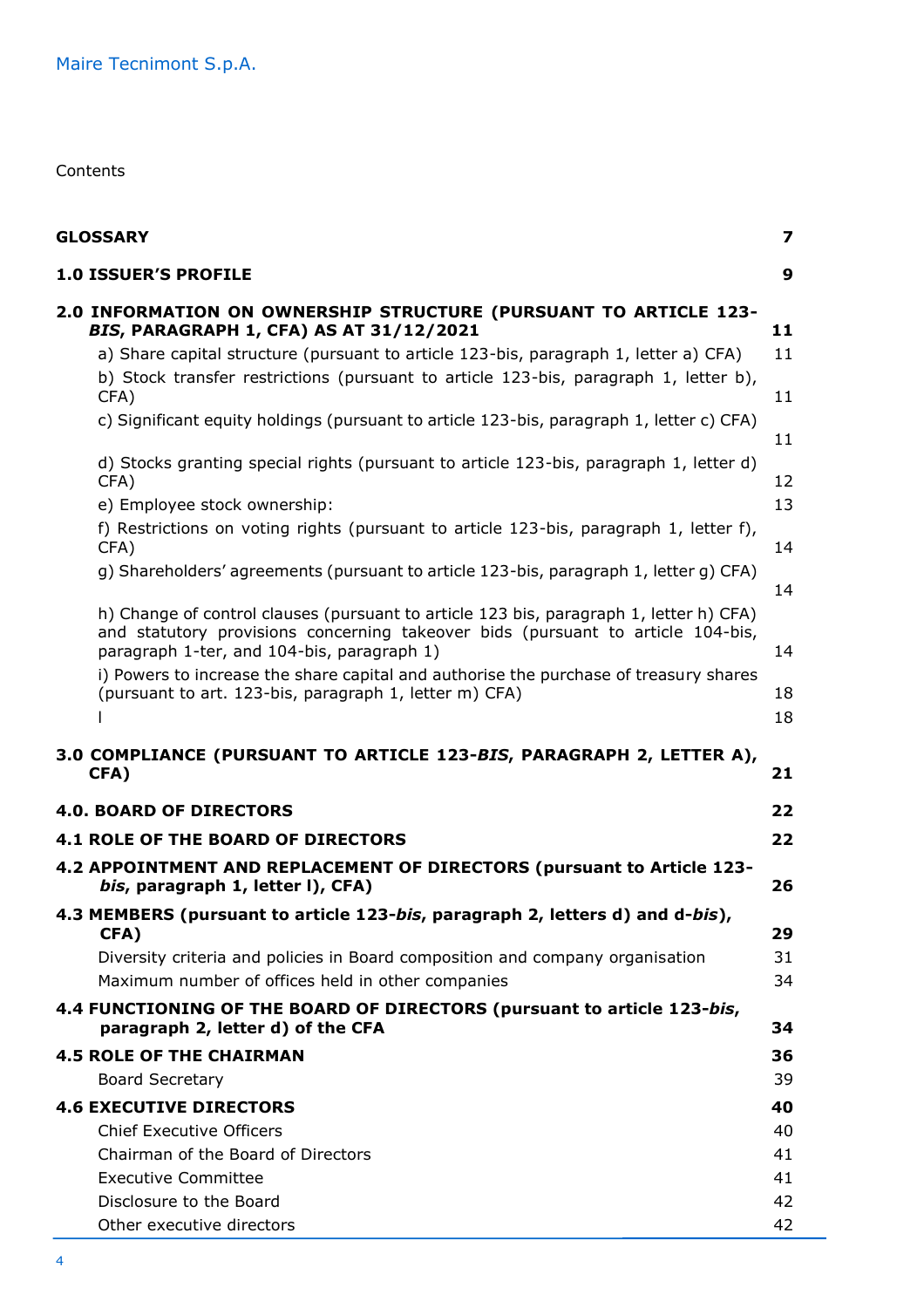

| <b>4.7 INDEPENDENT DIRECTORS AND LEAD INDEPENDENT DIRECTOR</b><br><b>Independent Directors</b><br>Lead Independent Director                                                                   | 42<br>42<br>44 |
|-----------------------------------------------------------------------------------------------------------------------------------------------------------------------------------------------|----------------|
| <b>5.0. PROCESSING OF CORPORATE INFORMATION</b>                                                                                                                                               | 45             |
| 123-BIS,<br>6.0<br>INTERNAL BOARD COMMITTEES<br>(PURSUANT TO ARTICLE<br>PARAGRAPH 2, LETTER D), CFA)                                                                                          | 45             |
| 7.0 SELF-EVALUATION AND SUCCESSION OF DIRECTORS - APPOINTMENTS<br><b>COMMITTEE</b>                                                                                                            | 46             |
| <b>7.1 SELF-EVALUATION AND SUCCESSION OF DIRECTORS</b>                                                                                                                                        | 46             |
| <b>7.2 APPOINTMENTS COMMITTEE</b>                                                                                                                                                             | 49             |
| 8.0 REMUNERATION OF DIRECTORS - REMUNERATION COMMITTEE                                                                                                                                        | 49             |
| <b>8.1. REMUNERATION OF DIRECTORS</b>                                                                                                                                                         | 49             |
| General remuneration policy                                                                                                                                                                   | 49             |
| <b>Remuneration of Executive Directors</b>                                                                                                                                                    | 50             |
| Share-based remuneration plans                                                                                                                                                                | 50             |
| Remuneration of non-executive Directors                                                                                                                                                       | 52             |
| Accrual and payment of remuneration                                                                                                                                                           | 52             |
| Indemnity to Directors in the case of resignation,                                                                                                                                            | 52             |
| <b>8.2 REMUNERATION COMMITTEE</b>                                                                                                                                                             | 53             |
| Composition and functioning of the Remuneration Committee                                                                                                                                     | 53             |
| Functions of the Remuneration Committee                                                                                                                                                       | 54             |
| 9.0. INTERNAL CONTROL AND RISK MANAGEMENT SYSTEM - CONTROL AND RISK<br><b>COMMITTEE</b>                                                                                                       | 56             |
| Main characteristics of the internal control and risk management systems in relation<br>to the financial reporting process pursuant to article 123-bis, paragraph 2, letter b),<br><b>CFA</b> | 57             |
| <b>9.1 CHIEF EXECUTIVE OFFICER</b>                                                                                                                                                            | 60             |
| 9.2. CONTROL RISKS AND SUSTAINABILITY COMMITTEE                                                                                                                                               | 61             |
| Composition and operation of the Control Risks and Sustainability Committee<br>(pursuant to article                                                                                           | 61             |
| Functions attributed to the Control Risks and Sustainability Committee                                                                                                                        | 62             |
| 9.3 HEAD OF THE INTERNAL AUDIT FUNCTION                                                                                                                                                       | 65             |
| 9.4 ORGANISATIONAL MODEL PURSUANT TO LEGISLATIVE DECREE 231/2001                                                                                                                              | 67             |
| <b>9.5 INDEPENDENT AUDITORS</b>                                                                                                                                                               | 70             |
| 9.6 EXECUTIVE RESPONSIBLE FOR PREPARING THE COMPANY'S FINANCIAL<br><b>REPORTS AND OTHER COMPANY'S ROLES AND FUNCTIONS</b>                                                                     | 71             |
| 9.7 COORDINATION BETWEEN SUBJECTS INVOLVED IN THE INTERNAL<br><b>CONTROL AND RISK MANAGEMENT SYSTEM</b>                                                                                       | 72             |
| <b>10 DIRECTORS' INTERESTS AND RELATED PARTY TRANSACTIONS</b>                                                                                                                                 | 74             |
| <b>11 BOARD OF STATUTORY AUDITORS</b>                                                                                                                                                         | 79             |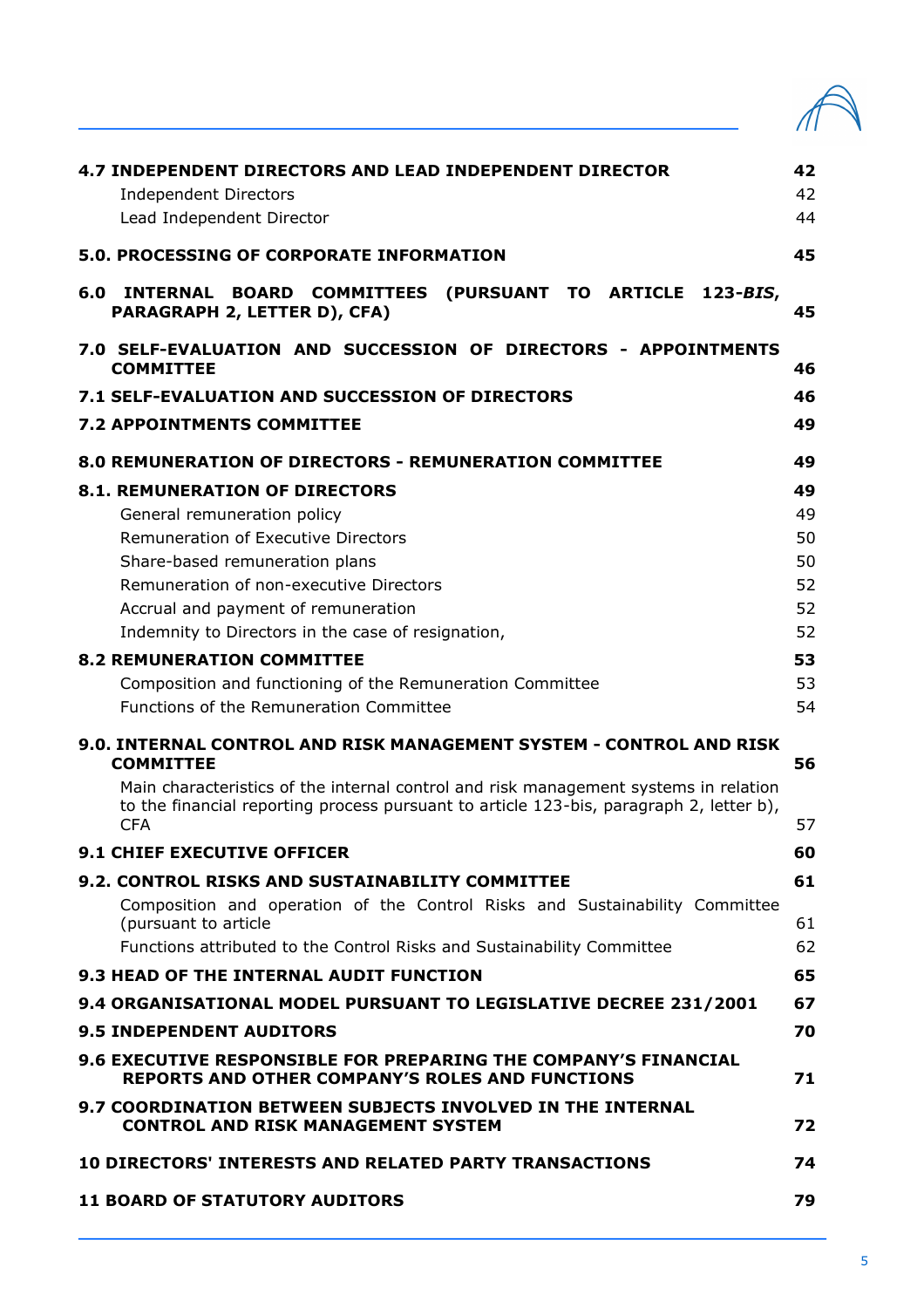| <b>11.1 APPOINTMENT AND REPLACEMENT</b>                                                                    | 79  |
|------------------------------------------------------------------------------------------------------------|-----|
| 11.2 COMPOSITION AND FUNCTIONING (pursuant to article 123-bis, paragraph<br>2, letters d) and d-bis), CFA) | 81  |
| Diversity criteria and policies                                                                            | 86  |
| Independence                                                                                               | 87  |
| Remuneration                                                                                               | 88  |
| Interest management                                                                                        | 88  |
| <b>12 RELATIONS WITH SHAREHOLDERS</b>                                                                      | 88  |
| <b>13 SHAREHOLDERS' MEETINGS</b>                                                                           | 89  |
| 14 FURTHER CORPORATE GOVERNANCE PRACTICES (PURSUANT TO ART. 123-<br>BIS, PARAGRAPH 2, LETTER A), CFA)      | 91  |
| <b>15 CHANGES AFTER THE CLOSURE OF THE FINANCIAL YEAR OF REFERENCE</b>                                     | 92  |
| 16 CONSIDERATIONS ON THE LETTER FROM THE CHAIRMAN OF THE CORPORATE<br><b>GOVERNANCE COMMITTEE</b>          | 92  |
| <b>TABLES</b>                                                                                              | 97  |
| TABLE 1: INFORMATION ON THE OWNERSHIP STRUCTURE AT 31/12/2021                                              | 98  |
| TABLE 2: STRUCTURE OF THE BOARD OF DIRECTORS AT THE END OF THE<br><b>FINANCIAL YEAR</b>                    | 101 |
| TABLE 3: STRUCTURE OF THE BOARD COMMITTEES AT THE END OF THE<br><b>FINANCIAL YEAR</b>                      | 103 |
| TABLE 4: STRUCTURE OF THE BOARD OF STATUTORY AUDITORS AT THE END OF<br><b>THE FINANCIAL YEAR</b>           | 105 |
| <b>ANNEXES</b>                                                                                             | 107 |
| ANNEX A) CURRICULA VITAE OF MAIRE TECNIMONT S.P.A. BOARD MEMBERS                                           | 107 |
| ANNEX A.1) LIST OF OFFICES HELD BY DIRECTORS OF MAIRE TECNIMONT<br>S.P.A.                                  | 114 |
| ANNEX B) CURRICULA VITAE OF MAIRE TECNIMONT S.P.A. STATUTORY<br><b>AUDITORS</b>                            | 117 |
| ANNEX B.1) LIST OF OFFICES HELD BY THE STATUTORY AUDITORS OF MAIRE<br><b>TECNIMONT S.P.A.</b>              | 122 |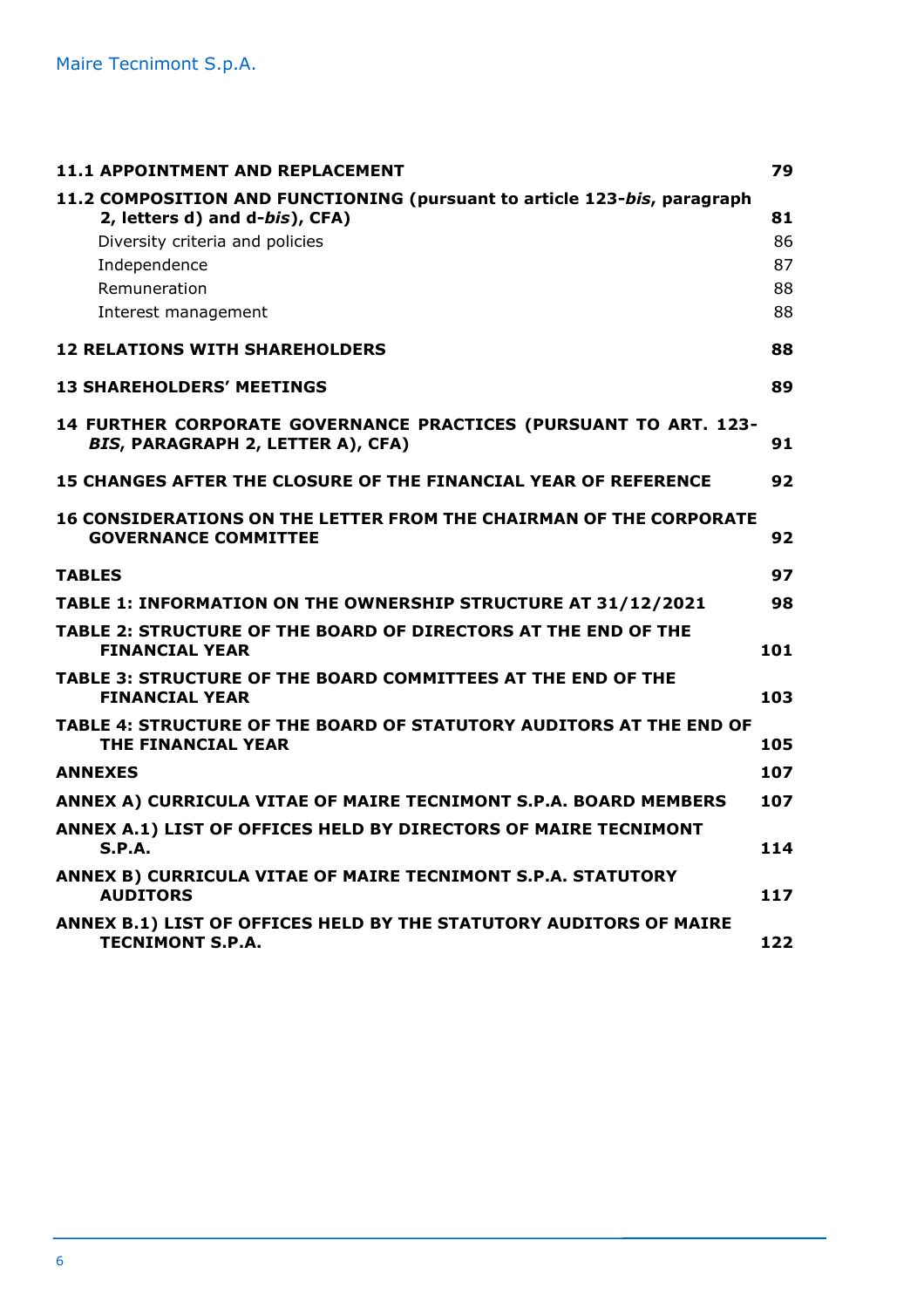

# <span id="page-6-0"></span>**Glossary**

**Self-Regulatory Code**: the Self-Regulatory Code of listed companies approved in July 2018 by the Corporate Governance Committee and promoted by Borsa Italiana S.p.A., ABI, Ania, Assogestioni, Assonime and Confindustria.

**Corporate Governance Code/Code**: the *Corporate Governance* Code of listed companies approved on 30 January 2020 by the Corporate Governance Committee and promoted by Borsa Italiana S.p.A., ABI, Ania, Assogestioni, Assonime and Confindustria, in force from 1 January 2021.

**Civil Code/CC:** the Italian Civil Code.

**Board or Board of Directors**: the Issuer's Board of Directors.

*Italian Legislative Decree 231/2001: Italian Legislative Decree no. 231 of 8 June 2001 "Regulation of the administrative liability of legal entities, companies and associations, including bodies devoid of legal personality in accordance with article 11 of Italian Law no. 300 of 29 September 2000*", as subsequently amended and supplemented.

**Italian Legislative Decree 254/2016**: Italian Legislative Decree no. 254 of 30 December 2016 "*Disclosure of non-financial information and information on diversity by some companies and large groups*" as subsequently amended and supplemented.

**Issuer/Company/Maire Tecnimont:** Maire Tecnimont S.p.A.

**Financial Year/Period**: the Company financial year ended 31 December 2021, to which the Report refers.

**Group:** means the group Managered by Maire Tecnimont.

**Instruction to the Stock Exchange Regulation:** the instructions for regulating the markets organised and managed by Borsa Italiana S.p.A.

**SME:** Small and Medium-sized enterprises issuing listed shares, as defined under article 1, paragraph 1, letter w-quater.1) of the Consolidated Finance Act and article 2-ter of Consob Issuers' Regulation

**Stock Exchange Regulation:** the Regulation of the Markets Organised and Managed by Borsa Italiana S.p.A.

**Consob Issuers' Regulation:** the Regulations issued by CONSOB with resolution no. 11971 of 1999 (and subsequent amendments) on the matter of issuers.

**MAR Regulation:** Regulation no. 596/2014 of the European Parliament and of the Council on market abuse and the related delegated and implementing regulations.

**Consob Market Regulation:** the Regulations issued by CONSOB with resolution no. 20249 of 2017 (and subsequent amendments) on the matter of markets.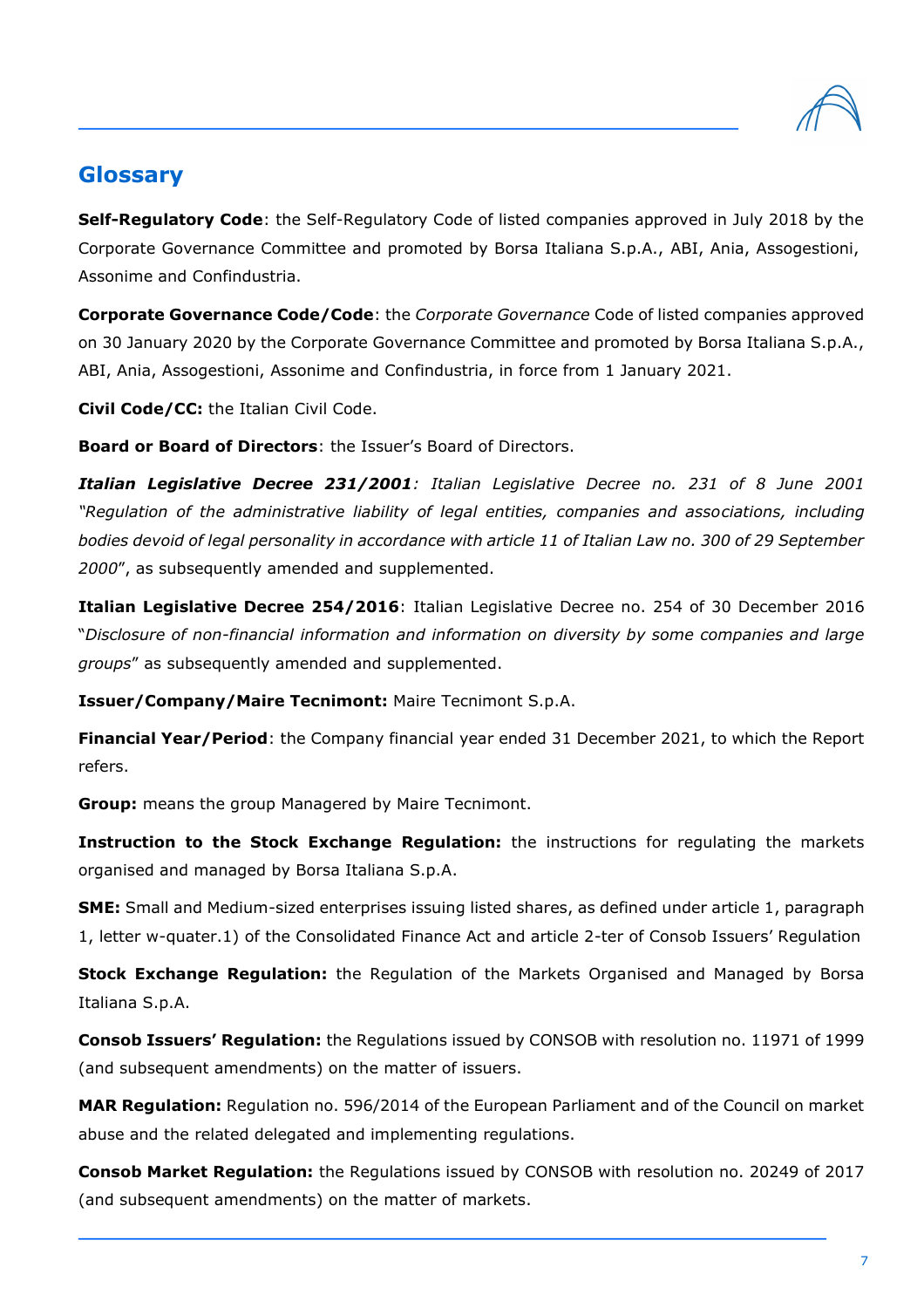**Consob Related-Party Regulation:** the Regulation issued by Consob no. 17221 of 12 March 2010 (and subsequent amendments) on the matter of Related Party Transactions.

**Consob Regulation implementing Italian Legislative Decree 254/2016:** the Regulation issued by Consob by resolution no. 20267 of 18 January 2018, implementing Italian Legislative Decree no. 254/2016 on the disclosure of non-financial information.

**Report:** this report on corporate governance and ownership structures pursuant to article 123-bis of the CFA.

**Designated Auditor:** the independent auditor or the auditing firm responsible for verifying compliance with the "Non-Financial Statement" pursuant to Legislative Decree 254/2016.

**Appointed Auditor:** the independent auditor or auditing firm appointed for legal audit pursuant to Legislative Decree 39/2010.

**SHRD II:** the Directive (EU) 2017/828 issued by the European Parliament and the Council on 17 May 2017, called "*Shareholders' Rights Directive*".

**Tecnimont:** the subsidiary having strategic relevance, Tecnimont S.p.A.

**Consolidated Finance Act/CFA:** Italian Legislative Decree no. 58 of 24 February 1998 (as subsequently amended).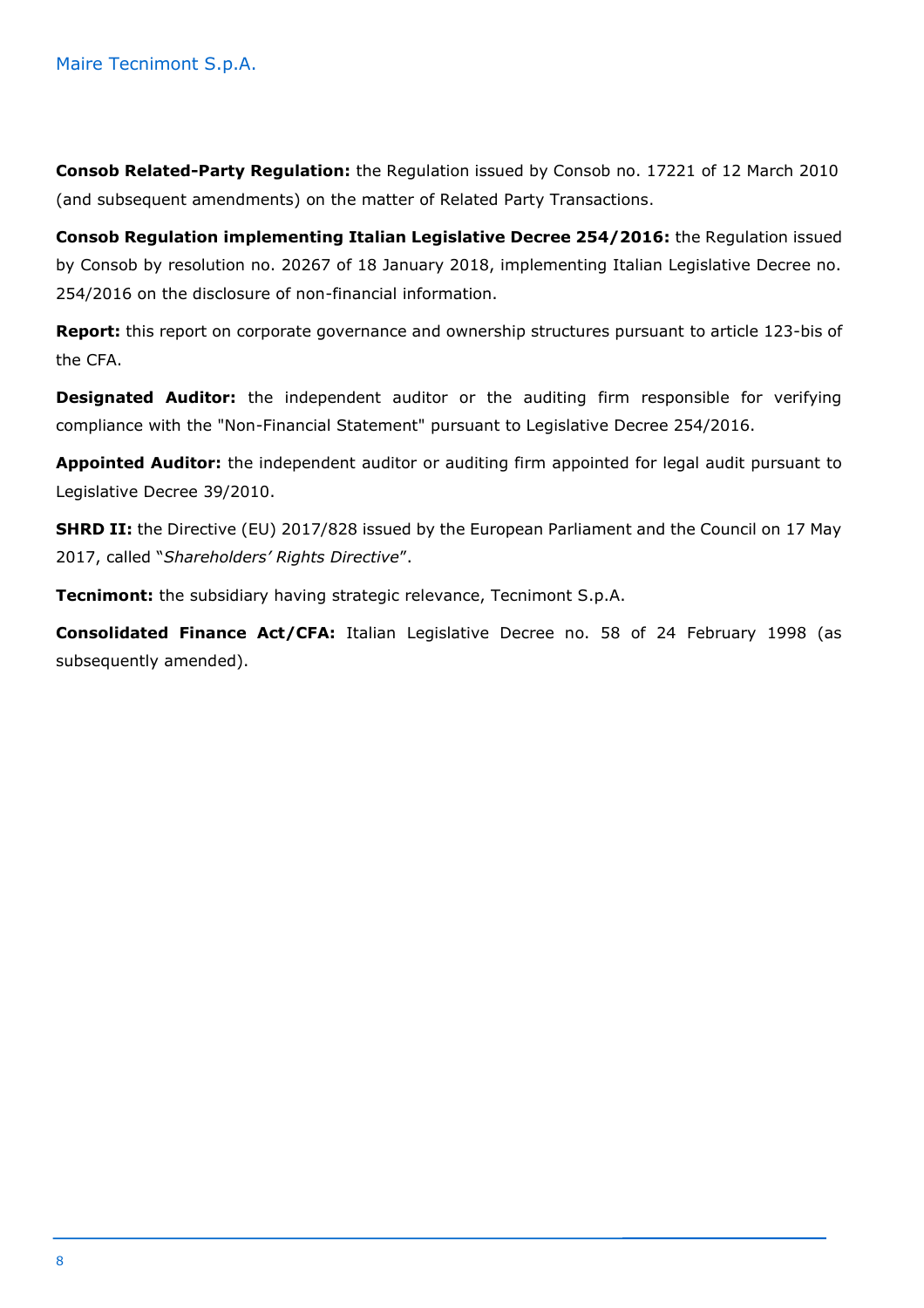

## <span id="page-8-0"></span>**1.0 ISSUER'S PROFILE**

Maire Tecnimont is the head of a group that operates internationally in the natural resources processing sector, with cutting-edge executive and technological skills. The Group is a leader in plant engineering in the hydrocarbon downstream sector (i.e. petrochemicals, oil & gas refining and fertilizers), as well as in green chemistry and technologies supporting the energy transition to meet the needs of customers engaged in the decarbonisation process.

The Group is a technology-driven player engaged in the construction of large complex plants to transform natural resources into innovative and sustainable products for everyday industrial applications, thanks to its high-tech DNA originating in pioneering work in the petrochemical sector.

From these solid roots of Italian excellence in chemistry applied to industry, an agile, flexible and international business model has been built, offering continuous technological and executive innovations, ready to be developed for the energy transition and decarbonisation. Maire Tecnimont is organised according to the traditional administration and control model, including the Shareholders' Meeting, Board of Directors and Board of Statutory Auditors.

The Board of Directors, in accordance with the recommendations of the Self-Regulatory Code and confirmed by the Corporate Governance Code, has set up two committees from among its members with advisory and proposal-making functions: the Remuneration Committee and the Control, Risks and Sustainability Committee.

The Board of Directors has also established a Related Party Committee which is assigned the tasks and duties envisaged by Consob Related Party Regulation.

The mandate of legal audit of the accounts for FYs 2016-2024 was assigned by the Company's ordinary Shareholders' Meeting of 15 December 2015 - on the proposal made by the Board of Statutory Auditors -, to the independent auditing firm PricewaterhouseCoopers S.p.A. ("**Appointed Auditor**"), with effect starting 27 April 2016, i.e. from the date of the Copany's Ordinary Shareholders' Meeting that approved the financial statements as at 31 December 2015.

As from 26 November 2007, Maire Tecnimont shares are traded on the Mercato Telematico Azionario ("**MTA**"), today Euronext Milan, organised and managed by Borsa Italiana S.p.A.

Additionally, starting on 3 May 2018, the Maire Tecnimont bonds *"Senior Unsecured Notes due 30 April 2024"* - issued following the public offering in Luxembourg and in Italy launched by the Company on 18 April 2018 and concluded on 24 April 2018 – are traded on the Mercato Telematico delle Obbligazioni ("**MOT**") organised and managed by Borsa Italiana S.p.A., as well as on the list of the regulated Luxembourg Stock Exchange (the "**Luxembourg Stock Exchange**").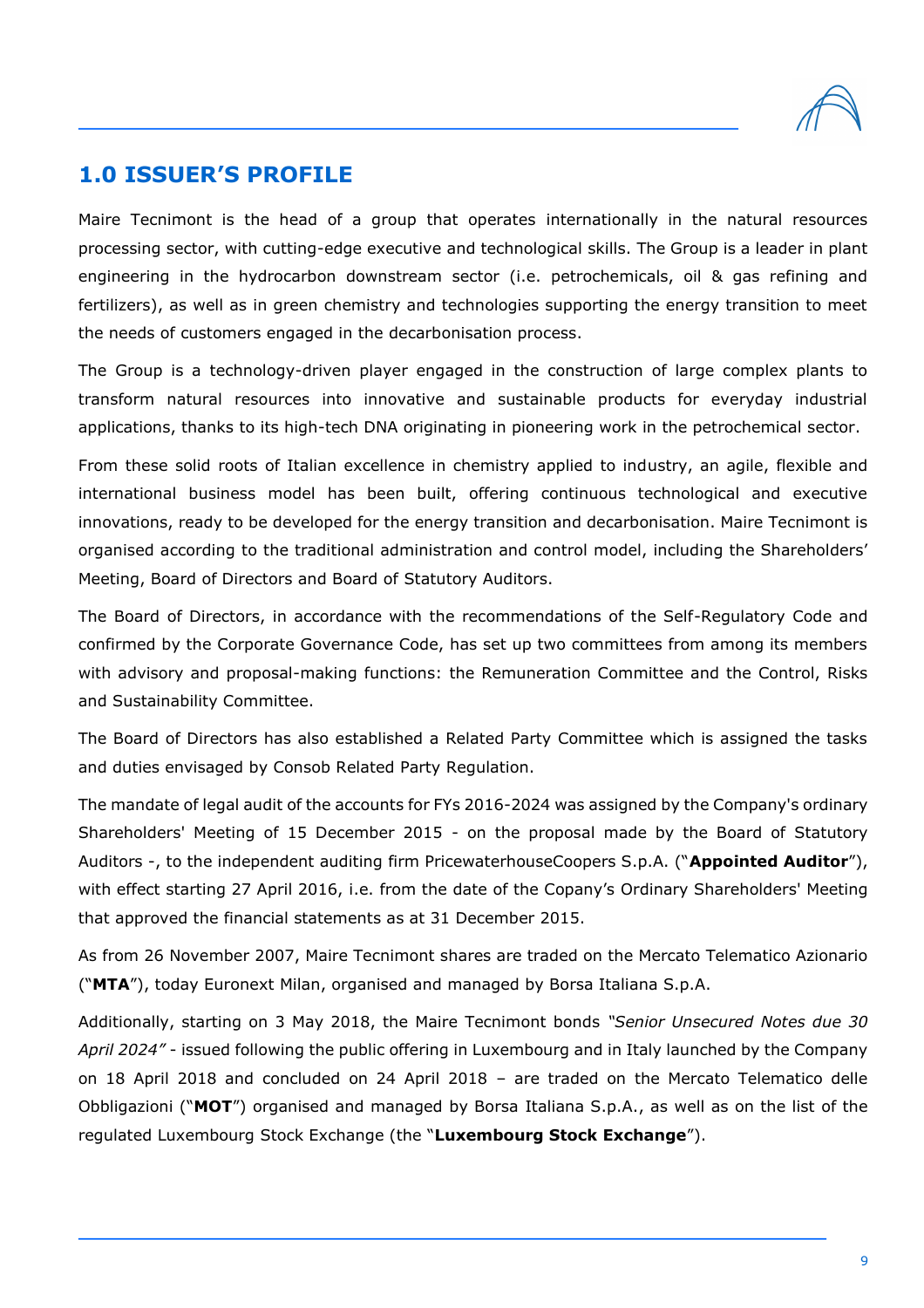As at the date of this Report, Maire Tecnimont is controlled, in accordance with article 93 of the CFA, by Fabrizio Di Amato, who, through the company GLV Capital S.p.A. ("**GLV Capital**"), holds legal control of the Company.

The Company's corporate governance system is defined according to the operational needs and the pursuit of the strategies defined by it, with the objective of their sustainable success.

In this context, the Company and the Group are committed to maintaining constant relations with their internal and external stakeholders, also through social responsibility initiatives in the areas in which they conduct business. The Group also participates in and contributes to international initiatives developed by the United Nations (UN Global Compact and Global Compact Network Italia, Women's Empowerment Principles) to promote the protection of human and labour rights, environmental protection and the fight against corruption as well as a commitment to diversity and gender equality. The Company and the Group are also part of wide-ranging international programmes for more sustainable socio-economic development (UN Sustainable Development Goals). The commitment to comply with these initiatives is reflected in the sustainability strategy adopted by Maire Tecnimont and the Group.

On 25 February 2022, the Board - having heard the favourable opinion of the Control, Risks and Sustainability Committee - also approved the Group's "Sustainability Report" for the year 2021, including the "Non-Financial Statement" pursuant to Legislative Decree no. 254/2016 (See [www.mairetecnimont.com/it/sostenibilita/bilancio-di-sostenibilita\)](http://www.mairetecnimont.com/it/sostenibilita/bilancio-di-sostenibilita).

At the date of approval of this Report, the Issuer falls within the Code definition of "concentrated ownership company"; it does not fall within the definition of an SME pursuant to Article 1, paragraph 1, letter w-*quater*.1) of the CFA and Article 2-*ter* of Consob Issuers' Regulations, as it exceed the parameters set out in the above mentioned provisions (see also the list of issuers of listed "SME" shares published by Consob on its website at [www.consob.it/web/area-pubblica/emittenti-quotati](http://www.consob.it/web/area-pubblica/emittenti-quotati-pmi)[pmi,](http://www.consob.it/web/area-pubblica/emittenti-quotati-pmi) which does not include the Issuer).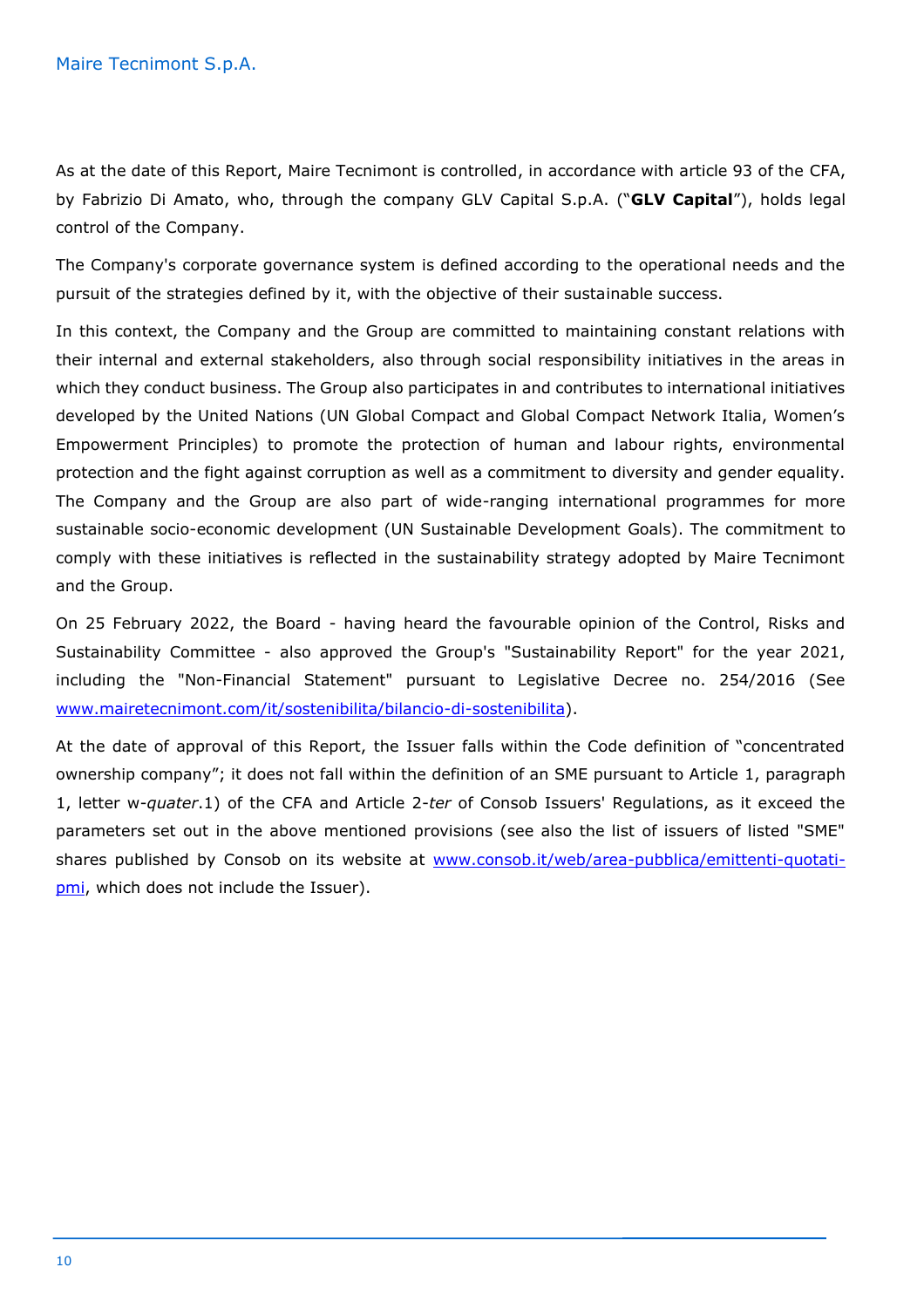

# <span id="page-10-0"></span>**2.0 INFORMATION ON OWNERSHIP STRUCTURE (pursuant to Article 123-***bis***, paragraph 1, CFA) AS AT 31/12/2021**

#### <span id="page-10-1"></span>**a) Share capital structure (pursuant to article 123-bis, paragraph 1, letter a) CFA)**

On the date on which this Report is approved, the subscribed and fully paid-up share capital of Maire Tecnimont amounts to Euro 19,920,679.32, divided into 328,640,432 ordinary shares, with no par value, corresponding, pursuant to article 120, paragraph 1 of the CFA and article 6 bis of the By-Laws, to 504,732,490 voting rights.

It should be noted that the extraordinary Shareholders' Meeting, held on 26 April 2012, has introduced in the By-Laws (art. 6) a provision based on which the shareholders' option right in relation to the newly issued shares and to the bonds convertible into shares, may be excluded by the Shareholders' Meeting, i.e. in the case of delegation of powers pursuant to article 2443 of the Civil Code, by the Board of Directors, within ten per cent of the pre-existing share capital and under the conditions set out in article 2441, paragraph 4, second sentence, of the Italian Civil Code.

As at the date of this Report, no categories of shares have been issued different to ordinary shares, nor any financial instruments attributing the right to subscribe newly issued shares.

Lastly, it is noted that the incentive plans adopted by the Company do not involve capital increases of the Issuer.

Maire Tecnimont share capital structure is detailed in Table 1, annexed to this Report. In this regard, it is recalled that the By-Laws of Maire Tecnimont envisage an increased voting right mechanism and article 120, paragraph 1 of the CFA, as part of the discipline of disclosure obligations of significant shareholdings, provides that for companies whose By-Laws allow the increased voting rights, share capital means the total number of voting rights (in this regard, reference is made to paragraph d) below).

# <span id="page-10-2"></span>**b) Stock transfer restrictions (pursuant to article 123-bis, paragraph 1, letter b), CFA)**

There are no restrictions on the transfer of company shares.

# <span id="page-10-3"></span>**c) Significant equity holdings (pursuant to article 123-bis, paragraph 1, letter c) CFA)**

Significant holdings in Maire Tecnimont capital at 31 December 2021 and at the date of this Report are indicated, on the basis of the results of the shareholders' register and taken into account the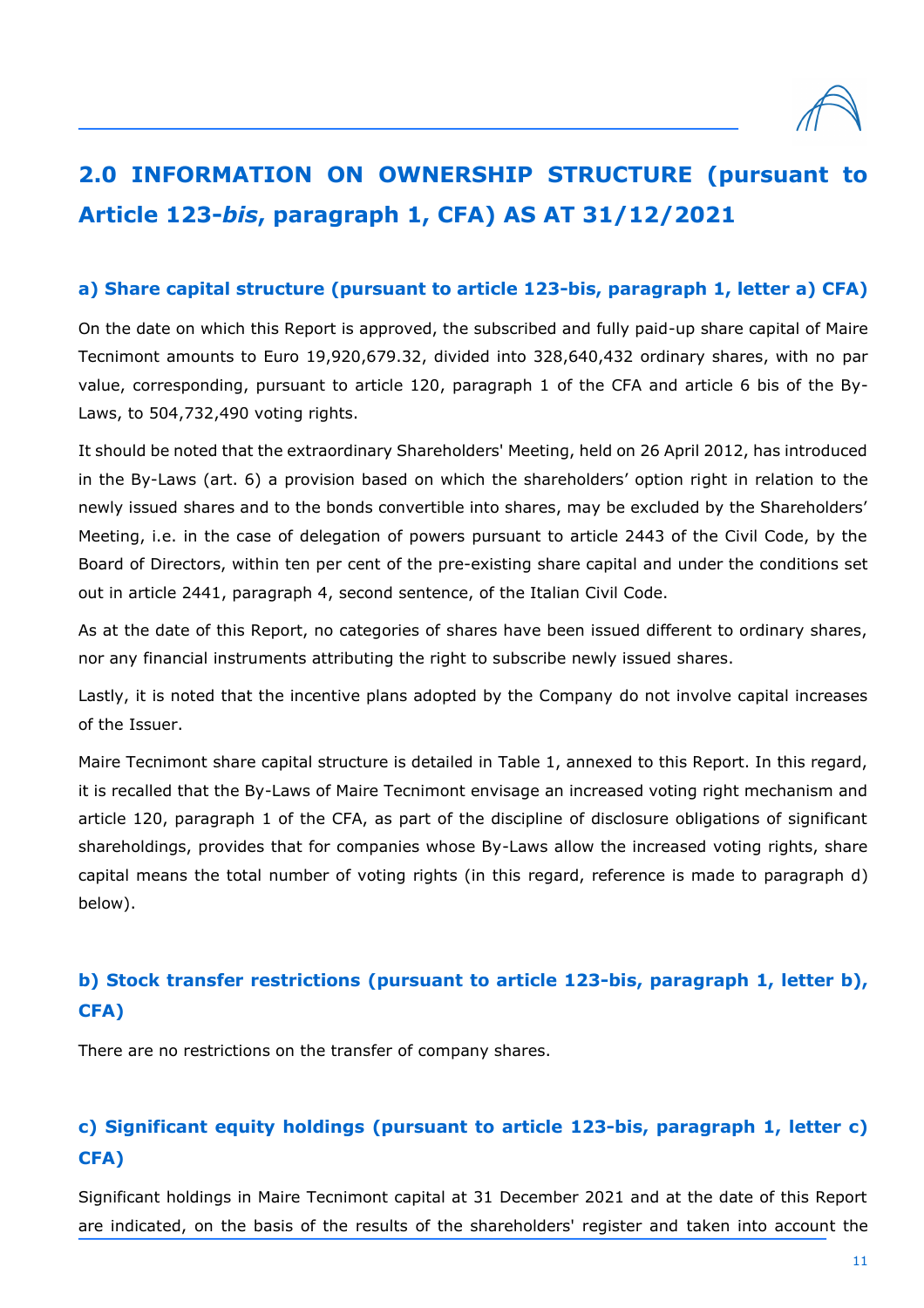disclosure obligations envisaged by article 120 of the CFA and other information in the possession of Maire Tecnimont, in Table 1 annexed to this Report.

# <span id="page-11-0"></span>**d) Stocks granting special rights (pursuant to article 123-bis, paragraph 1, letter d) CFA)**

As at the date of this Report, no stocks conferring special controlling rights have been issued.

As mentioned under paragraph 2, letter a) of the Report, in order to encourage medium-long term investment and thus the stability of the shareholding structure, the extraordinary Shareholders' Meeting of 18 February 2015 resolved - pursuant to article 127-quinquies of the CFA and article 20, paragraph 1-bis, of Decree Law 91/2014 converted into Law 116/2014 - the inclusion, in the By-Laws of Maire Tecnimont, of the mechanism of increased voting rights, through the introduction of articles 6-bis, 6-ter and 6-quater.

The regulations introduced provides for the allocation of two votes to each ordinary share of the same Shareholder for a continuous period of not less than twenty-four months from the date of registration in a special list of Shareholders (the "**Special List**"), established and maintained by the Company.

In particular, the By-Laws provide that the increased voting rights are achieved, after registration in the Special List following request of the owner accompanied by communication certifying shareholding ownership (also for a portion of the shares held), issued by the intermediary where the shares are deposited, with twenty-four months uninterrupted ownership from registration in the Special List and with effect from the fifth trading day of the month following that in which the period of twenty-four months has elapsed.

The vote increase already accrued, i.e. the ownership period necessary for accrual thereof already elapsed, are retained in the event of succession following death in favour of the heirs or legatees of the holder of the shares, merger or demerger of the holder of the shares in favour of the company resulting from the merger or beneficiary of the demerger and transfer from one portfolio to another of the CIU managed by the same entity.

In addition, the voting right increase extends to (i) shares for a free capital increase due to the holder in relation to the shares for which the increase accrued; (ii) shares due in exchange in case of mergers and demergers (if the merger or demerger provides it); and (iii) shares subscribed by the holder in case of exercise of option rights relating to the shares for which the increase accrued.

The voting right increase shall cease to apply for shares to be transferred, for payment or free of charge, or pledged, subject to usufruct or other constraints that attribute the voting right to a third party and for the shares owned by companies or entities (that own shareholdings exceeding the threshold in article 120 CFA) in case of transfer of control of said companies or entities. The increase shall no longer apply also following waiver of the holder, in whole or in part.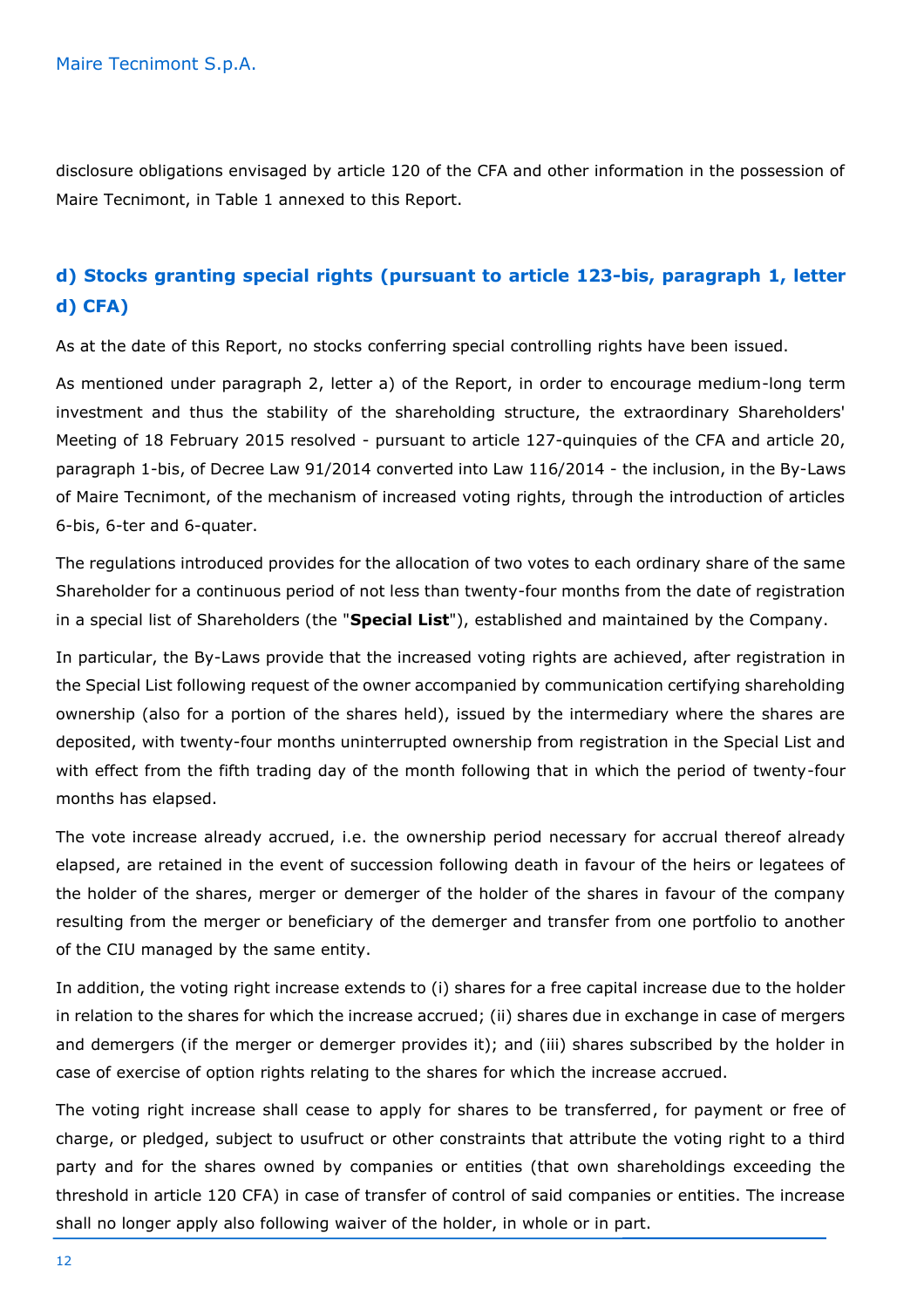

The increased voting rights are calculated for each shareholders' meeting resolution, in order to determine the attendance and voting *quorums* based on capital holdings and has no effect on the rights, other than voting, attributed and exercisable under the possession of specific capital holdings (including holdings for the submission of lists regarding the appointment of corporate bodies, for the exercise of the liability action or for the appeal of shareholders' meeting resolutions).

The Company has established the Special List of Shareholders who wish to take advantage of the voting increase pursuant to article 6-quater of the By-Laws and has published on its website [\(www.mairetecnimont.com](http://www.mairetecnimont.com/) Section "Governance" "Increased vote") the operational procedures for registration therein.

Shareholders registered in the Special List under article 6-*quater* of the By-Laws may be entitled to the increased voting rights – under the regulatory requirements and conditions laid down by the laws and By-Laws.

In accordance with article 6-*quater*, paragraph 3 of the By-Laws, the Company will update the Special List by the 5th (fifth) stock market trading day from the end of each calendar month and, in any event, no later than the so-called *record date* prescribed by the regulations in force (currently at the end of the accounting day of the seventh trading day prior to the date set for the Shareholders' Meeting).

The Company will communicate to the public and to Consob the total amount of voting rights, pursuant to article 85-*bis*, paragraph 4 *bis* of Consob Issuers' Regulation.

On 07 April 2017 - following a request made pursuant to article 6-*bis*, paragraph 2 of the By-Laws, provided the assumptions and conditions required by current legislation and by the By-Laws - the increased voting rights were obtained with reference to 167,665,134 ordinary shares of the Company held by the shareholder GLV Capital which, therefore, starting from that date is entitled to 335,330,268 voting rights.

Finally, on 07 July 2021 - following a request made pursuant to article 6-*bis*, paragraph 2 of the By-Laws, provided the assumptions and conditions required by current legislation and by the By-Laws the increased voting rights were obtained with reference to a further 8,426,924 ordinary shares of the Company, without par value. Therefore, as of that date, the total amount of voting rights is 504,732,490<sup>1</sup>.

# <span id="page-12-0"></span>**e) Employee stock ownership: mechanism for exercising voting rights (pursuant to article 123 bis, paragraph 1, letter e) CFA)**

 $1$  For the sake of completeness, it should be noted that the Company's share capital amounts to Euro 19,920,679.32, divided into 328,640,432 ordinary shares with no par value (see paragraph 2, letter a) of the Report).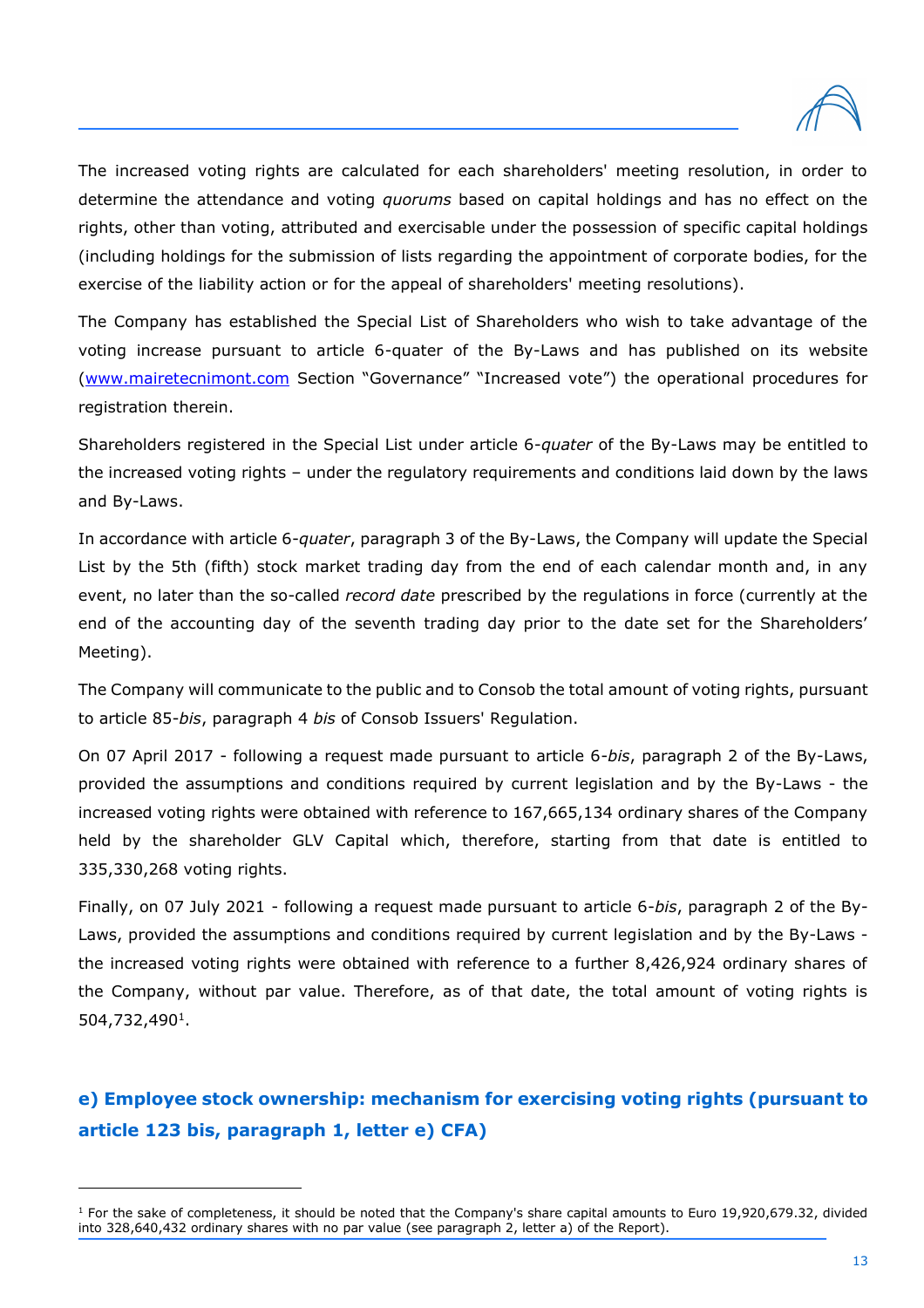At the date of this Report, there is no employee stock ownership scheme by means of which voting rights are not exercised directly by the employees.

For further information regarding the share-based incentive plans of the Issuer that provide share ownership for employees, see Section 8 of this Report as well as the "*Report on the 2022 Remuneration Policy and fees paid*", prepared in accordance with articles 123-*ter* CFA and 84-*quater* of the Consob Issuers' Regulations, and made available to the public on the Company's website [\(www.mairetecnimont.com](http://www.mairetecnimont.com/) in the section "Governance" – "Shareholders' Meeting Documents" – "2022").

# <span id="page-13-0"></span>**f) Restrictions on voting rights (pursuant to article 123-bis, paragraph 1, letter f), CFA)**

As at the date of this Report, there are no restrictions on voting rights.

## <span id="page-13-1"></span>**g) Shareholders' agreements (pursuant to article 123-bis, paragraph 1, letter g) CFA)**

As at the date of this Report, the Issuer is not aware of any Shareholders' agreements pursuant to article 122 of the CFA.

# <span id="page-13-2"></span>**h) Change of control clauses (pursuant to article 123 bis, paragraph 1, letter h) CFA) and statutory provisions concerning takeover bids (pursuant to article 104 bis, paragraph 1-ter, and 104-bis, paragraph 1)**

The loan agreement guaranteed by Sace S.p.A. stipulated on 7 July 2020 between Maire Tecnimont, on the one hand, and Intesa SanPaolo S.p.A., Unicredit S.p.A., Banco BPM S.p.A. and Cassa Depositi e Prestiti S.p.A., on the other hand, establishes compulsory early repayment of the loan in the event that: **A)** with reference to Maire Tecnimont (i) the majority shareholder ceases to hold, directly or indirectly through wholly owned subsidiaries or controlled companies pursuant to article 2359 of the Italian Civil Code, over 35% of the voting rights in the Shareholders' Meeting of Maire Tecnimont, or (ii) *(a)* a party other than the majority shareholder holds (directly or indirectly, including through shareholders' agreements signed with parties other than the majority shareholder) a shareholding representing more than 35% of the voting rights in the Maire Tecnimont Shareholders' Meeting, and at the same time, *(b)* the majority shareholder does not hold a shareholding representing more than the percentage of the voting rights in the Maire Tecnimont Shareholders' Meeting than the percentage under letter *(a)*, or (iii) the majority shareholder ceases to hold a percentage of voting rights such as to guarantee the power to appoint or remove the majority of the members of the Board of Directors;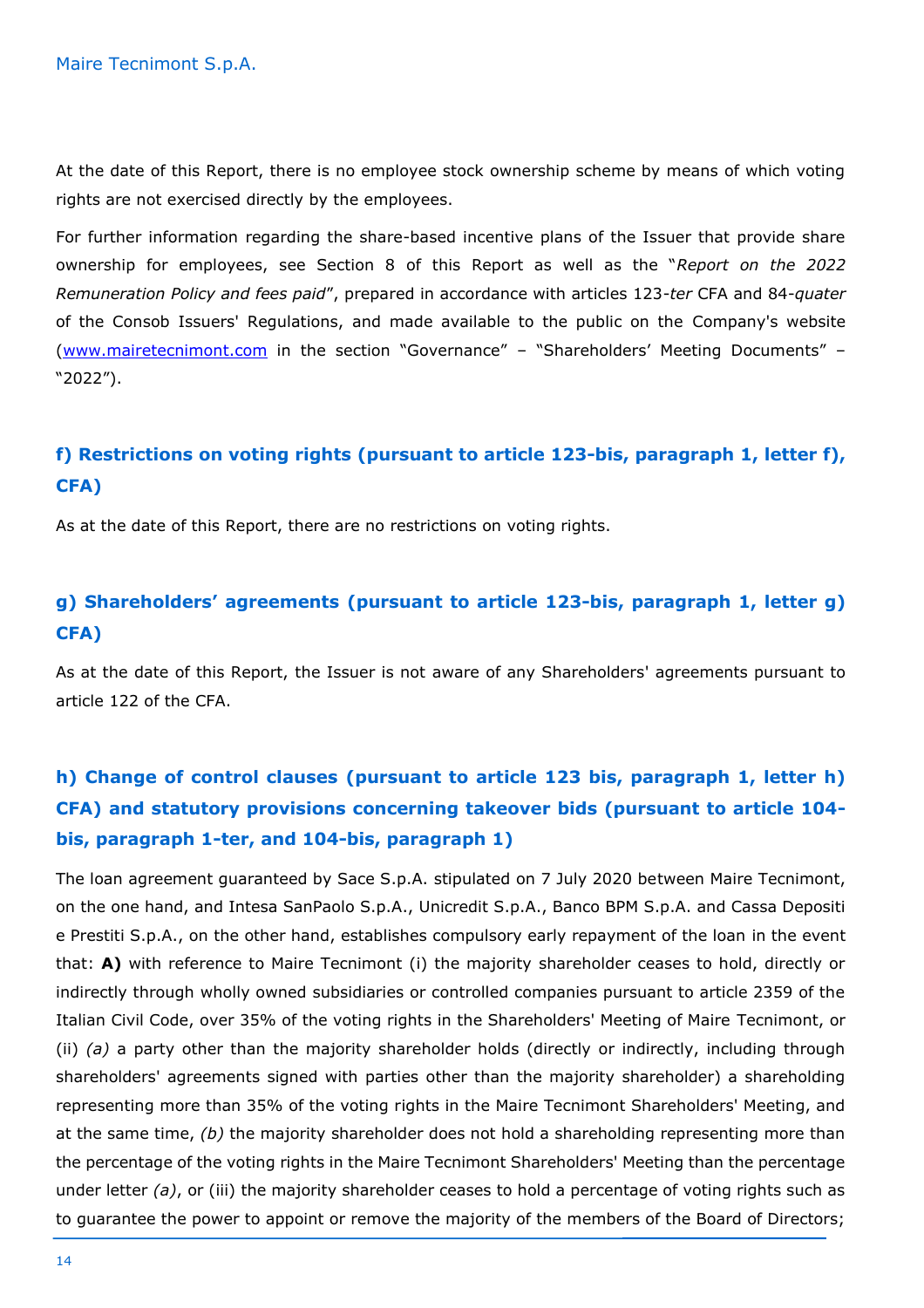

**B)** with reference to the subsidiaries KT - Kinetics Technology S.p.A. ("**KT**") and Tecnimont, Maire Tecnimont ceases to hold, directly or indirectly through wholly owned subsidiaries or controlled companies pursuant to art. 2359 of the Italian Civil Code, a shareholding representing more than 50% of the voting rights in the Shareholders' Meetings of KT and Tecnimont.

The mortgage loan agreement entered into on 3 July 2020 between the indirect subsidiary MyReplast Industries S.r.l. ("**MRPI**"), on the one hand, and Banca Popolare di Sondrio - Società cooperativa per Azioni ("**BPS**"), on the other hand, foresees the faculty for BPS - to be exercised upon verification of that specified below, and by the defined deadlines - to terminate the contract and demand related early repayment in the event that NextChem S.p.A., a company of the Group and controlling shareholder of MRPI, and Luviam S.r.l., a minority shareholder of MRPI, should cease to hold 90% of the share capital of MRPI. It should be noted that following the sale to Insieme S.r.l., which took place on 20 December 2021, of part of the shareholding held by Luviam S.r.l. in MRPI, equal to 40% of the latter's share capital, this option was not exercised by BPS.

The loan agreement, ESG Linked Schuldschein Loan, executed on 6 December 2019 between Maire Tecnimont, on the one hand, and a pool of institutional investors, on the other hand, provides for the obligation of the full early repayment of the loan in the event that: (i) the majority shareholder ceases to hold, directly or indirectly, through wholly owned subsidiaries or controlled companies under article 2359 of the Civil Code, over 35% of the voting rights in the Shareholders' Meeting of Maire Tecnimont, or (ii) a subject, other than the majority shareholder, brings its investment, held either directly or indirectly through wholly owned subsidiaries or controlled companies pursuant to article 2359 of the Civil Code, over 35% of the voting rights in the Shareholders' Meeting of Maire Tecnimont, or (iii) the majority shareholder ceases to hold, directly or indirectly through fully owned subsidiaries or controlled companies pursuant to article 2359 of the Civil Code, a percentage of voting rights such as to guarantee the power to appoint or remove the majority of the members of the Board of Directors.

The loan contract stipulated on 16 July 2018 between Tecnimont, on the one hand, and Banca IMI S.p.A., Intesa SanPaolo S.p.A., Unicredit Corporate Banking S.p.A., Banco BPM S.p.A. and Banca Monte dei Paschi di Siena S.p.A., on the other hand, establishes compulsory early repayment of the loan in the event that: (i) the majority shareholder ceases to hold, directly or indirectly through wholly owned subsidiaries or controlled companies pursuant to article 2359 of the Italian Civil Code, over 35% of the voting rights in the Shareholders' Meeting of Maire Tecnimont, or (ii) a subject other than the majority shareholder, brings its investment, held either directly or indirectly through wholly owned subsidiaries or controlled companies pursuant to article 2359 of the Civil Code, over 35% of the voting rights in the Shareholders' Meeting of Maire Tecnimont, or (iii) the majority shareholder ceases to hold, directly or indirectly through wholly owned subsidiaries or controlled companies pursuant to article 2359 of the Italia Civil Code, a percentage of voting rights such as to guarantee the power to appoint or remove a majority of the members of the Board of Directors, or (iv) Maire Tecnimont ceases to hold, directly or indirectly through wholly owned subsidiaries or controlled companies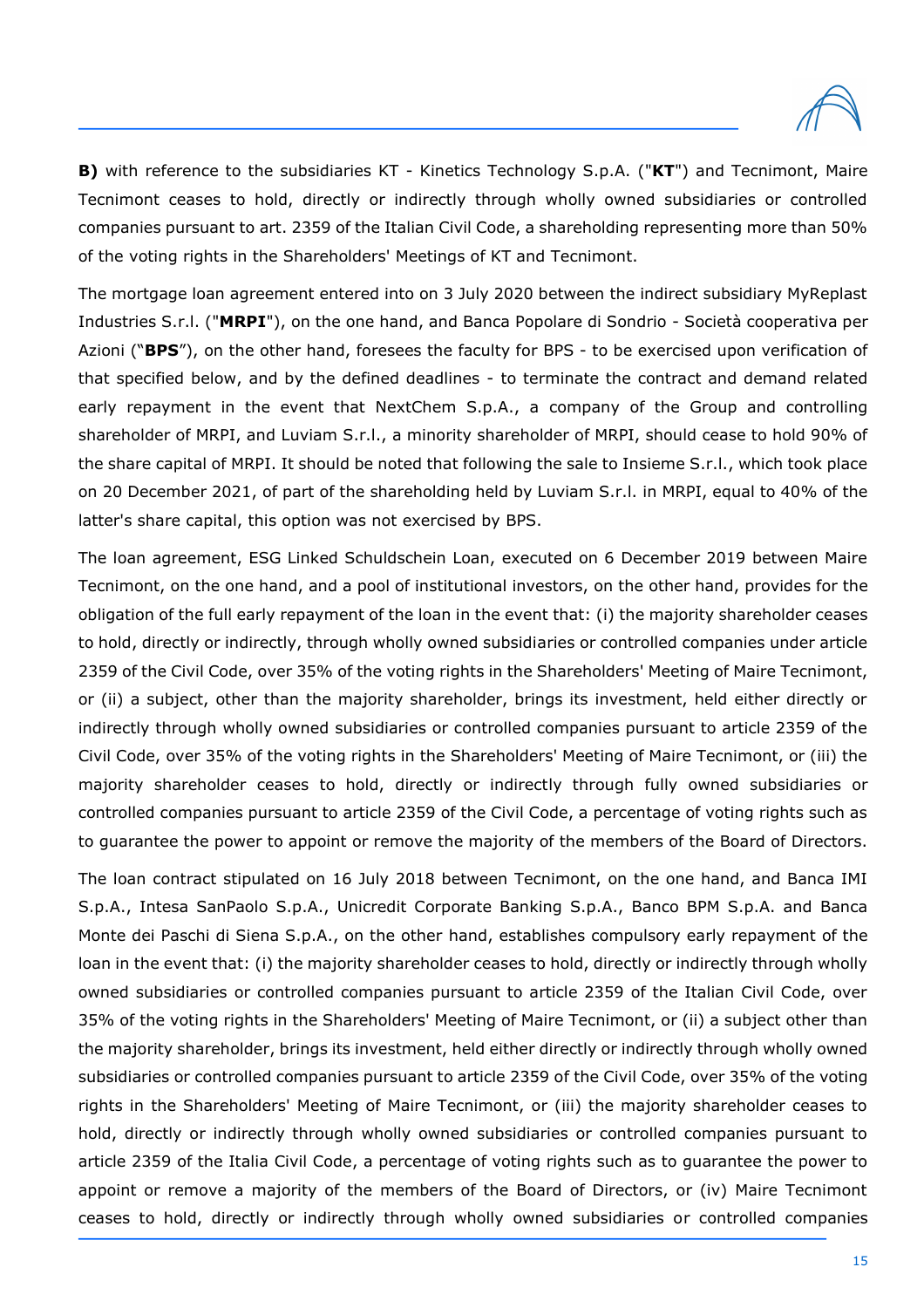Maire Tecnimont S.p.A.

pursuant to article 2359 of the Italian Civil Code, a shareholding representing over 50% of the voting rights in the Shareholders' Meeting of Tecnimont.

The regulations of the 20 million Euro bond entered into on 21 April 2017 between Maire Tecnimont, on the one hand, and Amundi AM, on the other hand, provide for the obligation of fully early repayment of the bond in the event that: (i) the majority shareholder ceases to hold, directly or indirectly through wholly owned subsidiaries or controlled companies pursuant to article 2359 of the Italian Civil Code, over 35% of the voting rights in the Shareholders' Meeting of Maire Tecnimont, or (ii) a subject other than the majority shareholder brings its investment, held directly or indirectly through wholly owned subsidiaries or controlled companies pursuant to article 2359 of the Italia Civil Code, over 35% of the voting rights in the Shareholders' Meeting of Maire Tecnimont, or (iii) the majority shareholder ceases to hold, directly or indirectly through wholly owned subsidiaries or controlled companies pursuant to article 2359 of the Italian Civil Code, a percentage of voting rights such as to guarantee the power to appoint or remove a majority of the members of the Board of Directors, or (iv) Maire Tecnimont ceases to hold, directly or indirectly through wholly owned subsidiaries or controlled companies pursuant to article 2359 of the Italian Civil Code, a shareholding representing over 50% of the voting rights in the Shareholders' Meeting of Tecnimont. It should be noted that, on 11 February 2021, the Company`s Board of Directors resolved to exercise the voluntary early repayment option of the above mentioned bond loan, with contractual maturity in April 2023, due to Maire Tecnimont. This bond loan was therefore repaid in advance on 26 February 2021.

The contract for the concession of a short-term *revolving* credit facility, stipulated on 08 May 2018 by and between Tecnnimont and BayernLB and regulated by English Law, envisages an obligation to early full repayment of the loan in the event that: (i) the investment of the shareholder in the share capital of the majority shareholder of the Issuer is reduced to below 51%, or (ii) the majority shareholder reduces its stake in Maire Tecnimont to below 51%, or (iii) Maire Tecnimont reduces its stake in Tecnimont to below 51%.

Some agreements related to the issuance of bank or insurance guarantees for the projects: Power Plant Punta Catalina - Dominican Republic, Al Dabb'iya Surface Facilities - UAE, IGD Das Island - UAE, Liwa Plastics Project - Oman, Rehabilitation Project of Port Harcourt Refinery – Nigeria, Jubail PDH-PP Complex – Saudi Arabia, Borouge 4 (Packages 3-4-5) – UAE, Citadel - Egypt, Zohr 2 – Egypt, Zhor Meg Regeneration Packages – Egypt, INA Delayed Coker Uni- Croatia, Borouge PP5 -UAE, provide the option for the relevant Financial Institutions to require the establishment of guarantee deposits or the replacement of existing guarantees in the event of a change of control of Maire Tecnimont and/or the subsidiary Tecnimont and/or the subsidiary KT – Kinetics Technology S.p.A..

The contracts for the granting of credit facilities for guarantees and/or letters of credit entered into by the subsidiary Tecnimont Private Ltd with Kotak Mahindra Bank and Crédit Agricole - Corporate and Investment Banking India, Société Générale India provide for the right of the relevant Financial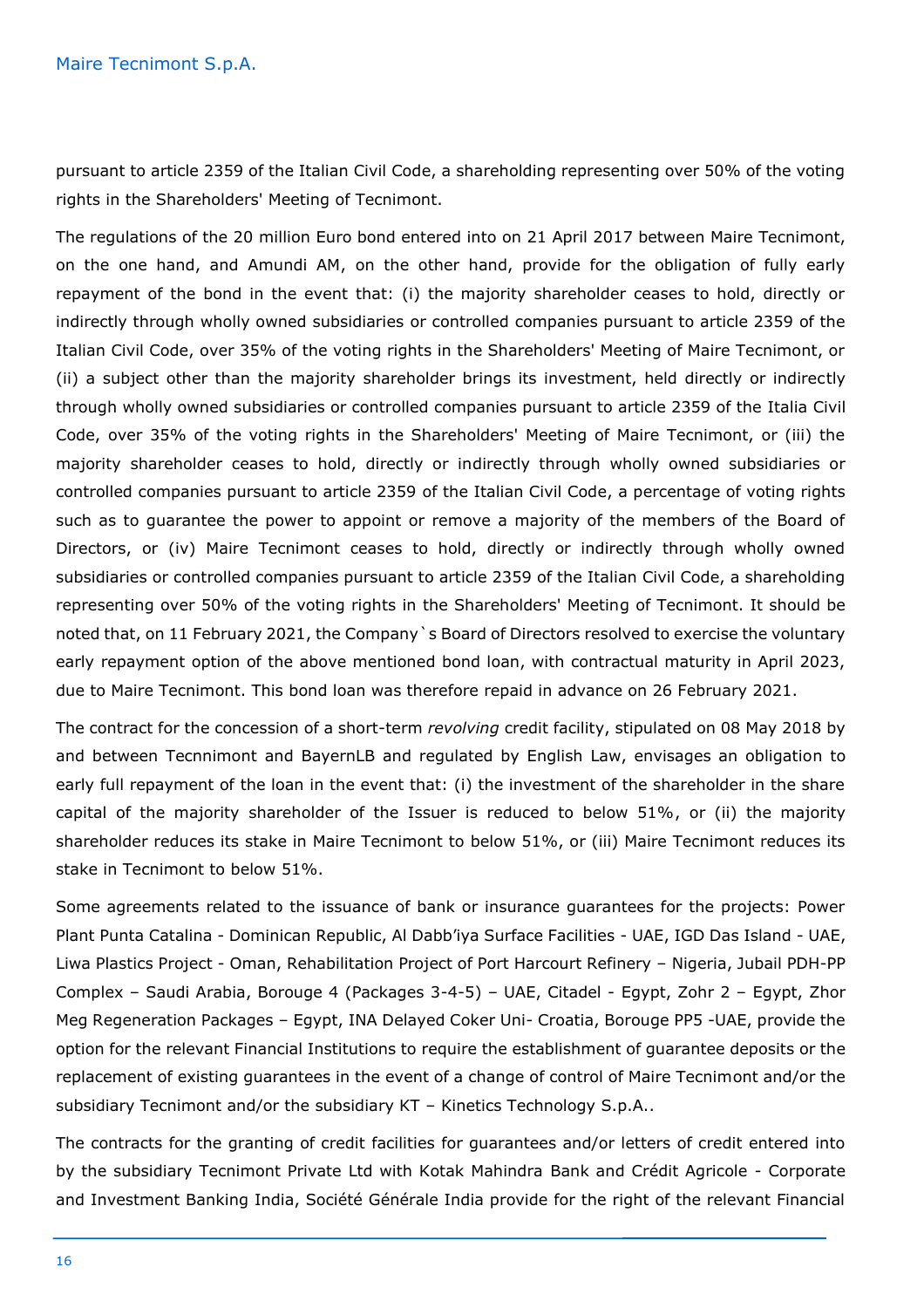

Institutions to require the establishment of guarantee deposits or the replacement of existing guarantees and/or letters of credit in the event of loss of control by Tecnimont.

The contracts for the granting of credit facilities for guarantees and/or letters of credit entered into by the subsidiary OOO MT Russia with JSC Crédit Agricole - Corporate and Investment Banking, JSC Unicreditbank, PJSC Rosbank, JSC Alfa Bank envisage the right of the relevant Financial Institutions to require the establishment of guarantee deposits or the replacement of existing guarantees and/or letters of credit in the event of changes in the shareholding and control of Maire Tecnimont and/or Tecnimont.

The framework contracts, ISDA Agreements, relating to derivative transactions entered into by Tecnimont, on the one hand, and each of the following financial counterparties, Intesa Sanpaolo S.p.A, UniCredit S.p.A., Goldman Sachs International, Société Generale S.A, UBS Europe SE, JP Morgan Securities PLC, Deutsche Bank AG, on the other hand, provide for, *inter alia*, as an event of termination of the contract and of all the transactions in place pursuant to the same, the circumstance in which Maire Tecnimont ceases to hold control of Tecnimont.

The framework contracts, ISDA Agreements, relating to the derivative transactions entered into by KT-Kinetics Technology S.p.A., on the one hand, and each of the following financial counterparties Intesa Sanpaolo S.p.A., UniCredit S.p.A., Société Générale S.A., on the other hand, provide for, *inter alia*, as an event of termination of the contract and of all the transactions in place pursuant to the same, the circumstance in which Maire Tecnimont ceases to hold control of KT-Kinetics Technology S.p.A..

The framework contracts, RISDA Agreements, relating to the derivative transactions entered into by OOO MT Russia, on the one hand, and each of the following financial counterparties, Commerzbank Eurasija AO, Crédit Agricole CIB AO, Rosbank, UniCredit Bank AO, JSC Alfa-Bank, on the other hand, provide for, *inter alia*, the event of termination of the contract and of all the transactions in place pursuant to the same, in the event that Tecnimont S.p.A. ceases to hold control of OOO MT Russia.

The Issuer's By-Laws do not contain provisions that derogate from the provisions regarding the passivity rule provided for in article 104, paragraphs 1 and 1-bis, of the CFA and do not provide for the application of the neutralization rules contemplated by article 104-bis, paragraphs 2 and 3, of the CFA.

For further information in relation to any change of control clauses relevant to the Remuneration Policy and incentive instruments, please refer to Report on the 2022 Remuneration Policy and fees paid available to the public on the Company's website **[www.mairetecnimont.com](http://www.mairetecnimont.com/)** (Section "Governance" - "Documents for the Shareholders' Meeting" - "2022") and/or in the Information Documents relating to the existing plans, made available to the public within the terms and according to the procedures provided for by the applicable regulations.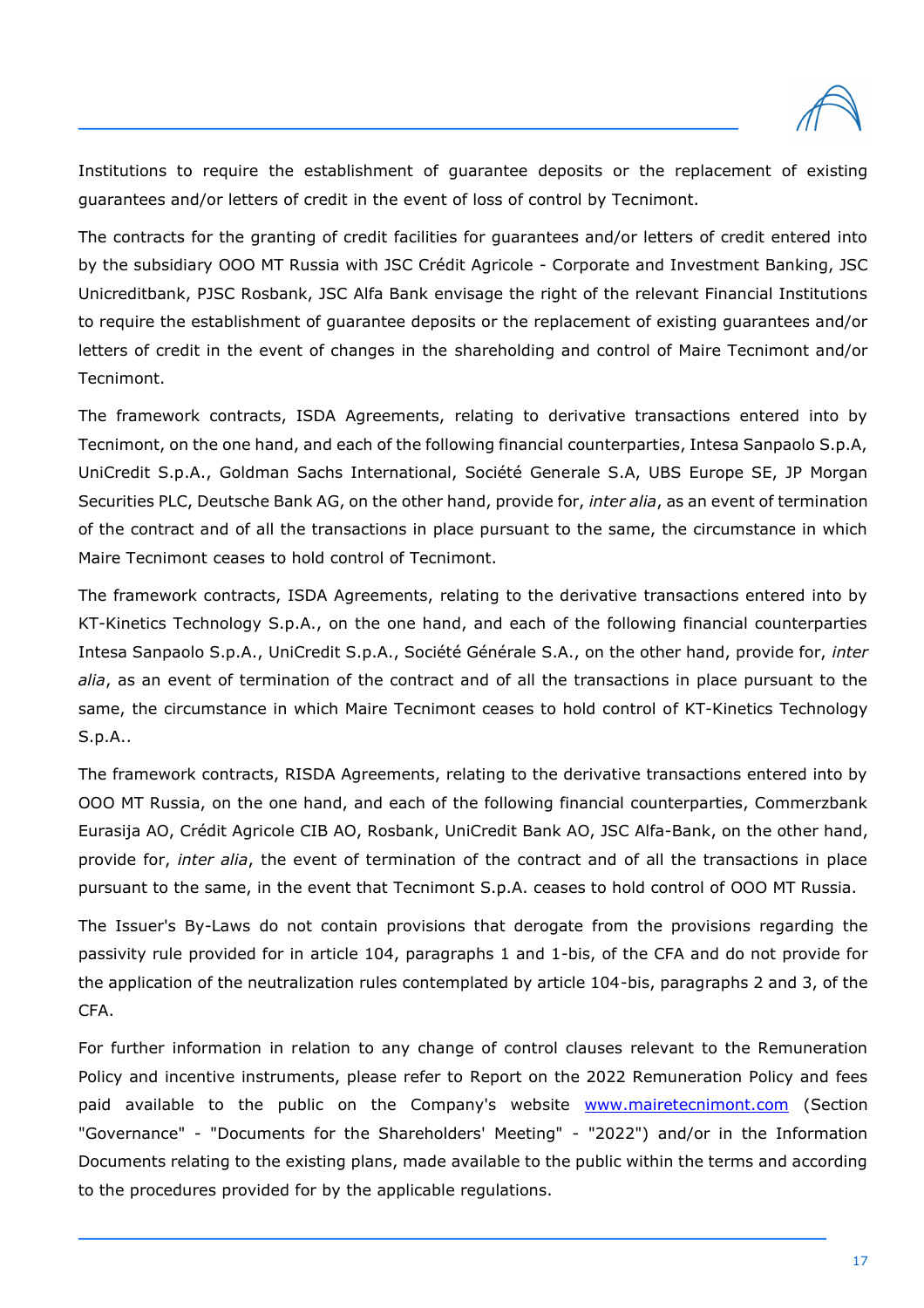## <span id="page-17-0"></span>**i) Powers to increase the share capital and authorise the purchase of treasury shares (pursuant to art. 123-bis, paragraph 1, letter m) CFA)**

As at the date of this Report, the Board has not been authorised to increase the Issuer's share capital pursuant to article 2443 of the Italian Civil Code, nor to issue partecipating financial instruments.

The Ordinary Shareholders' Meeting on 15 April 2021 has authorised the purchase and disposal of treasury shares in accordance with Articles 2357 of the Italian Civil Code, Article 132 CFA and 144 *bis* of the Consob Issuers` Regulation, for a maximum of 10,000,000 ordinary shares and a period of 18 months, starting from the meeting resolution of authorisation. For more information, reference is made to the explanatory report prepared by the Board of Directors for the Shareholders' Meeting drafted in accordance with article 125-*ter* of the CFA and article 73 of Consob Issuers' Regulation, and in compliance with Annex 3A - Table 4 of said same Issuers' Regulation, made available to the public on the Company's website ([www.mairetecnimont.com](http://www.mairetecnimont.com/), Section "Governance" - "Shareholders' Meeting Documents" - "2021").

Information regarding programs for the Issuer's purchase of treasury shares is available on the Company's website [\(www.mairetecnimont.com](http://www.mairetecnimont.com/), Section "Investors" - "Communications and events" – "Press Releases" - "Buy Back Press Releases").

At 31 December 2021 Maire Tecnimont held - and as at the date of this Report holds - 197,346 treasury shares.

For the sake of ensuring complete information, it is specified that on 25 February 2022, the Company's Board of Directors resolved to propose that the Ordinary Shareholders' Meeting scheduled for 8 and 11 April 2022, respectively at first and second call, authorises the purchase and disposal of treasury shares in accordance with Articles 2357 and 2357-*ter* of the Italian Civil Code, Article 132 CFA and Article 144-*bis* of the Consob Issuers` Regulation, for a maximum of 10,000,000 ordinary shares and a period of 18 months, starting from the meeting resolution of authorisation, upon revocation of the authorisation conferred by the Shareholders' Meeting of 15 April 2021 for the portion not executed. For more information with regard to this proposal, reference is made to the explanatory report prepared by the Board of Directors for the Shareholders' Meeting to be called and relating to the authorisation of the purchase and disposal of treasury shares, drafted in accordance with article 125 *ter* of the CFA and article 73 of Consob Issuers' Regulation and in compliance with Annex 3A - Table 4 of said same Issuers' Regulation, made available to the public on the Company's website [\(www.mairetecnimont.com](http://www.mairetecnimont.com/), Section "Governance" - "Shareholders' Meeting Documents" - "2022").

### <span id="page-17-1"></span>**l) Management and coordination activities (pursuant to art. 2497 et seq. of the Italian Civil Code)**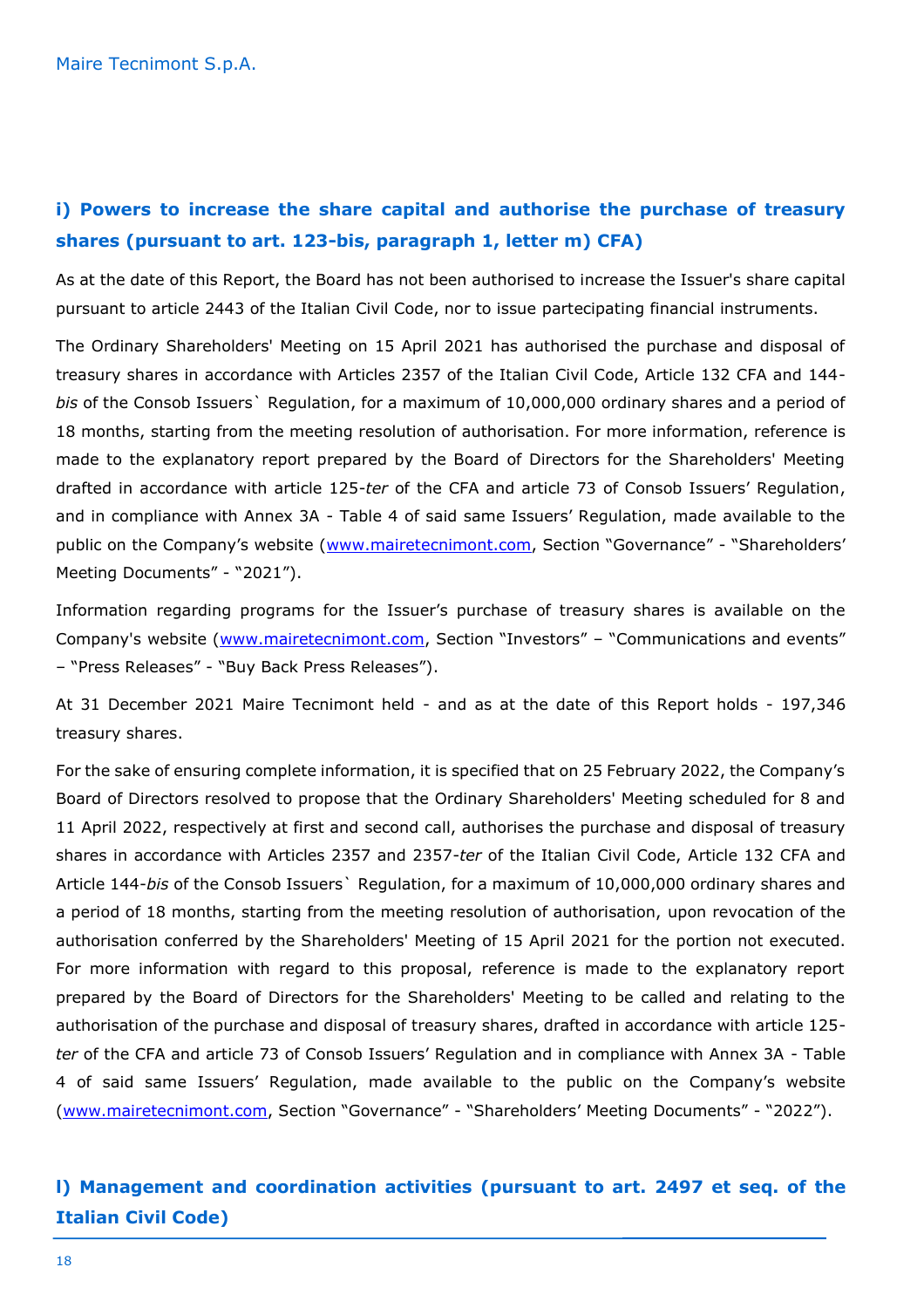

In the opinion of the Issuer's Board of Directors, the Company is not subject to direction and coordination activities by the parent company GLV Capital, considering: (i) that the decisions relating to the management of the business of the Company and its subsidiaries are made by corporate bodies of the Company and its subsidiaries; (ii) that the Board has the task, among others, of periodic assessment of the economic, equity and financial performance of the Company and the Group; review and approval of the financial policies and the access to credit by the Company and the Group; definition of the corporate governance system and rules of the Company and the Group; evaluation of the suitability of the organisational, administrative and accounting structure for the Company and its subsidiary Tecnimont with strategic relevance, as set forth by the Company's bodies; (iii) the existence of eight advisory bodies – Coordination Committee, Commercial Committee, Region Committee, Project Development Committee, Internal Sustainability Committee and Internal Committee overseeing the Internal Control and Rrisk Management System (the "ICRS Committee") and the Green Acceleration Advisory Board - with the role of supporting the Chairman of the Board of Directors and the Chief Executive Officer (the latter also as Director in charge of the internal control and risk management system), evaluation of strategic, corporate and business initiatives and decisions impacting the Group in relation to: *i)* investments, *ii)* commercial activities, *iii)* presence in geographic areas (Regions) of interest to the Group, *iv)* Project Development initiatives, *v)* sustainable management of the business, *vi)* internal control and risk management system and *vii)* energy transition and innovation in the green chemistry sector. The eighth advisory body is the Merger & Acquisition Committee, which supports the Chairman of the Board of Directors and the Chief Executive Officer in assessing decisions impacting the Group regarding the identification and evaluation of options for inorganic growth, M&A, divestments, the definition and implementation of Corporate and Business strategies, as well as the evaluation of opportunities for the evolution of the industrial model.

At the date of approval of the Report, the direct subsidiary with strategic relevance Tecnimont S.p.A. and the other direct subsidiaries KT-Kinetics Technology S.p.A., NextChem S.p.A., MET Development S.p.A., MST S.p.A., Neosia Renewables S.p.A. and MET Gas Processing Technologies S.p.A. are subject, pursuant to article 2497 of the Italian Civil Code, to the management and coordination of Maire Tecnimont.

Maire Tecnimont carries out strategy-oriented and co-ordination activities regarding both the industrial set-up and the activities performed by its subsidiaries. In particular, the Company provides the companies of the Group with support, coordination and guidance in defining their strategies, also as regards policies for M&A and cooperation agreements, local content, in the areas of internal audit, corporate affairs, governance and compliance, institutional relations, communication and sustainability, relationships with the investors, social responsibility, safety, organisation, development & compensation, technology, legal, remuneration policy, industrial relations, development of procurement strategies optimised according to specific categories, improvement in the performance of the entire EPC cycle, coordination of Vendor Management activities, finance and management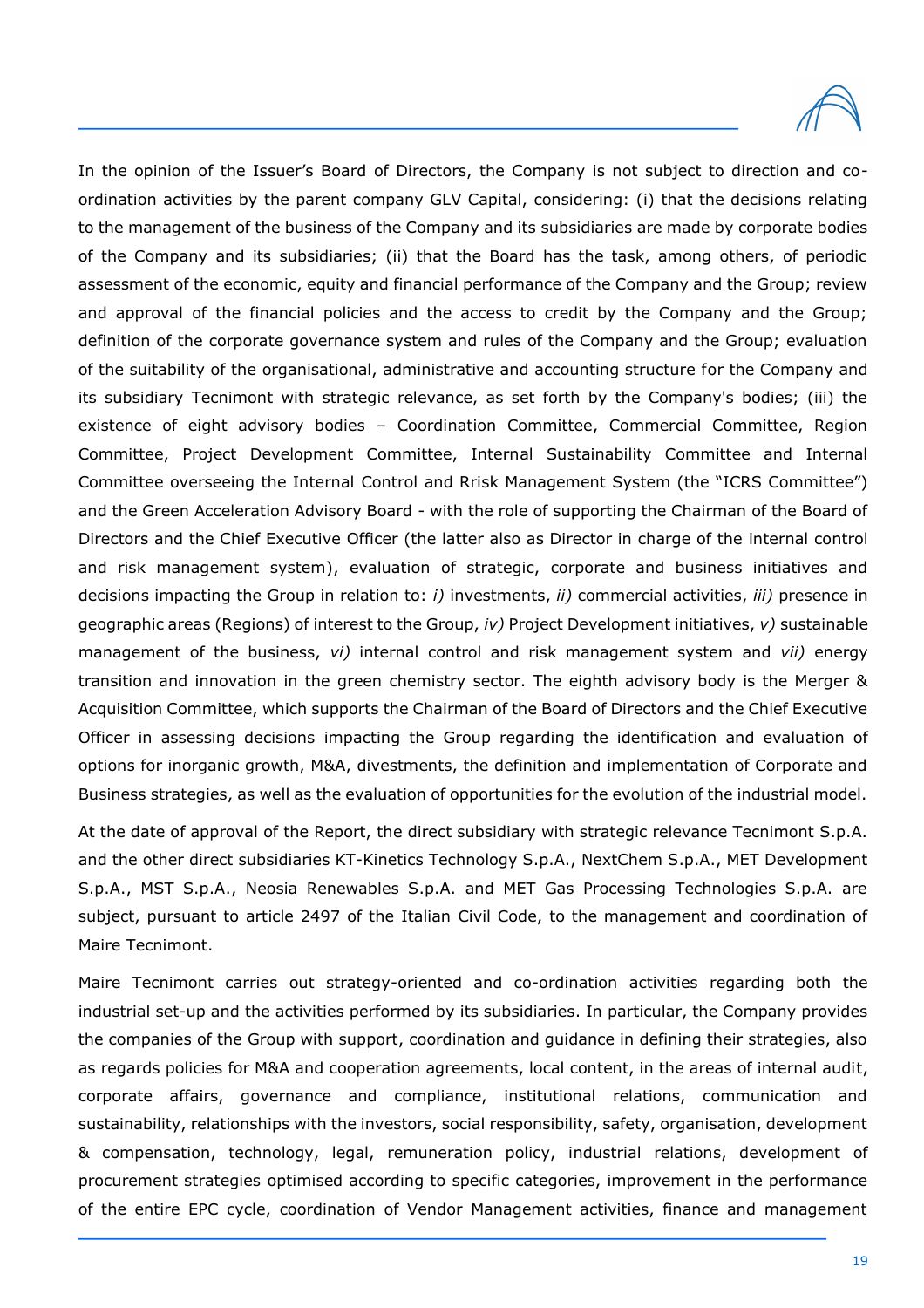administration, project controls, contract and subcontract management, system quality, HSE&SA, Project quality and risk management, general services, as well as activities related to the governance and development of the IT platform of the Group.

The Issuer specifies that:

- the information required by article 123-*bis*, first paragraph, letter i) CFA ("*agreements between the company and the directors*...omitted... *that provide compensation in case of resignation or dismissal without just cause or if the employment is terminated following a takeover bid*") is available in the Report on the 2022 Remuneration Policy and fees paid, prepared in accordance with articles 123-*ter* of the CFA and 84-*quater* of Consob Issuers' Regulations, and made available to the public on the Company's website [\(www.mairetecnimont.com,](http://www.mairetecnimont.com/) in the "Governance" - "Shareholders' Meeting Documents" - "2022");
- information required pursuant to article 123-*bis*, first paragraph, letter l), CFA ("*regulations applicable to the appointment and replacement of directors in addition to amendments to the By-Laws, if different from the applicable additional legal and regulatory provisions*") is illustrated in Section 4.2 of the Report ("Appointment and replacement"), to which reference is made.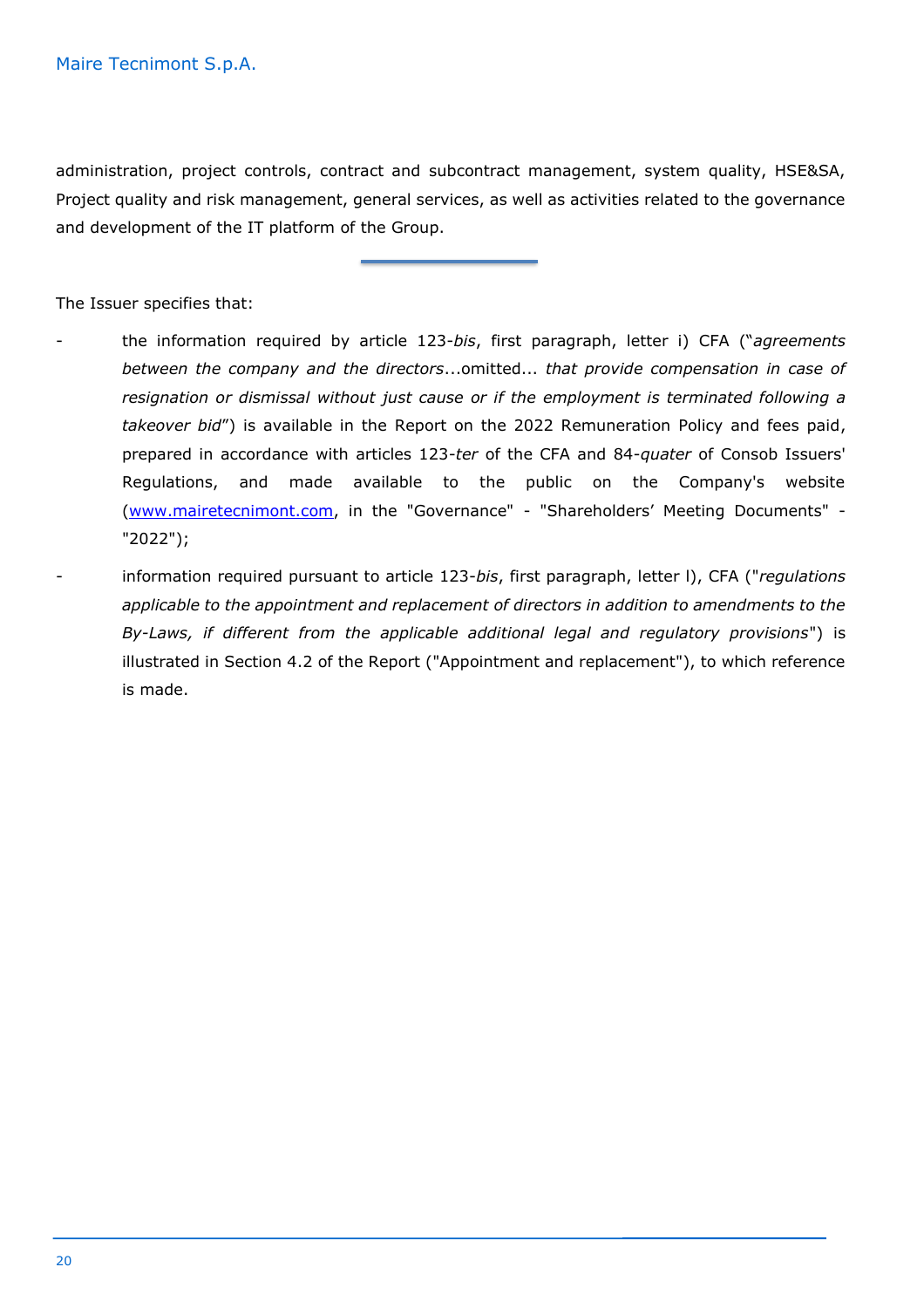

# <span id="page-20-0"></span>**3.0 COMPLIANCE (pursuant to article 123-***bis***, paragraph 2, letter a), CFA)**

The management of corporate governance issues by Maire Tecnimont, during FY 2021, took place in compliance with the principles and recommendations referred to in the Self-Regulatory Code and, starting 11 February 2021, the Corporate Governance Code, to which it adhered on that same date.

The Corporate Governance Code is available to the public on the website of the Corporate Governance Committee [\(https://www.borsaitaliana.it/comitato-corporate-governance/codice/2020.pdf\)](https://www.borsaitaliana.it/comitato-corporate-governance/codice/2020.pdf).

In this regard, it should first be noted that the Corporate Governance Code, issued on 31 January 2020, entered into force on 1 January 2021.

The Independent Directors of the Company, during the meeting reserved to them, held on 16 December 2020, first formulated some considerations about this adhesion, which were subsequently brought to the attention of the Board of Directors of the Company on 11 February 2021. In particular, the Independent Directors of Maire Tecnimont suggested to the Board to evaluate the opportunity of not availing itself of the possibility of redefining the Company's governance by resorting to the exemptions provided by the Code for "non-large companies" and "concentrated ownership", a category to which the Company currently belongs.

The Maire Tecnimont's Board of Directors, on 11 February 2021, received well the considerations made by the Company's Independent Directors and therefore resolved in favour of Maire Tecnimont's adherence to the Corporate Governance Code, specifying that, without prejudice to the possibility - if deemed appropriate - of resorting to the "comply or explain" principle envisaged there, the proposals for the adjustment of Maire Tecnimont's corporate governance system would be assessed and approved, in an organic manner, during the 2021 financial year.

On the basis of the Board's resolutions, during the year an assessment on Maire Tecnimont governance (the "**Assessment**") was started in order to identify the adjustment proposals mentioned above, in compliance with the guidelines established by the Board of Directors (the "**Adjustment Project**" or the "**Project**"). The assessment was completed in October 2021.

The adjustment proposals formulated within the scope of the Project have taken into account, among other things, *i)* the general inspiring principle of the Corporate Governance Code which provides, with reference to its application, for the prevalence of substance over form, *ii)* the interpretative clarifications provided by the Corporate Governance Committee of Borsa Italiana S.p.A. on the Code through the so-called "Q&A", published in December 2020, *iii)* publications (i.e. notes and studies) made available to issuers by relevant associations and doctrine, as well as *iv)* the results of the comparative analysis carried out regarding the decisions taken on relevant governance issued by other issuers comparable to the Company in terms of size.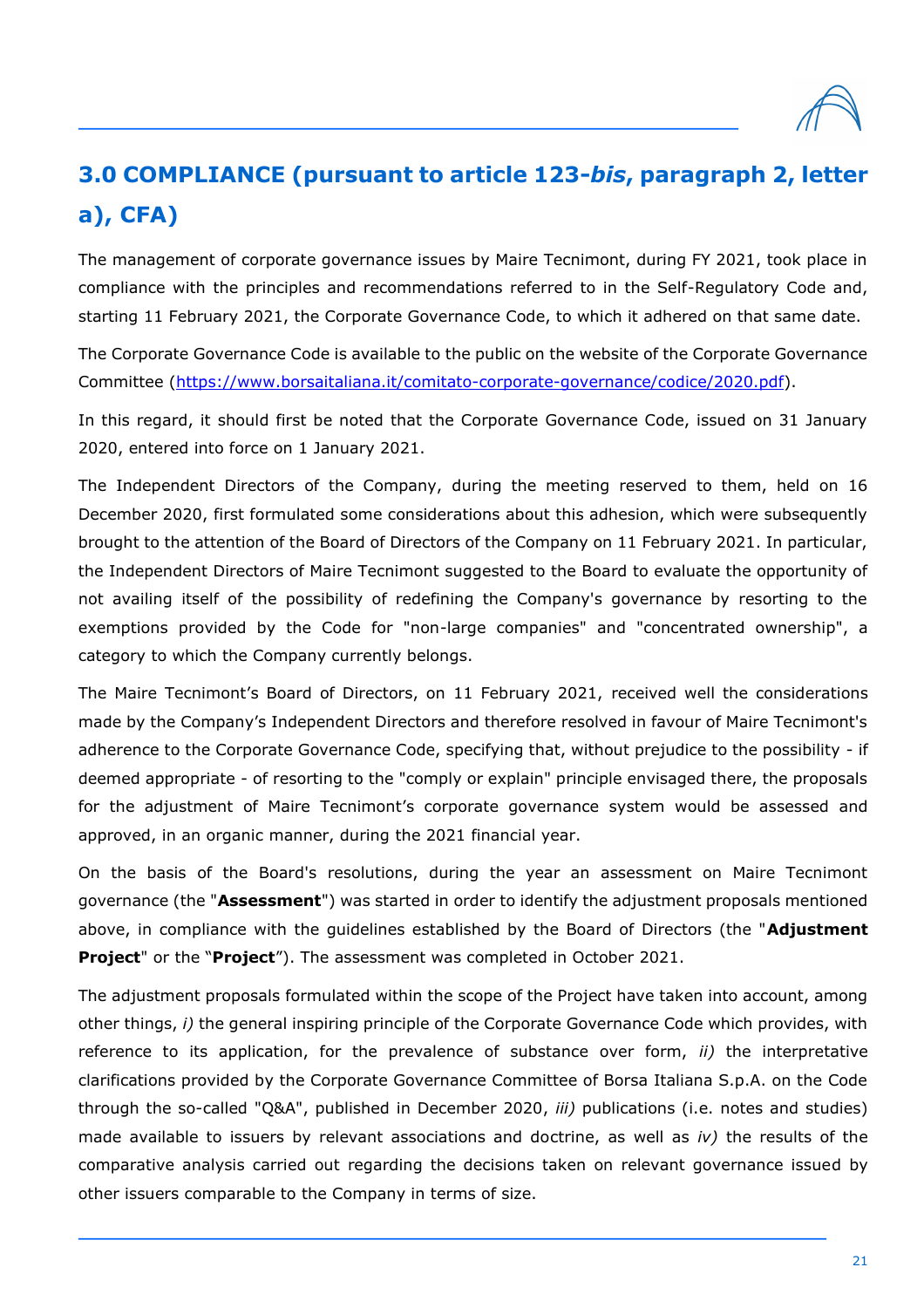The adjustment proposals formulated were therefore preliminarily presented to the Control, Risks and Sustainability Committee, the Board of Directors and the Board of Statutory Auditors of the Company at the meetings held on 3 and 4 November 2021.

The consideration and thoughts of the Board of Directors and of the Board of the Statutory Auditors on these were collected. In addition, the Company has continued to monitor the general evolution of corporate governance practices and to carry out further analyses on specific issues of interest to it within the scope of the Project; the above in order to define and submit to the competent corporate bodies final proposals for adjustments to the Corporate Governance Code that are functional, effective and compatible with Maire Tecnimont's governance model characterised, as attested by the rates recently awarded on the subject, by a high level of attention to compliance with national and international best practices.

The final proposals for adjustment to the Corporate Governance Code were finally submitted to the Control, Risks and Sustainability Committee for a preliminary assessment on 15 December 2021 and, to the extent of their competence, to the Board of Statutory Auditors on 16 December 2021. Both the Control, Risk and Sustainability Committee and the Board of Statutory Auditors have expressed their favourable opinion on the proposals outlined above.

On 16 December 2021, the Company's Board of Directors therefore approved the proposals formulated in the context of the aforementioned Project, which are described in detail in this Report.

It should be noted that, in some cases, the Company has not adhered to the Recommendations contained in the Code, confirming for some of them the considerations already made in force under the Corporate Governance Code. In application of the principle of "comply or explain", the following sections will give an account - where required and due to the category to which the Company belongs, in accordance with the Code - of such deviations, the underlying reasons and possible alternative behaviours.

The Issuer and Tecnimont, its subsidiary of strategic relevance, are not subject to non-Italian law provisions that have an impact on the Maire Tecnimont corporate governance structure.

## <span id="page-21-0"></span>**4.0. BOARD OF DIRECTORS**

#### <span id="page-21-1"></span>**4.1 ROLE OF THE BOARD OF DIRECTORS**

The Board of Directors plays a central role in the Company's organisation and it is responsible for the definition and pursue of the strategic objectives of the Company and the Group, as well as for the verification of the availability of the controls necessary to monitor the Company and Group Companies performance, with the aim of pursuing its sustainable success.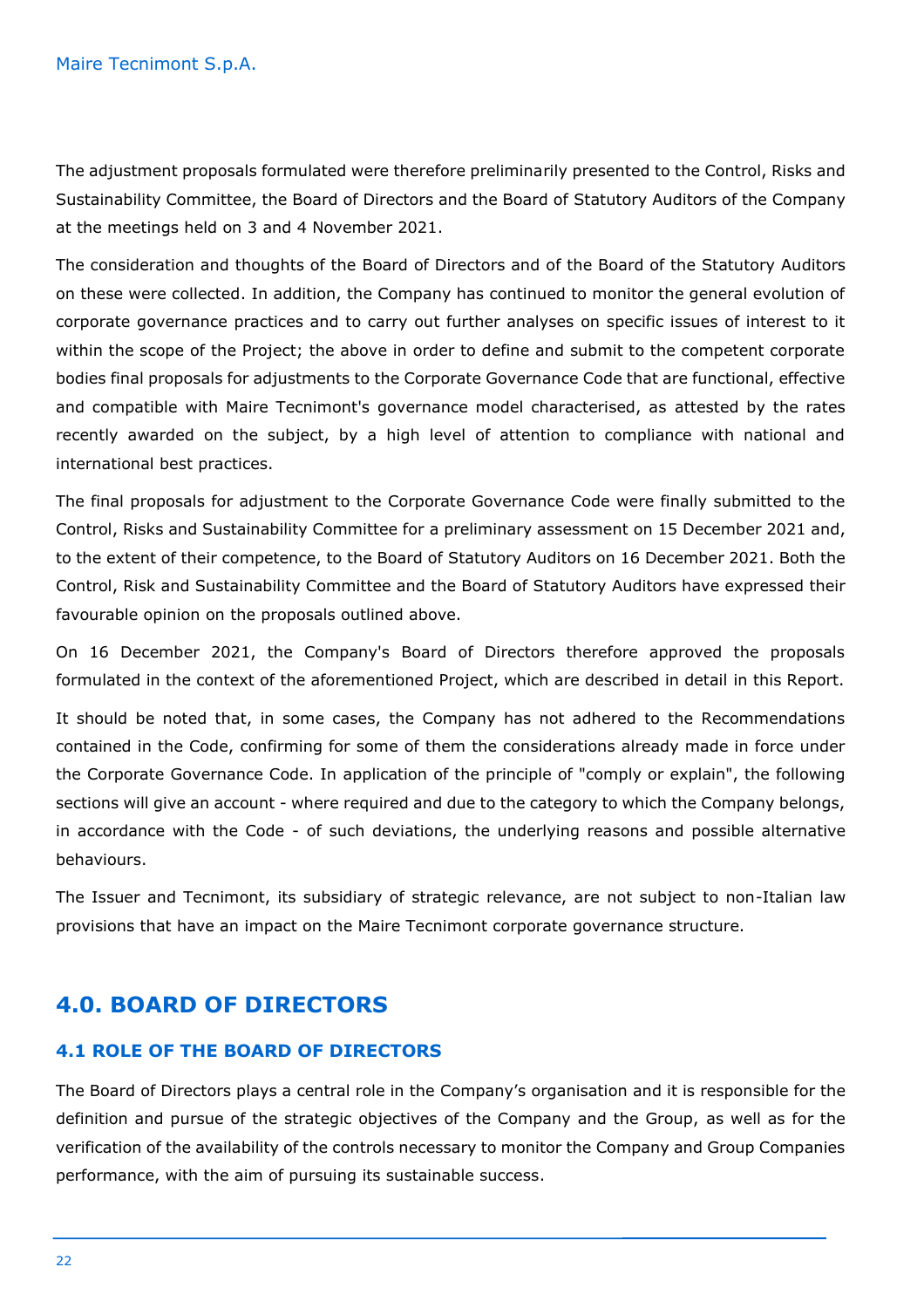

In addition to the powers expressly reserved to the Board by law and by the By-Laws, the following powers are reserved to the Board:

- the review and approval of the strategic, business (including those relating to human resources), financial plans and of the budgets of the Company and Group, as well as the periodical monitoring of their implementation;
- the examination and approval of the draft financial statements, interim management reports and the interim financial report, both of the Company and consolidated;
- the periodic monitoring of the implementation of the business plan, as well as the assessing of the general operating performance, periodically comparing the results achieved with those planned;
- the definition of the nature and levels of risk compatible with the strategic objectives of the Issuer, including in its assessments all the elements that may become relevant in terms of the sustainable success of the Issuer;
- evaluation of the Company performance taking into particular consideration the information received from the relevant competent bodies and comparing the results achieved against budget on a periodic basis;
- the definition of the Issuer's corporate governance system and the structure of its group;
- Assessment of the adequacy of the organisational, administrative and accounting structure of the Issuer and the subsidiaries having strategic significance, with particular reference to the internal control system and the management of risks;
- periodic assessment of the financial and economic performance of the Company and the Group;
- the resolving on transactions by the Issuer and its subsidiaries that have significant strategic, economic, capital or financial importance for the Issuer, establishing the general criteria for identifying significant transactions;
- the establishment and regulation of the Board internal committees, with the relevant appointments and determination of remunerations;
- the attribution and revocation of powers of attorney to the CEO, the Chairman and other board members, with possible specification of limits and application criteria (for the powers of attorney) and determination of the relevant remuneration;
- the adoption, at the proposal of the Chairman, in agreement with the Chief Executive Officer, of a procedure for the internal management and external communication of documents and information concerning the Issuer, with particular reference to inside information;
- the review and approval of the proposals from the Remuneration Committee;
- the review and approval of the transactions on behalf of the Company and its subsidiaries, when such transactions have significant strategic, financial relevance for the Company. In this respect, it shall be noted that the Board of Directors of 29 April 2019 resolved that transactions having the characteristics above specified are, by way of example without limitations: (a) transactions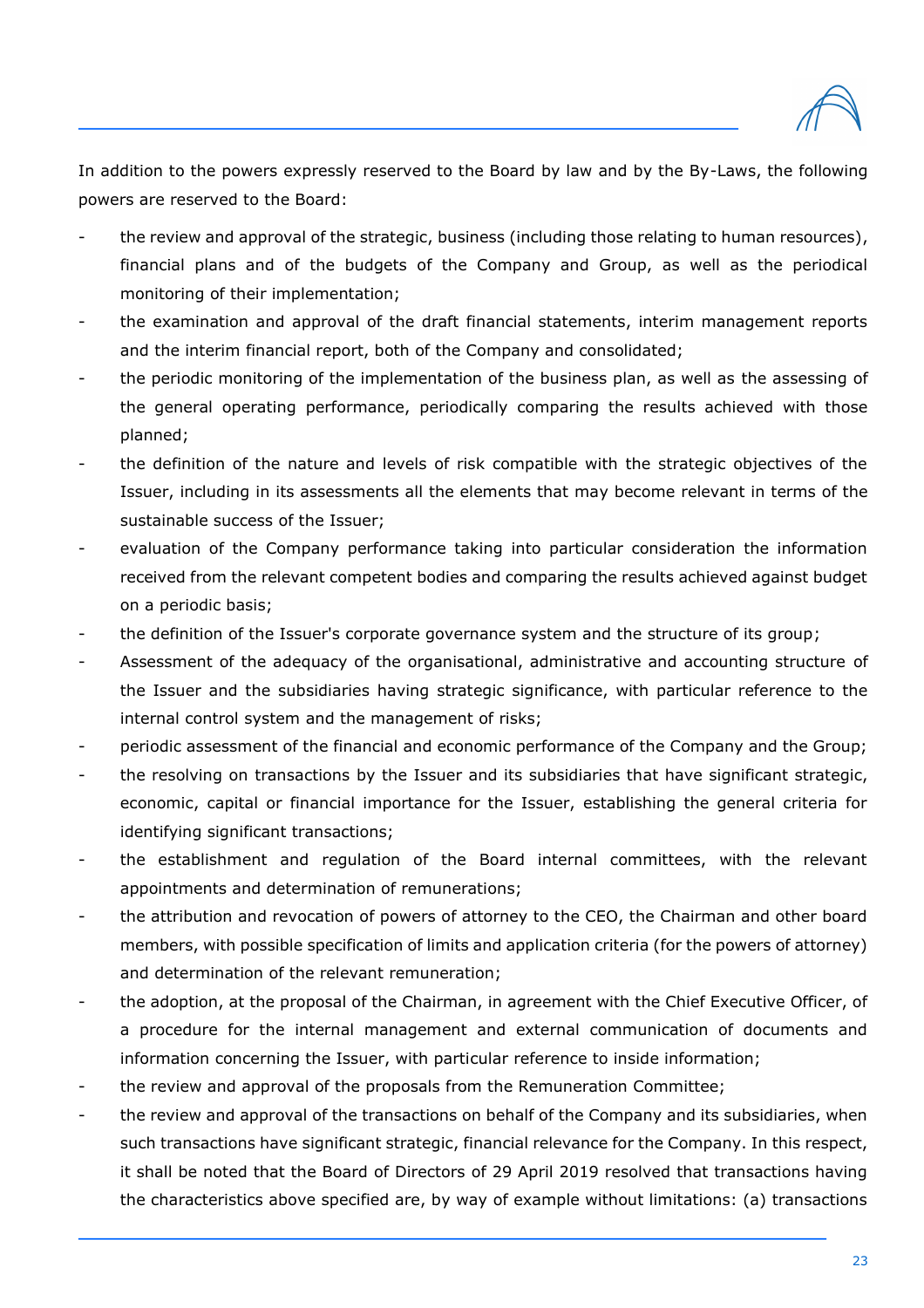to be accomplished by the Issuer or Group company belonging to the Issuer, relating to the establishment of companies and branches or the acquisition, transfer, disposal in any form of investments or companies or going concerns when (i) the relation between net equity involved in the transaction and the Group's consolidated net equity is greater than 5% or (ii) the value of the transaction is greater than 5% of the Group's consolidated net equity; and (b) the issue of personal or real guarantees, of whatever amount, is in the interest of the subsidiary, and in the interest of third parties;

- the examination and approval of operations by the Issuer and Group companies concerning the concession, assumption and early repayment of loans in general, the assumption of financial debt and other financial transactions of any kind, including bank and insurance bonds, worth more than Euro 50 million per transaction;
- merger in the cases envisaged by articles 2505 (incorporation of fully owned subsidiaries) and 2505-*bis* of the Civil Code (incorporation of companies owned at ninety percent), as well as spinoffs, when the aforementioned regulations also apply.

Moreover, in compliance with the Consob Related-Party Regulation, the Company has adopted a "*Procedure for the Management of Related Party Transactions*", described in further detail in Section 10 of the Report, to which reference is made (the "**RPT Procedure**"), which envisages a specific procedure to be applied in carrying out Significant Transactions and Minor Transactions (as defined in the procedure, on the basis of the provisions of Consob Related-Party Regulation), establishing, *inter alia*, that the approval of the first is reserved to the Board of Directors.

In this regard, it should be noted that the Company's Board of Directors, on 24 June 2021, took steps, following a favourable opinion of the Related Parties Committee, to adapt the Company's RPT Procedure to Consob Regulation no. 17221/2010, as most recently amended by Consob Resolution no. 21624 of 20 December 2020, which also transposes at the level of secondary legislation the contents of Directive (EU) 2017/828 (the "Shareholders' Right Directive II") amending Directive 2007/36/EC with regard to the long-term encouragement of shareholders. For more information in this regard, please refer to Section 10 of the Report below.

The Company's RPT Procedure, so updated, entered into force on 1st July 2021.

Within the framework of the definition of its own corporate governance system, the Company's Board of Directors, in compliance with the provisions of the Code, has set up three internal committees with advisory and proposal-making functions: the Remuneration Committee (see Section 8.2), the Control, Risks and Sustainability Committee (see Section 9) and the Related Parties Committee (see Section 10).

Further information on the additional corporate governance practices implemented by the Issuer as part of its activities to define its own corporate governance system, functional to the performance of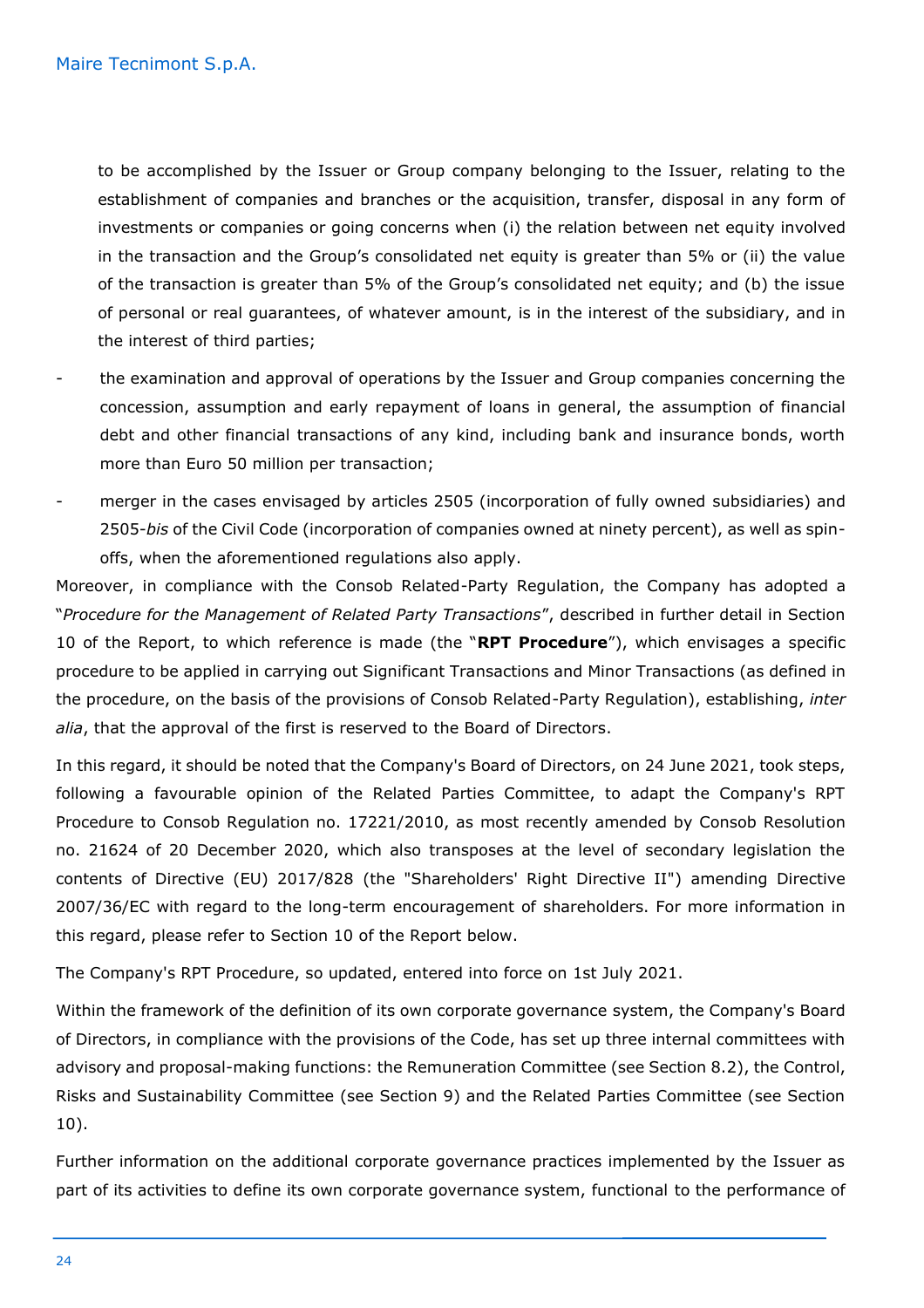

its business activities and the pursuit of its strategies, is provided in Section 14 of this Report, to which reference should be made.

The Board did not deem it necessary to draw up justified proposals to be submitted to the Shareholders' Meeting on the subject of defining the corporate governance system, which was deemed to be already functional to the Company's needs, also on account of what it had already resolved on 16 December 2021 regarding compliance with the new Code.

The dialogue with the Company's shareholders in general, promoted by the Board of Directors as recommended by the Code, is managed with the support of Maire Tecnimont's Investor Relater function which, thanks to the presence of highly qualified profiles and the technical/specialist support provided in relation to specific issues on which the dialogue may focus by the management and other Functions of the Company and the Group, is able to ensure a correct, continuous and complete dialogue with stakeholders (See, on this point, Section 12 of this Report, to which reference should be made). In addition, in order to make the practices already in place on the subject even more effective and efficient, specific information flows to the Board on the status of the dialogue are established, which will be provided, on a half-yearly basis, by the Investor Relater function through the presentation of specific reports prepared for this purpose.

Furthermore, as already indicated in Section 1 of this Report, the Company and the Group are committed to maintaining constant relations with their internal and external stakeholders, including through social responsibility initiatives in the territories in which they are present with their business, and this under the multiple profiles of the protection of human and labour rights, the environment, and the fight against corruption and diversity.

With reference to the adoption of a policy for the management of the dialogue with the generality of shareholders as per Art. 1, Principle IV. and Art. 1, Recommendation 3 of the Code, on 16 December 2021 the Board of Directors of the Company resolved, in the context of the Adaptation Project, to postpone any assessment on the implementation of such recommendation to the following financial years, in order to take into account the evolution, still ongoing, of the concrete implementation of such corporate practices among Italian and foreign issuers as well as those concerning the engagement policies adopted by institutional investors and asset managers in the national and international context.

With reference to the main activities carried out during the Financial Year, it should be noted that on 4 March 2021 the Board of Maire Tecnimont verified, among other things, the adequacy of the organisational, administrative and accounting structure of the Company and of Tecnimont, a strategically important subsidiary with assets equal to 49.5% of the Issuer's consolidated assets at that date. This audit concerned, in particular, the internal control and risk management system. The same was finally repeated on 25 February 2022, also with reference to the subsidiary having strategic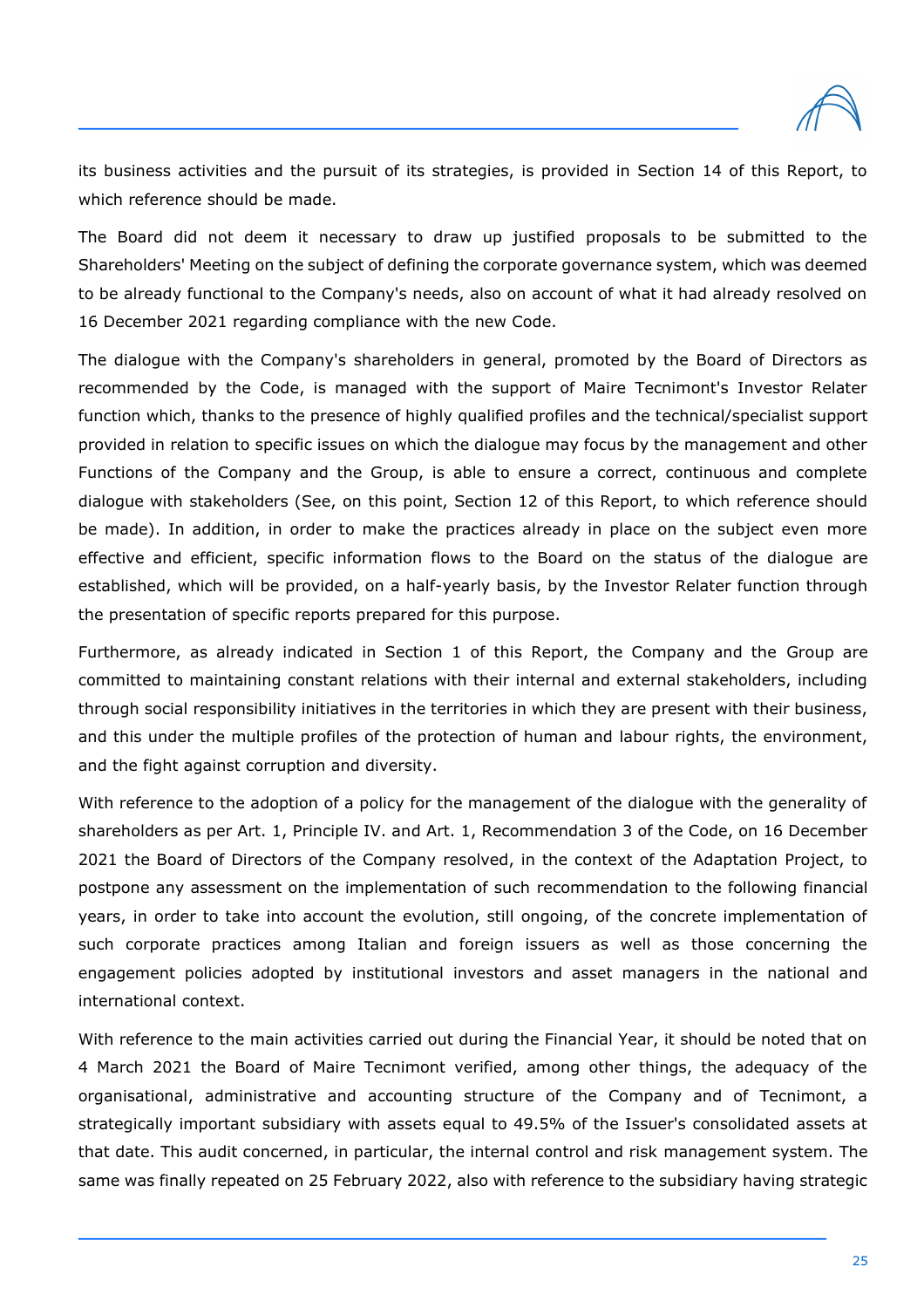relevance Tecnimont that, at the latter date, presented assets equal to 53.5% of the Issuer's consolidated assets.

These evaluations, which had positive outcomes in both cases, have been conducted on the basis of a report, supported by documentary evidence, provided by the CEO and by Human Resources, ICT and the Process Excellence Senior Vice President of the Company, to the Directors and Statutory Auditors on the organisational, administrative and accounting structure, not only of the Issuer but also of the main direct subsidiaries, including Tecnimont.

The Control Risks and Sustainability Committee, whose meetings are duly minuted, received reports over the period from the CEO in charge of establishing and maintaining the Internal control and risk management system, the Manager of Internal Audit, the Manager of Group Corporate Affairs, Governance and Compliance, the Manager of Group HSE&SA, Project Quality and Risk Management of the Company and the Manager of Sustainability Reporting, as well as the Group General Counsel, on the identification, measurement, management and monitoring of the main risks of the Company and the Group.

The Chairman of the Control Risks and Sustainability Committee has always provided information on the activities of the Committee and the results of its preliminary activities at the first Board of Directors' meeting.

With particular reference to risk management, see Section 9 of the Report ("*Internal Control and Risk Management System*").

The Board has also assessed on a quarterly basis the general operating performance, taking the information received from the Executive Directors into account and periodically comparing the results attained against budget.

The Board also periodically monitored the status of implementation of the Multi-year Sustainability Plan approved by the Company's Board of Directors, also through the Control Risks and Sustainability Committee, which received specific information on the matter from the Company's Functions.

# <span id="page-25-0"></span>**4.2 APPOINTMENT AND REPLACEMENT OF DIRECTORS (pursuant to Article 123** *bis***, paragraph 1, letter l), CFA)**

In compliance with the provisions of article 147-*ter* of the CFA, the Company By-Laws envisages the appointment of Directors and Auditors by means of a list-based voting mechanism.

Article 14 of the By-Laws provides for the appointment of the Directors on the basis of the lists submitted by the shareholders (where the candidates are listed with consecutive numbers) that hold, individually or jointly, at least 2% of the share capital represented by shares with right to vote in the ordinary Shareholders' Meeting, or any other different threshold set forth by Consob. In this respect,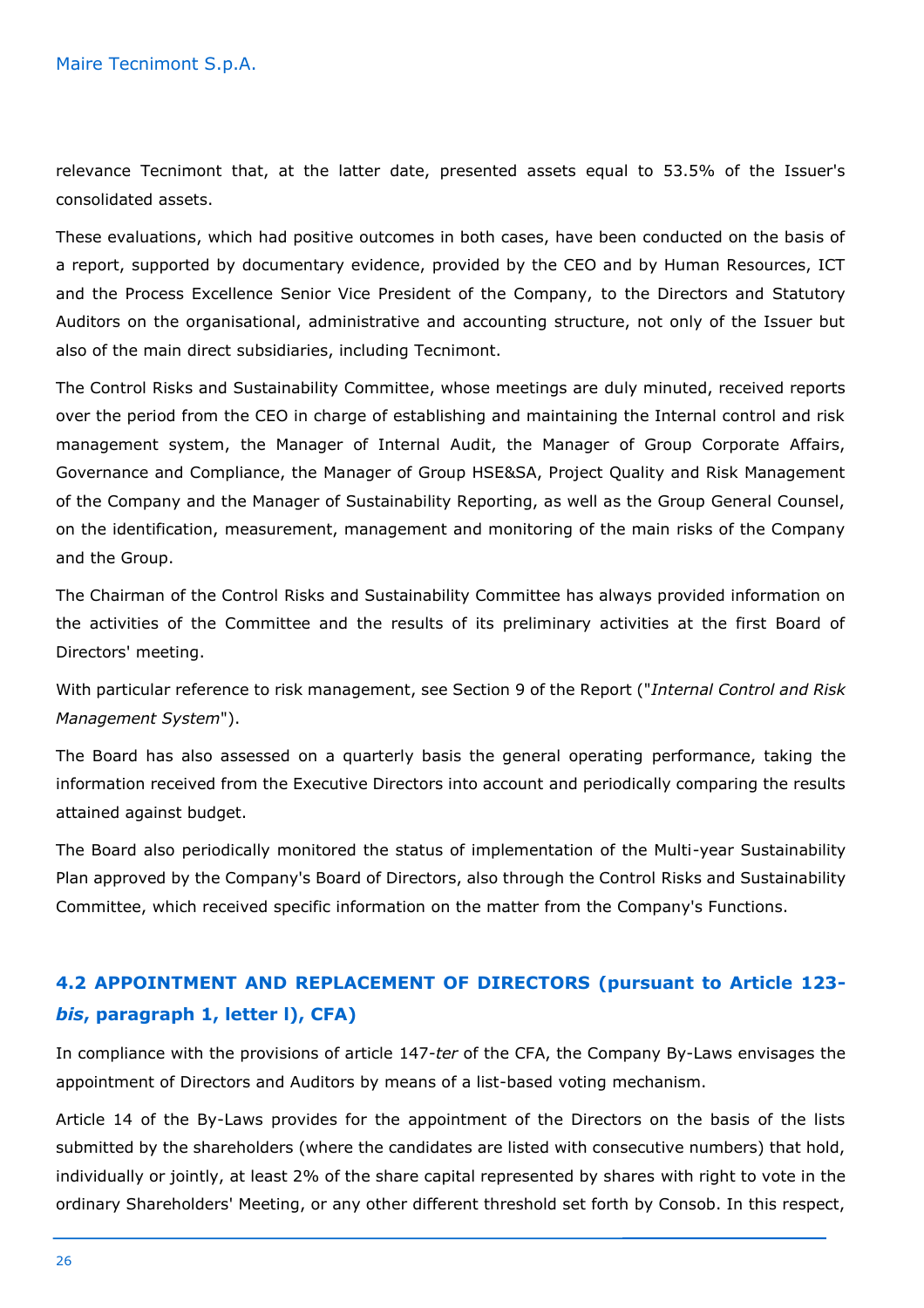

it shall be noted that such shareholding threshold determined by Consob for the Issuer, pursuant to article 144-*quater* of the Issuers' Regulation, with Management Resolution passed by the Manager of the Corporate Governance Division, no. 60 of 28 January 2022, is equal to 1%.

Lists, signed by those who submit them, must be registered with at the Company's registered office at least 25 (twenty five) days before that set for the Shareholders' Meeting in first calling, together with: (i) a declaration by each single candidate confirming acceptance of the candidacy and also confirming, under their own responsibility, the absence of any causes for ineligibility and incompatibility, as well as the fulfilment of the requirements as specified in the applicable regulations and, if required, the fulfilment of the independence requisite, (ii) a curriculum vitae of each candidate, including specifications regarding any administrative and control offices held in other companies, (iii) a certificate of ownership, at the time when the list is filed with the Company, of the minimum shareholding required for the presentation of the lists (it is noted that, in compliance with the provisions of article 147-*ter*, paragraph 1-*bis*, of the CFA, said certificate may also be produced subsequent to the filing of the list, provided that it is within the deadline envisaged for its publication).

The clause envisages that the directors to be elected are those listed in the list that has obtained the largest number of votes except one who shall be selected from the second ranking minority list in terms of votes received and who is in no way, also indirectly, connected with the Shareholders that have presented or voted the majority list. In this way, the appointment of a minority Director is ensured in compliance with the provisions of article 147-*ter*, paragraph 3, of the CFA.

The By-Laws, to which reference is made, also regulate the hypothesis in which two or more lists obtain the same number of votes.

The Company By-Laws do not envisage a minimum percentage of votes so that a list can participate in the distribution of directors to be elected.

With regard to the principle of balanced gender proportions, Article 14 of the By-Laws provides that the appointment of Board members shall be made in compliance with the applicable *pro tempore* regulations.

Pursuant to Article 147-*ter*, paragraph 1-*ter*, of the Consolidated Finance Act, introduced by Law no. 120 of 12 July 2011 and subsequent amendments, with reference to the term of office of the new administrative body, the less represented gender must obtain at least two-fifths of the Directors elected, rounded up to the next higher unit (Article 144-*undecies*.1, paragraph 3, Consob Issuers' Regulation).

In accordance with Art. 14 of the Company's By-Laws, if with the candidates elected by the above described procedures, the composition of the Board of Directors does not conform to the *pro tempore* discipline in force regarding gender balance, the candidate of the more represented gender elected last in progressive order in the majority list (as defined by Art. 14 of the Company's By-Laws) shall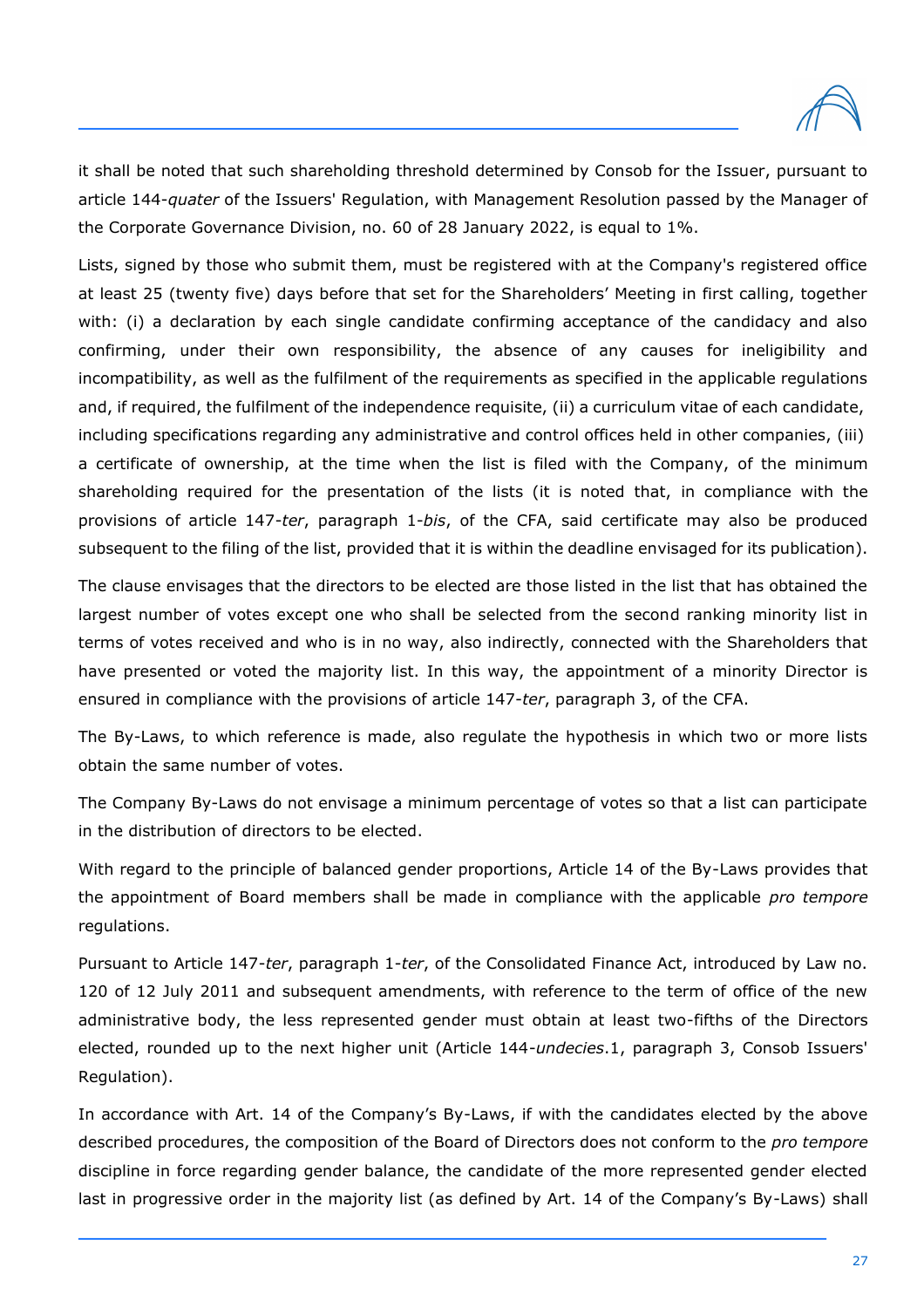be replaced by the first candidate of the less represented gender not elected of the majority list according to the progressive order. This substitution procedure shall take place until the composition of the Board of Directors conforms to the discipline in force *pro tempore* regarding the balance of the two genders. If, on conclusion of said procedure, the last indicated result is not fulfilled, substitution shall take place by Shareholders' Meeting resolution decided by the relative majority, upon the presentation of the candidates that belong to the less represented gender.

Regarding the election of independent Directors, article 14 of the By-Laws provides a specific mechanism to ensure the appointment of the minimum number of directors as required by article 147- ter, paragraph 4, of the CFA. In particular, it provides (i) first, that each list contains a minimum number of candidates with the independence requirements established by law and applicable regulations, and (ii) if among the candidates elected there are not as many independent directors as required by law, it shall be required to proceed as follows:

- a) in the event of a majority list, the non-independent candidates (equal to the number of missing independent Directors) coming last in progressive order in the majority list shall be replaced by non-elected independent Directors from the same list according to the progressive order;
- b) in the absence of a Majority List, non-independent candidates (in a number equal to the number of missing Independent Directors) which are elected with the lowest number of votes in the lists – and from which no Independent Director has been drawn - shall be replaced by non-elected Independent Directors from the same lists, according to the sequential order.

If the Board of Directors needs to replace one or more directors, it does so by co-opting - pursuant to article 2386 of the Civil Code - the first non-elected candidate from the list whence the terminated director was taken and so on, if such non-elected candidate is not available or ineligible, provided that such candidates are still eligible and are willing to accept the office. Should no non-elected candidates from the list remain or, in any case, for whatever reason, should it not be possible to meet the aforementioned criterion, the Board of Directors shall proceed with the replacement, as the subsequent Shareholders' Meeting shall also do, with the legal majority and without voting lists.

In any case, the Board of Directors and, subsequently, the Shareholders' Meeting shall proceed with the appointment so as to ensure (i) the presence of Independent Directors in the minimum total number required by the currently applicable regulation and (ii) the compliance with the currently applicable regulation in the matter of balanced proportion of genders.

It should be noted that the Issuer is not subject to further provisions on the composition of the Board of Directors with respect to the rules set out in the CFA and that, in particular, the Company's By-Laws do not provide for any independence requirements in addition to those set out in Article 148, paragraph 3, of the CFA, nor do they provide for any honourableness requirements other than those set out in the applicable regulatory provisions. In addition, no professionalism-related requirements are envisaged to hold the position of Director.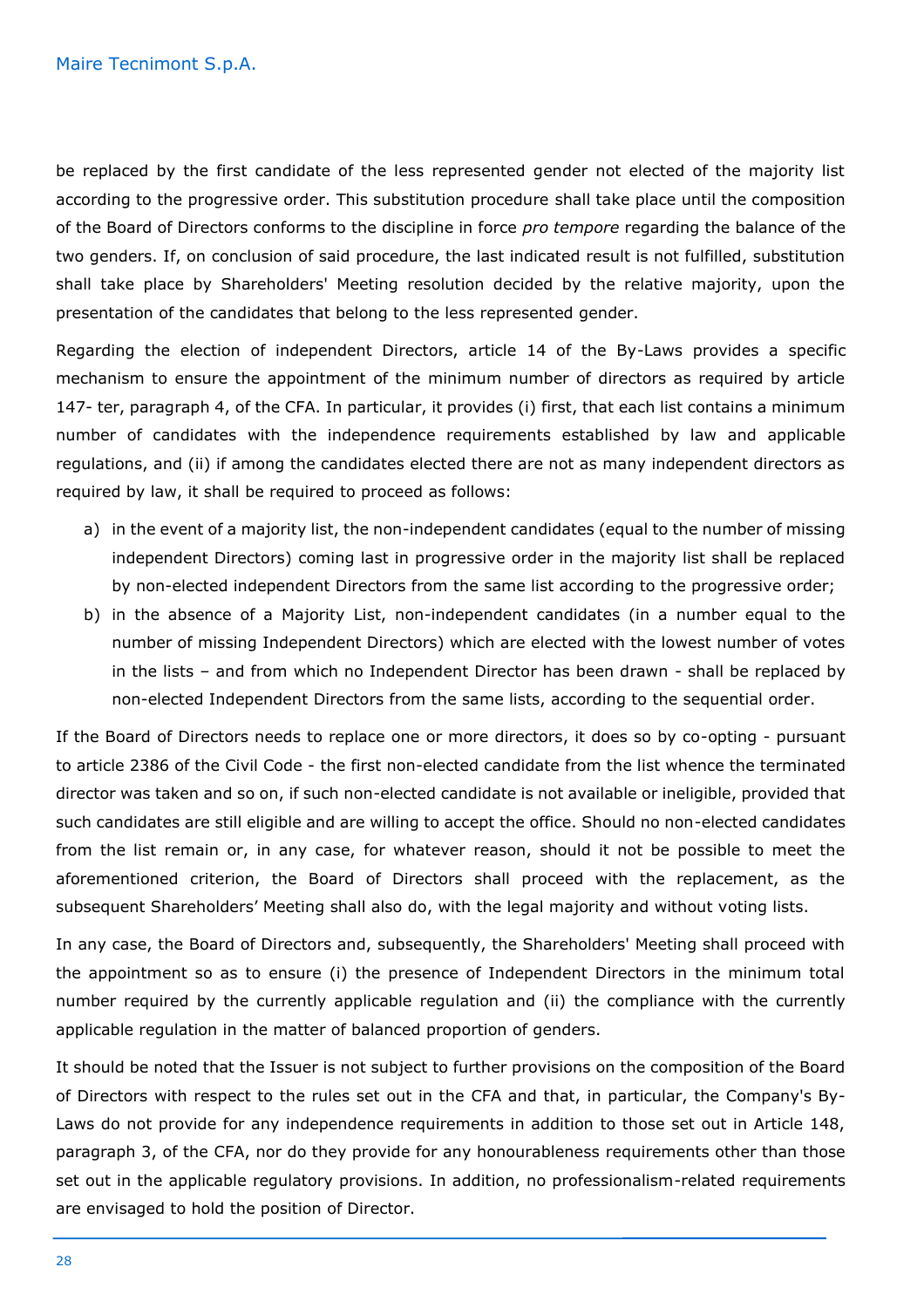

The Company's By-Laws do not provide for the possibility for the outgoing Board of Directors to submit a list for the renewal of the Issuer's administrative body.

As regards the statutory clauses relating to statutory changes, it is noted that the By-Laws do not contain provisions other than those provided by applicable law.

It is also noted that the By-Laws, in accordance with article 2365 of the Italian Civil Code, confers to the Board of Directors of the Company the authority to resolve on the adjustment of the By-Laws to regulatory provisions.

The increase in voting rights described in Section 2, letter d) of the Report, which was achieved in accordance with the provisions of the current By-Laws, while it applies to all resolutions adopted by the Shareholders' Meeting and thus to the determination of the *quorums* required for the constitution and approval of resolutions, which refer to percentages of the share capital, does not affect the rights other than voting rights, which are entitled to and may be exercised on the basis of specific percentages of the share capital and, *inter alia*, for the determination of the percentages of the share capital required to file the list of candidates for election to the Company's bodies.

For information on the role of the Board of Directors and Board Committees in the processes of selfassessment, appointment and succession of Directors, please refer to Section 7 of this Report.

#### <span id="page-28-0"></span>**4.3 MEMBERS (pursuant to article 123-***bis***, paragraph 2, letters d) and d-***bis***), CFA)**

Pursuant to article 13 of the By-Laws, Maire Tecnimont is administered by a Board of Directors made up of no less than five and no more than eleven members, provided in odd number, who may also not be the shareholders.

The Board of Directors holds office from one to three years and until approval of the financial statements of the last financial year in which it holds office in compliance with the resolution made by the Shareholders' Meeting upon its appointment. Directors may be re-elected.

The current Board of Directors - made up of executive and non-executive directors, all of whom have the professionalism and skills appropriate to the tasks entrusted to them - was appointed by the Ordinary Shareholders' Meeting of 29 April 2019 and will remain in office until the Shareholders' Meeting for the approval of the financial statements as at 31 December 2021, called for 8-11 April 2022, on first and second call respectively. The Shareholders' Meeting of 29 April 2019 confirmed in office all the Directors already elected by the Shareholders' Meeting of 26 April 2016, including the Director representing minority shareholders.

The Shareholders' Meeting of 29 April 2019, after determining as nine the number of members of the Board of Directors, has confirmed Fabrizio Amato, Pierroberto Folgiero, Luigi Alfieri, Gabriella Chersicla, Stefano Fiorini, Vittoria Giustiniani, Andrea Pellegrini, Patrizia Riva and Maurizia Squinzi as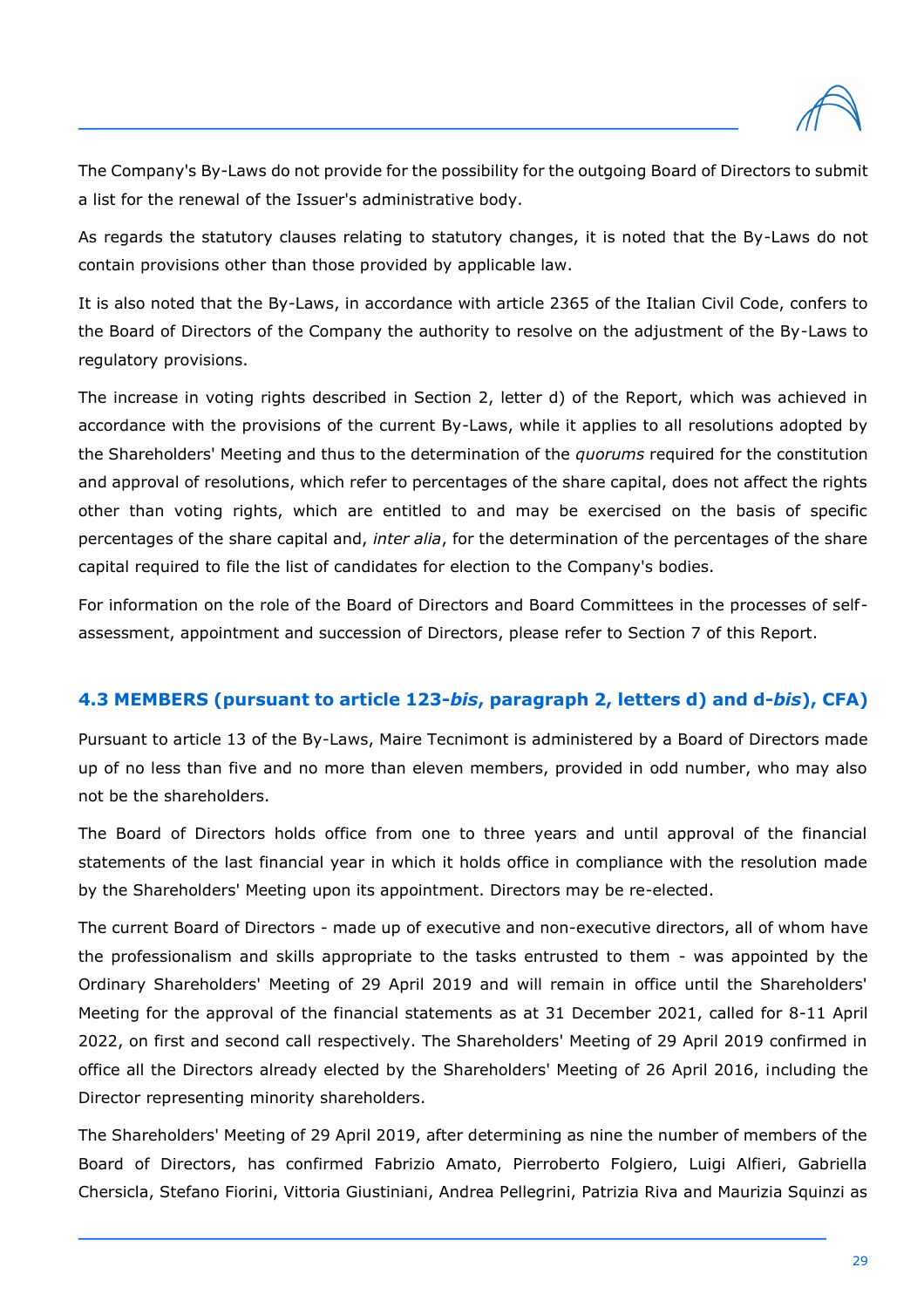Directors of the Company. At the same time, the Shareholders' Meeting confirmed Fabrizio Di Amato as Chairman of the Board of Directors.

The current Board of Directors consists of five out of nine independent directors, meaning that the independent directors are ensured a significant weight in the adoption of resolutions and the monitoring of management. Similarly, the Committees established by the Board of Directors pursuant to the Corporate Governance Code consist of Directors, all non-executive, mostly independent (with the Chairman chosen from among the Intependent Directors).

For further information regarding the Independent Directors in office, reference is made to Section 4.7 of the Report.

Three lists were submitted to the ordinary Shareholders' Meeting of 29 April 2019 for the appointment of the Directors.

The Directors Fabrizio Di Amato, Pierroberto Folgiero, Luigi Alfieri, Gabriella Chersicla, Stefano Fiorini, Vittoria Giustiniani, Andrea Pellegrini, Patrizia Riva were taken from the list submitted by the Shareholder GLV Capital, which obtained the favourable vote of 351,039,477 shares, equal to 83.36% of the shares attending the Shareholders' Meeting (the "**Majority List**"). It is noted that among the candidates for the office of Director indicated in the Majority List was also Paolo Alberto De Angelis.

The Director Maurizia Squinzi was taken from the list submitted jointly by the shareholders Arca Fondi S.G.R. S.p.A., manager of the Arca Azioni Italia and Arca Economia Reale Bilanciato Italia 30 funds; Eurizon Capital SGR S.p.A., manager of the following funds: Eurizon progetto Italia 20, Eurizon pir Italia 30, Eurizon progetto Italia 70, Eurizon azioni Italia, Eurizon pir Italia azioni, Eurizon azioni pmi Italia and Eurizon progetto Italia 40; Eurizon Capital S.A. manager of the following funds: Eurizon Fund - Equity Small Mid Cap Italy, Eurizon Fund - Equity Italy, Eurizon Fund - Equity Italy Smart Volatility; Eurizon Investment SICAV - PB Flexible Macro; Fideuram Investimenti SGR S.p.A., manager of the following funds: Fideuram Italia, Piano Azioni Italia, Piano Bilanciato Italia 50 and PIR Piano Bilanciato Italia 30; Interfund Sicav - Interfund Equity Italy; Mediolanum Gestione Fondi, manager of the following funds: Mediolanum Flessibile Futuro Italia and Mediolanum Flessibile Sviluppo Italia; Mediolanum International Funds Limited – Challenge Funds – Challenge Italian Equity and Pramerica SGR manager of the following funds: Mito 25 and Mito 50, holders, as at the date of submission of the lists, of 9,935,692 shares of Maire Tecnimont, with no par value, equal to 3.023% of the shares with voting rights<sup>2</sup>. This List obtained the favourable vote of 9,935,692 shares, equal to 3.023% of the shares attending the Shareholders' Meeting (the "**First Minority List**"). It must be noted that Alessandro Cortesi was among the candidates for the office of Director in the Minority List.

 $2$  Total shareholding was therefore recalculated following the non-submission, under the law, by Fideuram Asset Management (Ireland) – Fonditalia Equity Italy, of the communication/certificate concerning its ownership, as at 4 April 2019, of 365,000 shares corresponding to 0.111% of the shares with voting rights.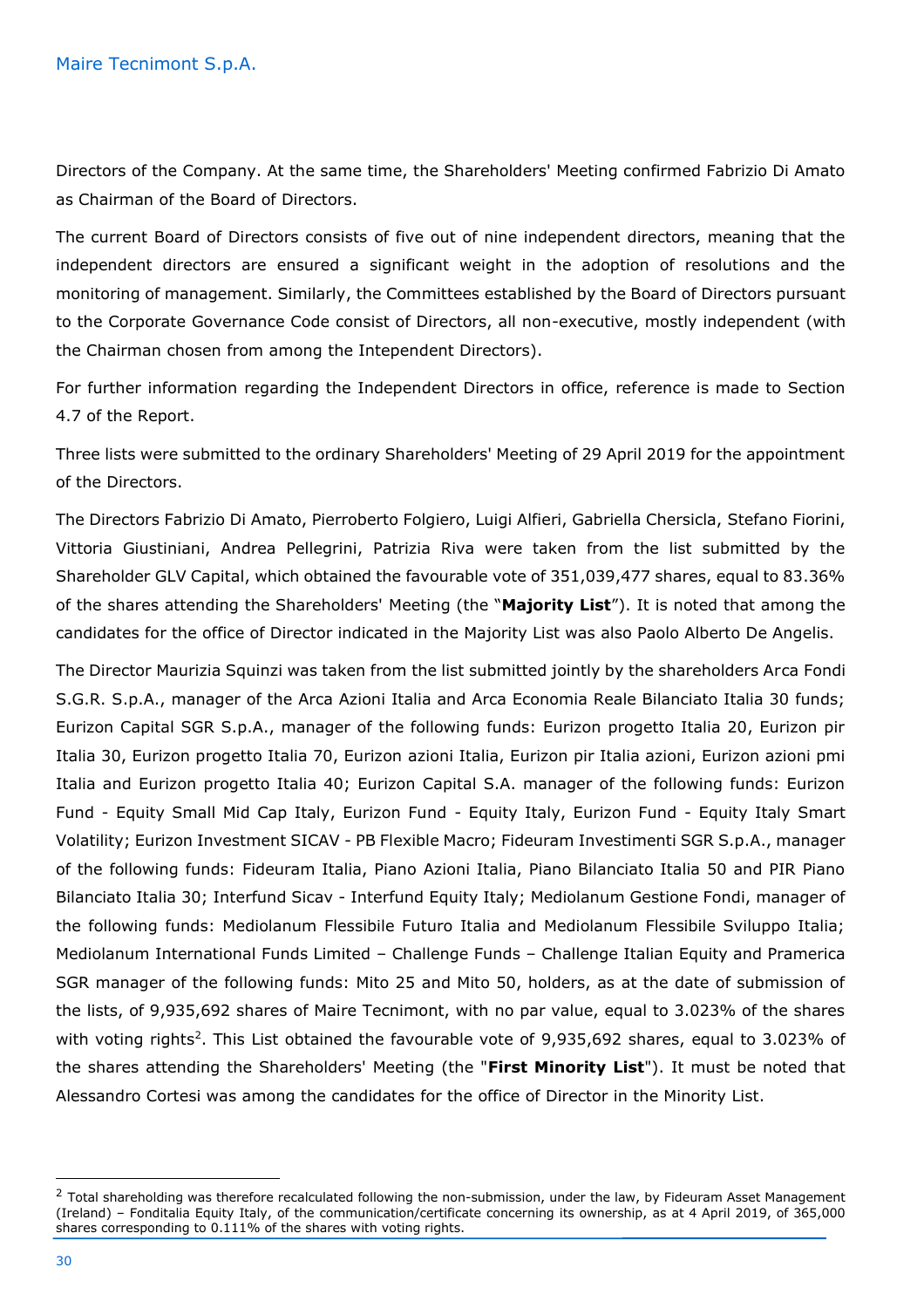

An additional minority list (the "**Second Minority List**") was submitted by the shareholder INARCASSA, owner of a total 4,464,888 shares of Maire Tecnimont, with no par value, equal to 1.36% of the shares with voting rights.

The three lists submitted to the Ordinary Shareholders' Meeting of 29 April 2019 for the appointment of the Directors are available on the website of the Company [\(www.mairetecnimont.com,](http://www.mairetecnimont.com/) Section "*Governance*" – "Shareholders' Meeting Documents" – "2019").

In relation to duration of office from the first appointment of the Board Directors, it is noted that: Fabrizio Di Amato and Stefano Fiorini have been in office since the listing, which occurred in November 2007; Luigi Alfieri, Gabriella Chersicla, Vittoria Giustiniani and Patrizia Riva were appointed by the ordinary Shareholders' Meeting on 30 April 2013, while Andrea Pellegrini was appointed by co-option by the Board of Directors on 11 June 2014 and re-appointed by the ordinary Shareholders' Meeting of 18 February 2015; Maurizia Squinzi was appointed by the ordinary Shareholders' Meeting on 27 April 2016.

As from the date of closure of the Financial Year, none of the board members has resigned nor have there been any changes in the composition of the Board.

As regards further information on the members of the Board of Directors, including information on the status (executive, non-executive, independent), the role held within the Board, as well as the length of service since the first appointment of each Director, please refer to Table 2 in the Appendix.

In compliance with the provisions of article 144-*decies* of the Consob Issuers' Regulation, the professional characteristics and competences of each Director are specified in Annex "A" to this Report.

#### <span id="page-30-0"></span>**Diversity criteria and policies in Board composition and company organisation**

With reference to the diversity criteria and policies in the members of the Board of Directors, it is recalled that at the meeting of 14 March 2019, before the Shareholders' Meeting of 29 April 2019, convened, *inter alia*, to appoint the Board of Directors for the three year period 2019-2021, the Board of Directors defined the guidelines for the management and professional profiles that are deemed necessary to be represented on the Board as well as the diversity criteria applicable to the composition of the Board that must be met.

These guidelines have been included in the Explanatory Report presented by the Board of Directors to the Shareholders' Meeting of 29 April 2019, drawn up pursuant to article 125-*ter* of the CFA and related to the appointment of the Board for the three years period 2019-2021, made available to the public on the web site of the Company [\(www.mairetecnimont.com](http://www.mairetecnimont.com/), section "Governance" – "Shareholders (shareholders' Meeting Documents)" - "2019").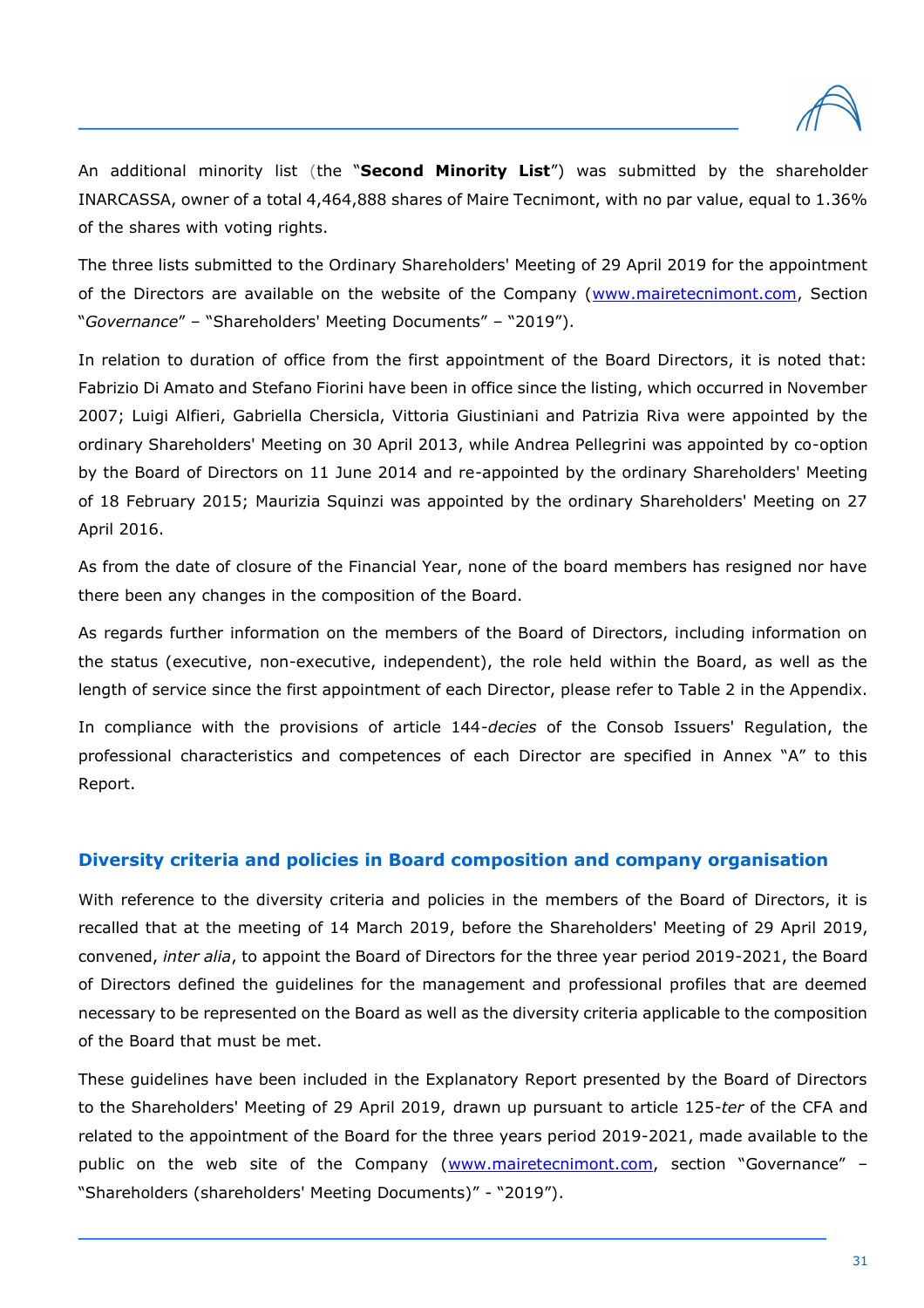On 11 March 2020, and most recently on 14 March 2021, the Board of Directors confirmed, for the three year period 2019-2021, the guidelines and the criteria formulated on 14 March 2019, such as policies applied to diversity, pursuant to article 123-*bis*, letter d-*bis*) of CFA, to be applied also in the case of a replacement of the Directors pursuant to article 2386, paragraph 1 of the Italian Civil Code ("**Criteria and Policies on Diversity**").

In this respect, with reference to the Board of Directors in office, it must be noted that: (i) the Board is composed of 4 Directors (out of a total of 9) belonging to the less represented gender, in line with the new article 147-*ter*, paragraph 1-*ter* of the CFA; (ii) the Board is characterised by the demographic diversity of the Directors, i.e. between 50 and 72 years of age; (iii) the educational and professional path of the Directors currently in office guarantees a balanced combination of profiles and expertise within the administrative body, suitable to ensure the effective performance of the functions assigned to it.

Criteria and Policies on Diversity provide that, also in order to improve the understanding of the Company's organisation and of its activities, as well as for the development of an effective corporate governance, notwithstanding the law requirements applied to gender balance: (a) the Board is made up of different aged members; and (b) the educational and professional path of the Directors can guarantee a balanced combination of profiles and experience, both nationally and abroad, able to ensure the correct fulfilment of all the relevant duties.

In approving the above, the Board also took into account the provisions of principle VII of the Corporate Governance Code concerning the application of diversity criteria, including gender criteria, for the composition of the Board of Directors, in compliance with the priority objective of ensuring adequate competence and professionalism among its members, to which the Company has already complied with.

Considering the objectives laid down by the Corporate Governance Code (see Art. 4 Principle XIII) and taking into account the expiry of its mandate, in the session held on 25 February 2022, the Board chose, in view of the renewal of the Company's administrative body, to define guidelines on the optimal quantitative and qualitative aspects of its members identifying, for this purpose, the managerial and professional profiles and the skills deemed necessary, also in light of the sectoral characteristics of the Company, considering the diversity criteria in the composition of the same (the "**Guidelines to BoD Members**"). In making these assessments, the Board also took into account the results of the self-assessment for the financial year (see Art. 4, Recommendation 21).

The BoD Composition Guidelines were included in the Board of Directors' explanatory report to the Shareholders' Meeting called for 8 and 11 April 2022, on first and second call respectively, prepared pursuant to Article 125-*ter* of the Consolidated Finance Act and relating to the appointment of the Board, made available to the public on the Company's website [\(www.mairetecnimont.com,](http://www.mairetecnimont.com/)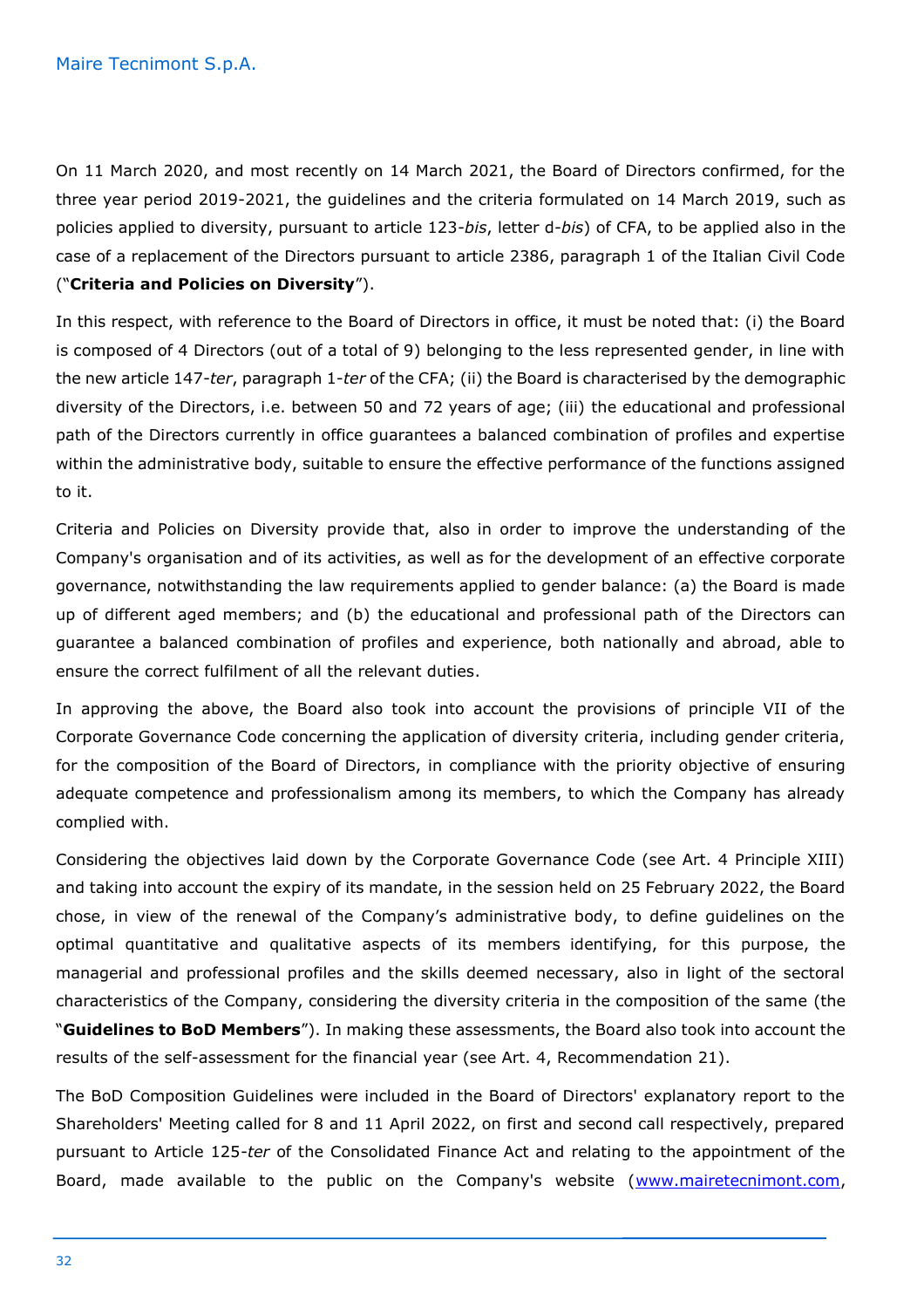

"Governance" section - "Documents for the Shareholders' Meeting" - "2022") and by the other means provided for by applicable regulations.

More generally, the Group, which recognizes the fundamental contribution of each Person to the company's growth and innovation strategy, is committed to supporting and enhancing diversity and inclusion as integral elements of its culture and code of conduct.

The Group's efforts and initiatives are aimed at promoting the consolidation, without discrimination and involving all employees, of the sense of belonging and the awareness of being able to actively contribute to its growth.

The company's approach has evolved from the protection of "*diversity*" to a strategy of proactive promotion and inclusion, with the aim of fostering diversity in all its dimensions, in order to seize and maximise opportunities and generate value in a context, such as the current one, which is increasingly diversified, in which everyone's talent and the opportunity to express and cultivate it can represent an asset and generate value.

A Human Capital that is heterogeneous in terms of gender, age, culture, social and professional background, skills, competencies and experience constitutes a distinctive value and can represent a competitive advantage, as a factor that enables comparison, facilitates mutual and constant enrichment, and ensures the ability to interpret and respond appropriately to the requests of stakeholders.

With regard to gender diversity, the Group's action is focused on promoting equal opportunities for professional growth and development, including the recruitment of new resources selected on the basis of their actual know-how and professional experience, and the adoption of increasingly effective measures to encourage a balance between life time, care time and work time. During the Financial Year, Maire Tecnimont undertook a process of discussion and listening to its employees, focused on the issue of gender diversity, activating the levers of engagement and training as an integral part of the Group's sustainability strategy and consolidation of the heritage of ethical principles and values on which its identity and culture are based. This programme, consisting of focus groups and idea generation workshops, involved more than 50 colleagues from different companies, who discussed the issue of inclusivity with reference to the gender dimension, providing ideas and concrete proposals for the broader Diversity, Equity & Inclusion programme to be implemented soon.

The Group also promotes integrated strategies for the development and management of the requests of the different generations within the organisation, promoting and fostering intergenerational dialogue and collaboration and confirming its willingness to continue to invest in young people, both in terms of integration and professional development, also through the activation of opportunities for comparison with senior colleagues.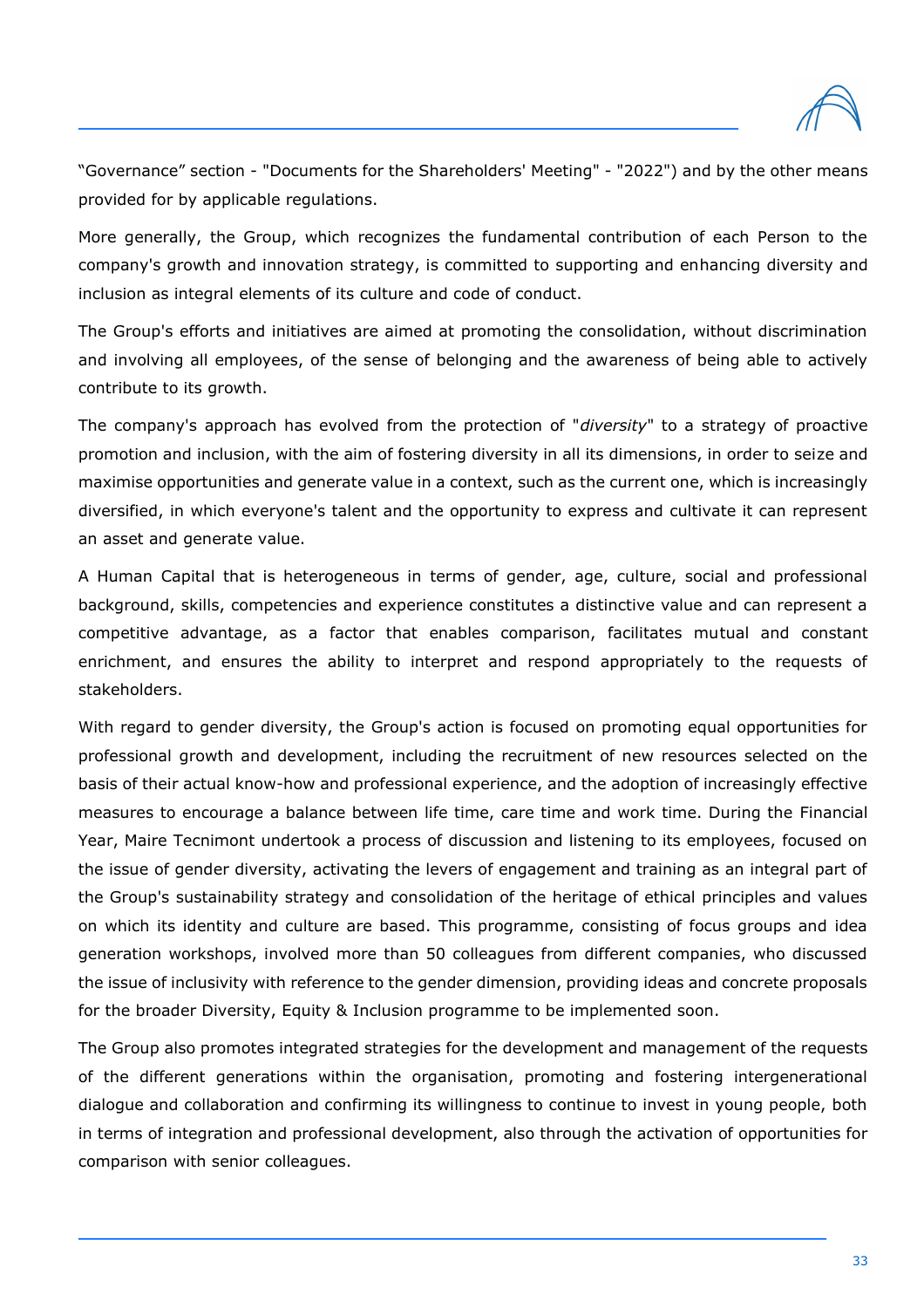The multicultural nature of the Group's workforce has also always been considered an essential and enriching value, capable of facilitating the exchange and enhancement of heterogeneous and transversal skills and experience. In fact, the Group's employees come from different cultures and geographical areas, and the workforce is therefore significantly diversified, as evidenced by the number of nationalities of the workers employed by the Group, namely 76.

#### <span id="page-33-0"></span>**Maximum number of offices held in other companies**

With regard to the guidelines on the maximum number of offices held by Directors in management or control bodies pursuant to Article 3, recommendation 15 of the Code, applicable only to "large companies" - a category to which the Company currently does not belong -, on 16 December 2021, the Board of Directors, in the context of the Code Adaptation Project, decided to confirm the assessments already made in this regard.

More specifically, firm in the belief that each Director considers, with due judgement and a sense of duty, prior to taking on a role, the compatibility of the appointments as director and auditor held in other companies, the Board believes it appropriate to leave the assessment of the compatibility of acceptance of corporate roles in Maire Tecnimont with any additional positions as director or auditor held in other companies listed on regulated markets, in financial companies, banks, insurance firms or large companies, up to the decision of each Director.

### <span id="page-33-1"></span>**4.4 FUNCTIONING OF THE BOARD OF DIRECTORS (pursuant to article 123-***bis***, paragraph 2, letter d) of the CFA**

Article 16 of the By-Laws sets out the main rules for the functioning of the Company's Board of Directors. More specifically, the By-Laws regulate, among other things (i) the procedures and terms for convening meetings of the Board of Directors, including in cases of urgency; (ii) the minimum content of the notice of meetings of the Board; (iii) the conditions required for the valid holding of board meetings even in the absence of prior call notice; (iv) the conditions required for the valid holding of board meetings by means of video and teleconference; v) the provisions regarding the chairmanship of individual meetings, normally assumed by the Chairman of the Board of Directors; vi) the *quorum* requirements for the valid constitution of the Board of Directors and for the adoption of resolutions on the items on the agenda, also taking into account the directors' own interests or those of third parties; and vii) the appointment of the Secretary of the Board of Directors and the procedures for recording the minutes of the resolutions of the Board of Directors.

As early as 2015, the Group launched a digitisation project aimed at ensuring a rapid and effective response to market and business developments, the related alignment of the organisational set-up and operating models, as well as the maximisation of operational effectiveness and efficiency (the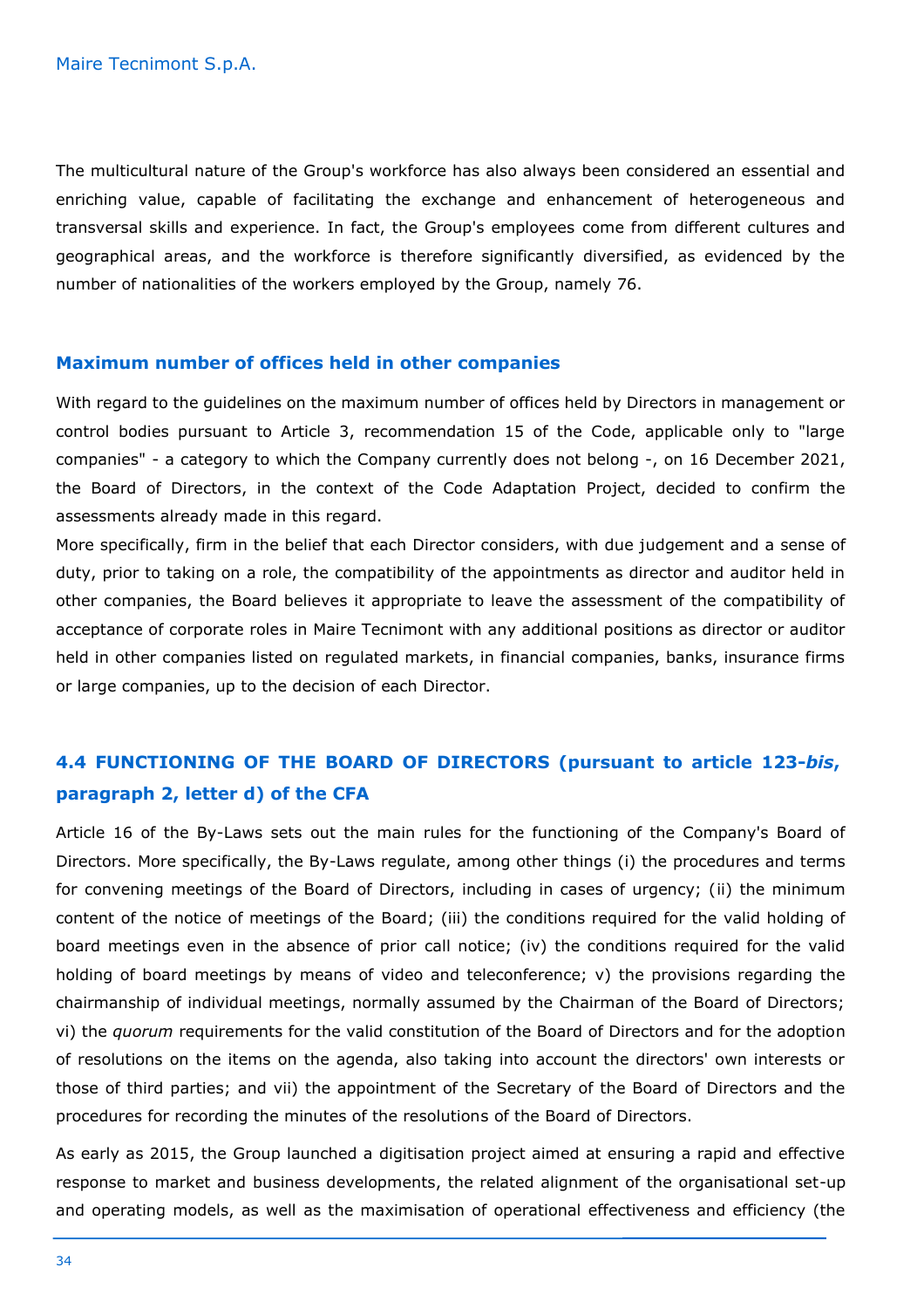

"**Digitisation Project**"). To this end, organisational and digital solutions have been developed to manage processes more efficiently.

During the financial year, the digital transformation started as part of the Digitisation Project continued, which, by exploiting the enabling factor represented by technological evolution, aims to maximise the potential and opportunities for change made available by digitisation.

In this context, a specific initiative was launched to identify new and innovative technological solutions to make the functioning of the Company's Board of Directors even more effective and efficient. To this end, specific IT tools have been identified, which at the same time guarantee i) an increasingly prompt sharing, also through interactive platforms, of the information and documentation supporting the topics under discussion with the members of the Board of Directors, in compliance with the highest standards of security and confidentiality; ii) the optimisation of the interactions between the Directors and the Functions of the Company in charge of the management of the activities functional to the holding of the meetings, also for the purposes of an increasingly efficient organisation of the same, and iii) the availability in real time and at a distance, in an increasingly digital context and characterised by the growing recourse to video and telecommunication means, of the relevant corporate documentation.

Today, the disclosure to the Directors and the Statutory Auditors is made available to them via a dedicated portal, both with full documentation and with summary notes clarifying the most significant, relevant points to the decisions under resolution.

Although a specific pre-meeting term by which the documentation must be sent out was not set up, particular attention was placed over the year - by the Chairman, with the support of the Secretary of the Board of Directors - to ensure an adequate management of the information flows to be provided, to the Board of Directors and to the Board's committees, meeting both confidentiality and usability requirements thanks also to the portal accessible exclusively to the Directors and the Auditors.

It should also be noted that, insofar as competent, all relevant issues are dealt with in advance by the Committees with investigative, proposing and advisory functions established internally to the Board, which meet on a date as a rule prior to the meeting of the Board or during the meetings of the Board itself, where they review, over multiple meetings if necessary, the issues on which resolutions must be discussed and passed in the following meetings.

The Chairman of the Board of Directors in any case guarantees that during the meeting the time necessary for ample illustration by the delegated bodies in order to make aware decisions is dedicated to the related topics. The Chairman shall also ensure that adequate and accurate clarifications are provided regarding items to promote a constructive debate with the involvement of Directors and Auditors, including the independent and non-executive.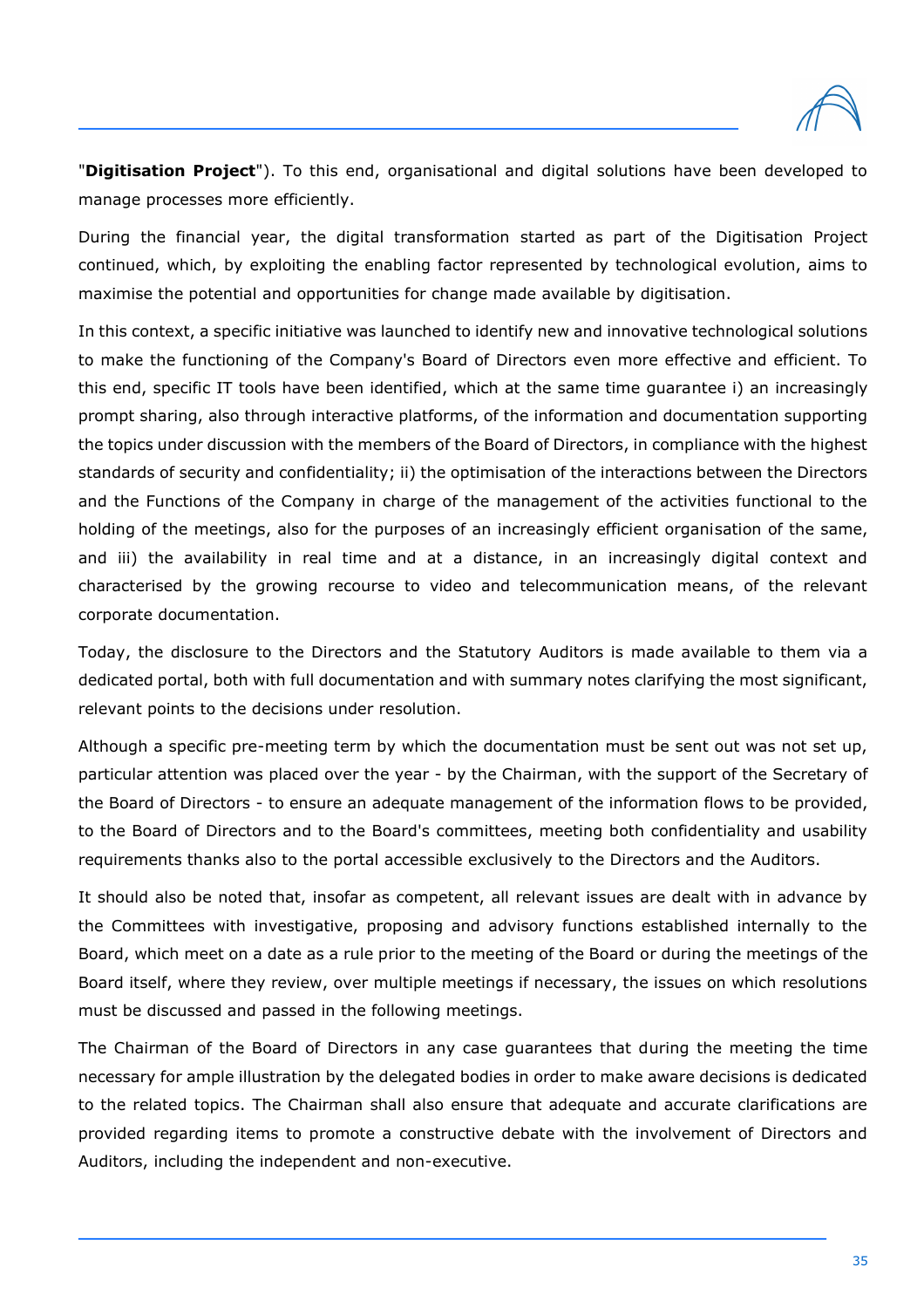It is specified that the meetings of the Board of Directors of Maire Tecnimont are regularly attended by the Head of the Group Corporate Affairs, Governance & Compliance function as also the Secretary of the Board of Directors which, if necessary, illustrates the issues of competence of its Function concerning the items on the agenda of the Board of Directors. The meetings of the Board of Directors are also regularly attended by the Group's Chief Financial Officer and the Manager responsible for financial reporting, and from time to time, depending on the items on the Agenda, by the Group General Counsel, the Human Resources Manager, the ICT and Process Excellence Senior Vice President of the Company, the Internal Audit Manager, the HSE&SA Group Manager, the Project Quality and Risk Management, the Sustainability Reporting Manager, the Group Sustainability Manager or other Executives of the Group to illustrate specific issues related to the business.

During the year, 9 Board of Directors' meetings were held with an average duration of approximately 1 hour and 45 minutes.

For the FY 2022, 13 Board of Directors' meetings are envisaged. As at the date of approval of the Report, the Board had met 3 times, respectively on 27 January, 21 February and 25 February 2022.

For more information on the availability of time provided by each Director, please refer to Table 2 attached to this Report.

#### <span id="page-35-0"></span>**4.5 ROLE OF THE CHAIRMAN**

The Ordinary Shareholders' Meeting of 29 April 2019 appointed Fabrizio Di Amato as Chairman of the Board of Directors, thus confirming him in the position he already held during the previous Board mandate.

The Board of Directors met following the Shareholders' Meeting and, acknowledging the confirmation by the latter of Fabrizio Di Amato as Chairman of the Board, confirmed the powers conferred to him by the law and the By-Laws, as well as the delegated powers and authorities already conferred to him in the previous mandate, as follows:

- 1) as Chairman of the Board of Directors:
	- a) see to the orderly conduct of the Board of Directors' meeting, i.e.:
		- call the Board of Directors' meetings, establishing the agenda and leading the meetings;
		- communicate the items on the agenda and arrange for the Directors to be sent, sufficiently in advance, the most suitable documentation to allow their effective participation in the work of the Board;
	- b) ensure adequate information flows between the Board's committees and the Board, facilitating the consistency of the decisions of the corporate bodies of the Company;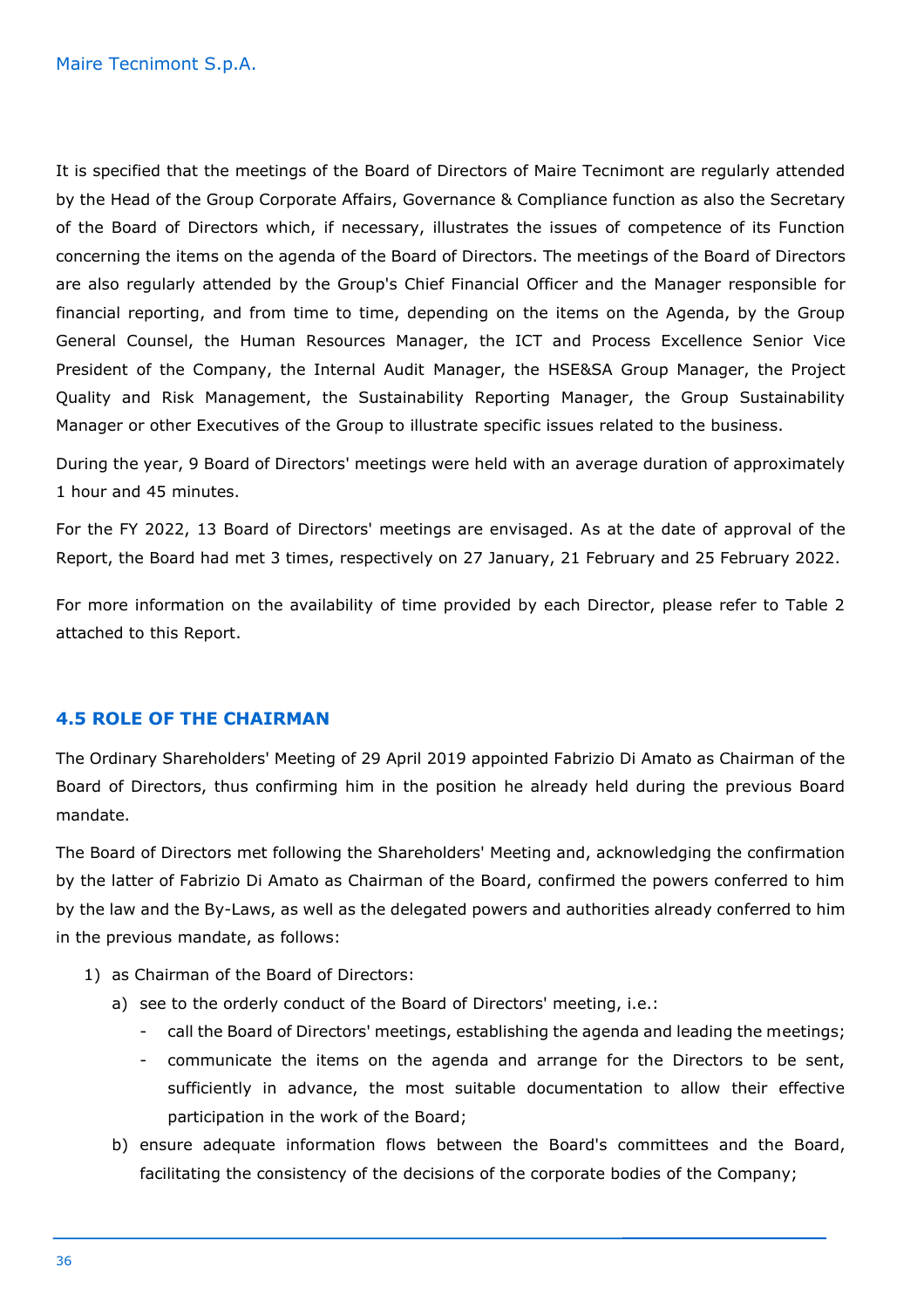

- c) act as an effective interlocutor of the *Lead Independent Director*, in order to incorporate the contributions of non-executive Directors and Independent Directors;
- d) oversee the definition of the strategic lines of the Company and the Group also in order to promote international growth and operational excellence programs;
- e) oversee the implementation of the Strategic Plans of the Company and the Group approved by the Board of Directors;
- f) oversee, in implementation of the guidelines issued by the Board of Directors, the work of the *Internal Audit* function;
- 2) as Group Corporate Affairs, Governance & Compliance and Institutional Relations Senior Executive:
	- a) manage institutional relations and external relations of the Company and the Group;
	- b) manage communication and initiatives to promote the image of the Company and the Group;
	- c) manage and coordinate, in accordance with the guidelines of the Board of Directors, the activities of the Group Institutional Relations, Communication & Sustainability Function (formerly Institutional Affairs and Communication);
	- d) oversee the correct management of corporate information;
	- e) propose initiatives in favour of Directors and Auditors aimed at strengthening their knowledge of the Company and the Group ("Induction Session");
	- f) without prejudice to the competence of the Board of Directors, prepare proposals relating to the corporate governance system;
	- g) manage and coordinate, in implementation of the guidelines of the Board of Directors, the activities of the *Group Corporate Affairs, Governance & Compliance function*;
	- h) oversee the fulfilment of reporting disclosure obligations in the field of non-financial information (Sustainability) of the Company and the Group.

In particular, during the Financial Year, the Chairman - in the exercise of his powers and responsibilities and in addition to what has already been indicated in Section 4.4 of this Report ensured, with the support of the Secretary of the Board, that the Functions of the Company and of the Group prepared complete and exhaustive supporting documentation - including summaries, in the case of particularly complex issues - necessary for the discussion of the items on the agenda, to be made available in advance in view of the meetings of the Board of Directors.

Moreover, the Chairman ensures the coordination of the activities of the Board's committees with those of the Board; to this end, on the basis of periodical and profitable exchanges of information with the Chairmen of the Committees, which also take place with the support of the Secretary of the Board of Directors, he schedules the meetings of the administrative body of the Company, taking into account the competences and powers granted to the Committees by the Code and by the respective Operating Rules.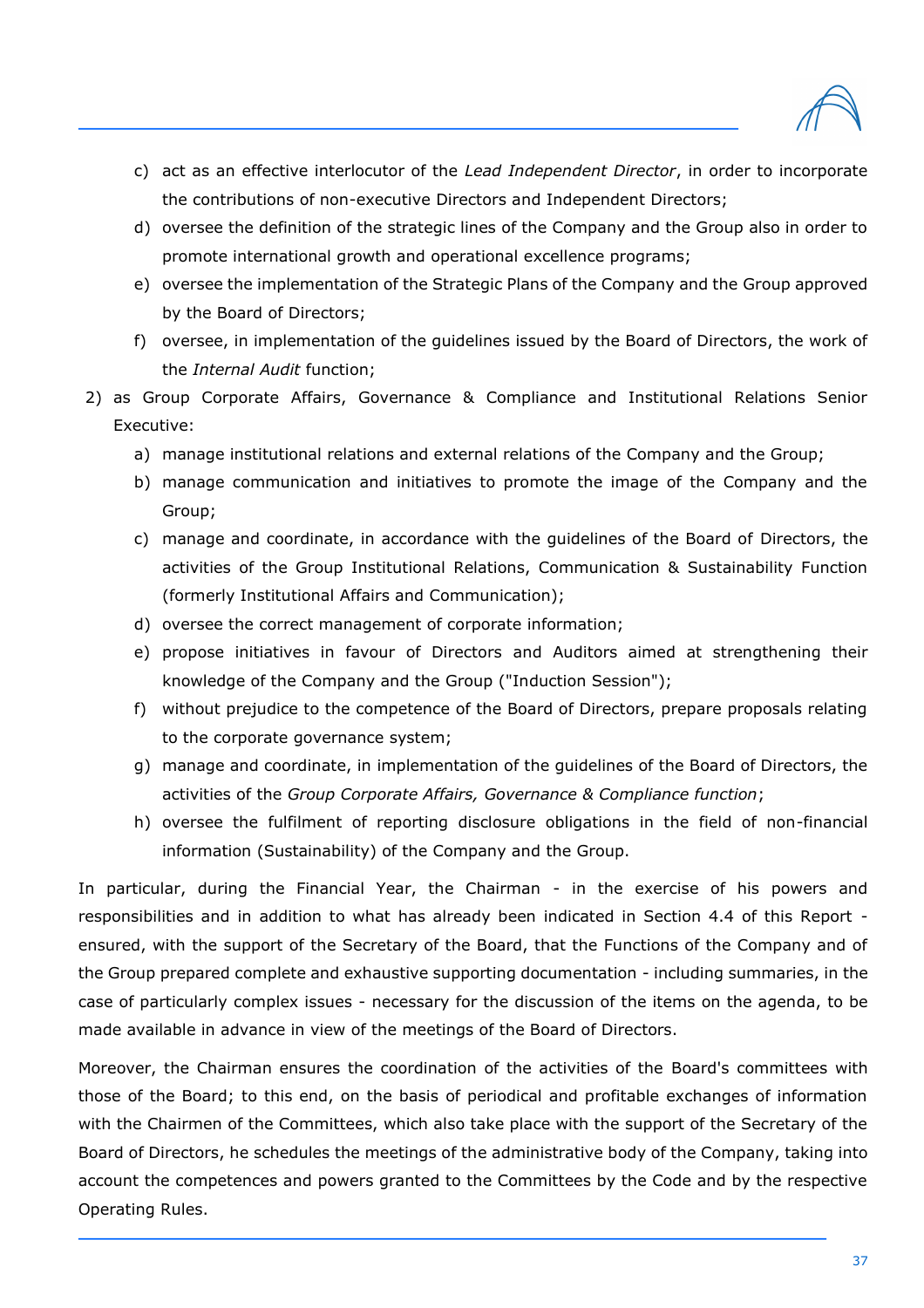With the help of the Board Secretary, the Chairman ensured that the Managers of the Issuer responsible for the relevant corporate functions and external consultants were also invited to the Board and Committee meetings held in the Financial Year and depending on the items to be discussed, thus valuing the Board's meetings as an opportunity in which all the Directors may acquire adequate information about the management of the Company and the Group and appropriate insights on agenda items.

Moreover, taking into account the appreciation expressed by the Board of Directors and the Board of Statutory Auditors for the induction activities carried out in previous years, the Chairman of the Board of Directors, in line with the recommendations of Code for the year, promoted, also as Group Corporate Affairs, Governance & Compliance and Institutional Relations Senior Executive of the Company, the "Induction Session" programmes for Directors and Statutory Auditors.

It should be noted that inductions at sites and operating companies abroad have been suspended, also during 2021, due to the emergency related to the ongoing COVID-19 outbreak.

Meetings were organised during the Period and the on-going 2022 at the date of this Report, in order to provide Directors and Statutory Auditors with adequate knowledge of the business sector in which the Company and the Group operate, also considering its specificity thereof, the business dynamics and their evolution, the principles of proper risk management as well as the regulatory and selfregulatory framework of reference.

Specifically:

- on 15 April 2021, the Human Resources, ICT and Process Excellence Senior Vice President provided the Board with a technical and programmatic induction concerning the abovementioned Issuer and Group Digitisation Project;
- with reference to governance and regulatory issues, particular attention was paid to the amendments made by Consob with Resolution no. 21624 of 10 December 2020 to the Related Parties Regulation, in view of the consequent update of the related internal procedure, which took place with a resolution of the Board of Directors on 24 June 2021, at the proposal of the Related Parties Committee. In this respect, on the same date the Board received, upon proposal of the Chairman, an induction prepared by the Head of Corporate Affairs Governance & Compliance and Secretary of the Board of Directors of Maire Tecnimont and conducted with the support of a leading law firm expert in corporate governance and regulatory issues. Furthermore, in view of the specific responsibilities assigned to it and in consideration of the updating activities to be carried out with reference to the RPT Procedure, a similar induction was provided to the Related Parties Committee on 9 March 2021;
- on the occasion of the meeting of 4 November 2021, the Head of Corporate Affairs Governance & Compliance and Secretary of the Maire Tecnimont Board of Directors, in agreement with the Chairman, continued the induction activities started in the previous year on the Code, in view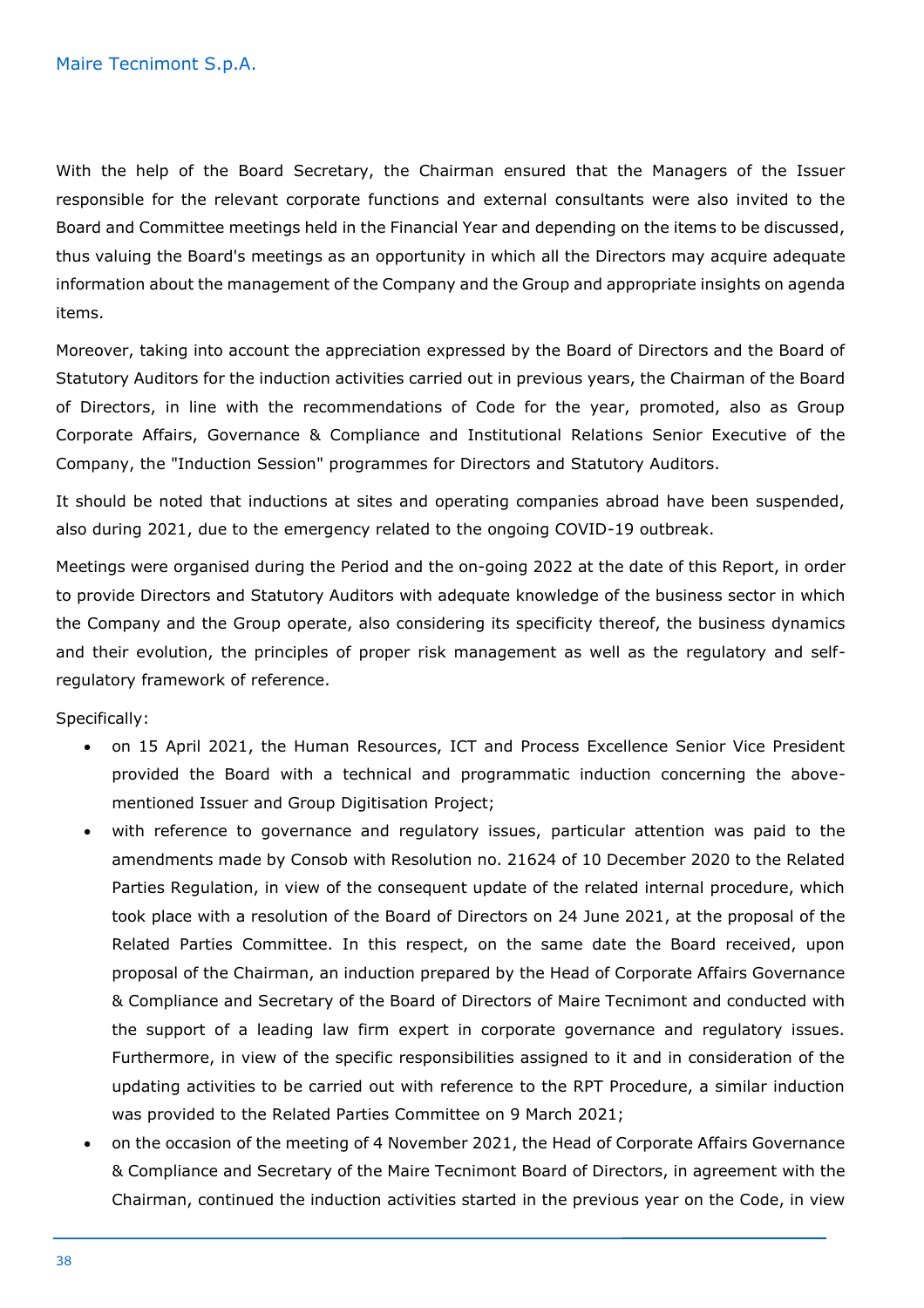

of the resolutions that the Board of Directors, after hearing the opinion of the Control Risks and Sustainability Committee as well as the Board of Statutory Auditors, has been called to take on 16 December 2021 in order to adjust the Company governance to the principles and recommendations of the Code;

• finally, on 27 January 2022, the Chief Executive Officer and the Human Resources, ICT and Process Excellence Senior Vice President provided the Board with an induction on the "Fast Forward Programme" concerning the transformation process of Maire Tecnimont Group, which includes the "Maire Tecnimont Flourishing Program" launched with the aim of enhancing the engagement activity towards the under 40 population; specifically, the programme involves selected key resources with high potential in formalised development paths, with a view to succession planning for project and departmental management positions.

## **Board Secretary**

On 29 April 2019, the Board appointed Simona Dolce, Head of Group Corporate Affairs, Governance & Compliance of Maire Tecnimont S.p.A., as its Secretary.

Article 16 of the By-Laws provides that the appointment of the Secretary is reserved for the Board of Directors.

During the financial year, the Head of Group Corporate Affairs, Governance & Compliance, supported the activities carried out by the Chairman of the Board of Directors in order to ensure:

- the completeness and comprehensiveness of the pre-meeting information, as well as the link between the Board's activities and those carried out by the relevant Committees and the Board of Statutory Auditors;
- the participation in Board meetings of the competent corporate functions according to the items on the agenda;
- the adequacy and transparency of the Board's self-assessment process;
- carrying out induction activities in favour of the Directors with regard to governance issues, providing advice and assistance on aspects relevant to the proper functioning of the corporate governance system.

In addition, the Secretary of the Board of Directors has contributed directly through his work to:

- maintaining continuous contact between the Chairman, the Lead Independent Director as well as the Chairmen of the Board Committees;
- the development, in agreement with the Chairman, of initiatives aimed at digitising the activities of the Board of Directors and the Committees, and
- supporting the interaction and coordination between the Board of Statutory Auditors and the Supervisory Body set up pursuant to Legislative Decree no. 231/01 of the Company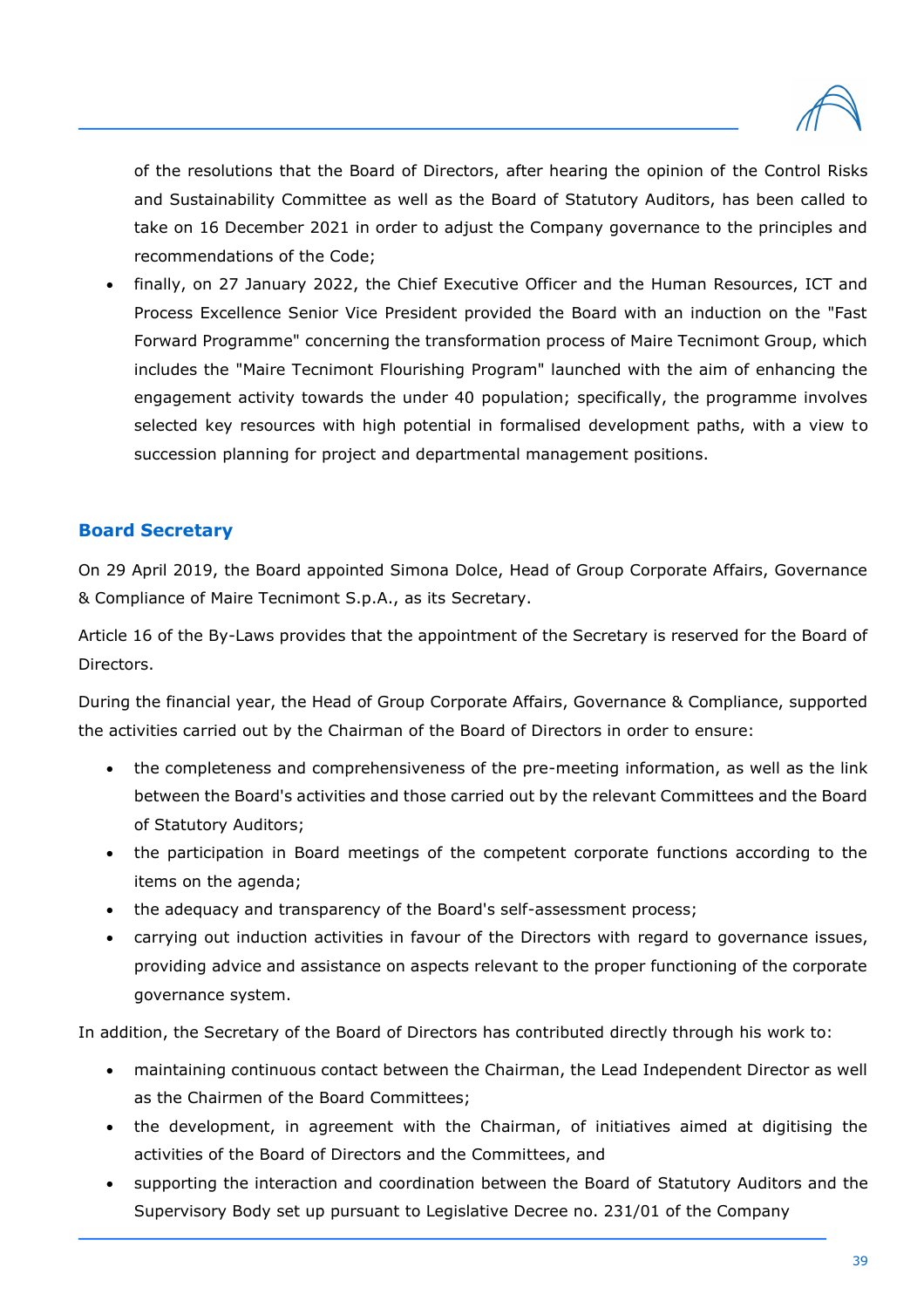#### **4.6 EXECUTIVE DIRECTORS**

#### **Chief Executive Officers**

Pursuant to article 17 of the Company By-Laws, the Board of Directors may delegate its powers, with the exclusion of those expressly reserved by law to the competence of the Board, to an Executive Committee and/or to one or more Board members as well as appoint power of attorney holders, also on a permanent basis, by single deeds or transactions or by categories of deeds and transactions.

On 29 April 2019, the Board of Directors confirmed Pierroberto Folgiero as the Company's Chief Executive Officier and General Manager, assigning him all powers of ordinary and extraordinary Company management that are not reserved to the competence of the Board of Directors (specified in Section 4.1 of the Report) or the Chairman, to be exercised in Italy and abroad with individual signature, except where otherwise envisaged.

Pierroberto Folgiero also serves as Chief Executive Officer ("**CEO**"), understood as the Executive Director who, by virtue of the powers granted and their actual exercise, is primarily responsible for management of the Issuer.

Specifically, Pierroberto Folgiero, as Chief Executive Officer of the Company, is responsible for the Administration, Finance and Control Functions - which includes the Group Planning Control and Contract Management, Group Finance, Tax Affairs, Administration and Financial Statements, Sustainability Reporting, Investor Relations and Group Merger & Acquisition and Cooperation Agreements Functions -, Human Resources, ICT and Process Excellence - which includes the Group HR Administration & Management Functions, Human Resources, ICT and Process Excellence - which includes the functions Group HR Administration & Management, Group Organisation, ICT & System Quality, Group Development & Compensation, Group Security and Group Category Management & Supply Excellence -, Group Special Initiatives and Regions Coordination, Legal Affairs and Contracts - which includes the functions Contracts Negotiation, International Regulations Management and Procurement & Sub-contracts Legal Support -, Technology, Group HSE&SA, Project Quality and Risk Management and Corporate Strategy - which includes the function Digital Transformation Services.

In addition, Pierroberto Folgiero, as General Manager of the Company, is responsible for defining strategic business and operational activities and initiatives to strengthen the geographical presence of the Group. For this purpose, the following functions report to Pierroberto Folgiero, in his capacity as General Manager: North America Region, Central and South America Region, Russia and Caspian Region, Middle East Region, Sub-Saharan Africa Region, North Africa Region, India Region, South East Asia and Australian Region and Europe Region.

Pierroberto Folgiero has been assigned the following powers: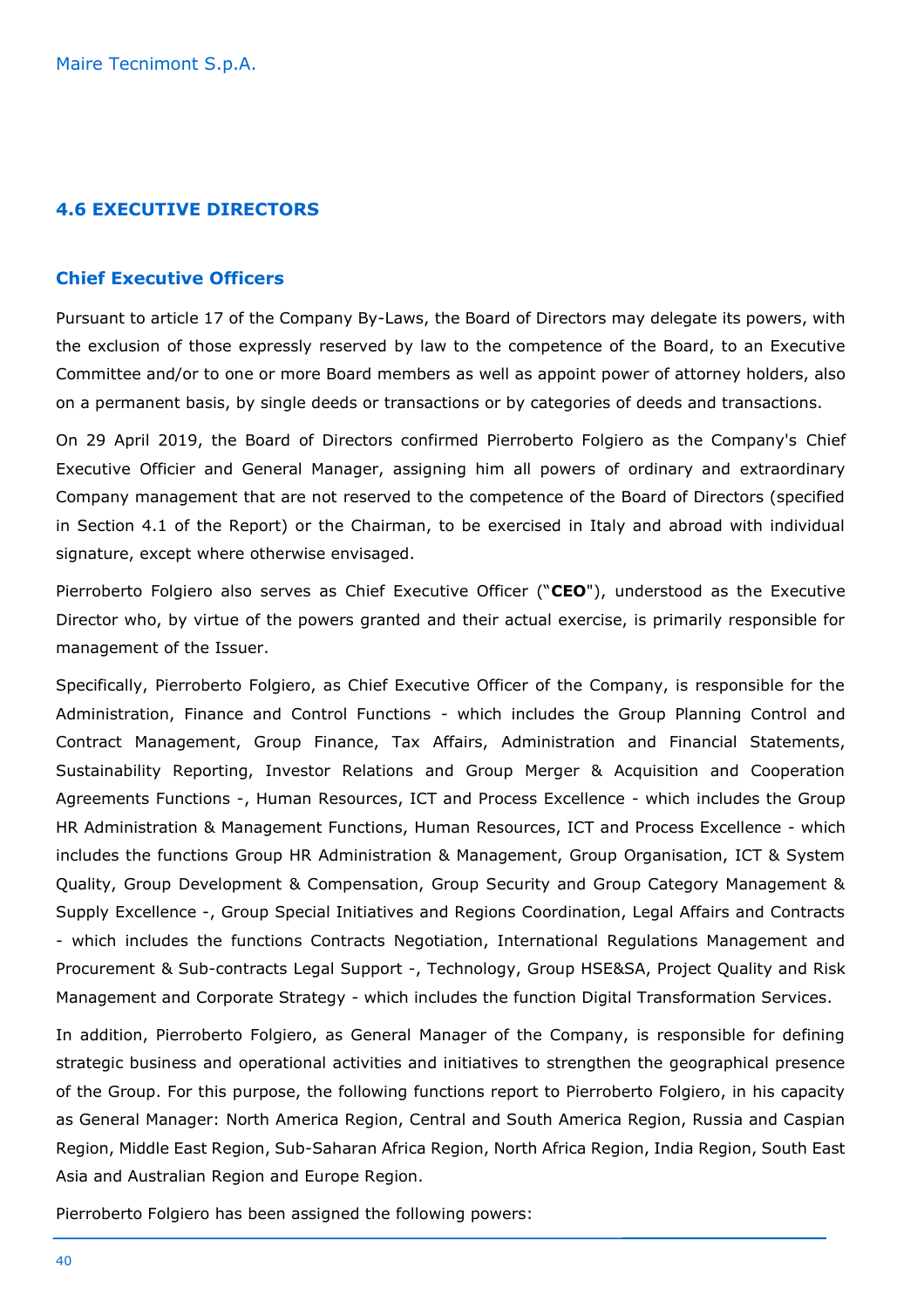

- a) to determine the strategies in terms of general guidance and the development policy of Maire Tecnimont and the Group as well as to implement the Group acquisitions and disposals plan, defined in the strategic plans approved by the Board of Directors;
- b) to monitor the trend of Maire Tecnimont and the Group and to ensure that the organisational, administrative and accounting structure of Maire Tecnimont is suitable for the nature and size of the Company;
- c) to prepare the budgets and strategic, business (including those relating to human resources) and financial plans, as well as the investment plans of Maire Tecnimont and the Group, to be submitted to the Board of Directors, and ensure their implementation;
- d) to prepare investment proposals and extraordinary operations for which the Board of Directors is competent to resolve;
- e) to oversee the functionality of the internal control and risk management systems, defining the relevant instruments and implementation methods according to the guidelines defined by the Board of Directors;
- f) to implement the management and coordination of Group companies, also by proposing, by agreement with the Chairman, the appointment of CEOs of the companies directly controlled by Maire Tecnimont;
- g) to inform the Board on the work carried out in exercising the powers of attorney assigned during the Board meetings and in any case at least once a quarter.

## **Chairman of the Board of Directors**

As more fully specified in Section 4.5 of this Report to which reference should be made, the Chairman of the Board of Directors - who isn't qualified, pursuant to the Code, as Chief Executive Officer of the Issuer - received, on 29 April 2019, from the Board of Directors specific powers, in addition to his role as Chairman, as Group Corporate Affairs, Governance & Compliance and Institutional Relations Senior Executive of the Company.

Lastly, it should be noted that the Chairman, Fabrizio Di Amato, holds direct control of the Company through GLV Capital.

## **Executive Committee**

At the date of this Report, the Board of Directors has not appointed an executive committee.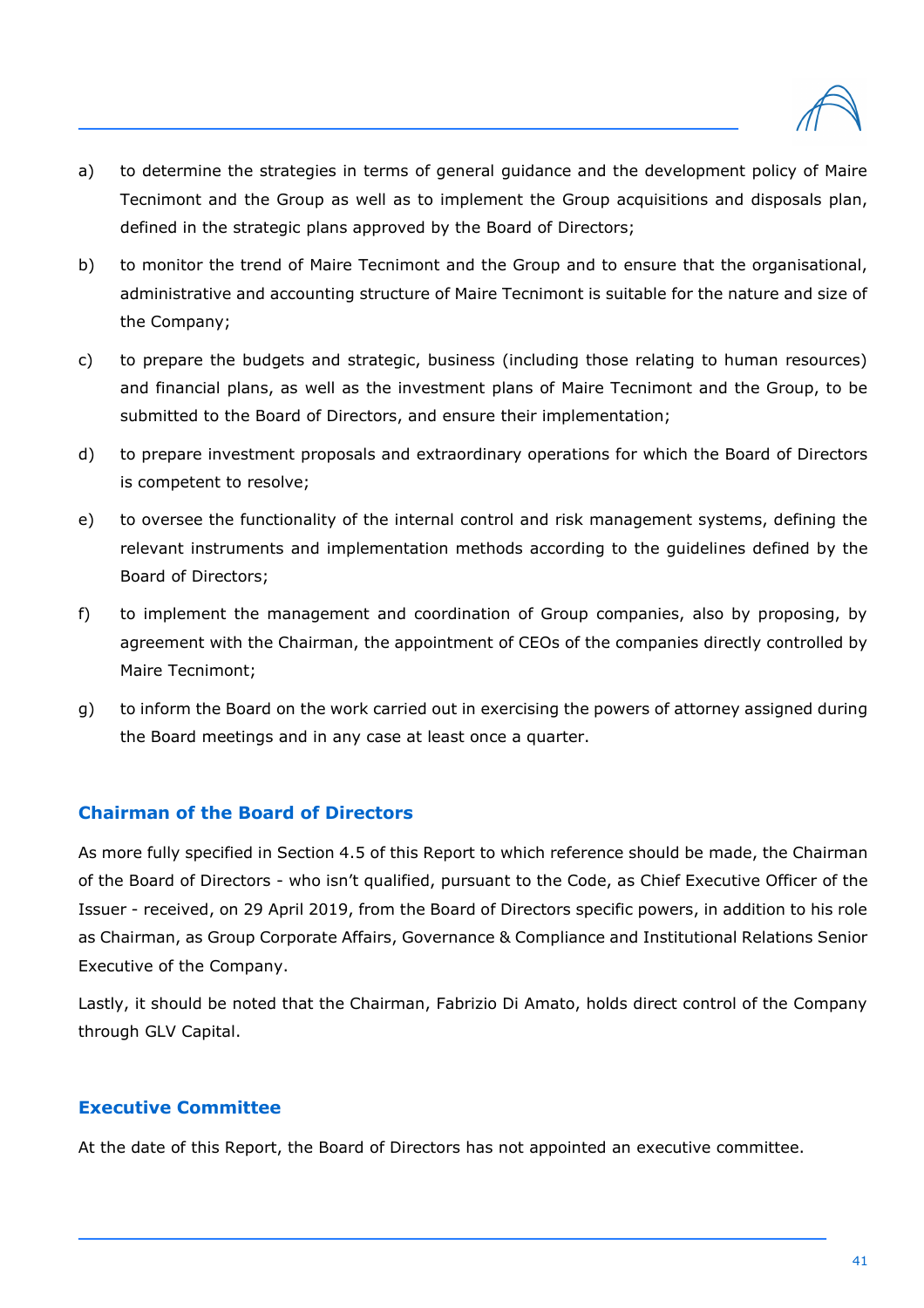#### **Disclosure to the Board**

During the Financial Year, the CEO and General Manager Pierroberto Folgiero and the Chairman of the Board of Directors, Fabrizio Di Amato, reported to the Board on their work carried out by virtue of the exercise of the powers assigned them, more or less once a month.

#### **Other executive directors**

There are no other executive Directors apart from the CEO and General Manager Pierroberto Folgiero and the Chairman of the Board of Directors Fabrizio Di Amato.

#### **4.7 INDEPENDENT DIRECTORS AND LEAD INDEPENDENT DIRECTOR**

#### **Independent Directors**

As the date of the Report, there are five independent Directors on the Board out of a total of nine, namely: Gabriella Chersicla, Vittoria Giustiniani, Andrea Pellegrini, Patrizia Riva and Maurizia Squinzi. The same directors were also qualified as independent directors in the previous board mandate.

The Board of Directors - in accordance to the provisions of the Self-Regulatory Code and on the basis of the information available and the statements made by the parties concerned - ascertained, in the first meeting after appointment, held on 29 April 2019, that they fulfil the requisites to be qualified as independent according to the application criteria defined in the Self-Regulatory Code in force at the time and in compliance with the criteria provided for in article 147-*ter*, paragraph 4 of the CFA, which makes also reference to the criteria set out in article 148, paragraph 3 of the CFA, disclosing the results of said assessments to the market through a press release.

This review was then renewed annually, respectively at the meetings of 5 March 2020 and - pursuant to the Corporate Governance Code, effective as of 1 January 2021 and to which the Company adhered on 11 February 2021 - 4 March 2021.

These checks confirmed the existence of the independence requirements for Directors Gabriella Chersicla, Vittoria Giustiniani, Andrea Pellegrini, Patrizia Riva and Maurizia Squinzi, confirming that they can be qualified as independent pursuant to art. 147-*ter*, paragraph 4 of the CFA, art. 3 of the Corporate Governance Code and, with effect from FY 2021 and from the check carried out on 4 March 2021, art. 2 of the Corporate Governance Code.

Lastly, on 21 February 2022, the Board - pursuant to and for the purposes of art. 2, principle VI and recommendations 5, 6, 7 and 10 of the Corporate Governance Code, as well as pursuant to art. 148, paragraph three of the CFA - once again assessed the existence of the independence requirements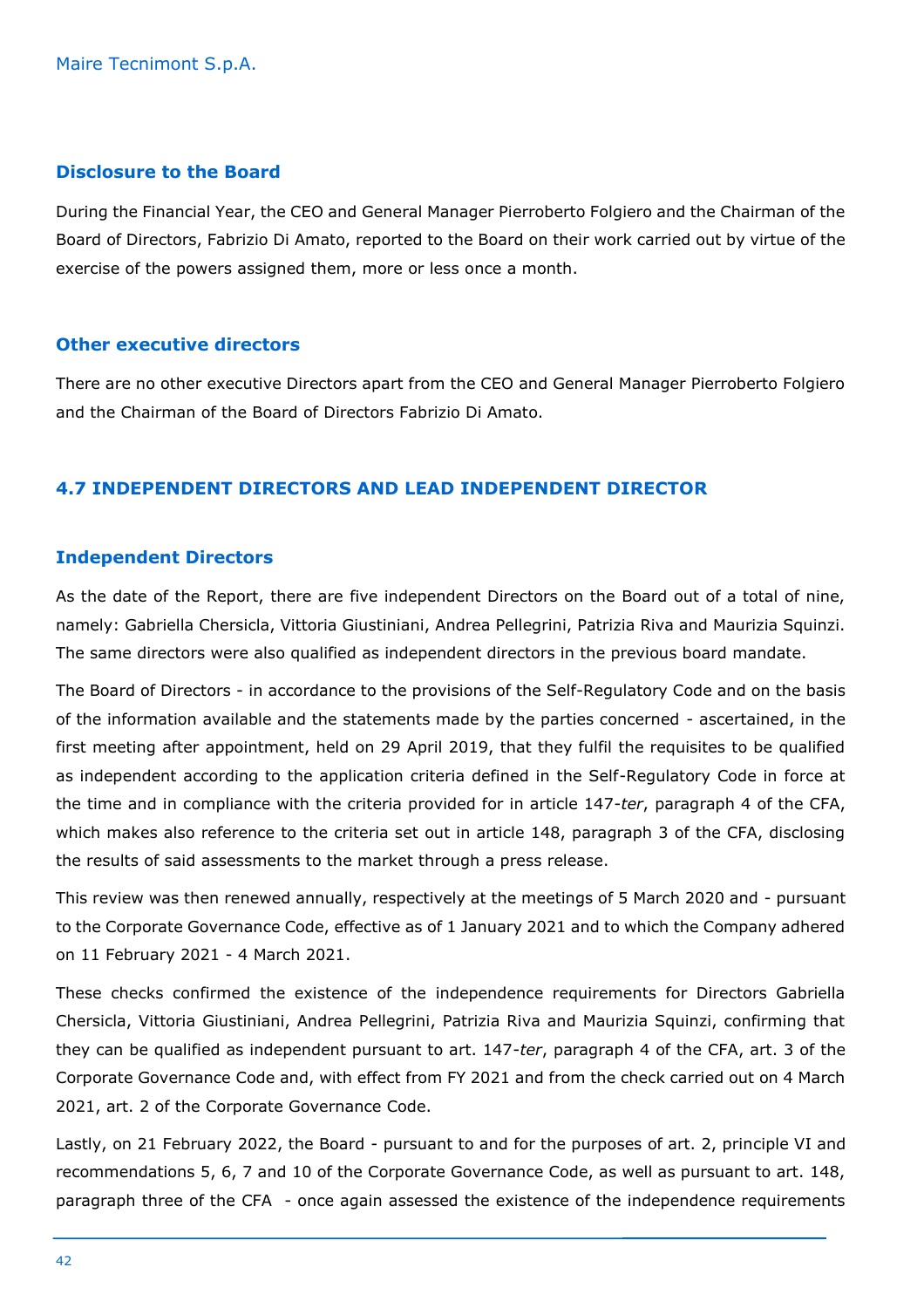

of Directors Gabriella Chersicla, Vittoria Giustiniani, Andrea Pellegrini, Patrizia Riva and Maurizia Squinzi, confirming that they can be qualified as independent pursuant to the above-mentioned regulations.

In this regard, it should be noted that, on 16 December 2021, the Board of Directors, as part of the Adaptation Project to the Corporate Governance Code, defined - having consulted the Board of Statutory Auditors, to the extent of its competence - the quantitative and qualitative criteria for assessing the "significance" i) of the business, financial and professional relations financial and professional relations as per letter c) of recommendation 7 of the Code, as well as ii) any additional remuneration as per letter d) of recommendation 7 of the Code received during the previous three financial years on the independence of non-executive Directors who have declared themselves "independent". These criteria, available on the Company's website [www.mairetecnimont.com](http://www.mairetecnimont.com/) ("Governance" – "Corporate Documents"), are also applicabable to the members of the Board of staturoy Auditors, in implementation of Recommendation 9 of the Code.

More specifically, for the purposes of the periodic assessments carried out by the Board of Directors and the Board of Statutory Auditors on the permanence of the independence requirements, the Board has decided to consider "significant":

- commercial, financial and professional relations, also in the previous three financial years, with one of the persons referred to in letter c) of recommendation 6 of the Corporate Governance Code if the total value of such relations is higher:
	- a) 7% of the annual turnover of the legal person, organisation or professional firm of which the Director or Statutory Auditor has control or is a major representative or partner, as shown in the latest approved annual accounting document, or
	- b) 7% of the annual taxable income of the Director or Statutory Auditor, as a natural person, as shown in the last tax return submitted.

Without prejudice to the above, the Board of Directors or the Board of Statutory Auditors, in the event that the Director or Statutory Auditor is also a partner of a professional firm or of a consulting company, shall assess - where deemed necessary - the significance of the professional relationships that may have an effect on the position and role of the latter within the firm or the consulting company or that in any case relate to important transactions of the Company and of Maire Tecnimont Group also independently from the previously defined quantitative parameters;

• additional remuneration received, even in the previous three financial years, from the companies referred to in letter d) of recommendation 7 of the Code, if the total value of such remuneration exceeds the fixed annual remuneration for the office of Non-Executive Director, including the remuneration due for participation in the Board Committees, or the fixed annual remuneration for the office of Standing Auditor.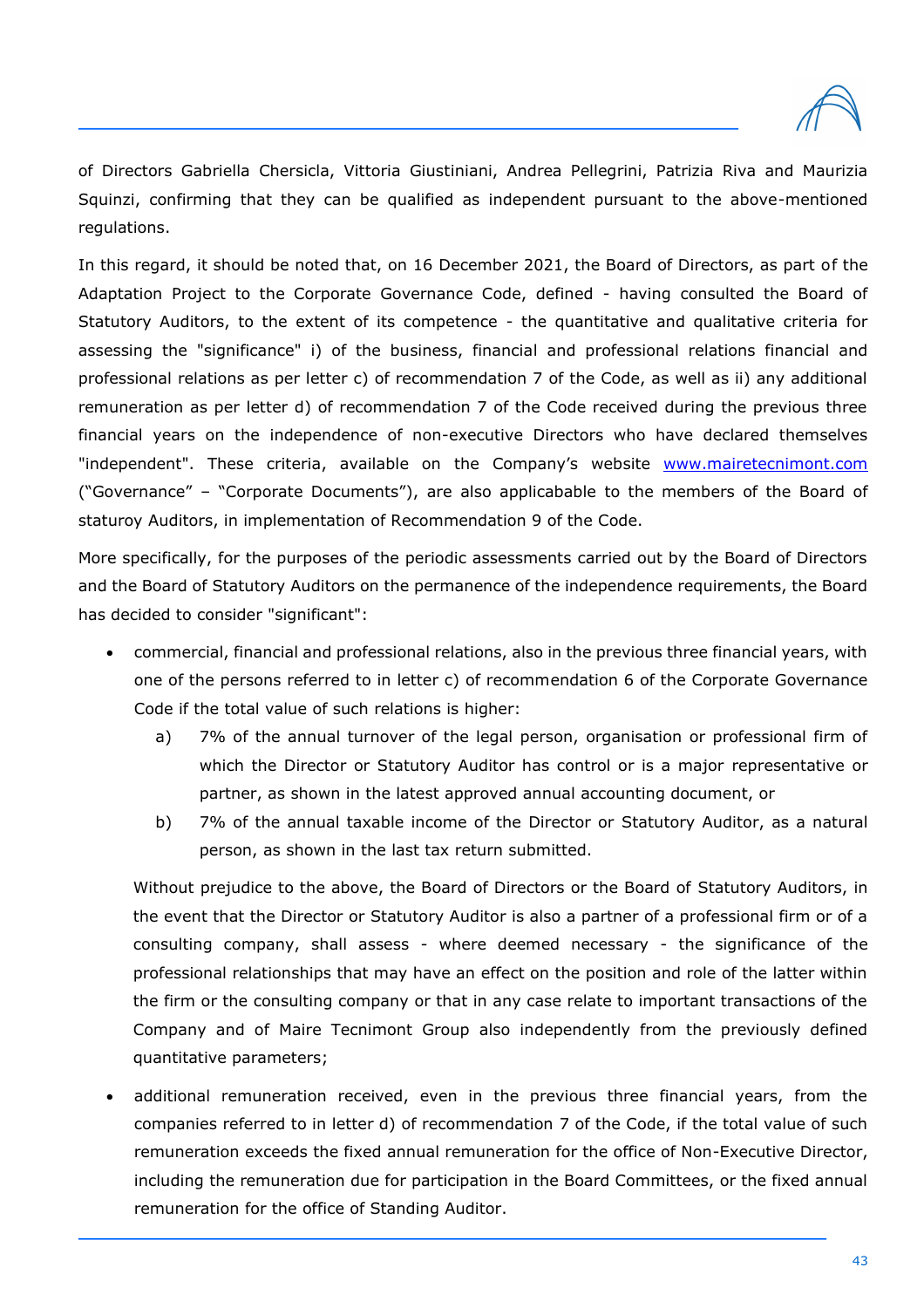In any event, the Board of Directors or the Board of Statutory Auditors shall have the power to assess, at their discretion and in the best interest of the Company, the significance of the relations entertained and of the additional remuneration paid and their suitability to affect the independence of the Director declared as such or of the Statutory Auditor, the above in application of the general principle of substance over form and without prejudice to the necessary application of the "comply or explain" criterion provided for by the Code.

These criteria were also the basis for the verification of independence last carried out by the Board of Directors on 21 February 2022.

With reference to the audits that the Board of Statutory Auditors is required to carry out, within the scope of the tasks assigned to it by law, it should be noted that on 29 April 2019, after the appointment of the Board of Directors, and, subsequently, on 4 and 11 March 2020 as well as on 3 and 4 March 2021, with reference to the audits carried out by the Board during the Financial Year, the Board of Statutory Auditors positively verified the correct application of the assessment criteria and procedures adopted by the Board to assess the independence of its members, reporting to it the results of the audits carried out. This audit was last repeated by the Board of Statutory Auditors, again with a positive outcome, in the meeting of 21 February 2022.

The outcome of these verifications will be disclosed in this Report and in the Statutory Auditors' report to the Shareholders' Meeting prepared pursuant to article 153 CFA.

In continuity with the Company's good practices and in voluntary application of recommendation 5 of the Code - expressly addressed to "large companies", a category to which the Issuer doesn't belong -, the independent directors meet in a meeting reserved to them, usually on an annual basis. These meetings are coordinated by the Lead Independent Director with the assistance of the Secretary of the Board of Directors. During the last meeting reserved to the Independent Directors - held on 23 February 2022 in the presence of the entire Board of Statutory Auditors - the latter, taking into account the expiry of the term of office of the current Board of Directors, shared specific reflections on the results of the Board Evaluation, presented to the Board of Directors on 21 February 2022.

The independent directors are committed to maintaining their independence.

### **Lead Independent Director**

On 29 April 2019, the Board of Directors, taking into account the fact that the Chairman of the Board, Fabrizio Di Amato, is the party that indirectly controls the company, confirmed - in compliance with the recommendations of the Self-Regulatory Code in force at the time and confirmed by article 3, recommendation 13 of the Corporate Governance Code - Gabriella Chersicla as Lead Independent Director until the approval of the financial statements for the year ended at 31 December 2021.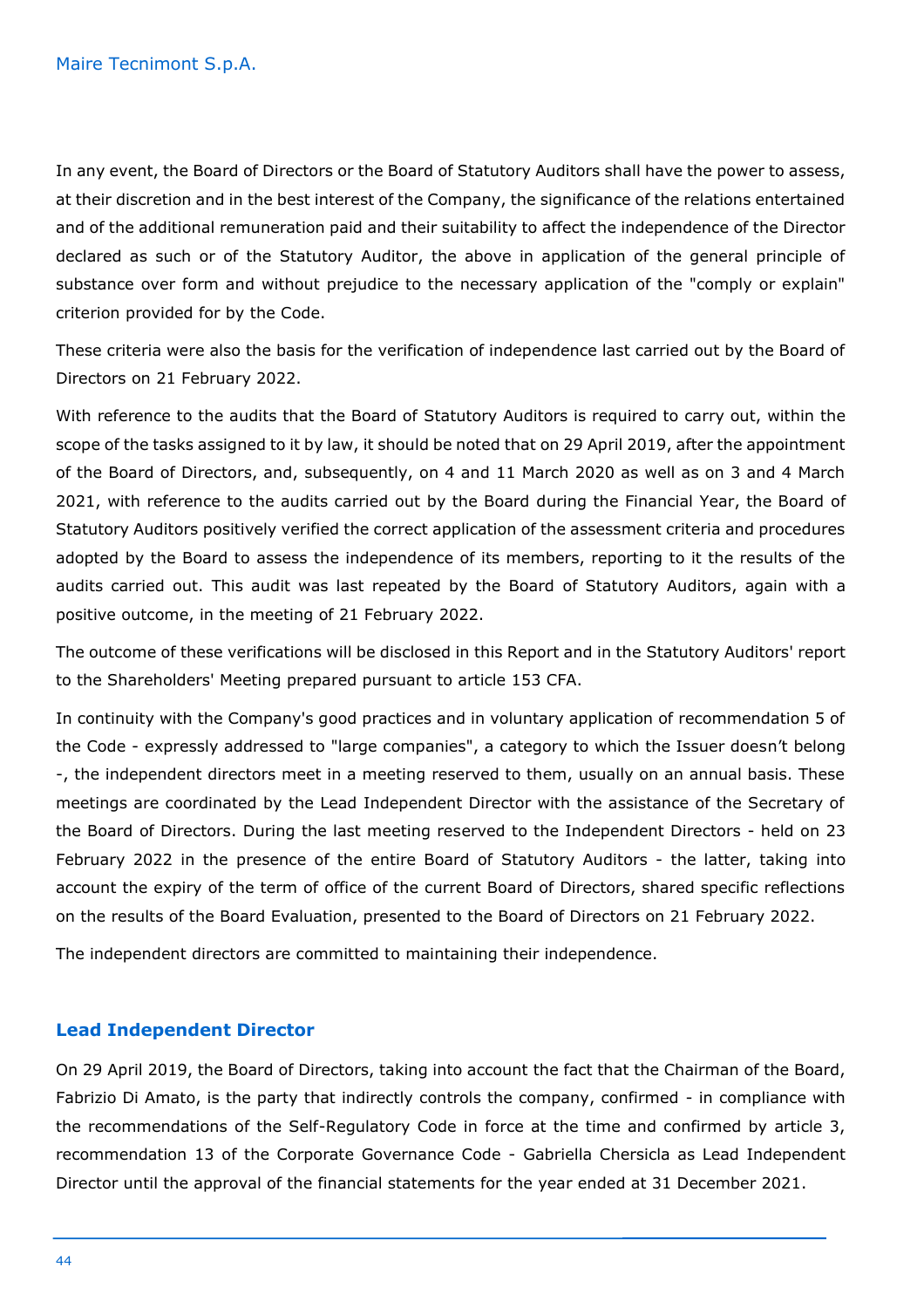

The Lead Independent Director is a point of reference for the co-ordination of the requests and contributions of non-executive directors and, in particular, of independent directors. The Code also establishes that the Lead Independent Director must collaborate with the Chairman of the Board of Directors in order to guarantee that Directors receive complete and prompt information. Besides, the Lead Independent Director has the right to independently or upon request of other Directors, convene specific meetings of Independent Directors to discuss matters considered to be of interest with respect to the functioning of the Board of Directors or to the Company management.

During the Period, the Lead Independent Director, Gabriella Chersicla, participated in all the meetings of the Board of Directors and in all the meetings of the Control Risks and Sustainability Committee as well as in the meetings of the Related Party Committee, in his capacity of Chairman.

# **5.0. PROCESSING OF CORPORATE INFORMATION**

On 25 January 2018, after obtaining the favourable opinion of the Control Risks and Sustainability Committee, the Board of Directors updated the following procedures:

- "*Procedure for managing Inside Information and Potential Inside Information*";
- "*Procedure for managing the List of subjects who have access to Inside Information and the List of subjects who have access to Specific Potential Inside Information*"; and
- "*Internal Dealing* Procedure".

The procedures are available on the Issuer's website [www.mairetecnimont.com,](http://www.mairetecnimont.com/) in the section "Governance" – "Corporate Documents".

# **6.0 INTERNAL BOARD COMMITTEES (pursuant to article 123-***bis***, paragraph 2, letter d), CFA)**

The Board of Directors has established an internal Remuneration Committee and a Control Risks and Sustainability Committee, both with investigative, propositional and advisory functions, in accordance with the provisions of the Self-Regulatory Code, confirmed by the Corporate Governance Code. For the composition and functioning of each Committee, please refer to the Sections devoted to them.

The functions were not distributed to the Committees differently from as recommended by the Code nor were reserved to the entire Board, without prejudice to that described below on the Appointments Committee.

In line with the provisions of the Consob Related-Party Regulation, the Board of Directors has established the Related-Party Committee, which has been assigned the duties and functions indicated in the Company's "Related-party transaction procedure". Pursuant to the express resolution of the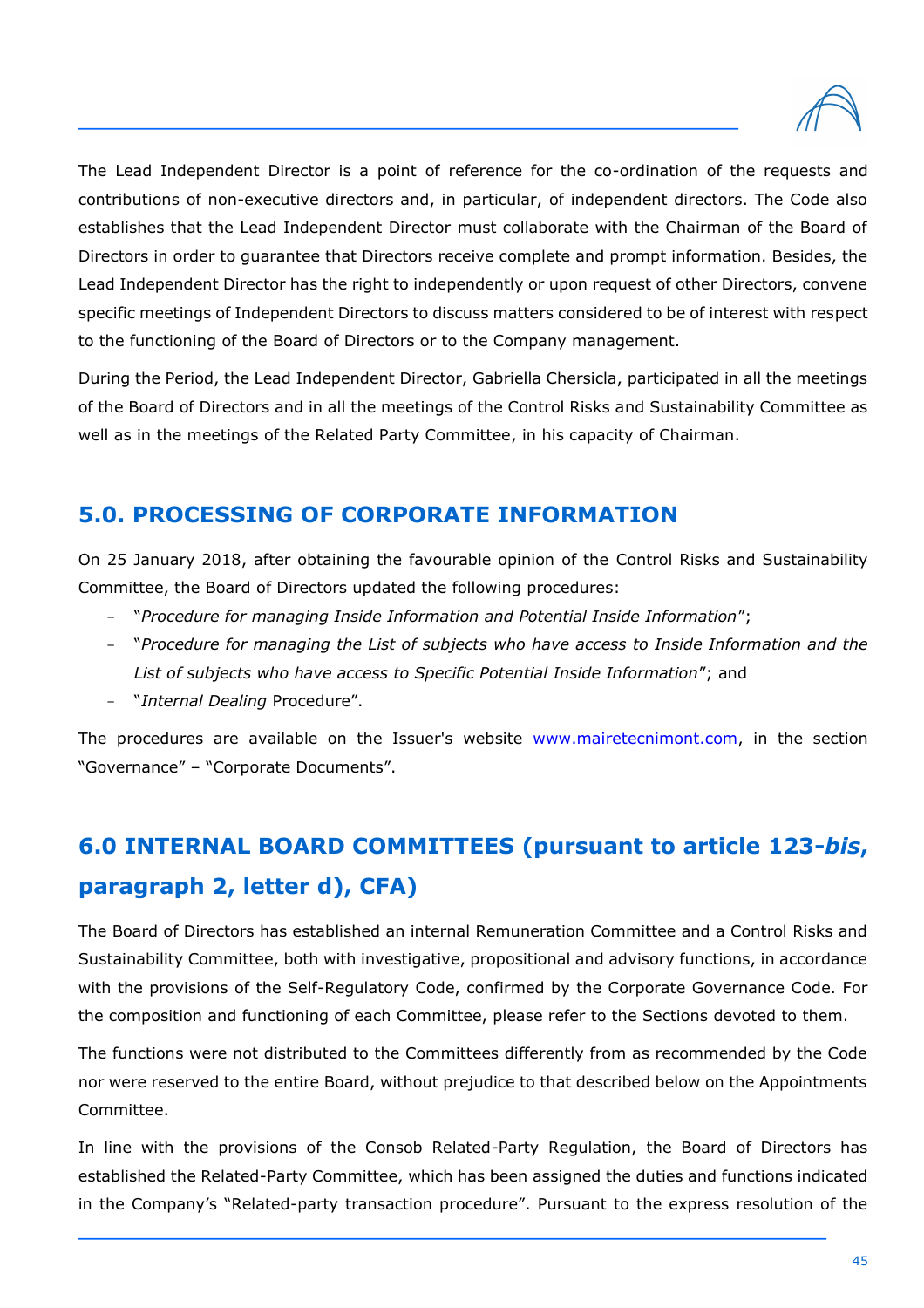Board of Directors the principles and application criteria provided by the Code are applied to the Company's Related-Party Committee. For additional information regarding the composition, functions and duties of this Committee and the Company's "Procedure for Transaction with Related-Party", reference is made to Section 10 of the Report.

At the date of this Report, no committees other than those envisaged by the Code have been set up, except as specified herein with reference to the powers on sustainability attributed to the Control Risks and Sustainability Committee.

Finally, it should be noted that, with reference to the possible committee appointed, pursuant to Article 1, recommendation 1, letter a) of the Code, with the task of supporting the Board in the analysis of issues relevant to the generation of value in the long term for the purpose of approving the Issuer's and the Group's business plan, on 16 December 2021, the Board of Directors resolved, within the scope of the Adjustment Project, not to set it up, taking into account the fact that the Administrative Body is already fully supported in the analysis of the issues indicated above by the Control Risks and Sustainability Committee, to the extent of its competence, by the Executive Directors (and, in particular, by the Company's Chief Executive Officer), as well as by the management of the Company and of Maire Tecnimont Group, invited to attend the Board and Committees meetings in order to provide, where necessary or even just appropriate, all the necessary in-depth analyses.

# **7.0 SELF-EVALUATION AND SUCCESSION OF DIRECTORS - APPOINTMENTS COMMITTEE**

#### **7.1 SELF-EVALUATION AND SUCCESSION OF DIRECTORS**

With reference to the self-assessment on the size, composition and actual functioning of the Board and its Committees, also considering its role in defining strategies and monitoring management performance and the adequacy of the internal control and risk management system (the "**Board Evaluation**"), it should be noted that Article 4, Recommendation 22 of the Code requires that it is carried out at least every three years, in view of the renewal of the Board. The Code requires that a self-assessment must be performed annually only for "large companies" other than those with "concentrated ownership," categories to which the Company does not belong.

Without prejudice to the above, the Board of Directors, at its meeting of 11 February 2021, in adhering to the principles and recommendations of the new Corporate Governance Code, deemed it appropriate to confirm the performance, on an annual basis, of the self-assessment of the Company's Board of Directors and its Committees, also confirming the methodological approach used for this purpose during the previous terms of office (i.e. for the first and second year of office, by means of questionnaires and with the support of a specialised external consultancy firm for the third and final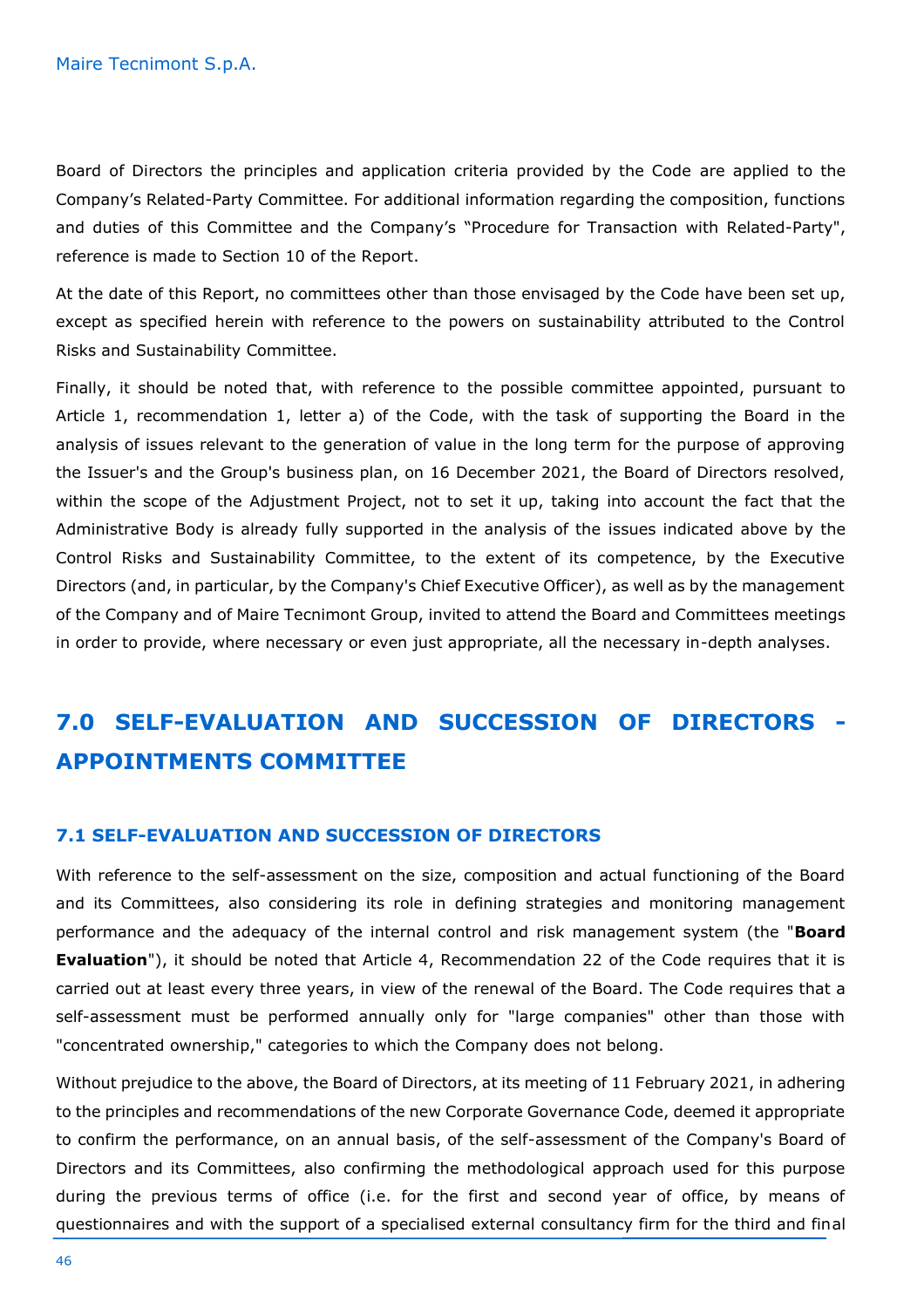

year of office, for the first and second year of the mandate, by means of questionnaires and with the support of the Company's Group Corporate Affairs, Governance & Compliance Department, for the third and last year of the mandate, by means of the support of a specialised external consultancy firm).

In defining the above, the Board of Directors took into account, *inter alia*:

- i. the positive results obtained in previous financial years, following the self-assessment, in terms of discussion among the Board members on issues relevant to the Company's *corporate governance*, also for the purposes of its continuous improvement;
- ii. of the preliminary considerations made by the Company's Independent Directors during the annual meeting reserved to them held on 16 December 2020, on the opportunity not to avail of the possibility to redefine Maire Tecnimont *governance* by availing of the exemptions provided for "non-large companies" and "concentrated ownership", a category to which the Company currently belongs. These considerations, moreover, concerned, in particular, the annual self-assessment of the administrative body, its effectiveness and usefulness, positively assessed by the Independent Directors.

With reference to the Financial Year, the Board, taking into account the expiry of the term of office of the Board currently in office, has therefore appointed, following a competitive selection procedure, the expert consultancy company Willis Towers Watson to support the Board in the self-assessment process. For further services provided by Willis Towers Watson to the Company, please refer to Section 8.2 of the Report.

The results of the Board Evaluation for the period provided a very positive picture that did not show any critical issues as regards the functioning, the composition and the size of the Board of Directors and Board Committees.

The Board Evaluation for the Year was carried out by means of:

- i) a benchmark on the matters of the optimal composition of the Board of Directors in terms of the number of directors, the presence or absence of the role of the Deputy Chairman, the number of independent directors and the presence of the Lead Independent Director, the number of executive directors, the least represented gender, the average number of positions held by directors, the number and duration of board meetings, and the type and number of Board committees. The comparison was made against a panel of 14 listed companies comparable to Maire Tecnimont;
- ii) an assessment of the size, composition and functioning of the Board of Directors through individual interviews with the Directors carried out by the independent advisor appointed for the self-assessment;
- iii) the completion of an on-line questionnaire to assess the individual contribution of each Board member through a "Peer Review" approach in terms of effectiveness, contribution to the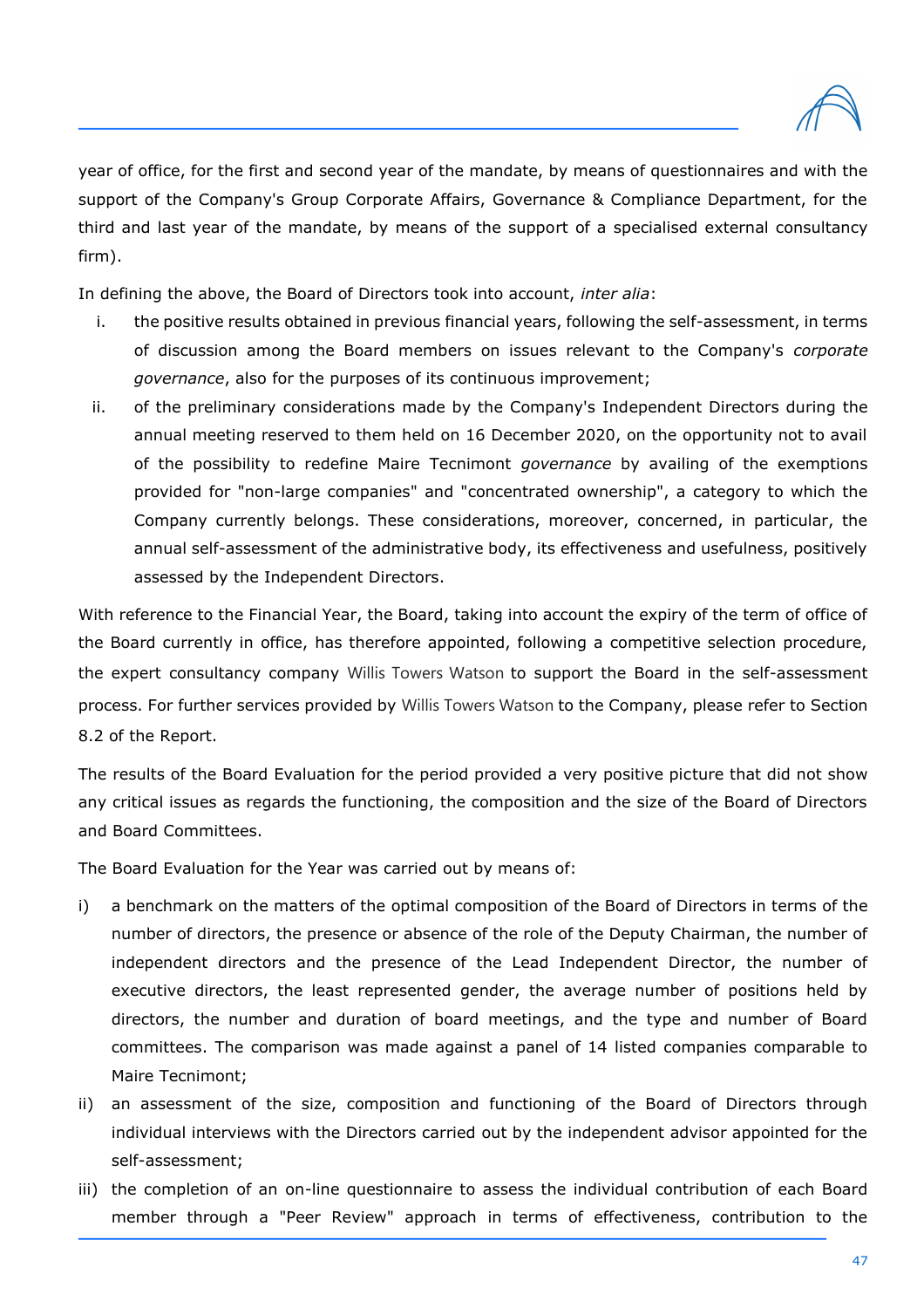discussion, strengths and areas for improvement of each Board member. The aim of this evaluation was to provide each director with useful indications for improving their individual effectiveness.

With regard to the benchmark results, the Board of Directors was found to have a high standard in terms of the number and type of Board Committees, as well as the presence of Independent Directors, the Lead Independent Director and the female member of the Board.

The Board Evaluation report prepared by the advisor showed, among other things, that the Board adequately discusses the budget and business plan, effectively monitors the Company's performance, adequately oversees the Internal Control and Risk Management System the Company has in place and thoroughly analyses extraordinary transactions.

The size of the current administrative body is considered adequate, as is the gender diversity of its composition. The Directors also consider the number of independent directors to be adequate.

With reference to the functioning of the Board of Directors, appreciation was expressed, among other things, for the duration and frequency of meetings (considered adequate), the flow of information, and the board climate (considered collaborative and stimulating). The Board unanimously considers that the President guides the work of the Board in an authoritative and effective way, knowing the dynamics and stimulating the debate and the contribution of the individual Directors.

The Directors believe that there is a fair balance and excellent relationship between the Independent Directors, Executive Directors and management. The CEO provides all the information requested and is available for any further information. Appreciation was also expressed for his work as Chief Executive Officer in charge of setting up and maintaining the Internal Control and Risk Management System.

The functioning of the Board Committees is considered adequate; their activities are assessed as well planned and integrated with the activity of the Board. The chairmen guide the Committees effectively, ensuring a constant and comprehensive flow of information between them and the Board.

Strong appreciation was unanimously expressed for the induction programmes promoted by the Chairman of the Board of Directors - also in his capacity as Group Corporate Affairs, Governance & Compliance & Institutional Relations Senior Executive - with the support of the Secretary of the Board of Directors, deemed very useful for the understanding of corporate and business dynamics as well as for the knowledge of the sector in which Maire Tecnimont Group operates.

As regards the Peer Review carried out, each Director was provided with an individual report highlighting strengths and areas for improvement with reference to the contribution made, the ability to listen to and interact with other Directors, independence of judgement and other relevant "soft skills".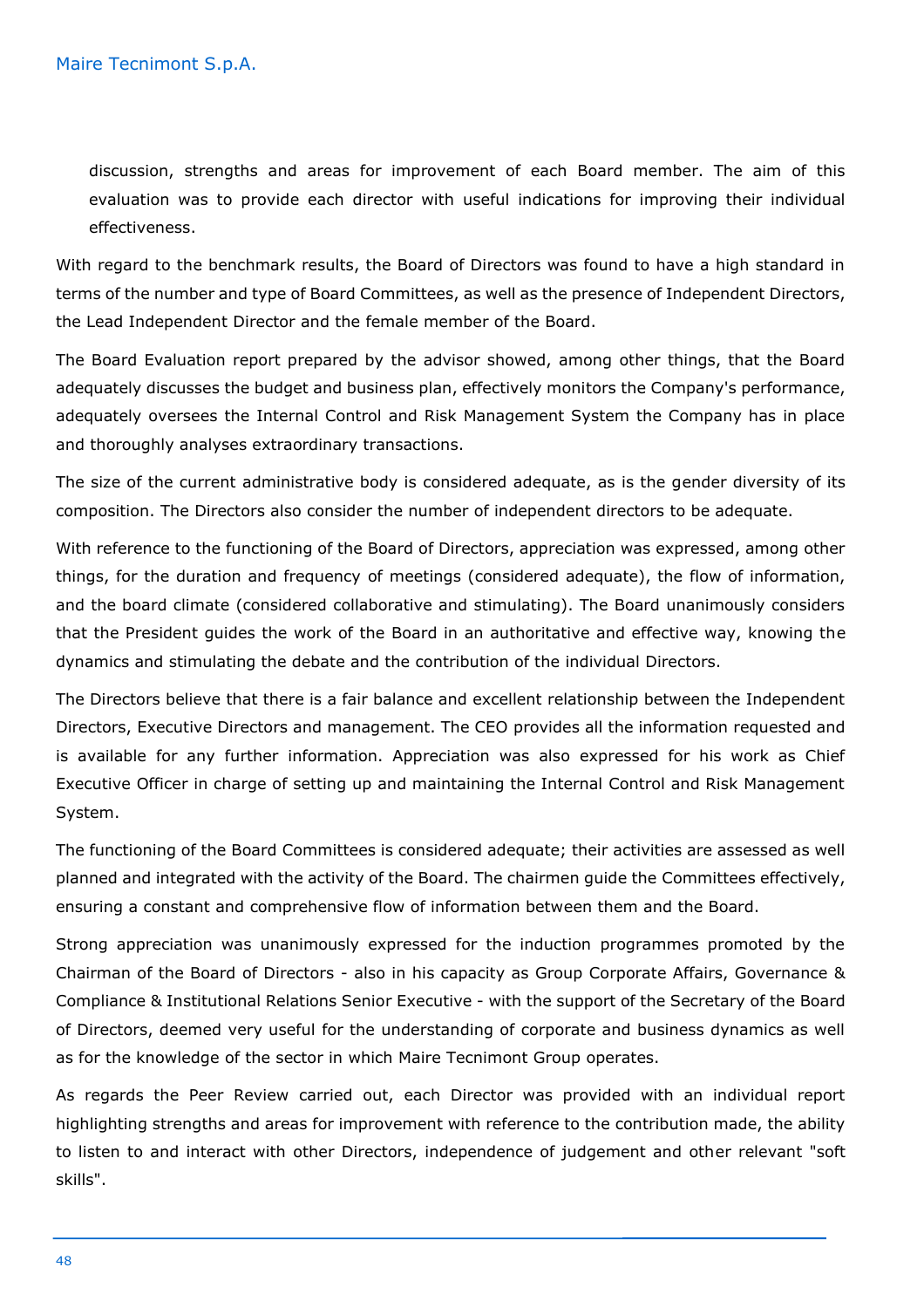

As regards the appointment and replacement of directors and the role played to this end by the Board of Directors, in implementation of principle XIII of the Code, reference should be made to Sections 4.2 and 4.3 of the Report and, in particular, to what has been reported on the definition by the Board of Directors of *i)* the guidelines on the optimal quantitative and qualitative composition of the Board of Directors, taking into account the results of the self-assessment, and *ii)* the diversity policies pursuant to Article 123-*bis*, letter d-*bis*) of the CFA, to be applied also in the event of replacement of Directors pursuant to Article 2386, paragraph 1 of the Italian Civil Code.

With reference to the recommendations of the Code in terms of *i)* the definition by the Board of Directors of a plan for the succession of the Chief Executive Officer and executive directors, and *ii)*  the performance of checks on the existence of adequate procedures for the succession of top management (see Recommendation 24 of the Code), it should be noted that these recommendations apply only to "large companies", a category to which the Company does not currently belong.

### **7.2 APPOINTMENTS COMMITTEE**

The Board of Directors resolved not to establish, consistent with the previous mandates, an Appointment Committee, taking into consideration the fact that all assessments in the area of corporate governance, including the candidatures in case of cooptation, are jointly carried out by the entire Board, upon obtaining the opinion of the Board of Statutory Auditors, if necessary.

In addition, the provision of the By-Laws regarding election of the Board of Directors through the list voting mechanism ensures a transparent appointment procedure of Directors and the appointment of at least one Director by the minority list.

# **8.0 REMUNERATION OF DIRECTORS - REMUNERATION COMMITTEE**

## **8.1. REMUNERATION OF DIRECTORS**

#### **General remuneration policy**

For information on the general remuneration policy, reference should be made to the Report on the 2022 Remuneration Policy and fees paid, prepared pursuant to article 123-*ter* of the CFA and made available to the public on the website of the Company [\(www.mairetecnimont.com,](http://www.mairetecnimont.com/) Section "Governance" - "Shareholders' Meeting Documents" - "2022"), approved by the Board of Directors on 25 February 2022, on proposal by the Remuneration Committee.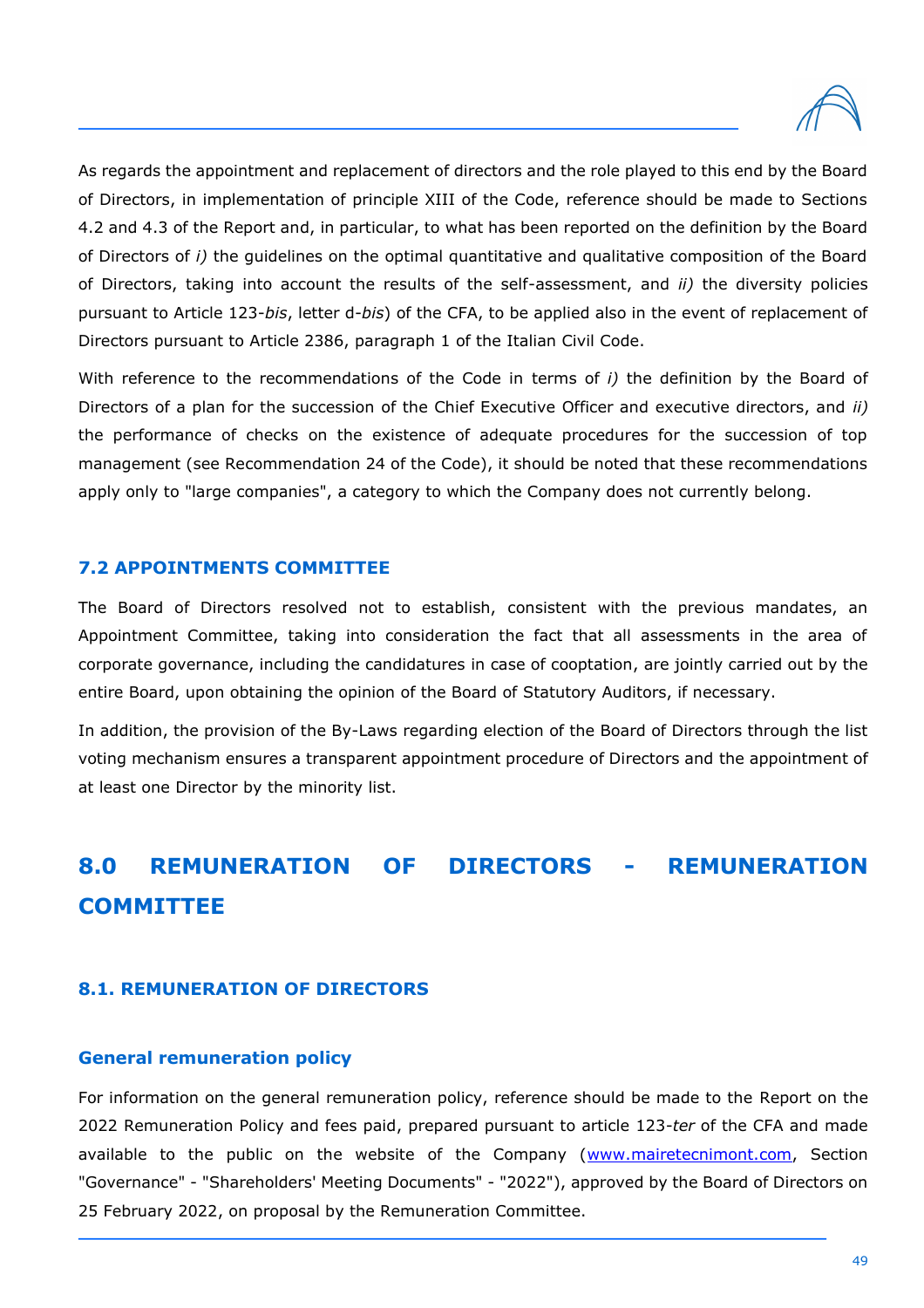#### **Remuneration of Executive Directors**

For information on the policy for the remuneration of executive Directors, see the Report on the 2022 Remuneration Policy and fees paid.

#### **Share-based remuneration plans**

The Board of Directors at the meeting of 25 July 2019 approved the Long-Term Incentive Plan 2019- 2021 ("LTI Plan 2019-2021"). The 2019-2021 LTI Plan was generated from the need to further strengthen the retention of key resources for the achievement of the strategic objectives and the creation of sustainable value for the Shareholders and the Stakeholders, allowing the Group to look forward to stronger growth and even longer-term corporate development. The Plan, approved by the Board of Directors, provides for the assignment to the CEO and General Manager and to selected senior Group Managers of a cash bonus at the end of the Vesting Period, based on the extent by which the performance objectives were achieved. In order to align even further the interests of management with those of the Shareholders in terms of creation of the sustainable and long-term value of the Company, using the conversion right set forth in Paragraph 5 of the Regulations of said Plan, on 11 March 2020, the Board of Directors of the Company approved, with the favourable opinion of the Remuneration Committee and having heard the opinion of the Board of Statutory Auditors for competence, the proposal to submit to the Shareholders' Meeting the conversion of the cash bonus into Maire Tecnimont S.p.A. shares, pursuant to article 114-bis of the CFA, notwithstanding the provisions set out in the Regulations, i.e. that "benefits equal to those provided for in this Plan must be guaranteed". The Board has also confirmed the application method of the Plan, as described above. The Shareholders' Meeting of 30 April 2020 approved the conversion of the Plan from monetary to based on Maire Tecnimont S.p.A. Shares. The Board of Directors of 29 July 2020, on the proposal of the Committee and having heard the opinion of the Board of Statutory Auditors for competence, approved the Regulation of the 2019-2021 LTI Converted Plan, establishing the criterion for the conversion of the Award, which refers to the value of the premium indicated in the letter of participation in the Converted Plan and the value of the Maire Tecnimont S.p.A. Share determined considering the period from 16 December 2019 to 21 February 2020.

The Board of Directors' meeting of 10 March 2021, on the proposal of the Remuneration Committee, having heard the opinion of the Board of Auditors for competence, approved the activation of the 2021-2023 Long-Term Incentive Plan (the "2021-2023 LTI Plan"), as part of the broader long-term system approved by the Board of Directors' meeting of 25 July 2019. The Plan, approved by the Shareholders' Meeting of 15 April 2021, confirms the need to further strengthen the retention of key resources for the achievement of the strategic objectives and the creation of sustainable value for the Shareholders and the Stakeholders, allowing the Group to look forward to stronger growth and even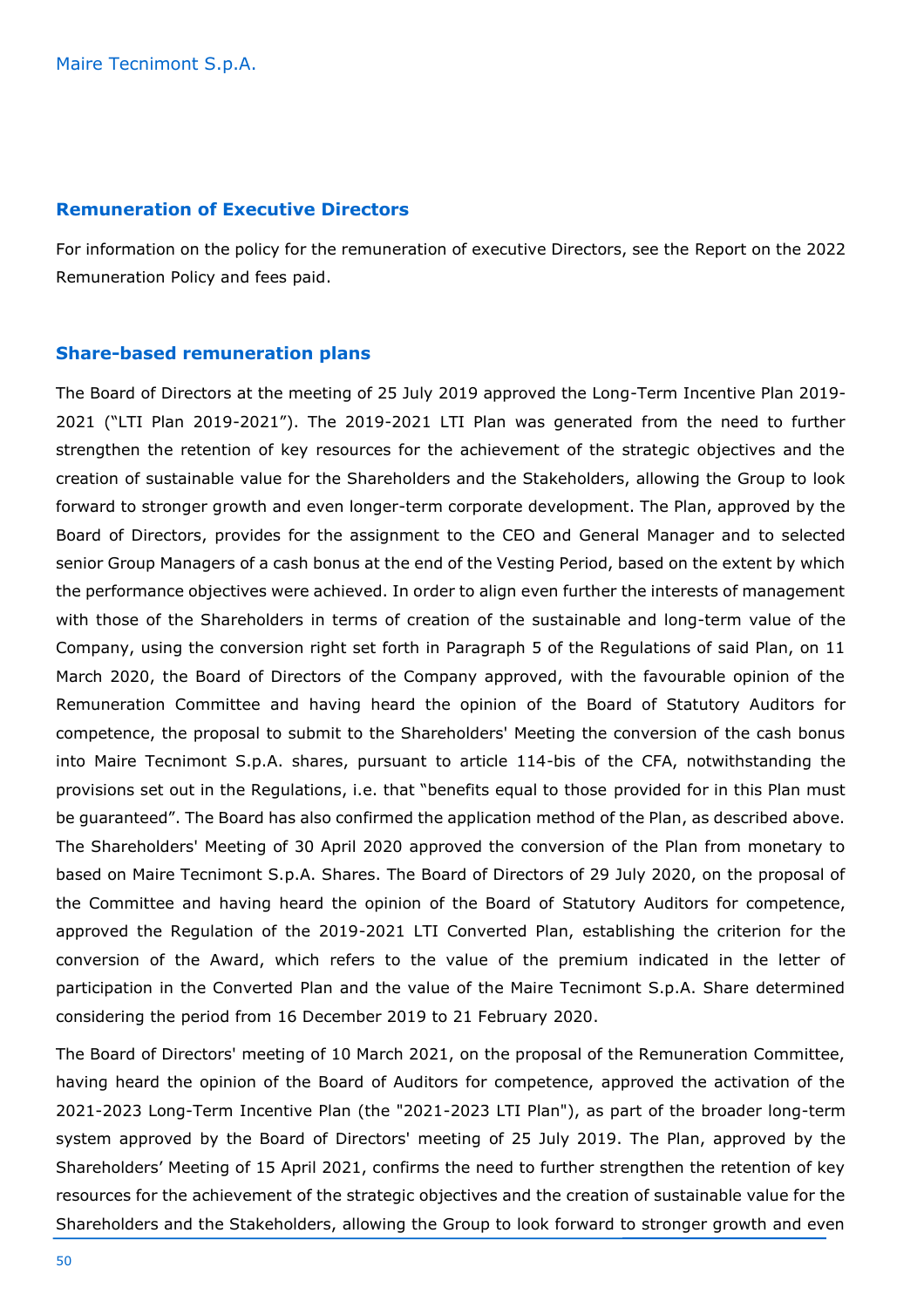

longer-term sustainable development. Said Plan - as approved by the aforesaid Board of Directors which, in the meeting of 24 June 2021, approved the relevant Regulation - envisaged the assignment to the Chief Executive Officer and General Manager and to selected top Group Executives of rights to receive free Maire Tecnimont S.p.A. Shares, at the end of the three-year vesting period (2021-2023), subject to the verification of the level of achievement of specific consolidated performance conditions, measured annually and at the end of the three-year reference period, also related to sustainability issues. To reinforce the retention objective of the 2021-2023 LTI Plan and to adopt mechanisms to link short-term results to longer-term value creation, 30% of the vested Shares will be deferred in two equal portions for a period of 12 and 24 months respectively from the date of attribution of the first portion, equal to 70%, assuming they remain in office.

The Shareholders' Meeting of 30 April 2020 approved the introduction of the 2020-2022 Diffuse Share Ownership Plan, aimed at all employees. With regard to the activities pertaining to the Year, the Board of Directors, in its meeting of 24 June 2021, approved the Regulation relating to the Second Cycle (2021) of the Plan, establishing the assignment of the Rights within 31 July, with the consequent start of the subscription campaign.

The Shareholders' Meeting of 30 April 2020 also approved an Investment Plan in NextChem financial instruments for the period 2020-2024 ("2020-2024 NextChem Plan"), in order to support the strategic path undertaken by Maire Tecnimont Group and the ongoing Green Acceleration project, aimed at creating a portfolio of technologies designed to best meet the new requirements imposed by the ongoing revolution in the energy and chemical industry. This Plan is addressed to the CEO and General Manager of Maire Tecnimont, to selected top managers and key resources of the Group identified who are deemed to be able to contribute significantly to the success of the above-mentioned project.

On 25 February 2022, the Board of Directors, on the proposal of the Remuneration Committee and having heard the Board of Statutory Auditors, approved the introduction of a new long-term equitybased incentive plan, divided into three three-year cycles, which envisages the activation of the First Cycle in 2022 for the three-year period 2022-2024 ("LTI Plan 2022-2024"), consistent with the Company's strategic evolution and the time horizon of the Board of Directors' mandate. The 2022- 2024 LTI Plan will be submitted for approval to the Shareholders' Meeting scheduled for 8 and 11 April 2022, on first and second call respectively. In continuity with the previous long-term incentive plans already activated, the proposal for this Plan arises from the need to continue the retention of key resources in the long term, for the achievement of strategic objectives and the creation of sustainable value for Shareholders and Stakeholders. The LTI 2022-2024 Plan, in continuity with the previous approved long-term incentive plans, envisages the assignment to the Chief Executive Officer and General Manager and to selected top managers of rights to receive free Maire Tecnimont S.p.A. Shares, at the end of the three-year vesting period (2022-2024), subject to the verification of the level of achievement of specific consolidated performance conditions, measured annually and at the end of the three-year reference period, also related to sustainability issues. To reinforce the retention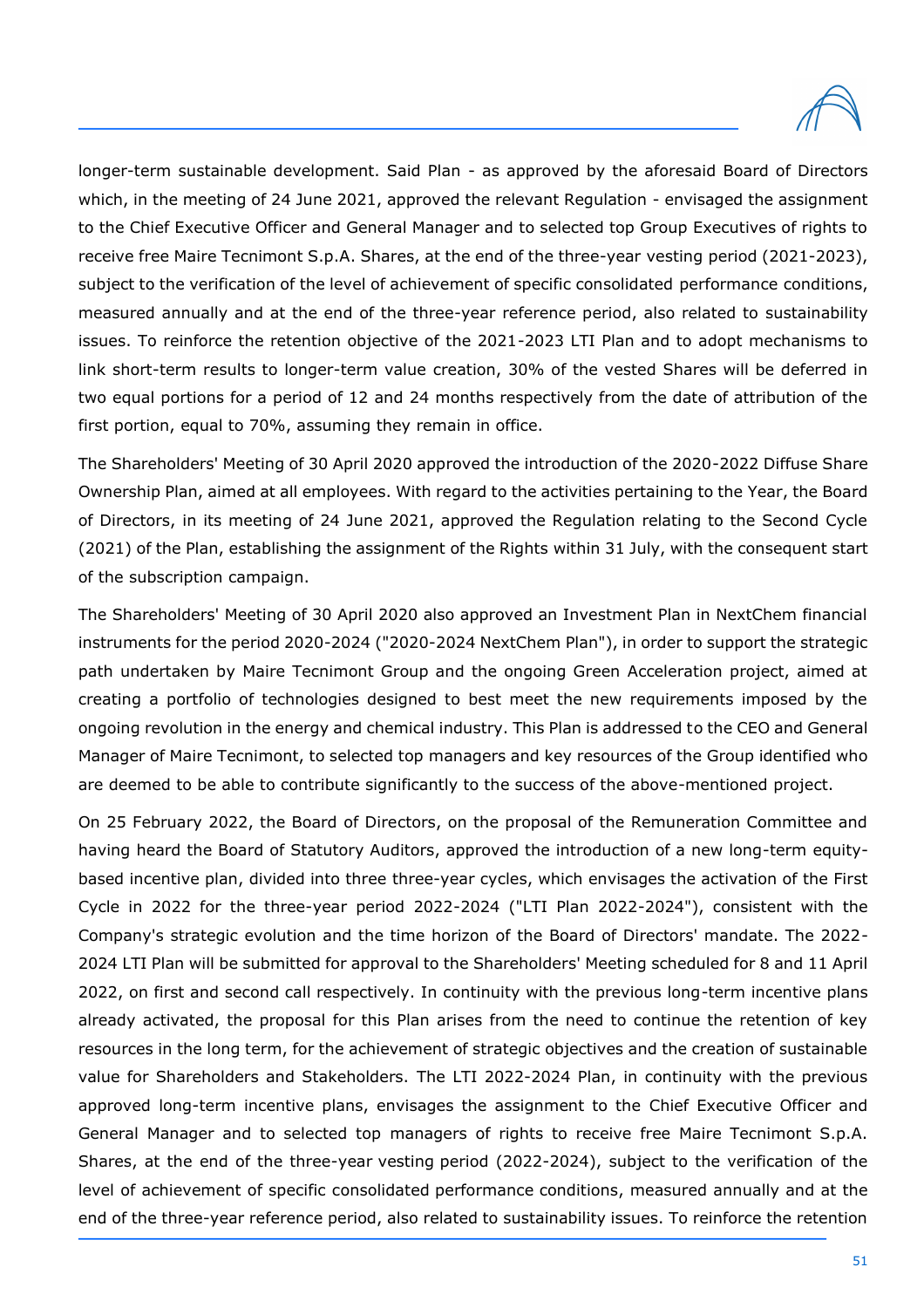objective of the 2022-2024 LTI Plan and to adopt mechanisms to link short-term results to longerterm value creation, 30% of the vested Shares will be deferred in two equal portions for a period of 12 and 24 months respectively from the date of attribution of the first portion, equal to 70%, assuming they remain in office.

For more information about share-based remuneration plans, including their implementation, reference should be made to the "*Report on the 2022 Remuneration Policy and fees paid*" prepared pursuant to article 123-*ter* of the CFA and the Explanatory Reports prepared pursuant to article 114 *bis* of the CFA and article 84-*ter* of the Consob Issuers' Regulation as well as the Information Document prepared pursuant to article 84-*bis* of the Consob Issuers' Regulation, available on the Company's website [www.mairetecnimont.com.](http://www.mairetecnimont.com/)

#### **Remuneration of non-executive Directors**

For information on the policy for the remuneration of Non-Executive Directors, see the "*Report on the 2022 Remuneration Policy and fees paid*".

#### **Accrual and payment of remuneration**

For information on the accrual and payment of remuneration, see the "*Report on the 2022 Remuneration Policy and fees paid*".

# **Indemnity to Directors in the case of resignation, dismissal or termination following to a take-over bid (pursuant to art. 123-bis, paragraph 1, letter i), CFA)**

For information on indemnity to Directors in the case of resignation, dismissal or termination following to a take-over bid (pursuant to article 123-*bis*, paragraph 1, letter i), of the CFA), reference is made to the relevant section of the "2022 Remuneration Report and fees paid".

During the year, no Executive Directors and/or General Managers were dismissed from office and/or terminated.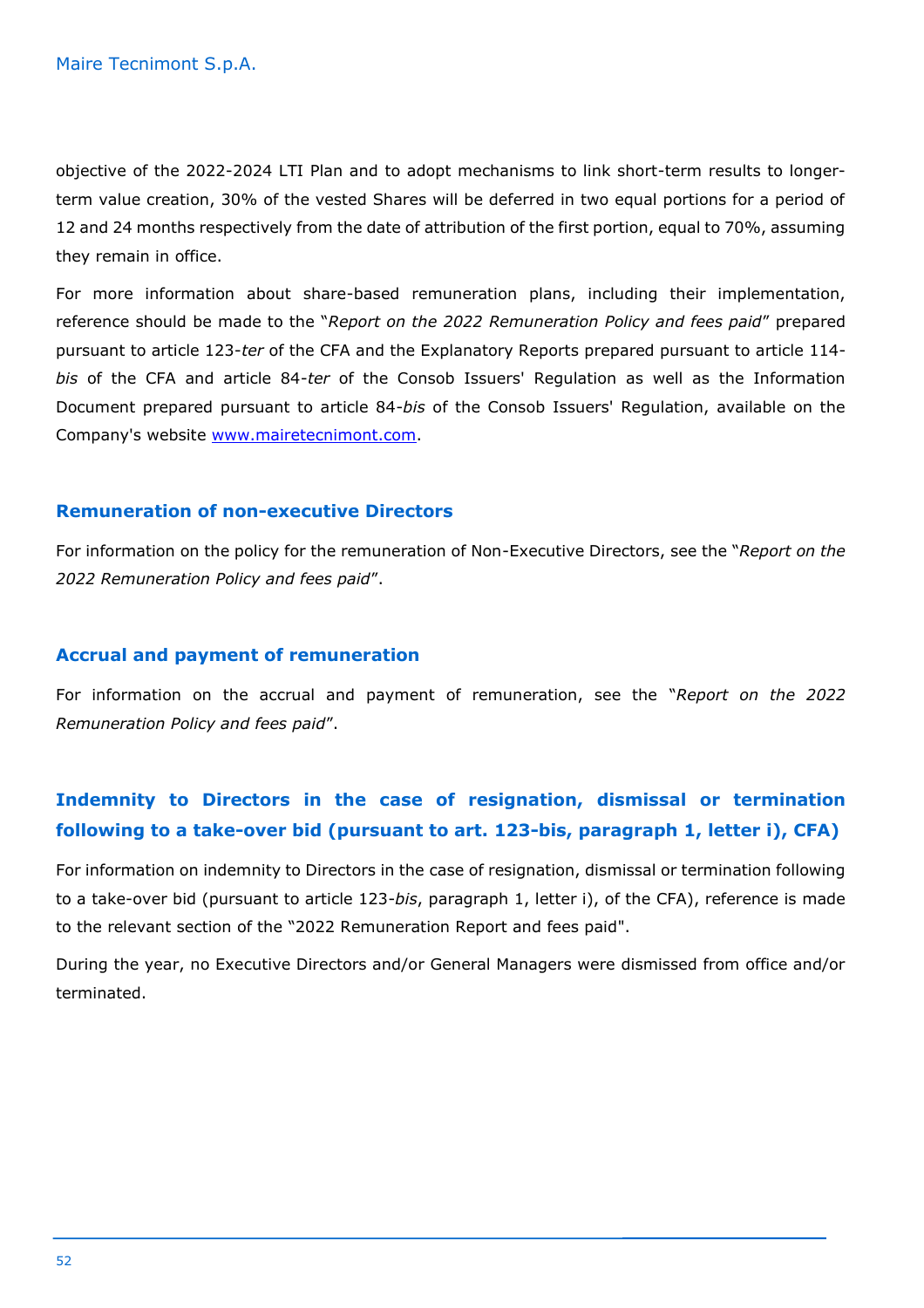

## **8.2 REMUNERATION COMMITTEE**

# **Composition and functioning of the Remuneration Committee (pursuant to article 123-bis, paragraph 2, letter d), CFA)**

The Remuneration Committee currently in office was appointed by the Board of Directors on 29 April 2019, following the Shareholders' Meeting, and will remain in office until approval of the financial statements at 31 December 2021.

In particular, the Board of Directors confirmed the previous composition of the Remuneration Committee, which therefore consists of the following members: Andrea Pellegrini, as Committee Chairman, Luigi Alfieri and Vittoria Giustiniani.

All Committee members are non-executive Directors.Moreover, Andrea Pellegrini and Vittoria Giustiniani are independent Directors. The Board recognises that all Remuneration Committee members, considering the relevant professional profile, have an adequate knowledge and expertise in financial matters or remuneration policies.

The Remuneration Committee has its own operating regulation approved, most recently, by the Board of Directors of 29 April 2019. As envisaged in the Remuneration Committee Regulation, no Director takes part in the Remuneration Committee meetings when proposals to Board of Directors regarding their remuneration are submitted.

The Remuneration Committee Regulation gives the entire Board of Statutory Auditors the right to attend the Committee meetings.

In the Year, the Remuneration Committee met 6 times, and precisely: on 11 February, 3 March, 9 March, 28 April, 11 June and 18 June 2021. The meetings of the Remuneration Committee lasted an average of 1 hour and were regularly minuted.

The Chairman of the Remuneration Committee regularly provided information to the first Board of Directors on the activities of the Committee and on the issues covered in each meeting of the same.

For the financial year 2022, 7 meetings of the Remuneration Committee are scheduled, 3 of which were already held, respectively, on 11, 17 and 24 February 2022.

For further information on the composition and operation of the Remuneration Committee, reference is made to Table 3 annexed hereto.

All members of the Remuneration Committee have actively participated in its meetings together with the members of the Board of Statutory Auditors and, invited by the Committee itself, the following have also participated: Human Resources, ICT and Process Excellence Senior Vice President Franco Ghiringhelli, Manager of the Group Development & Compensation Department, and for regulatory and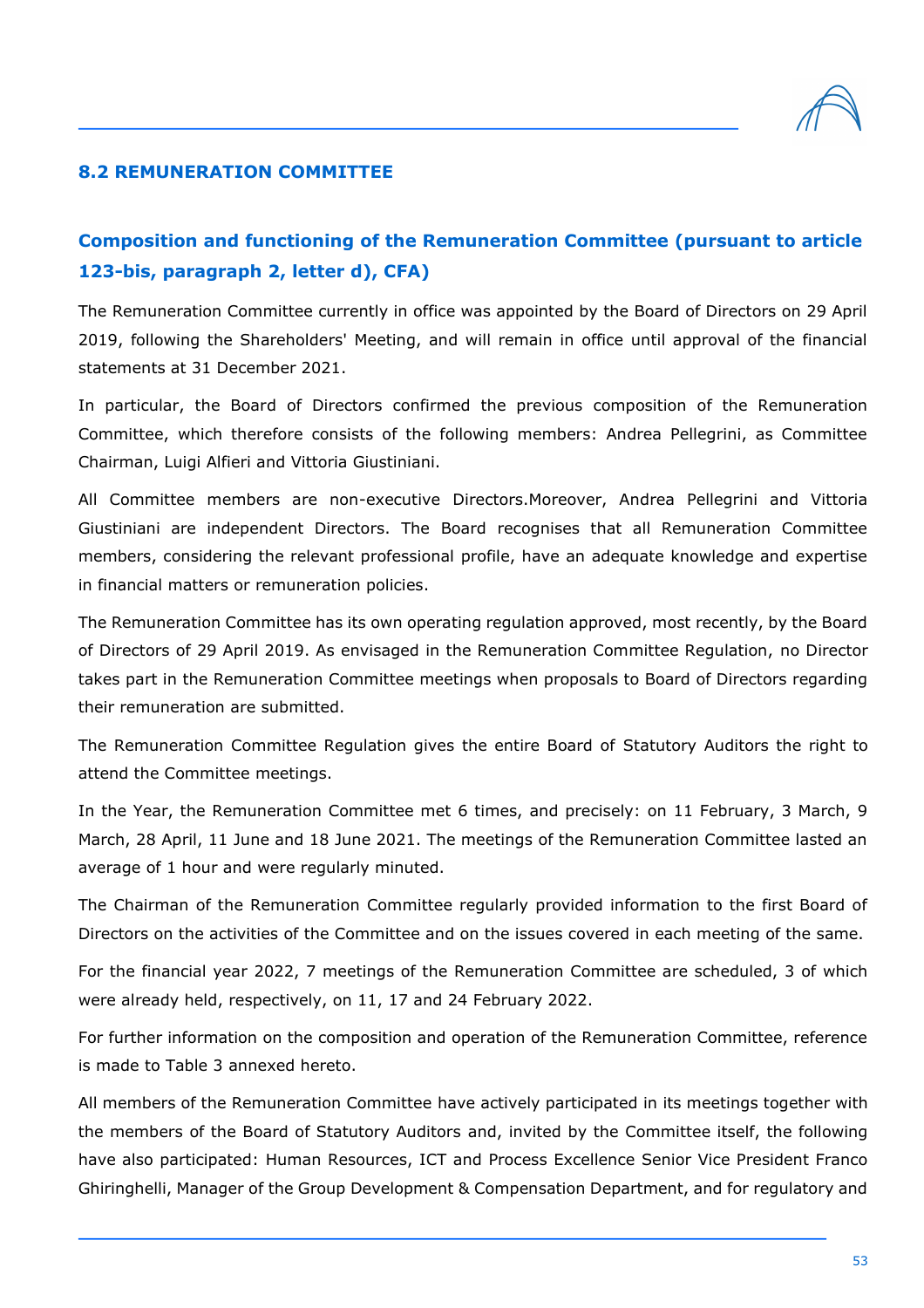legal profiles, representatives of the Group Corporate Affairs of the Company. The Remuneration Committee has also used the support of external consultants.

### **Functions of the Remuneration Committee**

In accordance with the provisions of Article 5, Recommendation 25 of the Code and as also prescribed in Article 3 of the Remuneration Committee Rules, the latter has the following tasks:

- formulate proposals to the Board of Directors for the implementation of policies regarding the remuneration of executive Directors and executives with strategic responsibilities;
- formulate proposals to the Board of Directors for the implementation of policies regarding the remuneration of the Group's top managers, including money and shared-based incentive on the short and long term;
- periodically assess the appropriateness, general consistency and concrete application of the policy for the remuneration of the executive Directors and executives with strategic responsibilities, availing itself, in this latter context, of the information provided by the Company CEO;
- submit proposals to the Board of Directors and express opinions regarding the remuneration of the executive Directors and other Directors holding special offices and also concerning the determination of the performance targets correlated to the variable component of their remuneration;
- monitor the implementation of decisions taken by the Board itself, verifying, in particular, the actual achievement of performance targets;
- examine in advance the annual Report on Remuneration and fees paid which listed companies are required to prepare and make available to the public before the annual Shareholders' Meeting pursuant to article 2364, paragraph 2 of the Civil Code, in accordance with applicable regulatory requirements.

In defining the proposed policy for the remuneration of Directors and top managers - which, also in line with Principle XV of art. 5 of the Corporate Governance Code, is functional to the pursuit of the company's sustainable success and takes into account the need to have availability of, retain and motivate people with the skills and professionalism required by the role they hold in the company the Remuneration Committee takes into account the remuneration practices widespread in the reference sectors for companies of similar size, also considering comparable foreign experiences and making use of an independent consultant if necessary.

During the year, the Remuneration Committee periodically assessed the adequacy, overall consistency and concrete application of the policy for the remuneration of Directors and top managers.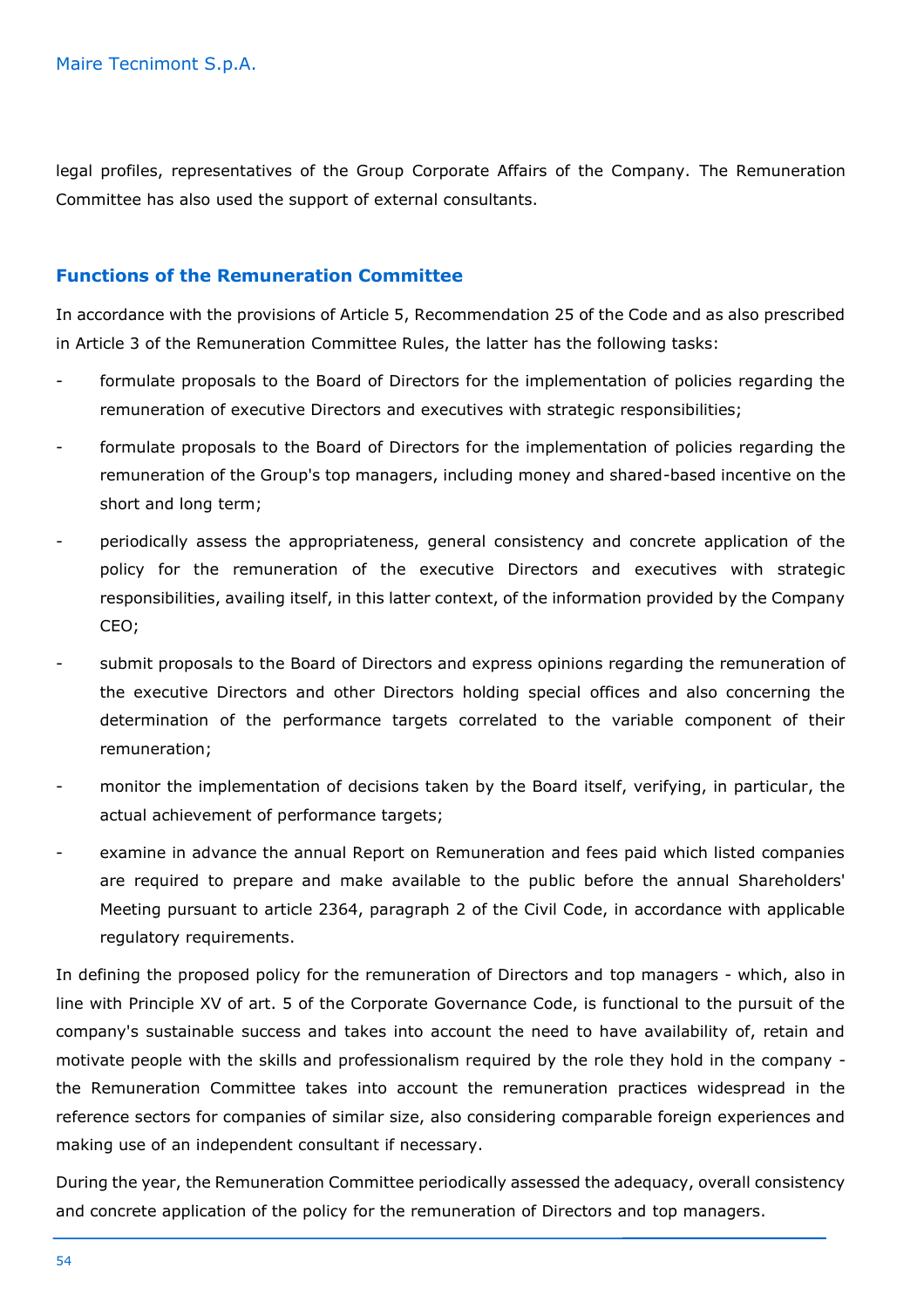

During the Year, the Remuneration Committee, supported by the Human Resources, ICT and Process Excellence function of the Company, analysed the proposals submitted to it by the Company and expressed a favourable opinion on them.

In particular, in line with the provisions of the Remuneration Policy for the year 2021, approved by the Shareholders' Meeting of 14 April 2021, the Committee, during the Year, supported the Board of Directors, to the extent of its competence:

- in the implementation of the third equity-based cycle (2021-2023) of the Long Term Incentive Plan approved by the Shareholders' Meeting and, in particular, in the definition of the related Regulation;
- the launch of the Second Cycle (2021) of the 2020-2022 Dispersed Share Ownership Plan, addressed to all employees, providing for the assignment of the Rights under the terms defined in the related Regulation;
- in the definition of the proposal to award an extraordinary one-off bonus to the Chief Executive Officer; and
- in the definition of the proposed objectives for the year 2021 (MBO 2021) of the Chief Executive Officer and General Manager as well as the Head of Internal Audit.

As part of its monitoring activities of the incentive systems in force, the Remuneration Committee also submitted to the Board of Directors on 24 June 2021, following the verification of the level of achievement of the performance target set for the First Cycle (2020) of the 2020-2022 Dispersed Shareholding Plan, the authorisation for the allocation - which took place on 8 July 2021 - of the related Shares to the over 4,000 beneficiaries.

Finally, it should be noted that in May 2021, the Company proceeded with the delivery of the Shares related to the 2017-2019 Restricted Stock Plan, suspended - on a prudential basis, on the initiative of the top management, positively accepted by the Remuneration Committee - by the Board of Directors on 7 May 2020; in July, the activities related to the implementation of the 2020-2024 Investment Plan based on financial instruments issued by the NextChem subsidiary were finalised.

In addition, the Remuneration Committee reports to the Shareholders during the annual Shareholders' Meeting on the criteria adopted in the performance of its tasks pursuant to article 2364, paragraph 2, of the Italian Civil Code, where required.

In the meetings of 09 February 2022 and 17 February 2022, the Remuneration Committee first reviewed, and thereafter on 24 February 2022, expressed an opinion in favour of the approval by the Board of Directors of the proposed 2022 Remuneration Policy and of the Report on the 2022 Remuneration Policy and fees paid for the period, pursuant to article 123-*ter* of the CFA, that all listed companies shall prepare and make available to the public before the annual Shareholders' Meeting as per article 2364, paragraph 2 of the Italian Civil Code, in compliance with currently applicable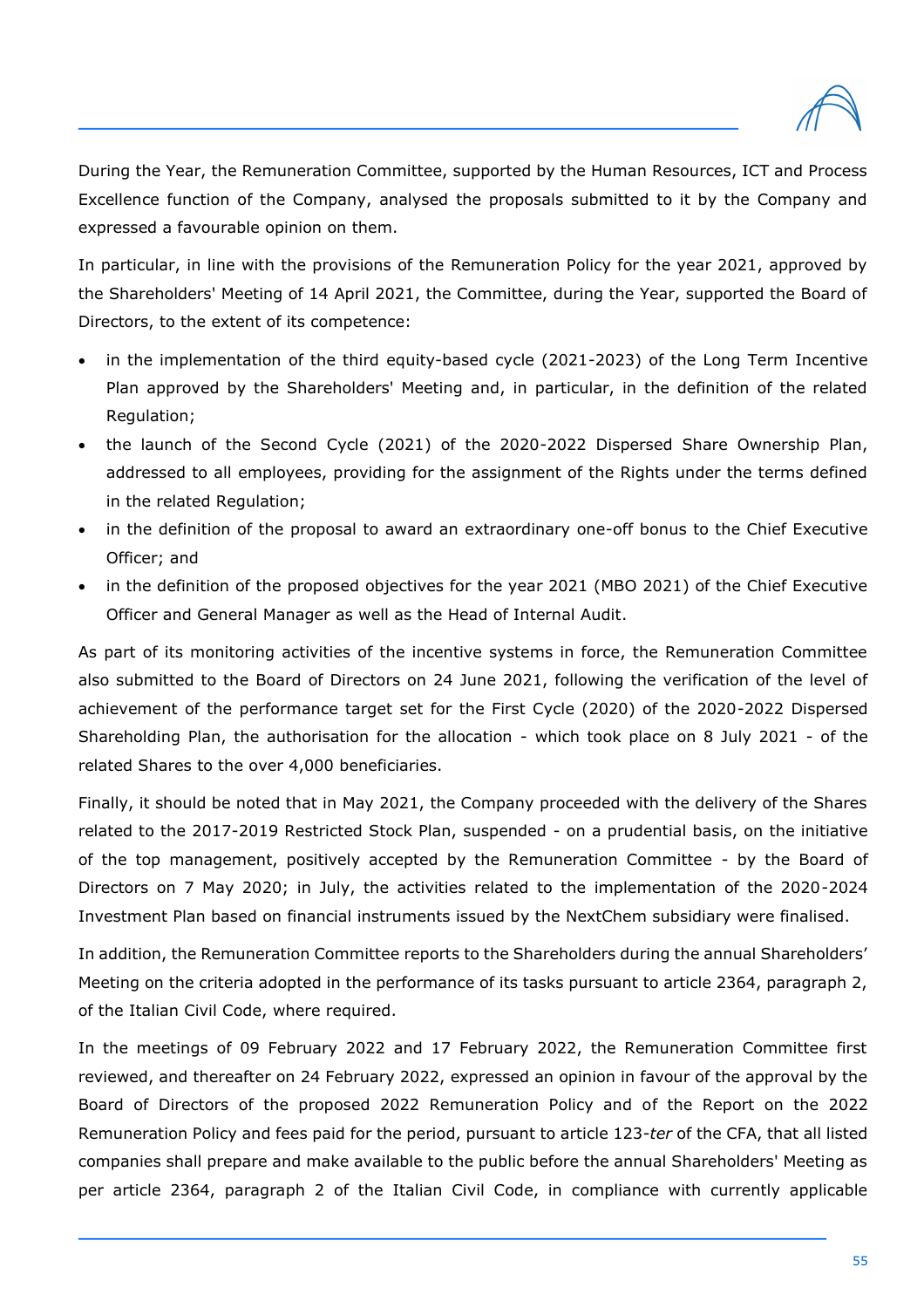regulatory provisions, on the Company's website ([www.mairetecnimont.com](http://www.mairetecnimont.com/), Section "Governance" -"Shareholders' Meeting Documents" - "2022").

In the performance of its Functions, the Remuneration Committee had access to the necessary information and corporate functions in order to accomplish its tasks relying, in particular, on the support of the Human Resources, ICT and Process Excellence, to which the Group Development & Compensation function of the Company reports.

As envisaged in article 7 of the Regulations of the Remuneration Committee, the latter may resort to external consultants for the performance of its tasks.

Maire Tecnimont, upon verifying the independence of the selected company, has availed itself of the compensation-related advisory services provided by Willis Towers Watson, leading company in industry remuneration surveys by advisory activities and certification of corporate remuneration systems.

No specific financial resources have been allocated to the Remuneration Committee since the same Committee avails itself - as above mentioned - for the performance of its tasks of the means and corporate structures of Maire Tecnimont and may avail itself of external consultants, the expenses of which are paid for by the Company up to a maximum amount from time to time established by the Company.

# **9.0. INTERNAL CONTROL AND RISK MANAGEMENT SYSTEM - CONTROL AND RISK COMMITTEE**

The Board defines the guidelines for the internal control and risk management system, comprising the rules, procedures and organisational structures aimed at ensuring an effective and efficient identification, measurement, management and monitoring of the main corporate risks, also with a view to contributing to their sustainable success. In particular, the Board of Directors (i) defines the guidelines to be used for the internal control and risk management system, so that the main risks regarding the Company and its subsidiaries are properly identified and also adequately measured, managed and monitored, determining the level of compatibility of said risks with a business management consistent with the identified strategic objectives; (ii) assesses, at least every six months, the adequacy of the internal control and risk management system with respect to the company's characteristics and risk profile as well as of its efficacy.

In exercising these functions, the Board avails itself of the collaboration of the Chief Executive Officer, Pierroberto Folgiero, and of the Control Risks and Sustainability Committee which, *inter alia*, periodically reviews the report prepared by the Head of the Group HSE&SA, Project Quality and Risk Management related to the risk profile for the commercial phase (pre-tendering, tendering/tendered)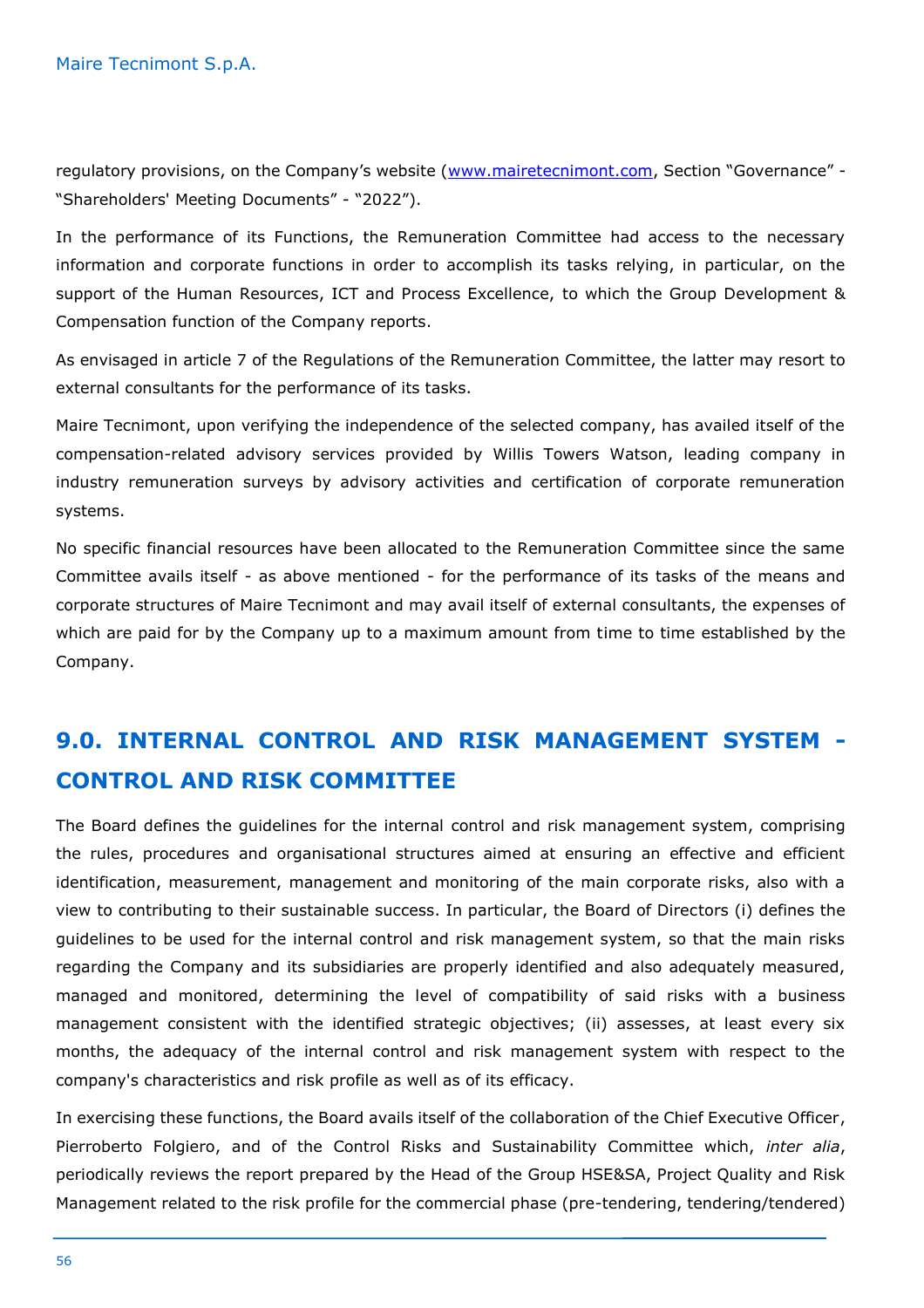

and for the executive phase (executive projects) and for the activities performed by the corporate functions (Enterprise Risk Management); it also takes into consideration the Organisation and Management Models of the Company and the Group companies pursuant to Legislative Decree 231/2001, adopted there.

The Board of Directors appointed the Head of Internal Audit, ensuring that she is provided with adequate means to perform related functions, also from the point of view of the operating structure and the internal organisation procedures for access to the information required to perform the related task.

The Company's internal control and risk management system is based on a set of procedures comprising Group Standards, Procedures and Operating Instructions, the segregation of responsibilities, the traceability of operations carried out, management control systems and proxies, activation level matrices, a structured system of checks and controls blocking information systems for the most sensitive operations, a system of checks pursuant to Law 262/2005 and the application of the Company's Code of Ethics, the Model 231 and the Business Integrity Policy.

The Group adopts a risk management system integrated with the "internal control and risk management system", in order to properly ensure authenticity, accuracy, reliability and timeliness of financial information. In fact, the Group management is convinced that the financial risk management cannot be considered separately from the internal control and risk management system as both are elements of the same system and only in this way it is possible to ensure an accurate, reliable and timely financial information.

In particular, to manage risks associated with financial disclosures, the Group has adopted a specific control system. The details and procedures of this system are described in the next paragraph.

# **Main characteristics of the internal control and risk management systems in relation to the financial reporting process pursuant to article 123-bis, paragraph 2, letter b), CFA**

The risk management system related to financial reporting adopted by the Group is based on the requirements of the CoSO Report model that guided its design, implementation and maintenance. This model, developed by the Committee of Sponsoring Organisations of the Treadway Commission, is characterised by the presence of the following five components:

- 1. control framework;
- 2. risk assessment;
- 3. information and communication;
- 4. control activity:
- 5. monitoring.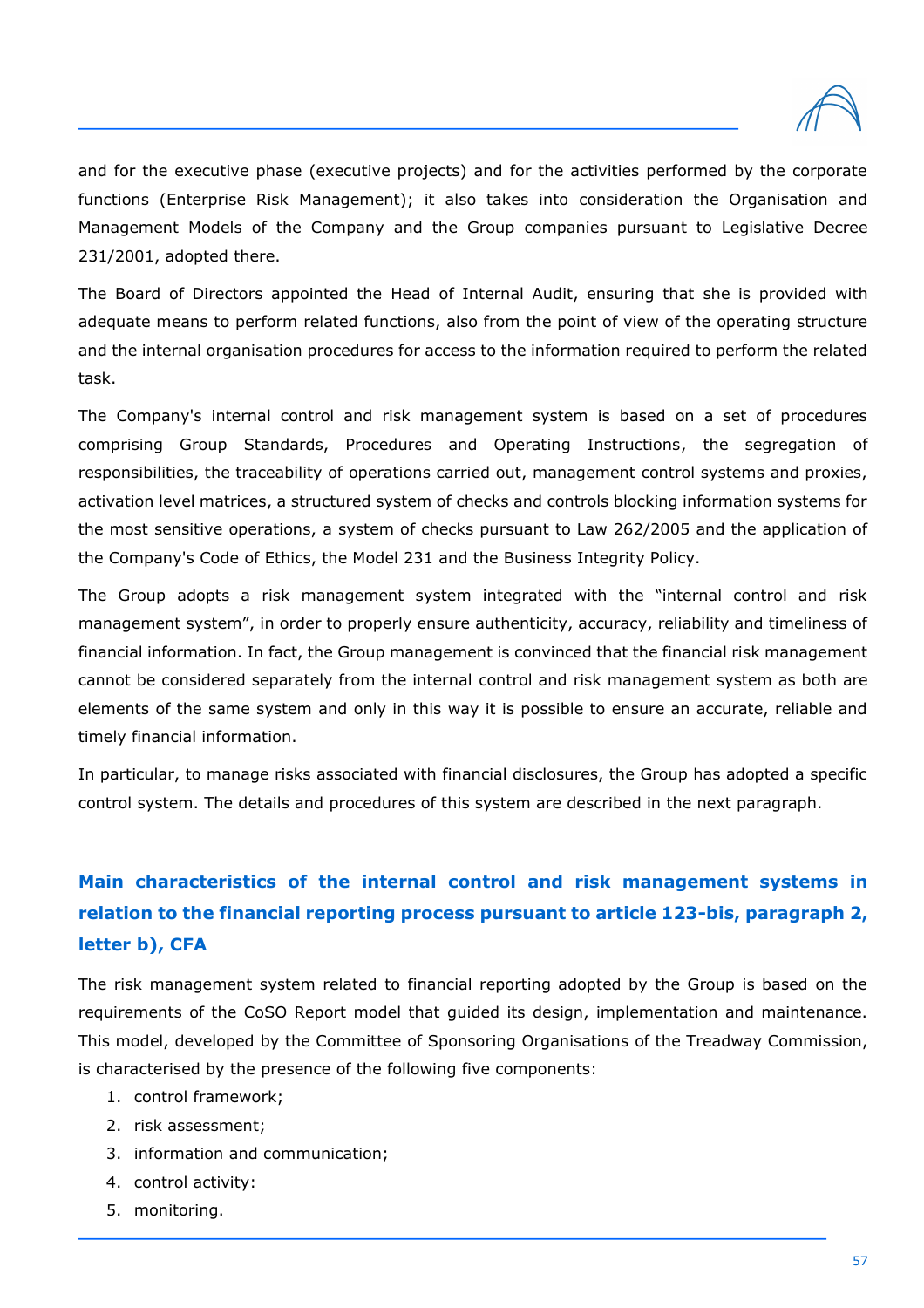The administrative and accounting control model is subject to a continuous process of updating and maintenance aimed at ensuring the effectiveness and coordination of the main elements of the system with respect to the organisational and governance evolution of the Company and the Group.

For the purposes of fulfilling the obligations pursuant to article 154-*bis* of the CFA relating to the Executive Responsible for preparing the Company's financial reports, the model for management of risks related to financial reporting adopted by the comprises the following main categories of activities:

- identification of the scope of the Group companies and of the relevant processes in terms of potential impact on financial reporting (scoping). This assessment is carried out in relation to the specific level of relevance, in both quantitative terms, for the level of significance of the potential impact on the consolidated financial statements, and in qualitative terms (taking into account the specific risks related to the business or the process);
- the mapping, through flow charts, of the processes deemed to be most relevant for financial reporting, the identification of the Process Owners and the assessments of all related main risks and control objectives;
- the identification, for each risk related to processes deemed as relevant in terms of financial reporting, the administrative-accounting control activities and related Control Owners;
- the on-going monitoring and update of the model (processes, risks and controls) based on the organisational development of the Group, in addition to the formal periodical verification of the correct design of each process and control, with the cooperation of the Process Owners and the Control Owners;
- the periodic test of the effectiveness of the key controls. In order to ensure the independence and objectivity of the results, this activity is carried out by the Financial Controls which reports directly to the Executive responsible for financial reporting and not in a hierarchical line with the units responsible for implementing the controls;
- a reporting process to the Board of Directors, also through the Control Risks and Sustainability Committee, which guarantees, inter alia, adequate information about the results of monitoring activities carried out regarding administrative-accounting procedures;
- an attestation process to the outside, based on the reports and declarations made by the Executive responsible for the financial reporting of the Company in accordance with article 154-*bis* of the CFA jointly with the CEO (in the name and on behalf of the Board of Directors), as part of the drafting of the annual financial statements and half-year financial report, to ensure the correctness of the accounting information that the company provides to its shareholders, third parties and the market.

In addition to the controls defined on the process level, controls operating across the Group or individual companies (Entity Level Controls) are also defined and updated as integral part of the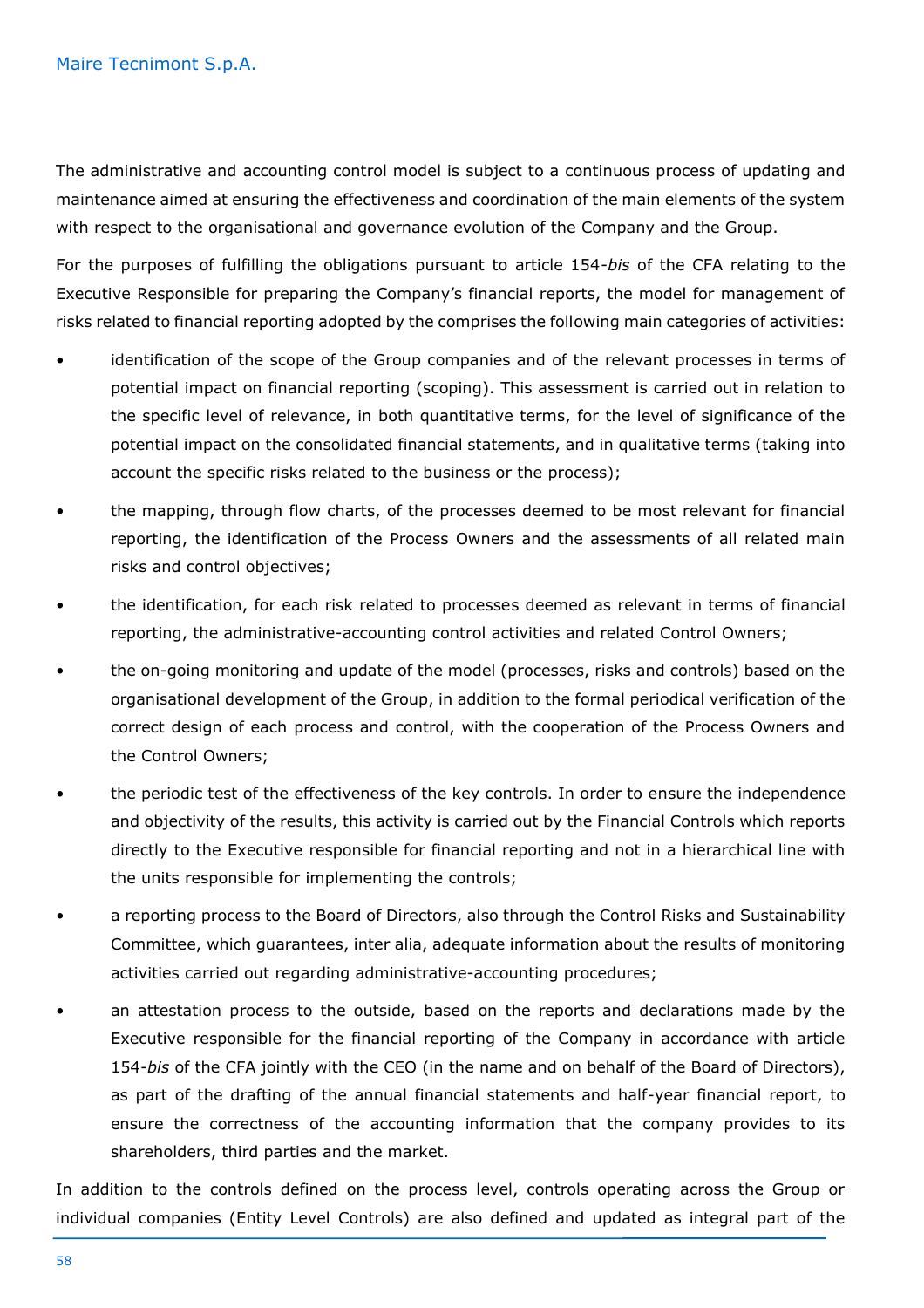

system. These controls are monitored through a check-list that covers each of the five fundamental elements of the CoSO Report. In addition, great attention is paid to the general aspects of development and management of the information systems supporting the processes (IT General Controls - ITGC) and the automatic controls at the level of a single corporate process that is relevant for financial reporting.

The management of the Risk and Control Matrix, the activities used for the model update (periodical assessments) and the execution of the test of the effectiveness are carried out through a dedicated IT support system.

The risk management system related to financial reporting adopted by the Group includes the involvement of many parties in various levels of the organisational structure in order to ensure, consistent with the various responsibilities of each, the constant updating of the model over time and the maximum integration of controls with operational activities.

As a key element of the control system, the Process Owners are identified that are regularly called upon to express their opinion with respect to the design of the model for their part of competence, in terms of representation of the process and effective definition and attribution of controls.

In addition, for each control, the Control Owners that have the responsibility to oversee the effective implementation of the controls are identified.

The operational activities for updating of the model, execution of tests and monitoring of mitigation actions of gaps are undertaken by the Executiveresponsible for the financial reporting of the Company with the help of a dedicated structure (Financial Controls), in synergistic cooperation with the Internal Audit function.

During the Year, the Control Risks and Sustainability Committee provided the Board of Directors with regular updates on the Committee's operation, on the outcomes of the controls carried out and on the operation of the internal control and risk management system, highlighting that the latter was adequate in relation to the Issuer's size and operating and organisational structure.

On 10 March 2021, 29 July 2021 and most recently on 25 February 2022, in acknowledging the reports made by the Control Risks and Sustainability Committee and also based on the report made by the Head of Internal Audit, the Supervisory Body, the Executive responsible for financial reporting, the Head of Group HSE&SA, Project Quality & Risk Management and the Head of Group Corporate Affairs, Governance & Compliance, with reference to the compliance activities carried out during the year and in particular risk management pursuant to Italian Legislative Decree no. 231/01, the Board expressed an opinion of congruity, efficacy and effective operation of the internal control and risk management system.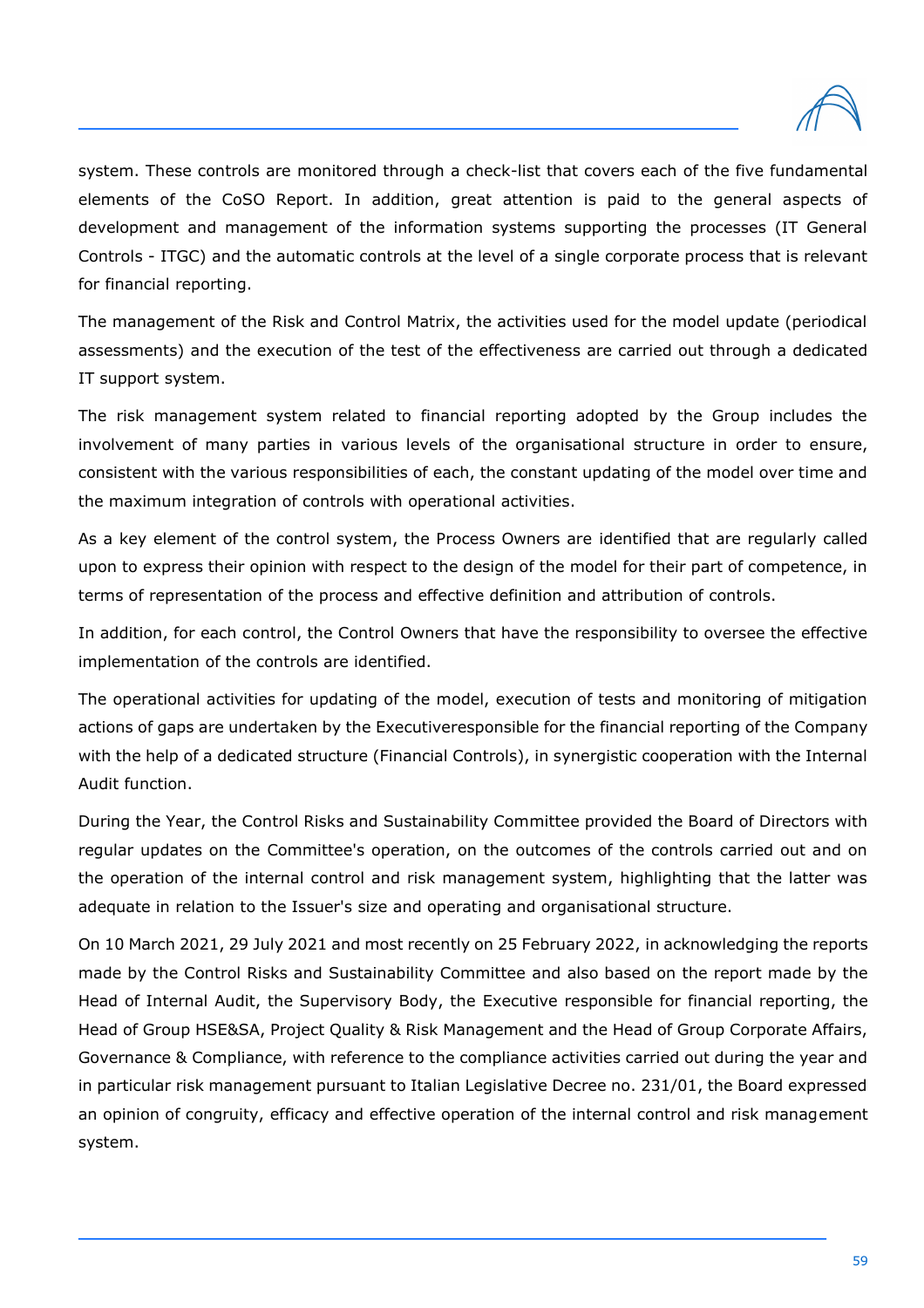### **9.1 CHIEF EXECUTIVE OFFICER**

On 29 April 2019, following the appointment of the new Board of Directors for the three year period 2019-2021 and in compliance with the provisions of the Self-Regulatory Code, the Board confirmed, consistent with the previous mandates, the CEO Pierroberto Folgiero as Director responsible for the internal control and risk management system.

It should also be noted that, also for the purposes of the principles and recommendations contained in article 6 of the Corporate Governance Code, Pierroberto Folgiero holds the position of Chief Executive Officer (CEO) of the Company as Director responsible for the establishment and maintenance of the internal control and risk management system.

During the Year, the CEO has:

- identified the main company risks, taking into account the characteristics of the activities performed by the Issuer and its subsidiaries and periodically submits them to the Board;
- initiated the directions defined by the Board, managing the planning, implementation and management of the internal audit and risk management system, continuously verifying the overall suitability, efficacy and efficiency;
- overseen the adaptation of said system to the dynamics of the operating conditions and the legislative and regulatory situation.

The prerogatives assigned to the Chief Executive Officer include:

- the possibility of tasking the Internal Audit function to perform verifications on specific areas of operation and compliance with internal rules and procedures in the execution of company operations, giving simultaneous notification to the Chairman of the Board of Directors, the Chairman of the Control Risks and Sustainability Committee and the Chairman of the Board of Statutory Auditors;
- the duty of promptly reporting to the Control Risks and Sustainability Committee (or to the Board of Directors) on issues and problems in the course of its activities or of which it became aware so that the Committee (or the Board) can take appropriate action;

In addition, the CEO expresses his opinion on proposals to the Board of Directors on the appointment and removal of the Head of Internal Audit Function.

The Company has also established an Internal Committee to oversee the internal control and risk management system (the "ICRS Committee") which has an advisory role, assisting the Chief Executive Officer, with the task of aiding the corporate functions involved in the internal control and risk management system, optimising the respective processes of competence and liaising with the Group's organisational structure, in line with the Company's strategic objectives.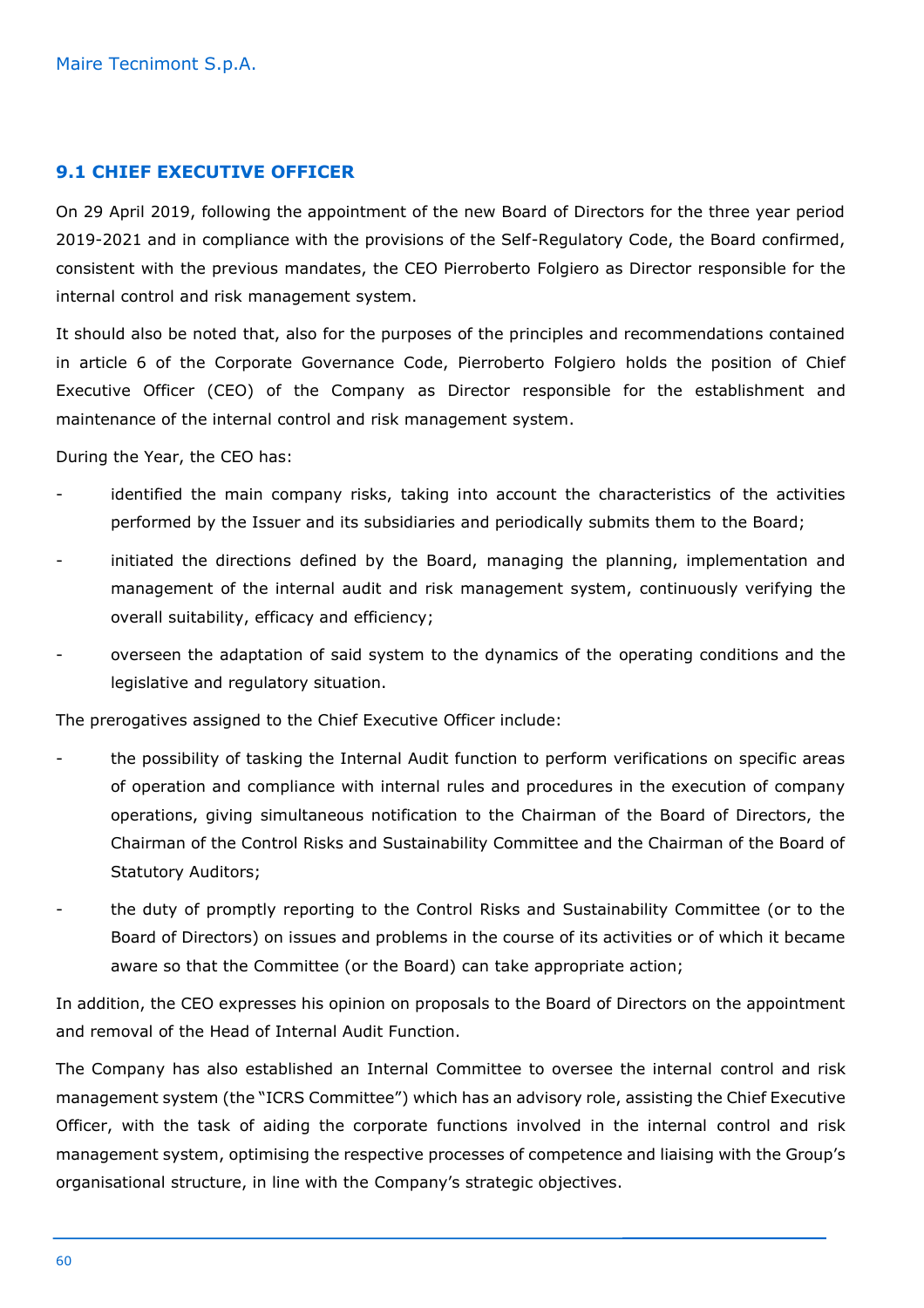

The ICRS Committee, of which the Head of Human Resources, ICT and Process Excellence, the Chief Financial Officer of the Group, the Executive responsible for financial reporting, the Head of the Group Corporate Affairs, Governance & Compliance, the General Counsel for the Group, the Head of the Internal Audit and the Head of the Group HSE&SA, Project Quality and Risk Management are permanent members, also pursues the aim of maximising the effectiveness and efficiency of the internal control and risk management system, avoiding operative overlapping in the areas of activity in which the Functions are involved, as well as any duplication in the controls under their respective areas of competence.

During the Year, the Chief Executive Officer did not find any critical issues to report to the Control Risks and Sustainability Committee.

### **9.2. CONTROL RISKS AND SUSTAINABILITY COMMITTEE**

In accordance with the recommendations of the Code, the Maire Tecnimont Board of Directors has established the Control Risks and Sustainability Committee.

# **Composition and operation of the Control Risks and Sustainability Committee (pursuant to article 123-bis, paragraph 2, letter d), CFA)**

The Control Risks and Sustainability Committee currently in office was appointed by the Board of Directors on 29 April 2019, following the Shareholders' Meeting, and will remain in office until approval of the financial statements at 31 December 2021.

The Control Risks and Sustainability Committee is formed by Gabriella Chersicla, as Committee Chairman, Stefano Fiorini and Maurizia Squinzi.

All Committee members are non-executive Directors and Gabriella Chersicla and Maurizia Squinzi are also qualified as Independent Directors. The Board recognises that all Control Risks and Sustainability Committee members, considering the relevant professional profile, have an adequate knowledge and expertise in financial and accounting or risk management matters.

The Control Risks and Sustainability Committee has its own operating regulation, approved by the Board of Directors most recently on 29 April 2019.

During the Year, the Control Risks and Sustainability Committee met 9 times, on 10 February, 3 March, 9 March, 14 April, 28 April, 24 June, 28 July, 3 November and 15 December 2021. The meetings of the Control Risks and Sustainability Committee lasted an average of 2 hours and 8 minutes and were regularly minuted. The Chairman of the Control Risks and Sustainability Committee regularly provided information to the first Board of Directors on the activities of the Committee and on the issues covered in each meeting of the same.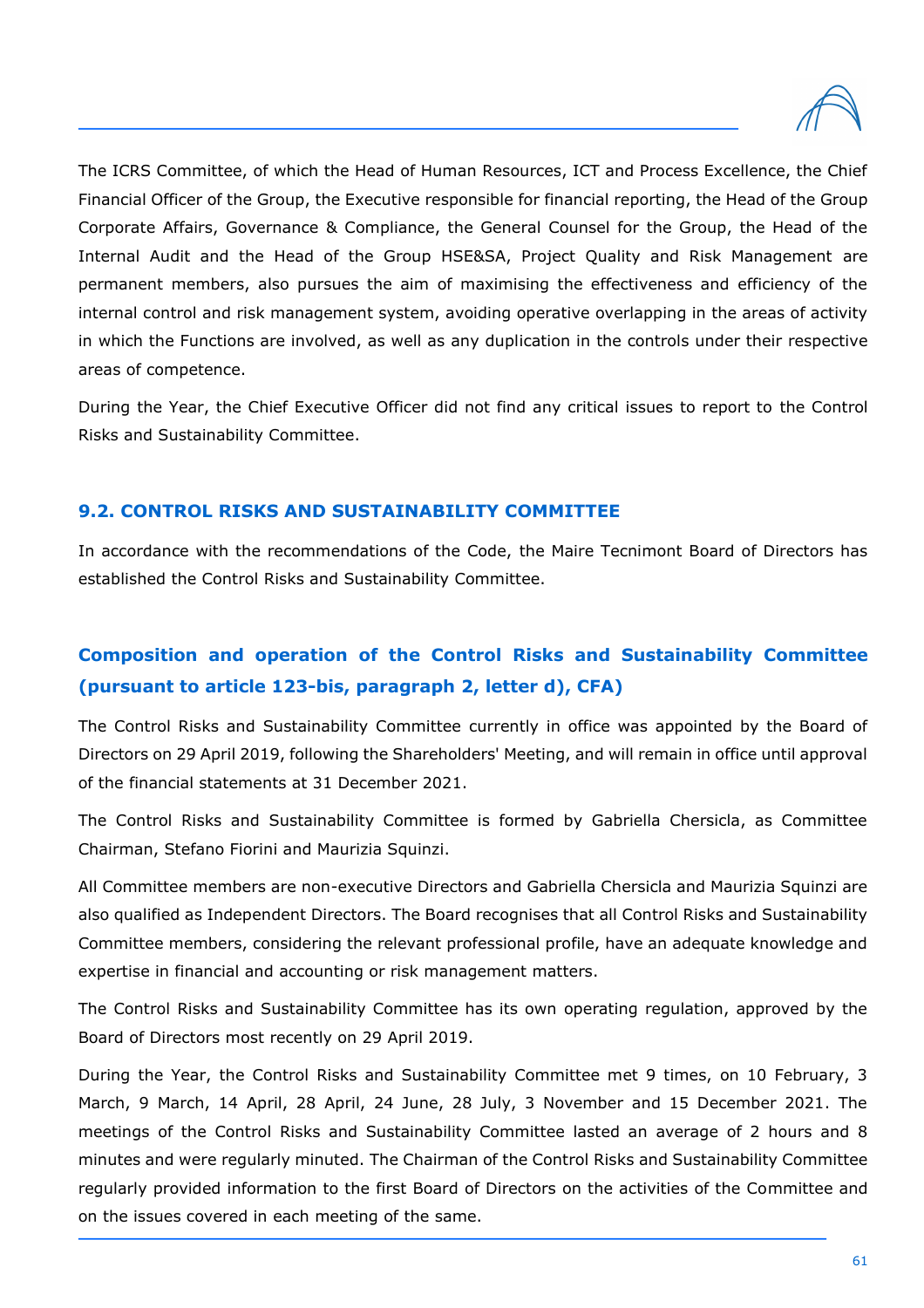For financial year 2022, 11 meetings of the Control Risks and Sustainability Committee are scheduled, 3 of which were held, respectively, on 26 January, 21 February and 24 February 2022.

For further information on the composition and operation of the Control Risks and Sustainability Committee, reference is made to Table 3 annexed hereto.

The meetings of the Control Risks and Sustainability Committee are regularly attended by the Board of Statutory Auditors, the Chief Executive Officer, also in his capacity of responsible for the establishment and maintenance of the internal control and risk management system, by the Chief Financial Officer of the Group, the Executive responsible for financial reporting, the Head of the Group Corporate Affairs, Governance & Compliance, and from time to time upon invitation of the Committee itself and regarding some specific items of the agenda, representatives of the Independent Auditors, the Group General Counsel, the Head of Internal Audit, the Head of Group HSE&SA, Project Quality and Risk Management, the Head of Sustainability Reporting, the Head of Group Sustainability and the Supervisory Body pursuant to Legislative Decree no. 231/2001 and, in general, depending on the items on the agenda to be discussed, top managers of the Company and external consultants.

### **Functions attributed to the Control Risks and Sustainability Committee**

Based on the recommendations contained in the Code and in compliance with article 3 of the Control Risks and Sustainability Committee Regulation of Maire Tecnimont, the Control Risks and Sustainability Committee:

- a) assists the Board in the fulfilment of the tasks entrusted to it by the Corporate assists the Board of Directors in carrying out the tasks entrusted to the same by the Code and the law relating to internal control and risk management, i.e.:
	- (i) definition of the guidelines to be used for the internal control and risks management system, so that the main risks concerning the Company and its subsidiaries, including all risks that can be relevant with a view to sustainability in the medium to long term of the activity of the Company and the Group, are properly identified and also adequately measured, managed and monitored, determining the level of compatibility of said risks with a business management consistent with the strategic objectives identified;
	- (ii) periodic assessment, at least once a year, of the adequacy of the internal control and risks management system with respect to the company's characteristics and risk profile as well as of its efficacy;
	- (iii) approval at least once a year of the audit plan prepared by the Head of Internal Auditor function, having consulted with the Board of Statutory Auditors and the Director Responsible for the internal control and riskss management system;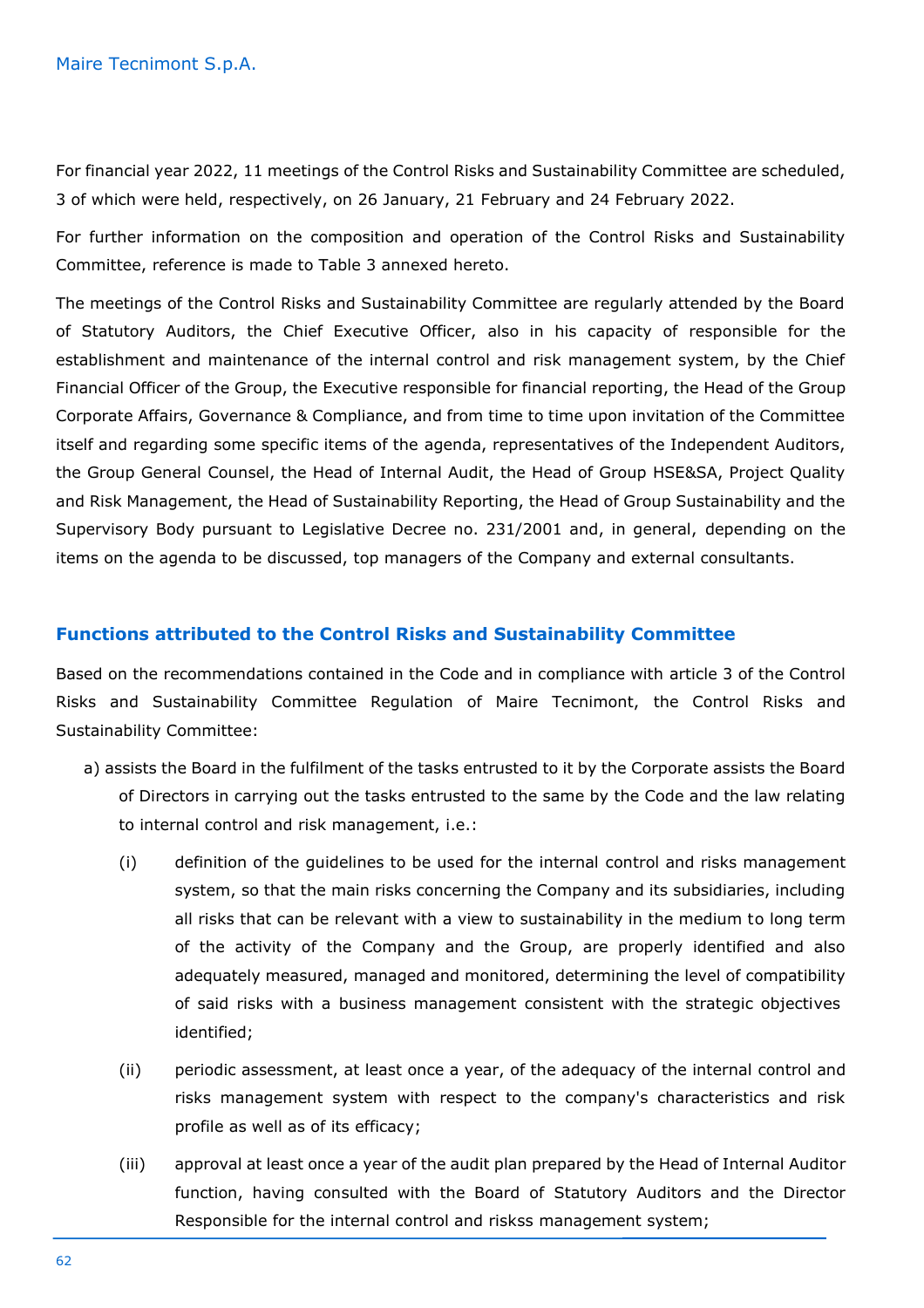

- (iv) description, in the annual report on corporate governance, of the main characteristics of the internal control and risk management system and the methods of coordination between the entities involved, and for the assessment of adequacy of the same;
- (v) preliminary assessment of the additional Report, pursuant to article 11 of EU Regulation no. 537/2014, on the results of the auditing activity that the Board of Statutory Auditors is required to send, together with any observations, to the Board of Directors;
- b) expresses to the Board of Directors its opinion on the appointment, revocation and remuneration of the Head of Internal Audit function and on the adequacy of the resources guaranteed to the same for the performance of the relevant tasks;
- c) in collaboration with the Executive responsible for the financial reporting of the Company, after having consulted with the Independent Auditor and the Board of Statutory Auditors, assesses the proper application of accounting standards and their uniformity for the purposes of preparing the consolidated financial statements;
- d) expresses opinions on specific aspects relating to the identification of the Company's main risks;
- e) receives, at least every six months, evaluations and reports from the Supervisory Body on the functioning and compliance of the organisation, management and control model adopted by the Company pursuant to Legislative Decree no. 231/2001 (the "**Decree 231**");
- f) reviews the periodic reports concerning the evaluation of the internal control and risk management system as well as those having particular relevance drafted by the Internal Audit function;
- g) monitors the autonomy, adequacy, efficacy and efficiency of the Internal Audit function;
- h) may ask the Internal Audit function to perform audits on specific operating areas, giving concurrent communication to the Chairman of the Board of Statutory Auditors;
- i) supports, with adequate investigations, evaluations and decisions of the Board of Directors relating to the management of risks arising out of prejudicial acts, which the Board of Directors has become aware of;
- l) carries out advisory and consultative functions with respect to the Board of Directors regarding sustainability, i.e.:
	- (i) examines and assesses sustainability issues related to the exercise of business activity and the dynamics of interaction with Stakeholders;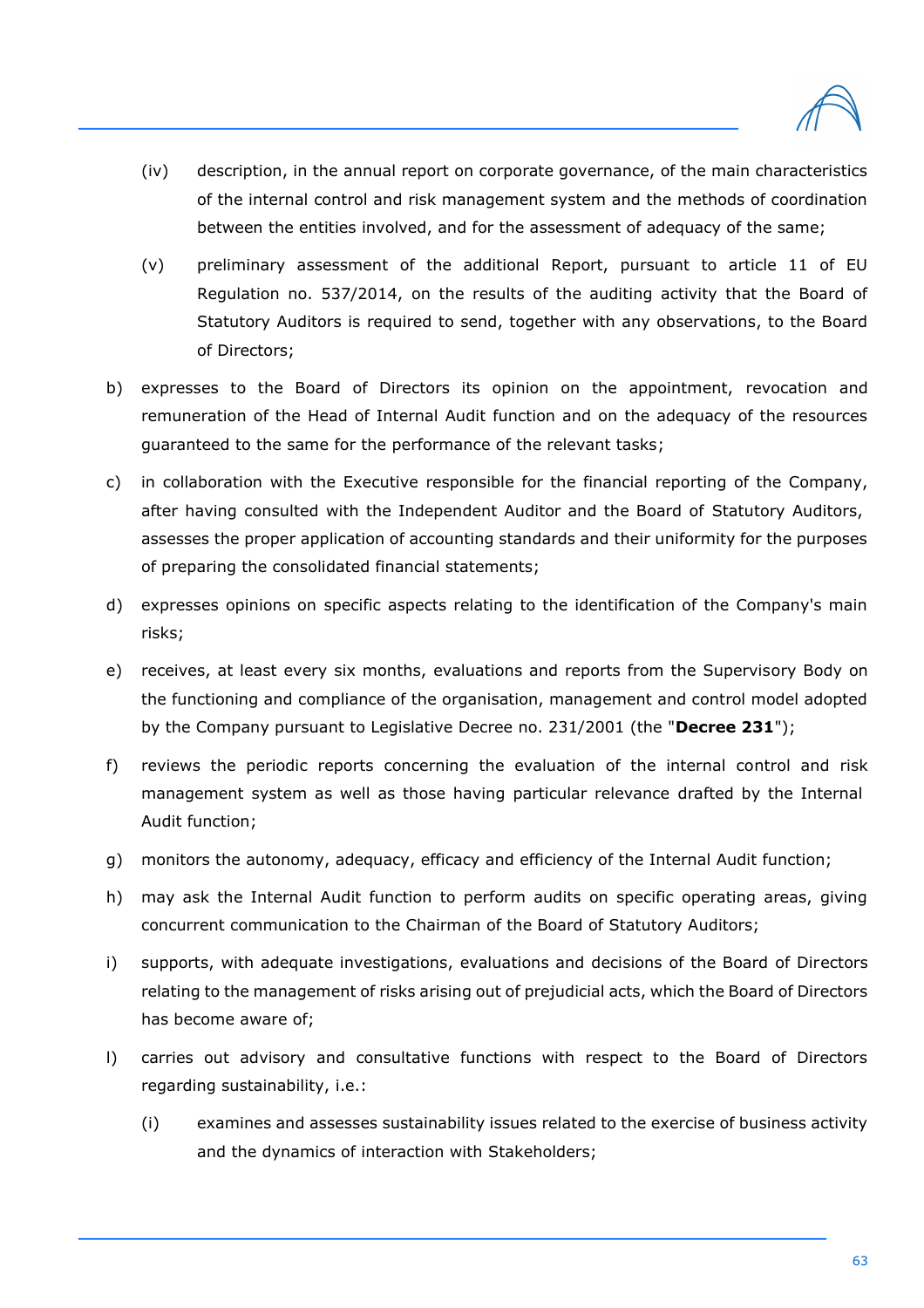- (ii) examines and evaluates the system for collecting and consolidating data for the preparation of the Group's "Sustainability Report" containing the "Non-Financial Statement" pursuant to Legislative Decree 254/2016;
- (iii) preventively examines the Group "Sustainability Report" containing the "Non-Financial Statement" pursuant to Italian Legislative Decree no. 254/2016, formulating an opinion for approval by the Board of Directors;
- (iv) monitors the Company's positioning on sustainability issues, with particular reference to the Company's positioning in ethical sustainability indices;
- (v) expresses, at the request of the Board of Directors, opinions on any further sustainability issues;
- m) reports to the Board at least twice a year, on the occasion of the approval of annual and interim financial reports, on the activities carried out and on the adequacy of the internal audit and risk management system.

In the Financial Year, the Control and Risk Committee examined the periodical accounting reports with special *focus*, together with the Executive responsible for the financial reporting of the Company and with the Independent Auditors, on the correct use of the accounting standards adopted and their consistency for the purposes of drafting the consolidated financial statements.

These activities were last carried out by the Committee, with reference to the draft financial statements and the consolidated financial statements at 31 December 2021, at the meeting held 24 February 2022.

Moreover, the Control Risks and Sustainability Committee, once every six months, examined the regular reports by the Head of Internal Audit, and received the reports from the Supervisory Body on the function of and compliance with the Organisational, Management and Control Model adopted by the Company in accordance with Legislative Decree 231/2001 (the "**Model 231**" or the "**Model**").

Every six months, it also supported the Board in evaluating the adequacy, efficacy and proper operation of the internal control and risk management system, expressing the opinions for which they are competent, and communicated to the Board, on the occasion of the approval of the Annual and Half-Yearly Financial Report, on the investigation activities performed, also considering as reported by the Supervisory Body and Head of *Internal Audit*.

The Control Risk and Sustainability Committee supported the Board of Directors in the prior examination of periodic financial reports, budgets, business plan sustainability plan of the Group, as well as the methodologies and results of the Group Impairment Test analysis.

The Control Risks and Sustainability Committee was also kept constantly informed about the progress of risk management activities, by the Head of Group HSE&SA, Project Quality and Risk Management.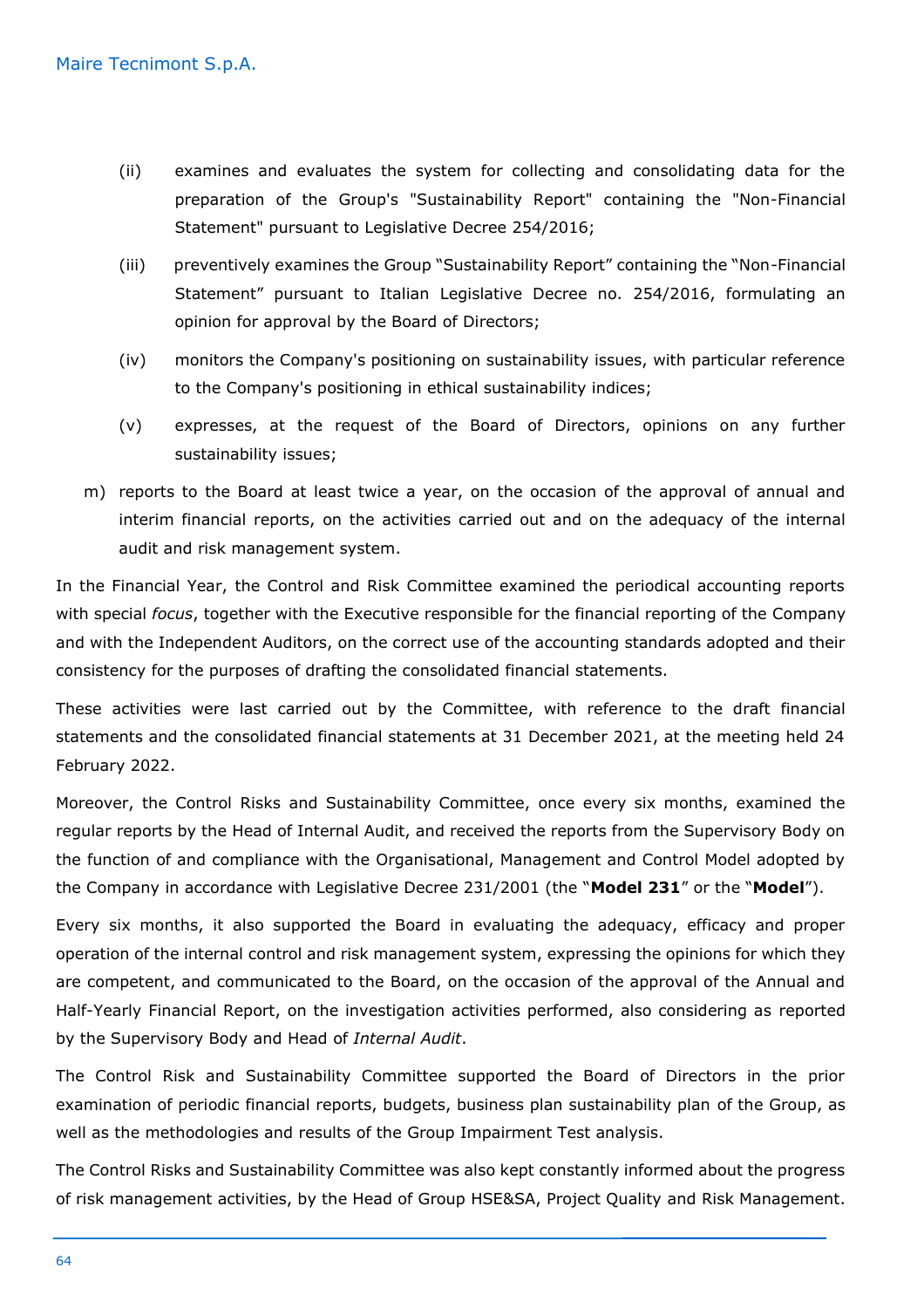

During the Year, the Board of Directors did not become aware of facts detrimental for the Company and the Group.

During the Year, the Committee also promoted meetings with specific Company Functions, identified from time to time, in order to monitor the activities and processes of competence for assessment of the adequacy of the organisational, administrative and accounting structure of the Company as well as that of Tecnimont, subsidiary having strategic relevance, with particular reference to the internal control and risk management system.

During the Year, the Committee monitored the preparation of the Group's "Sustainability Report" for 2021, containing the "Non-Financial Consolidated Statement" pursuant to Italian Legislative Decree 254/2016, examining and assessing the process used to collect and consolidate data and its consistency with the "Reporting procedure and internal control for preparation of the Sustainability Report", most recently updated on 10 March 2021 by the Board of Directors, on the Committee's proposal.

On 24 February 2022, the Committee also reviewed, issuing its favourable opinion for approval by the Board of Directors, the Group's "Sustainability Report" for 2021, containing the "Non-financial Statement" as per Legislative Decree 254/2016.

Moreover, the Committee met periodically, most recently on 26 January 2022, with the Head of the Group Sustainability Function, in order to monitor the status of implementation of the multi-year Sustainability Plan approved by the Board of Directors, to receive information on the sustainability initiatives launched and to evaluate, to the extent of its competence, the proposals for updating the aforesaid Plan to be submitted for approval to the Company's Board of Directors, in conjunction with the approval of the Group's multi-year Business Plan.

In the performance of its functions, the Control Risks and Sustainability Committee has access to the information and corporate functions that are necessary in order to accomplish its tasks.

As envisaged in article 7 of the Control Risks and Sustainability Committee Regulation, the Committee may avail itself of external consultants for the performance of its tasks.

No specific financial resources have been allocated to the Control Risks and Sustainability Committee since the same Committee avails itself - as above mentioned - for the performance of its tasks of the Issuer's means and corporate structures and of external consultants, the expenses of which are paid for by the Company up to a maximum amount from time to time established by the Company.

## **9.3 HEAD OF THE INTERNAL AUDIT FUNCTION**

On 14 March 2019, on the proposal of the Chairman of the Board of Directors, the Board of Directors itself, after having obtained a favourable opinion of the Director Responsible for the internal control and risk management system (Chief Executive Officer, pursuant to the Codice of Corporate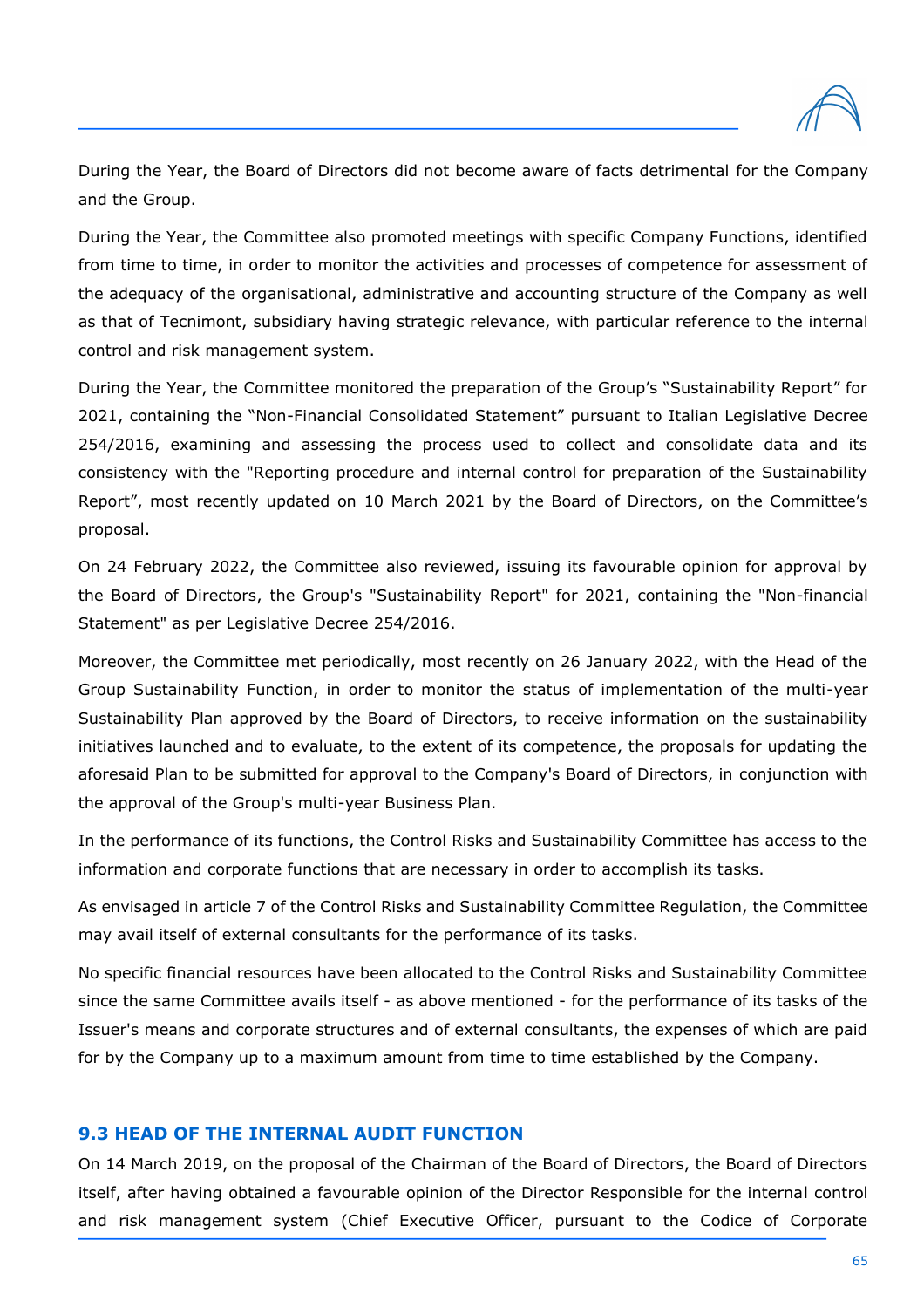Governance) and of the Control, Risks and Sustainability Committee, having heard the Board of Statutory Auditors, resolved to appoint, until revocation, Erica Vasini as Head of Internal Audit for Maire Tecnimont.

The Board of Directors has conferred a mandate to the Chairman of the Board of Directors to define the remuneration package of the Head of Internal Audit, Erica Vasini, in line with the Company policies.

As regards the variable component of the remuneration package of the Head of Internal Audit, the Board of Directors at the meeting of 24 June 2021, upon proposal by the Remuneration Committee and having heard the opinion of the Control, Risks and Sustainability Committee and of the Board of Statutry Auditors, has approved the proposal to assign, for the Year, to Erica Vasini, an incentive mechanism based on individual objectives related exclusively to the activities set forth in the mandate conferred thereto, approving the relevant objectives. On 25 February 2022, the Board of Directors having heard the Remuneration Committee and, as far as it is concerned, the Control, Risks and Sustainability Committee and the Board of Auditors - verified the level of achievement of the targets assigned for the Financial Year to the Head of Internal Audit, resolving to grant Erica Vasini the relevant incentive that will be paid with the same powers envisaged for the payment of bonuses to Maire Tecnimont management.

The Board has assured that said Head of Internal Audit is equipped with adequate resources for the execution of the relevant responsibilities.

The Head of Internal Audit is not responsible for any operational area and reports to the Board of Directors. The Chairman of the Board of Directors, due to the competence assigned to the same, supervises, in execution of the guidelines of the Board of Directors, the activity of the Internal Audit function.

The Head of Internal Audit is responsible for verifying, both continuously and in relation to specific needs and in compliance with the international standards of her profession, the operations and suitability of the internal control and risk management system through an Audit Plan approved by the Board of Directors, after consulting with Control Risks and Sustainability Committee, the Board of Statutory Auditors and the CEO, based on a structured process of analysis and prioritisation of the main risks.

During the Financial Year, the Head of Internal Audit Manager, within the scope of her activities:

- has had direct access to the information needed for the performance of her duties;
- has available the resources necessary to fulfil her responsibilities.

The Head of Internal Audit has prepared the periodical reports containing adequate information on her activities, in addition to an assessment on the effectiveness of the internal control and risk management system. These reports were forwarded to the members of the Control Risk and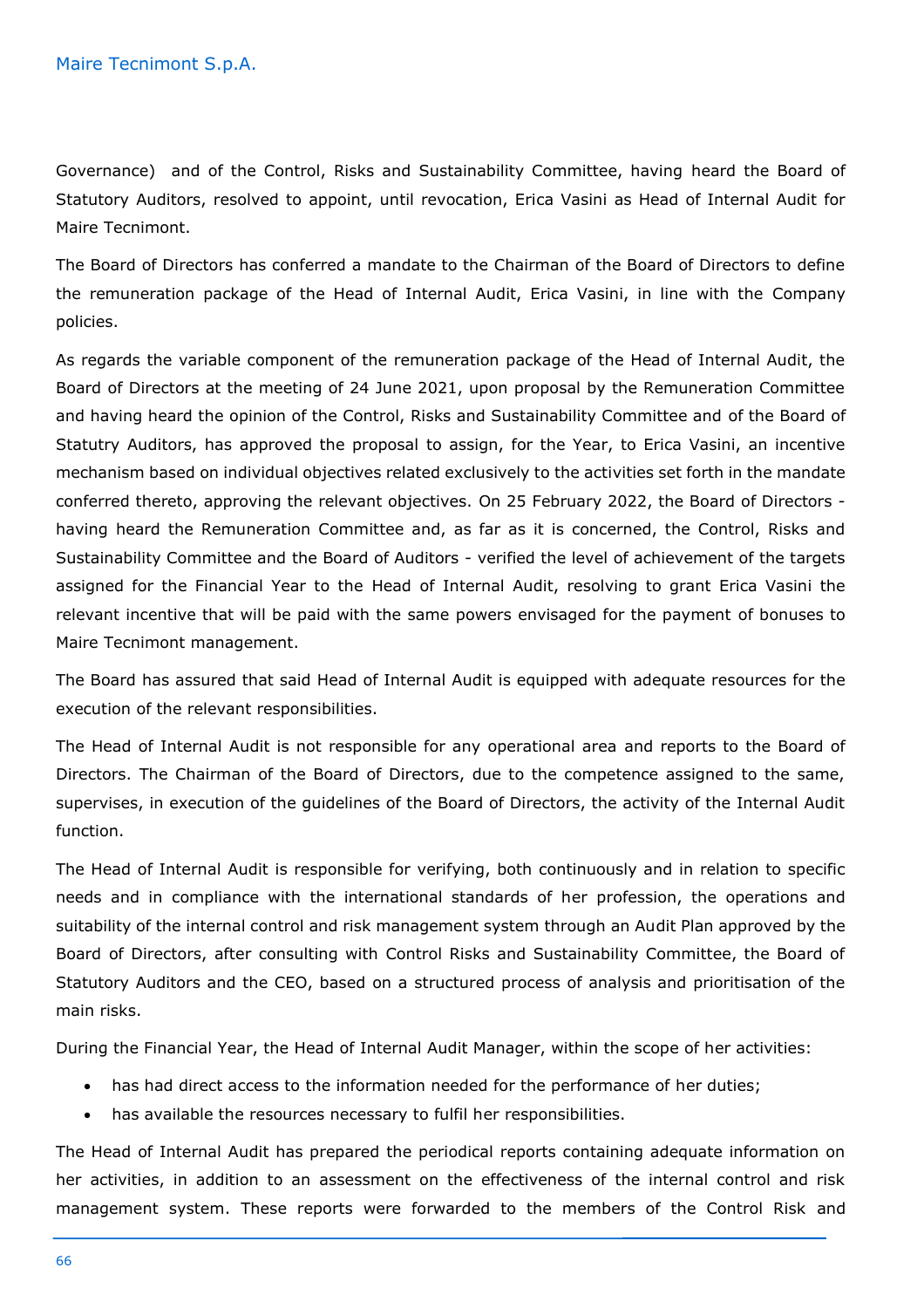

Sustainability Committee, the Board of Statutory Auditors, the Chairman of the Board of Directors and the CEO.

During the Yeat, the Head of Internal Audit:

- carried out the audits envisaged in the Annual Audit Plan, approved by the Board of Directors on 4 March 2021, having heard the Control and Risk Committee, Board of Statutoy Auditors and Chief Executive Officer. The support provided to the Supervisory Bodies for the execution of the audit plan on the Organisation, Management and Control Models pursuant to Italian Legislative Decree no. 231/01, is an integral part of the Audit Plan. The results of these activities, included in the Internal Audit report, have been shared with the Functions involved, with which the Action Plans have been defined as regards the identified areas needing improvement and the recommendations issued. These Action Plans are subject to monitoring by the Internal Audit Function through follow-up activities;
- has supported the Supervisory Bodies in monitoring compliance with the Code of Ethics of the Group and the Organisation, Management and Control Models pursuant to Legislative Decree 231/01 and in carrying out assessment activities following all reports received, even if anonymous;
- has verified, as part of the Audit Plan, the reliability of information systems including accounting systems.

## **9.4 ORGANISATIONAL MODEL PURSUANT TO LEGISLATIVE DECREE 231/2001**

The Board of Directors of the Company has deemed it necessary, since 2006, to introduce a Model 231, thus meeting the need to ensure fair and transparent conditions in the management of the Company's business and activities, especially with regard to prevention of the crimes set out and laid down in Legislative Decree no. 231/2001.

The Company's Board of Directors has also appointed a Supervisory Body responsible for monitoring the effectiveness and adequacy of the Model 231, with autonomous powers of initiative and control for this purpose.

FInally, the Board has updated the 231 Model, most recently by resolution of 29 July 2021, bringing the text into line with regulatory developments and, more specifically, to include:

- tax offences, including those introduced by Directive (EU) 2017/1371, the "PIF Directive" (offences of misrepresentation, failure to make a declaration and undue compensation, if committed as part of fraudulent cross-border schemes and with the aim of evading value added tax for a total amount of not less than ten million euros);
- offences of smuggling and offences of fraud in public supply;
- offences of embezzlement and misappropriation of funds through the profit of others and abuse of office when the act affects the financial interests of the European Union.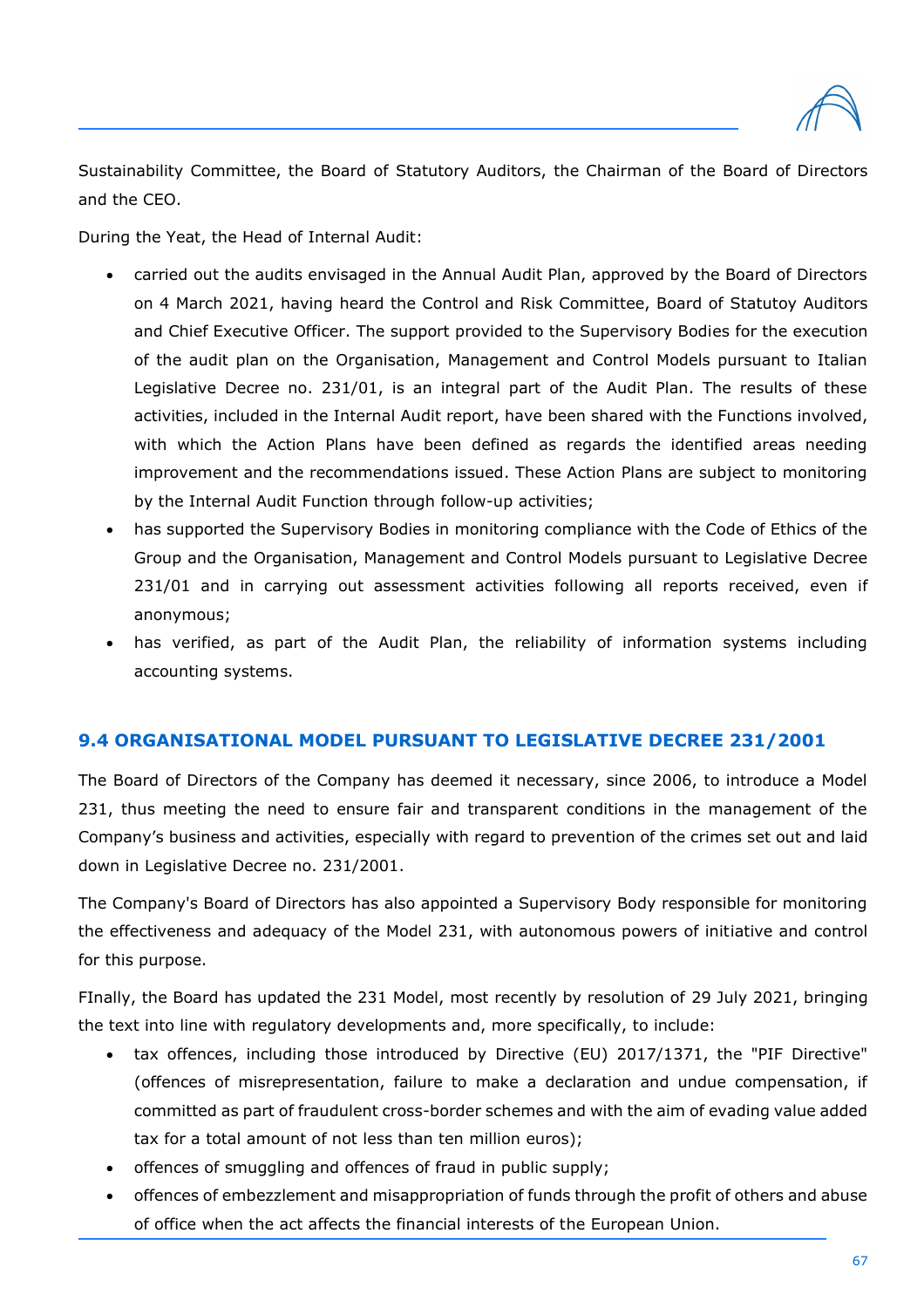This update was the result of an "Integrated Working Party", made up of the Group Corporate Affairs, Governance & Compliance - Legal Affairs & Contracts - Group Organisation, ICT & System Quality - Group HSE&SA, Project Quality and Risk Management - Internal Audit functions, with the support of technical consultants specialised in this field.

As regards the structure of Model 231, it consists of a "*General Part*" - available on the website [www.mairetecnimont.com](http://www.mairetecnimont.com/) in the "Governance" - "Corporate documents" - and a "*Special Part*". In the "General Part", after a brief illustration of the legal system concerning the entity's responsibility, an illustration is provided of the tools applied to the governance and to the internal control and risk management system adopted and implemented by the Company, of the areas exposed to the predicate offences pursuant to Decree 231 ("**231 Offences**"), of the disciplinary system, of the functioning and duties of the Supervisory Body that must oversee the functioning and compliance with the Model 231, and ensure its update with all related training and communication activities. The "Special Part" contains the "Protocols", developed with reference to each area of activity that are exposed to any of the potential 231 Offences. Each "Protocol" provides a set of rules and principles of control and conduct to be adopted and implemented in order to mitigate the risk of committing the offences of administrative liability pursuant to Legislative Decree 231/2001. Moreover, information flows to the Supervisory Body are always guaranteed.

The rules contained in Model 231 ("*General Section*" and "*Special Section*") of the Company are also integrated with those set out in the Code of Ethics and in the "Business Integrity Policy".

The Supervisory Body carries out a series of analytical and functional activities for the analysis, control and updating of the Model, in addition to training activities. It carries out its activities by means of a preliminary planning of controls that it performs on an annual basis, also through the use of information flows. Every six months it prepares a report summarising the activities carried out, which it addresses to the Board of Directors and the Board of Statutory Auditors. The operation of the Supervisory Body is governed by specific rules, adopted at the time of appointment.

With reference to the composition of the Supervisory Body, it is noted that the Board of Directors continues to deem that the functions of said body are to be conducted by a person specifically and exclusively dedicated to supervisory activities on the operation, observance and updating of Model 231 and implementation within the Company, of the dictates of Decree 231. The Supervisory Body of Maire Tecnimont is a board and consists of two external members - one of whom acts as Chairman and the Head of Group Internal Audit. They were chosen because of their expertise in law, economics and analysis of the corporate control system.

On 29 April 2019, the Company's Board of Directors, following the expiry of the mandate of the Supervisory Body then in office, appointed - under article 6, paragraph 1, letter b) of Legislative Decree 231/2001 – as members of the Supervisory Body of the Company, Franco Rossi Galante (Chairman), Iole Anna Savini (external member) and Erica Vasini (internal member). The above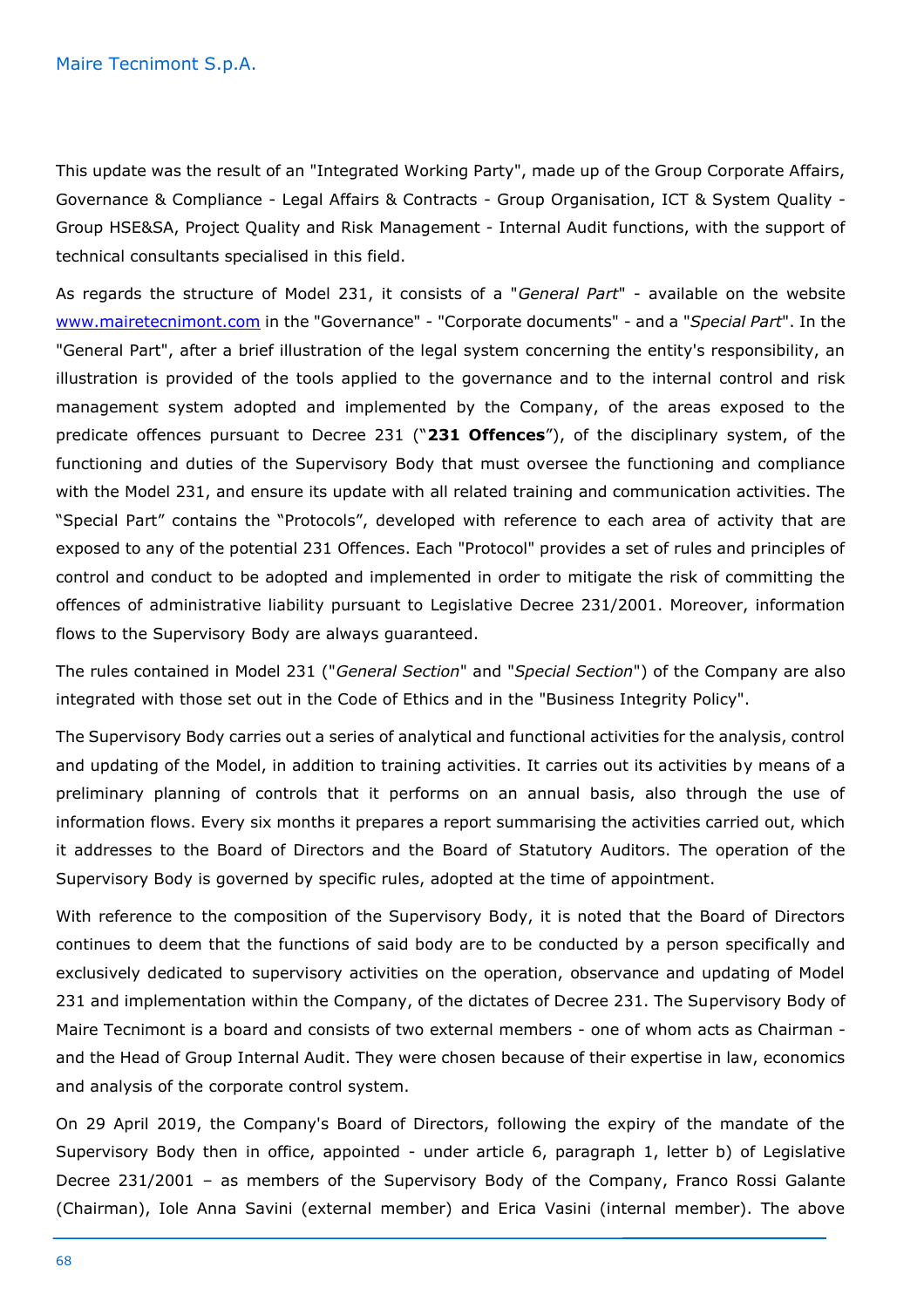

composition, which includes, among others, the Head of the Internal Audit Function, Erica Vasini, is already in line with Recommendation 33, letter e) of art. 6 of the Corporate Governance Code, aimed at ensuring coordination between the various parties involved in the internal control and risk management system. The Supervisory Body will remain in office until approval of the financial statements as at 31 December 2021.

During the Year, the Supervisory Body met 9 times. The meetings lasted, on average, 1 hour and were regularly minuted.

It should also be noted that also the Italian companies directly controlled by Maire Tecnimont (the ("sister companies"), including the subsidiary with strategic relevance, Tecnimont, have their own Model 231 and their own Supervisory Body.

During the Year, also the Sister Companies updated their 231 Models to comply with the new legislation on the administrative liability of entities.

As regards the Italian subsidiaries, recently established or acquired, the preliminary activities for the adoption of the Model 231 continued.

In reference to the activities for the training and communication of the Model 231, it must be noted that, in addition to specific sessions in a classroom, for the employees of Maire Tecnimont and the Sister Companies, an on-line course is available on the Maire Tecnimont Group's e-learning platform.

Furthermore, in order to consolidate the principles of conduct, monitoring and control already adopted by the Group to prevent corruption offences, on 16 December 2021 the Company's Board of Directors approved the "Business Integrity Policy", available on the website [www.mairetecnimont.com](http://www.mairetecnimont.com/) in the "Governance" - section "Corporate Documents".

This Policy is aimed at reinforcing the awareness of the recipients with respect to the principles of transparency, correct management, good faith, trust, compliance with the law and zero tolerance towards corruption, which inspire Maire Tecnimont Group.

The principles and rules of conduct of the Business Integrity Policy complement the safeguards already set out in the Code of Ethics and Model 231 on anti-corruption.

This Policy was drafted with the support of a law firm and involving the competent Maire Tecnimont corporate functions, the top management, the Committee for the Internal Control and Risk Management System (the "ICRS Committee"), the Control Risks and Sustainability Committee and the Supervisory Bodies of Group companies, prior to its approval.

This Policy is applicable to all Maire Tecnimont Group companies, which are required to adopt it by resolution of their Boards of Directors (or other equivalent administrative body) and to ensure compliance with its contents both inside and outside the work environment.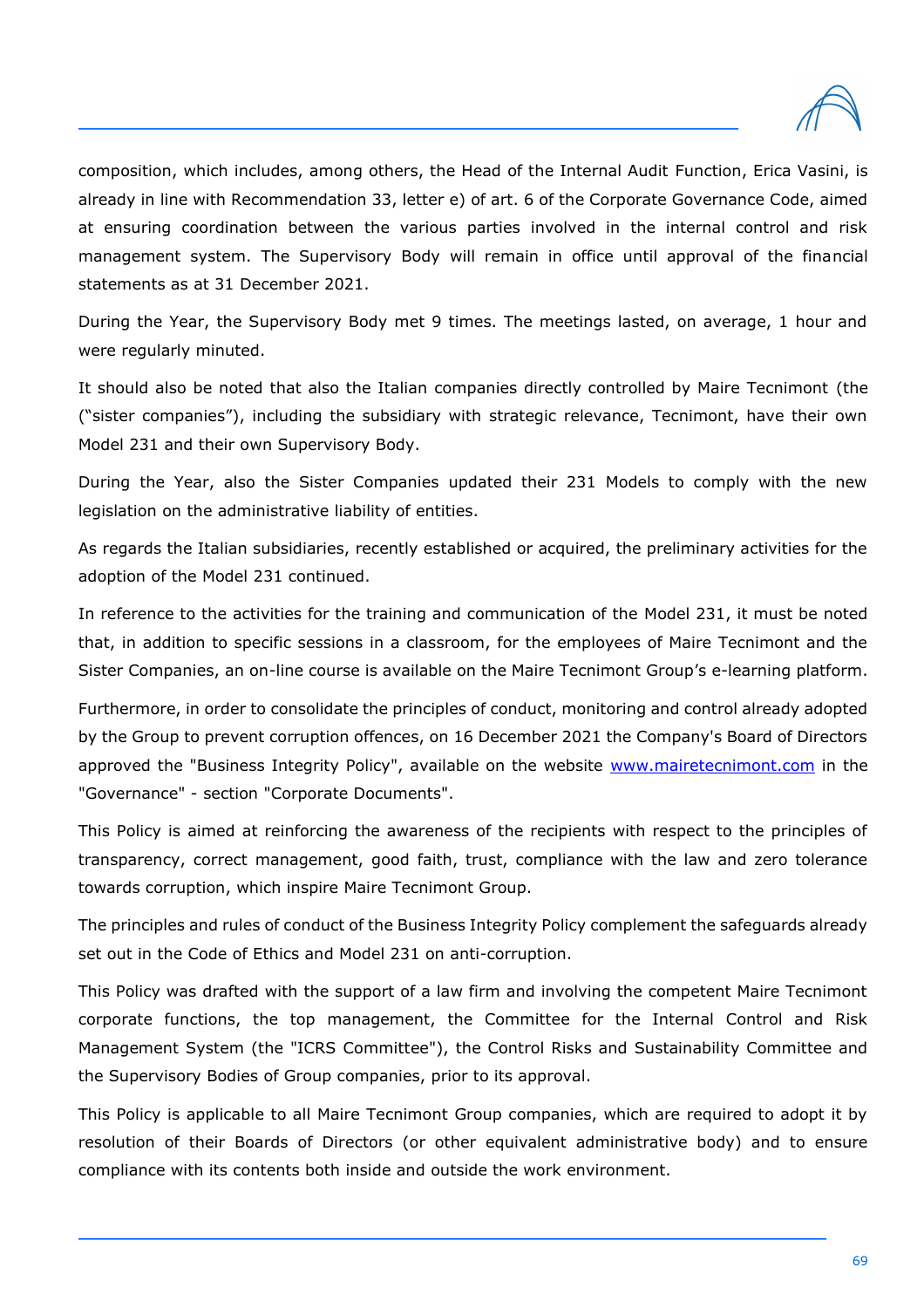The Policy recipients are the same as for the Code of Ethics and coincide with the members of the corporate bodies, the control bodies, employees, interns, trainees, collaborators, suppliers, contractors, consultants, customers, business partners and, more generally, to all those who act in the name and on behalf of Maire Tecnimont and Maire Tecnimont Group Companies as well as all other persons who come into contact with them in various ways.

Finally, the Company's Board of Directors has adopted the Group Code of Ethics ("**Code of Ethics**") - available on the website [www.mairetecnimont.com](http://www.mairetecnimont.com/) in the section "Governance" - "Corporate Documents" - which incorporates the principles of "corporate ethics" and the values on which Maire Tecnimont Group's identity and culture are based.

The Code of Ethics applies to all Maire Tecnimont Group companies, which are required to ensure compliance with its contents, both inside and outside the work environment.

In all other companies or entities in which Maire Tecnimont Group has a stake, Maire Tecnimont Group shall ensure that they adopt codes of ethics whose principles are the same as or in line with those of the Code of Ethics.

The Code of Ethics is directed towards all members of the corporate bodies, control bodies, employees, interns, trainees, collaborators, suppliers, contractors, consultants, customers, business partners and, more generally, all those who act in the name and on behalf of Maire Tecnimont and Maire Tecnimont Group Companies as well as all other persons who come into contact with them in various ways.

The Company's Board of Directors approved the latest update of the Code of Ethics on 25 July 2019, which is available in Italian and English.

#### **9.5 INDEPENDENT AUDITORS**

The Shareholders' Meeting held on 15 December 2015 resolved to appoint, upon motivated proposal of the Board of Statutory Auditors and with effect from the approval of the annual financial statements at 31 December 2015, the independent auditors PricewaterhouseCoopers S.p.A. as the independet auditor for the FYs 2016-2024 (i.e. the "Appointed Auditor").

Therefore, since the Ordinary Shareholders' Meeting held on 26 April 2016, which approved the annual financial statements as at 31 December 2015, the appointment for the independent audit of the Company's accounts is assigned to PricewaterhouseCoopers S.p.A., which also performs the indipendent audit of the accounts of the other Group companies.

As regards the conferral of the appointment for the independt audit of the Company's accounts, reference is made to the documentation on the second item of the agenda of the Ordinary Shareholders' Meeting of 15 December 2015, available to Shareholders on the Company's website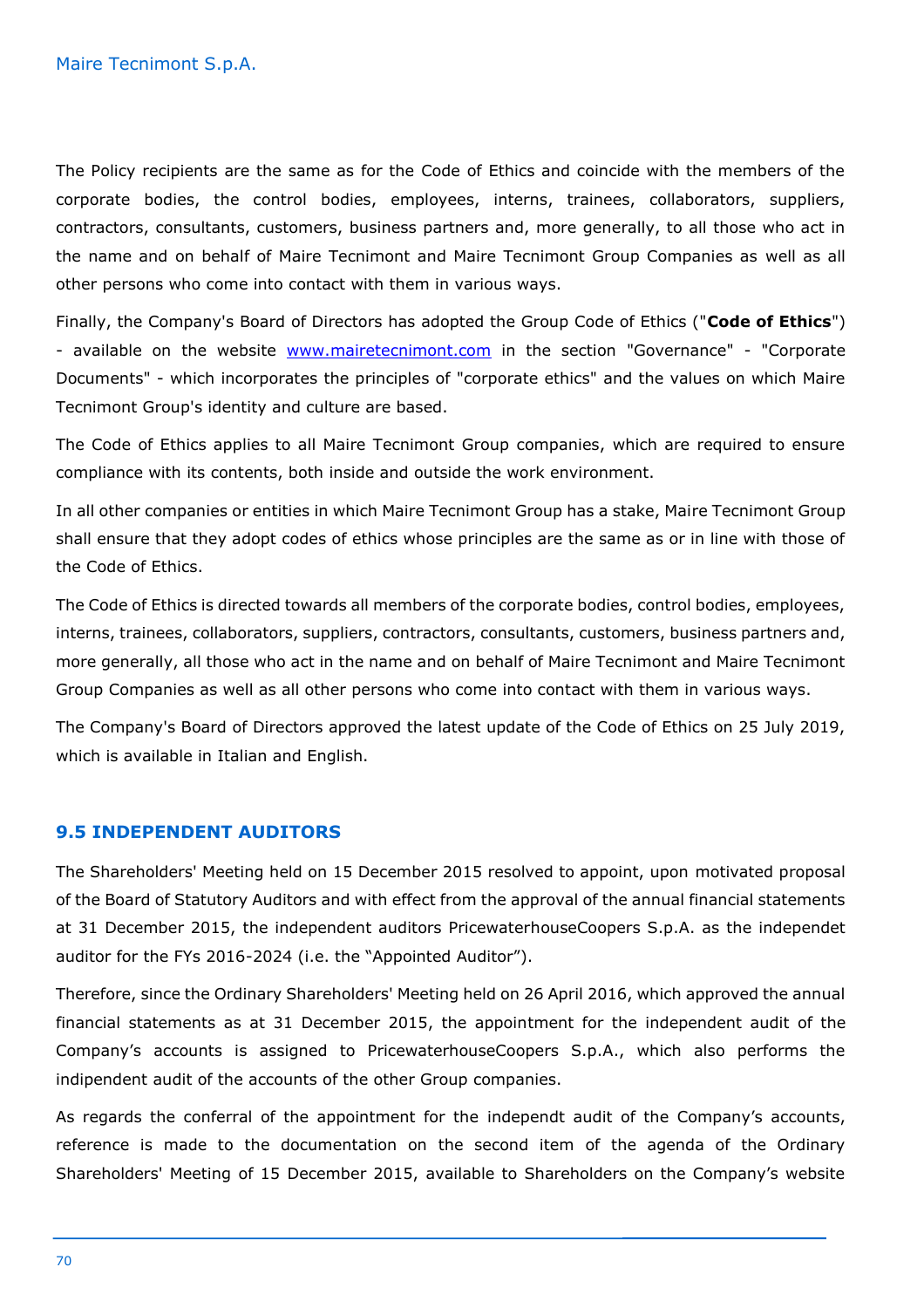

[www.mairetecnimont.com](http://www.mairetecnimont.com/), in the section "Governance" - "Shareholders' Meeting Documents" -"2015".

On 6 March 2018, the Board resolved to appoint the same auditing firm, as "Designated Auditor", to audit the compliance of the "Non-Financial Statement" pursuant to Legislative Decree 254/2016.

The Additional Report required by Article 11 of EU Regulation 537/2014, issued on 25 March 2021 by PricewaterhouseCoopers S.p.A. with reference to the financial year ended 31 December 2020, with the statement referred to in Article 6 of EU Regulation 537/2014 attached, was assessed by the Board of Directors, after review by the Control Risks and Sustainability Committee and after having heard the Board of Statutory Auditors, on 15 April 2021. It should be noted that the aforementioned Additional Report did not reveal any significant deficiencies in the Issuer's internal control and risk management system in relation to the financial reporting process and that the attached statement did not reveal any situations that might compromise the independence of the Appointed Auditor.

# **9.6 EXECUTIVE RESPONSIBLE FOR PREPARING THE COMPANY'S FINANCIAL REPORTS AND OTHER COMPANY'S ROLES AND FUNCTIONS**

In compliance with the provisions of article 154-bis of the CFA and in accordance with the relevant appointment methods envisaged in article 23 of the Company's By-Laws, on 29 April 2019 the Board of Directors, after favourable opinion of the Board of Statutory Auditors, confirmed Dario Michelangeli, Administration and Financial Statements Vice President of Maire Tecnimont, in the capacity of the Executive responsible for financial reporting, as already appointed to this office in the previous mandates.

At the time of appointment, the Board of Directors vested the Executive responsible for the financial reporting of the Company with all the powers and means necessary to exercise the tasks assigned to him.

Dario Michelangeli, Administration and Financial Statements Vice President of Maire Tecnimont, receives, in his capacity as the Executive responsible for financial reporting, an additional gross annual remuneration of Euro 30,000, as resolved unanimously by the Board in the meeting held on 9 May 2019 and with the favourable opinion of the Remuneration Committee and the Board of Auditors which, at the meeting of 8 May 2019, deemed appropriate to review the remuneration already resolved on by the Board of Directors meeting of 12 May 2016 of an annual gross amount of Euro 15,000, proposing to raise it to Euro 30,000, as indicated above.

It should be remembered that article 23 of the Issuer's By-Laws establish that the Executive responsible for the financial reporting of the Company shall be appointed by the Board of Directors, upon compulsory opinion of the Board of Statutory Auditors. In case the Board of Directors deviate from said opinion, it must justify its decision. Furthermore, in accordance with the Company By-Laws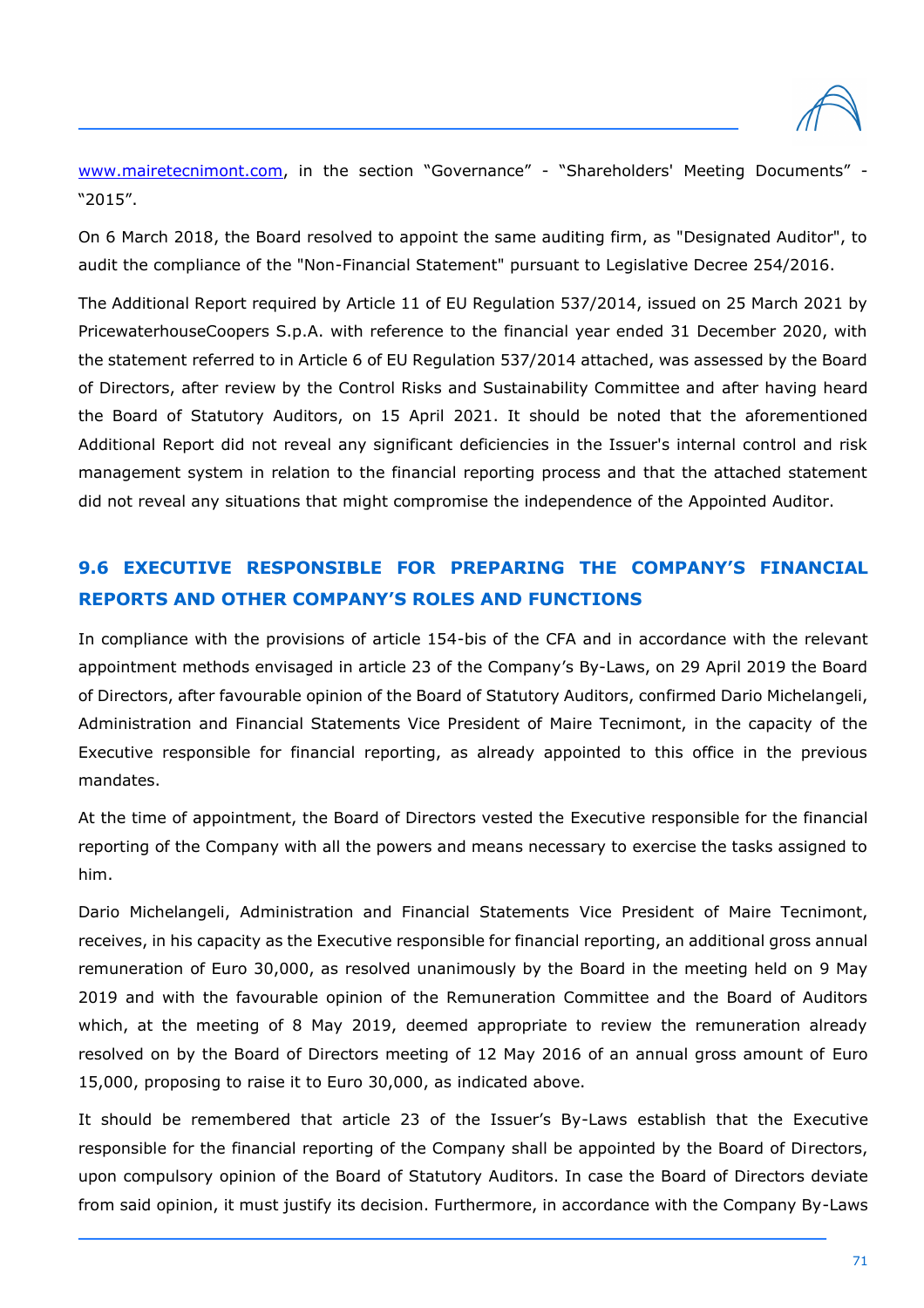the Executive responsible for the financial reporting of the Company must have an experience of at least three years in administration, finance and control and must fulfil the integrity requirements envisaged for Directors.

As regards the other Functions involved in the controls, the Board of Directors did not deem it necessary to adopt any measures during the Year to ensure their effectiveness and impartiality.

# **9.7 COORDINATION BETWEEN SUBJECTS INVOLVED IN THE INTERNAL CONTROL AND RISK MANAGEMENT SYSTEM**

The Company, in line with the recommendations of the Self-Regulatory Code and confirmed in the Corporate Governance Code, has distinguished the roles, responsibilities and competences of the subjects involved in the internal control and risk management system, defining the principles of coordination and information flows between them in order to maximise the efficiency of the system itself, reduce the duplication of activities and ensure an effective performance of the tasks of the control body.

Maire Tecnimont supported the corporate bodies involved in the internal audit and risk management system (Board of Directors, Control Risks and Sustainability Committee, Board of Statutory Auditors and Executive responsible for preparing corporate accounting documents) with duties and responsibilities prescribed by laws and regulations, some business functions (Group HSE&SA, Project Quality and Risk Management, Internal Audit, Group Corporate Affairs, Governance & Compliance, Group System Quality and the Sustainability Reporting Function), which form a stable part of the organisational structure. These functions operated in an integrated and interdependent manner, periodically reporting the results of their activities to the Control Risks and Sustainability Committee, after sharing with the ICRS Committee, permanently involving the CEO, the whole Board of Statutory Auditors and the Executive responsible for preparing corporate accounting documents.

The representatives of the Appointed Auditor and the Maire Tecnimont Supervisory Body are also invited to the meetings of the Control Risks and Sustainability Committee every six months, i.e. on the occasion of the approval of the Half-Yearly Financial Report and the Annual Financial Report, and they present the results of the auditing and supervisory activities carried out during the period. This invitation is also extended annually, i.e. on the occasion of the approval of the Sustainability Report, containing the non-financial statement, to the representatives of the Appointed Auditor, in order to allow them to report on the limited assurance activities carried out.

Also on the basis of the information received, the Control Risks and Sustainability Committee then carries out the suitability assessments within its competence regarding periodic financial and nonfinancial information and any further assessment in relation to the latter, where relevant for the purposes of the internal control and risk management system.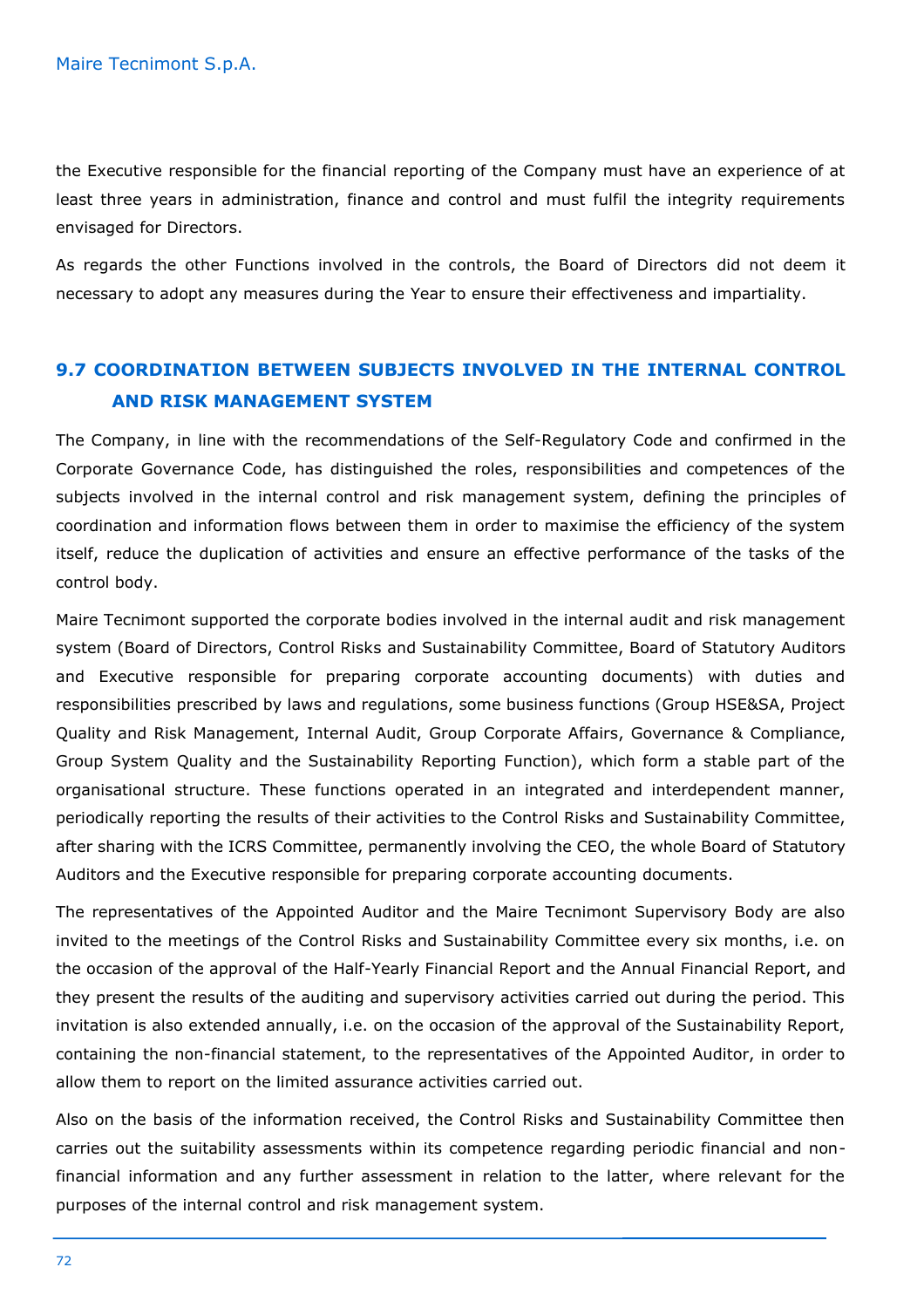

In addition, with reference to the Company's obligations to disclose non-financial information pursuant to Legislative Decree no. 254/2016 and the Consob Regulation implementing Legislative Decree 254/2016 it should be noted that, in order to define roles, responsibilities, management and control methods for reporting activities for the preparation of the Sustainability Report, containing the Non-Financial Declaration, the Company, with the favourable opinion of the CRSC, issued the "*Reporting and internal control procedure for the process of preparing the Sustainability Report*", most recently updated on 10 March 2021.

This procedure has, in particular, the objective of establishing and maintaining a solid and reliable data collection and consolidation system for the preparation of the "Sustainability Report", with which Maire Tecnimont intends to ensure to its stakeholders a non-financial information aimed at understanding the Group's performance and the impact of its activities.

The subjects involved with different responsibilities and roles in the reporting and internal control activities during the preparation process of the "Sustainability Report" include: the Board of Directors, which is responsible to guarantee that the Non-Financial Declaration is drawn up and published in compliance with Legislative Decree no. 254/2016 and the Consob Regulation implementing Legislative Decree 254/2016; the CRSC; the Board of Statutory Auditors, which is responsible, within the scope of the functions assigned to it by the law, for supervising compliance with this Decree and the relevant Consob implementing regulation; the Internal Sustainability Committee; the Sustainability Reporting Function; the competent Functions and the Designated Auditor.

Additional opportunities for the exchange of information flows are represented by the meetings between the bodies and control functions, organised by the Board of Statutory Auditors, which may be attended from time to time by, amongst others, the Head of Group HSE&SA, Project Quality and Risk Management, the Head of Internal Audit and the Head of Group Corporate Affairs, Governance and Compliance, the Group General Counsel, the representatives of the Independent Auditor and the Designated Auditor, the members of the Supervisory Body pursuant to the Decree 231 and the Executive responsible for financial reporting.

Furthermore, pursuant to Article 151, paragraph 2 of the CFA, the Board of Statutory Auditors promotes periodic meetings with the corresponding bodies of the subsidiaries in order to exchange information with them on the administration and control systems and on the general performance of the company's business.

At least annually, or as frequently as required, a meeting is also held between the Supervisory Body of the Company and the Supervisory Bodies of the Italian companies of the Group that have adopted an Organisation Model 231 in order to achieve an overall view of the efficiency of the System.

The Chairman of the CRSC is the trait d'union with the Board of Directors reporting to the same, continuously, on the findings of the preliminary investigation of the Committee formulated based on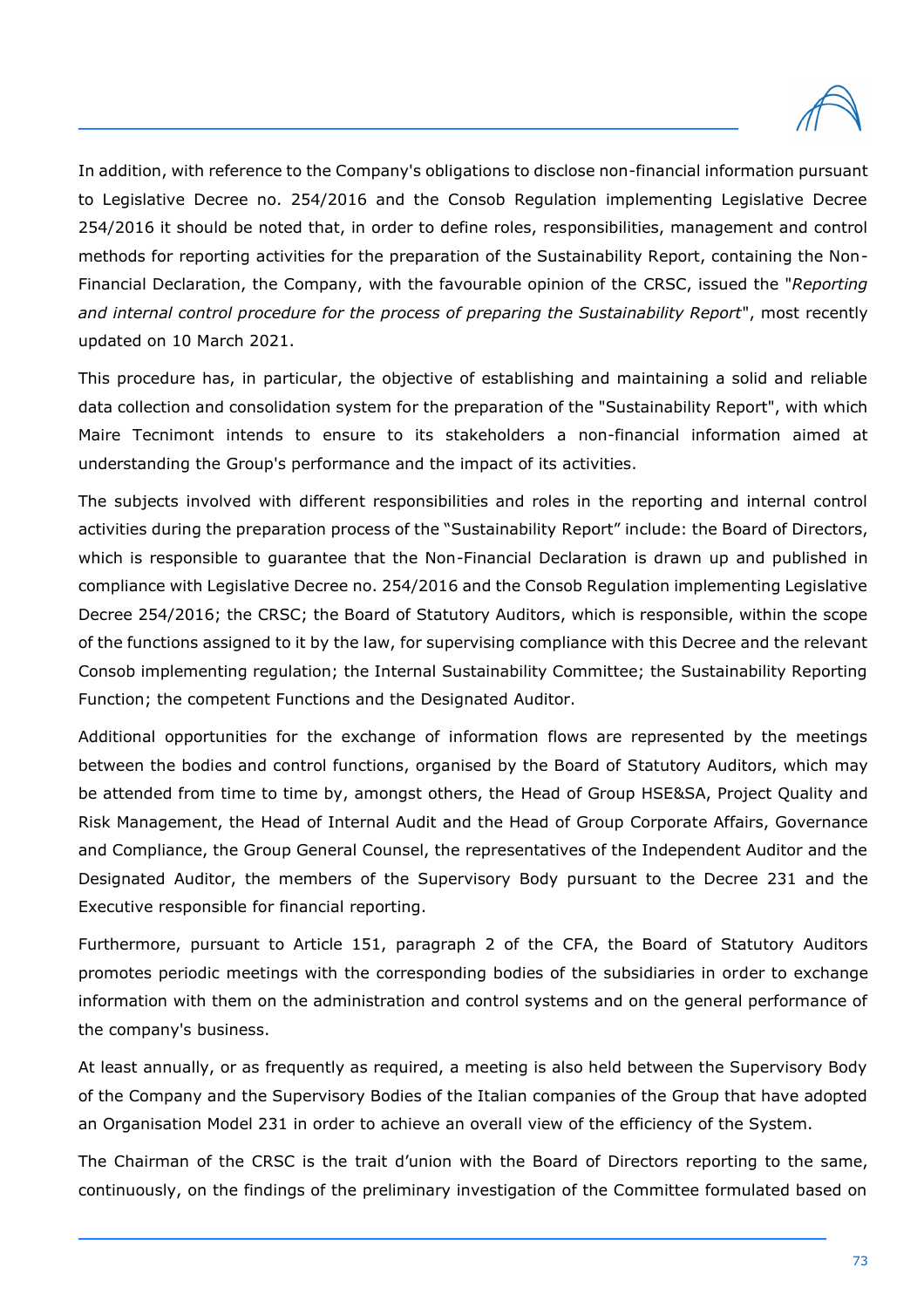the information from time to time received by the parties involved in various capacities in oversight of the internal control and risk management system.

The Board of Directors approves, on an annual basis, the Audit Plan prepared by the Head of Internal Audit, having heard the Board of Statutory Auditors and the Company's Chief Executive Officer in his capacity of responsible for the establishment and maintenance of the internal control and risk management system, and, on a half-yearly basis and in the same manner, updates the same.

The subjects involved in the internal control and risk management system, therefore, operate in a coordinated and integrated manner with each other within the Company's general organisational, administrative and accounting structure, with the shared goal of maximizing the efficiency of the system, to ensure the safeguarding of assets and the effectiveness of Company's processes and procedures, and to ensure the reliability of financial and non-financial information, as well as the assumption of informed decisions by the Board of Directors.

With reference to the Covid-19 epidemic emergency, which began in 2020 and is still ongoing, it should be noted that, in accordance with the recommendations issued for this purpose by the competent European and international authorities, starting from the beginning of FY 2020, the Company has promptly promoted periodic meetings between the parties involved in the Company's internal control and risk management system, in order to allow them - to the extent of their competence - to identify, assess, measure and monitor the risks arising from the aforementioned emergency, defining, at the same time, the necessary tools and actions for their management. These meetings also included those with the Control Bodies of the Company and its subsidiaries in order to allow them to carry out their own verification activities. Subsequently, the competent Functions of the Company have provided, on a periodic basis, such persons with updated information concerning, inter alia, the instruments and actions defined and/or updated from time to time in the light of the evolution of the epidemiological emergency mentioned above.

As mentioned in Section 9.2 above, it should be noted that the members of the Board of Auditors attend the meetings of the Control and Risk Committee on a regular basis, so that these Bodies may promptly exchange information relevant to the performance of their respective duties.

# **10 DIRECTORS' INTERESTS AND RELATED PARTY TRANSACTIONS**

As specified above, in compliance with the Consob Related-Party Regulation, the Company adopted a "*Procedure for the Management of Related Party Transactions*" which envisages a specific procedure to be applied in carrying out Significant Transactions and Minor Transactions (as defined in the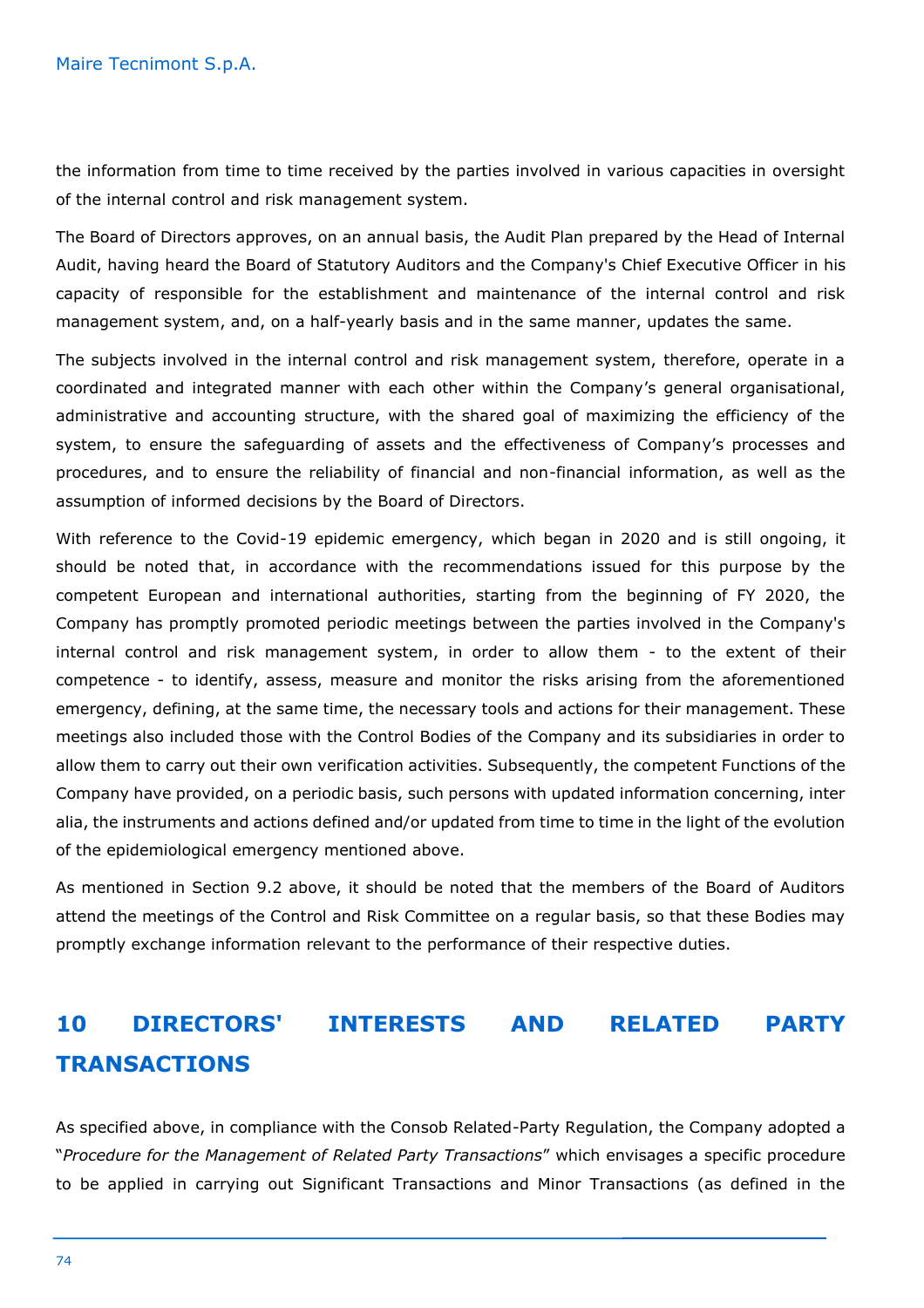

Procedure, on the basis of the provisions of Consob Related-Party Regulation), establishing, amongst other matters, that the approval of the first is reserved to the Board of Directors.

In this regard, it is recalled that the Company's Board of Directors, on 24 June 2021, took steps, subject to the favourable opinion of the Related Parties Committee, to adapt the Company's RPT Procedure to Consob Regulation no. 17221/2010, as most recently amended by Consob Resolution no. 21624 of 20 December 2020, which also transposes at the level of secondary legislation the contents of Directive (EU) 2017/828 (so called. "Shareholders' Right Directive II"), which amending Directive 2007/36/EC with regard to the long-term encouragement of shareholders.

The RPT Procedure, as updated and in force since  $1<sup>st</sup>$  July 2021, is available on the Issuer's website [www.mairetecnimont.com](http://www.mairetecnimont.com/) in the section "Governance " - "Corporate Documents".

The RPT Procedure applies to Related Party Transactions (as defined in Annex 2 of the updated RPT Procedure) carried out by the Company directly or through its subsidiaries.

In particular, the RPT Procedure identifies the procedure applicable to two categories of related party transactions: (i) Significant Related Party Transactions (identified based on the criteria indicated in the Consob Related Party Regulation) and (ii) Minor Related Party Transactions (the concept of which is identified in the Consob Related Party Regulation), envisaging specific provisions in relation to the initiation and approval of the same.

In accordance with the Consob Related Parties Regulation, the approval of Significant Transactions is reserved to the Board, and the involvement of the Related Parties Committee is also envisaged. In particular, the Related-Party Committee shall express its justified binding opinion on the Company's interest in the execution of each Significant Transaction as well as on the substantial fairness and convenience of the relevant conditions. Pursuant to art. 3, paragraph 12, should the Related-Party Committee express an opinion against the implementation of Significant Transaction, such transaction shall not be approved by the Board of Directors and, consequently, shall not be implemented. The rules of the RPT Procedure do not establish for Significant Transactions for which the shareholders' meeting is competent that, in the event of a negative opinion of the Related-Party Committee, they may be authorised by the Shareholders' Meeting if the majority of "voting non-related shareholders" do not rule against the transaction (so called "whitewash" in the Shareholders' Meeting).

With regard to Minor Transactions, these may be approved by the body (CEO, Board of Directors, Shareholders' Meeting) qualified by law or by the company By-Laws to adopt the relevant decision. It is also envisaged that prior to approval of the transaction, the Related-Party Committee expresses a justified (non-binding) opinion on the Company's interest in the transaction completion as well as on the substantial fairness and convenience of the conditions envisaged.

Should Minor Transactions be approved despite the negative non-binding opinion of the Related-Party Committee, the circumstances should be advertised, within fifteen days from the closure of each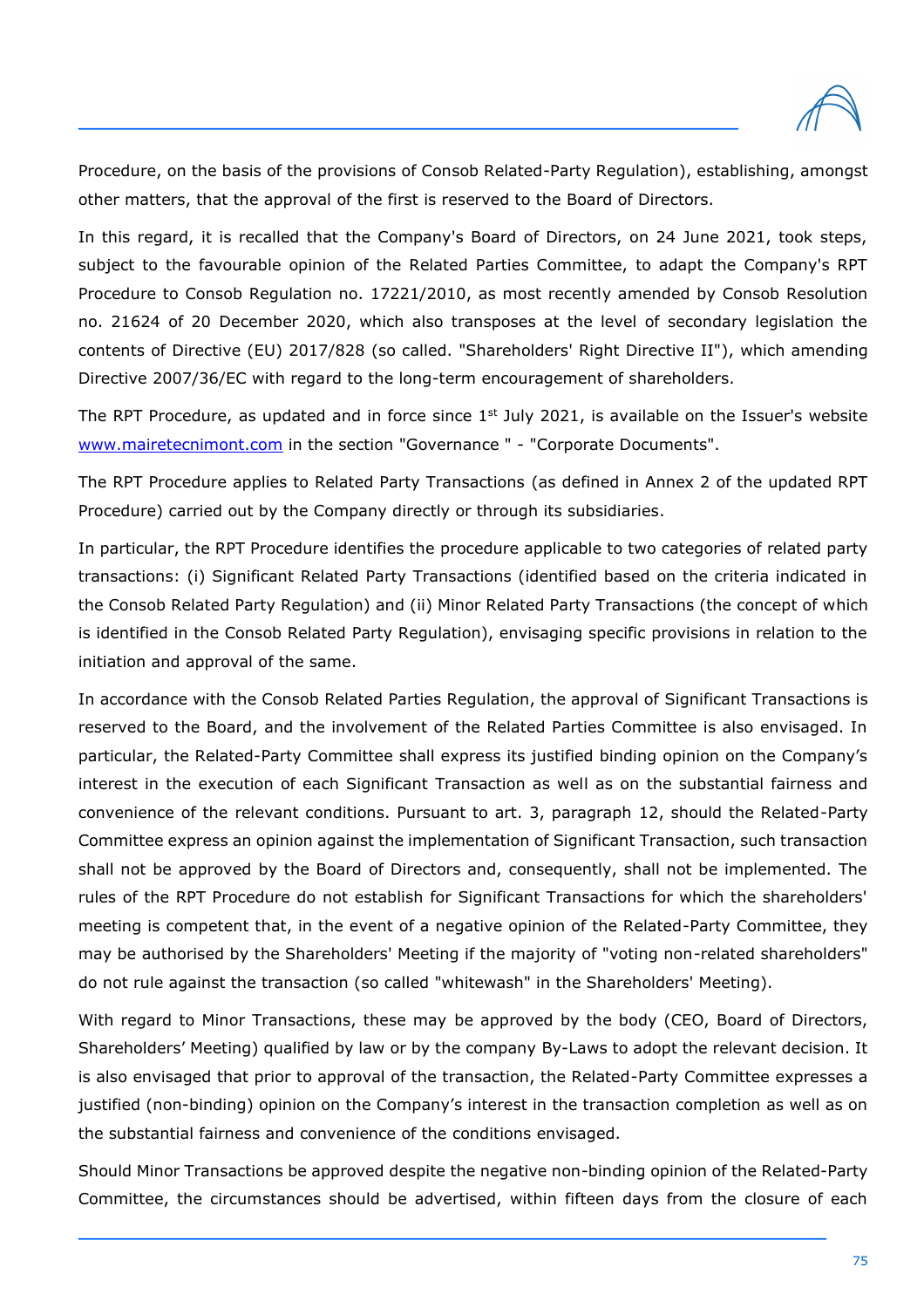quarter, in a statement containing an indication of the Minor Transactions approved in the quarter of reference along with the negative non-binding opinion expressed by the Related-Party Committee, that shall be annexed to said document.

Each quarter, specific subsequent disclosure obligations requirements are envisaged for the CEO visa-vis the Board of Directors and the Board of Statutory Auditors on the execution of both Minor and Significant Transactions.

It is also envisaged that the Board of Directors has the right to adopt framework resolutions regarding numerous very similar transactions in relation to (i) transactions involving the supply of property, and (ii) the delivery of services, including consultancy services, in compliance with the provisions envisaged in the Consob Related Party Regulation.

The RPT Procedure envisages certain exemptions from its application, identified on the basis of the provisions of Consob Related Party Regulation, among which:

- shareholders' Meeting resolutions relating to the remuneration of the members of the Board of Directors and resolutions on the remuneration of directors holding special offices (pursuant to Article 2389, paragraph 3, of the Italian Civil Code and Article 19 of the By-Laws) as well as resolutions relating to the remuneration of directors and directors holding special offices, other than those mentioned above, provided that the Company has a Remuneration Policy approved by the Shareholders' Meeting and the remuneration allocated is identified in accordance with this policy and quantified on the basis of criteria that do not involve discretionary assessments;
- Transactions of Insignificant Amount, identified according to differentiated criteria taking into account at least the nature of the counterparty (as defined in the RPT Procedure);
- Ordinary Transactions completed under Conditions Equivalent to Market Conditions or Standard Conditions (as defined in the Procedure based on the provisions of Regulation 17221/2010). In this regard, it should be noted that the RPT Procedure, with reference to ordinary transactions concluded completed under Conditions Equivalent to Market Conditions or Standard Conditions of Significant transactions, provides - as indicated by the Consob Related Parties Regulation - for a specific disclosure to the Related Parties Committee within seven days of the approval of the transaction. Moreover, in line with the provisions of the Consob Related Parties Regulation, the Committee is expected to verify the correct application of the exemption conditions to the transaction itself, to be carried out during the first useful meeting of the Related Parties Committee and in any case at least on a half-yearly basis, before the approval of the Annual and Half-Yearly Financial Report;
- shareholders' Meeting resolutions relating to remuneration for members of the Board of Stautory Auditors (pursuant to article 2402 of the Civil Code);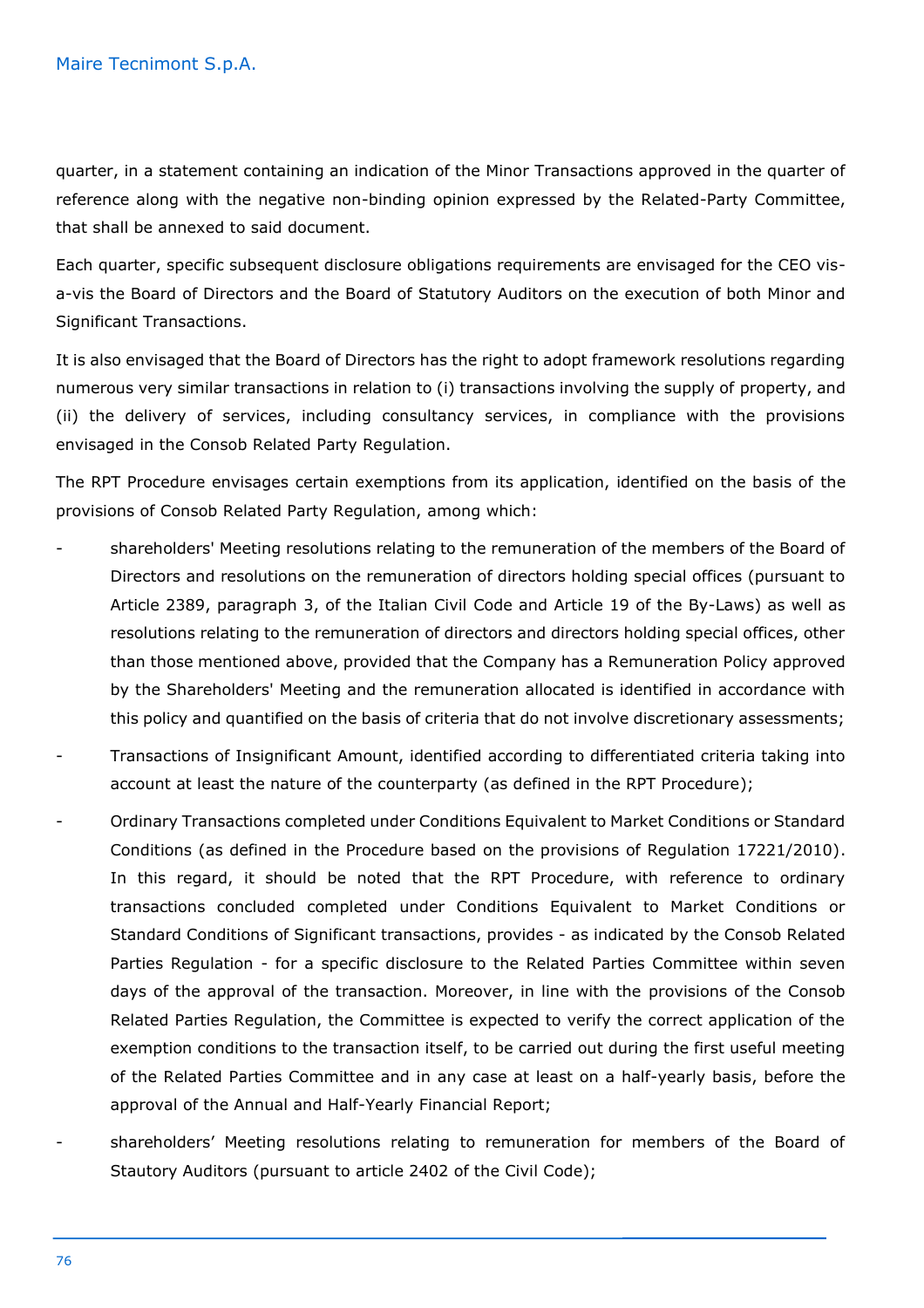

- Intragroup Transactions or Transactions with or between subsidiaries, also jointly, as well as with affiliated companies, if there are no Significant Influence in the subsidiaries or affiliated companies counterparties of the transaction (as defined in the Procedure), of other related parties of Maire Tecnimont. Included in this exemption are transactions entered into by the Relevant Subsidiary (as defined in the RPT Procedure) with its own subsidiaries or between subsidiaries of the Relevant Subsidiary, provided that there is no significant interest in the company (directly or indirectly) controlled by the Relevant Subsidiary;
- transactions addressed to all shareholders of the Company on equal terms.

As part of the internal reporting on related party transactions, the RPT Procedure provides for a halfyearly report to the Related Parties Committee by the Chief Financial Officer or the Executive responsible for preparing the company's financial reports on the application of all cases of exemption of the RPT Procedure, including those relating to transactions of Insignificant Amount.

It is hereby specified that the RPT Procedure envisages, both with reference to the approval of Significant Transactions and with reference to Minor Transactions (falling under the Board of Directors' competence), that the Directors shall be informed about any interest (even indirect) of the members of the corporate bodies in such transactions. The Minor Transactions falling under the competence of the CEO who is holding an interest, even on behalf of third parties, shall remain under the Board's competence.

Following the update on 24 June 2021, the RPT Procedure provides, among other things, for the obligation of the directors involved in the transaction (as defined in the Procedure) to promptly and fully inform the Board of Directors of the existence of their conflicting interest and to abstain from voting on the transaction. In any event, the application of Article 2391 of the Italian Civil Code remains in force with reference to the obligation to disclose the interests of which the director is in any case the bearer, on his own behalf or on behalf of third parties.

Moreover, if in relation to a Significant Transaction or a Minor Transaction any of the Related-Party Committee member may not be qualified as "Non-Related Director" (as defined in the RPT Procedure) with respect to any given transaction, the functions pertaining to the Related-Party Committee are performed by the two other members of the Related-Party Committee, who shall adopt a unanimous decision. In the event that two members of the Related-Party Committee may not be qualified as "Non-Related Directors" (as defined in the RPT Procedure) with respect to the transaction in question, the functions pertaining to the Related-Party Committee shall be performed by the Board of Statutory Auditors or by an independent expert appointed by the Board of Directors, in compliance with the requirements laid down by the RPT Procedure (equivalent supervision).

Over the course of the financial year, there have been no Significant Transactions with Related Party.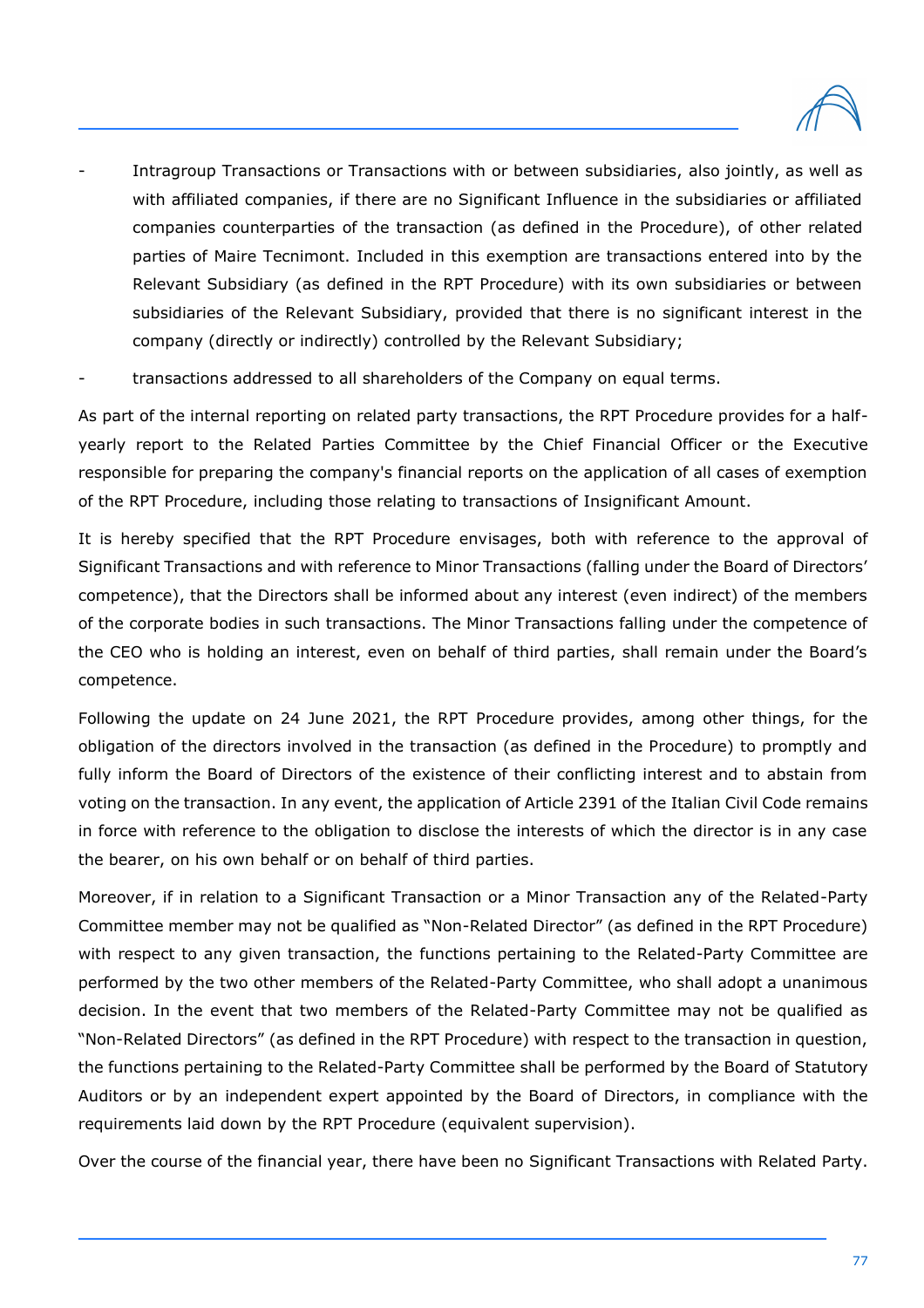On 29 April 2019, the Board of Directors appointed the members of the Related Parties Committee in office until the approval of the financial statements as at 31 December 2021.

In particular, the Board of Directors confirmed the previous composition of the Related Party Committee, which therefore consists of the following members: Gabriella Chersicla, as Committee Chairman, Andrea Pellegrini and Patrizia Riva. All Committee members are non-executive Independent Directors, as required by Consob in the Related-Party Regulation.

In accordance with article 3 of the RPT Procedure, the Related-Party Committee:

- a) carries out its duties in accordance with the provisions of current legislation, the RPT Procedure, Consob Related Party Regulation and Consob Communication no. DEM/10078683 of 24 September 2010, specifically:
	- (i) it can suggest that the Board of Directors make changes or supplement the RPT Procedure;
	- (ii) it has the faculty to request clarifications and that it be supplied additional information;
	- (iii) it expresses reasoned opinions on the Company's interest and, where applicable, on those of the involved companies it directly and/or indirectly controls - in the implementation of Related-Party Transactions, whether Significant or Minor, expressing an opinion on the convenience and substantial correctness of the conditions envisaged, upon receipt of suitable, prompt information. These opinions are annexed to the minutes of the Committee meetings;
- b) reports to the Board, at least once every six months, during approval of the annual and halfyear Financial Reports on its work, also on the basis of the information received from the competent Functions of the Company.

During the Year, the Related-Party Committee met 5 times, on 9 March, 8 April, 21 June, 28 July and 15 December 2021. The meetings of the Related-Party Committee lasted, on average, 1 hour and 15 minutes and were regularly minuted. The Chairman of the Related-Party Committee regularly provided information to the first Board of Directors on the activities of the Committee and on the issues covered in each meeting of the same.

The Board of Statutory Auditors regularly took part in the meetings of the Related Third-Party Committee.

For FY 2021, 2 meetings of the Related Parties are scheduled, one of which was already held on 24 February 2022.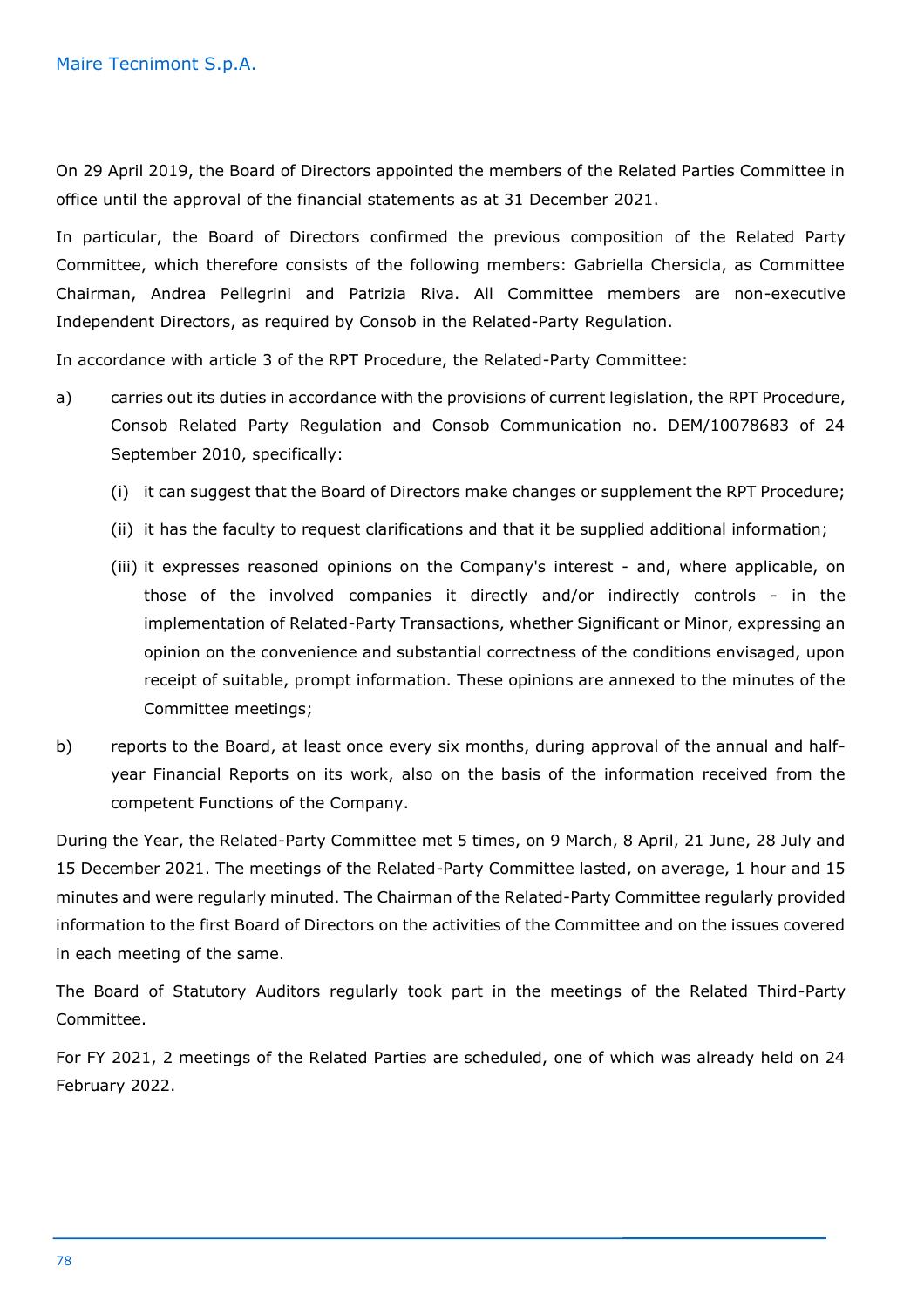

## **11 BOARD OF STATUTORY AUDITORS**

### **11.1 APPOINTMENT AND REPLACEMENT**

The Board of Auditors is appointed by the Company's Ordinary Shareholders' Meeting, in accordance with article 21 of the Company By-Laws in compliance with the provisions of article 148 of the CFA and the relevant implementing provisions as per articles 144-*quinquies* and following of the Issuers' Regulation.

In particular, the specified article 21 of the Maire Tecnimont By-Laws envisages that Auditors be appointed, in compliance with current regulations in force governing gender balance, based on lists consisting of two sections: one for candidates for the role of Standing Auditor, the other for candidates for the role of Alternate Auditor, where candidates are listed by means of a progressive number. The lists can be presented by the Shareholders who, alone or together with other Shareholders, represent at least 2% (two percent) of the shares entitled to vote at the Ordinary Shareholders' Meeting, or any other threshold of participation required by the regulations issued by Consob. In this respect, it shall be noted that such shareholding threshold determined by Consob for the Issuer, pursuant to article 144-*quater* of the Issuers' Regulation, with Management Resolution passed by the Manager of the Corporate Governance Division, no. 60 of 28 January 2022, is equal to 1%.

Lists, signed by those who submit them, must be filed at the Company's registered office at least twenty five days before that set for the Shareholders' Meeting, together with: (i) information relating to the identity of the shareholders presenting them, indicating the total percentage od shareholding held and certification attesting to the ownership of said shareholding (it being understood that, in compliance with the provisions of article 147-ter, paragraph 1-bis, of the CFA, said certification may also be produced after the list has been deposited, provided it is within the deadline envisaged for publication of the same); (ii) declarations by means of which the individual candidates accept their nomination and certify, on their own responsibility, that there are no grounds for incompatibility and that they are in possession of the requirements envisaged in the current regulations; (iii) a curriculum vitae relating to the personal and professional characteristics of the candidates, indicating their administration and control roles in other companies; and (iv) a statement of the shareholders other than those who hold, even jointly, a controlling shareholding or relative majority shareholding, certifying the absence of any relationship pursuant to article 144-quinquies of the Consob Issuers' Regulations.

Pursuant to article 20 of the By-Laws, the Board of Statutory Auditors must be composed of 3 (three) Standing Auditors and 3 (three) Alternate Auditors.

The procedure for appointment of the Board of Statutory Auditors, provided by article 21 of the By-Laws, provides the Standing Auditors will be elected from the first two candidates from the list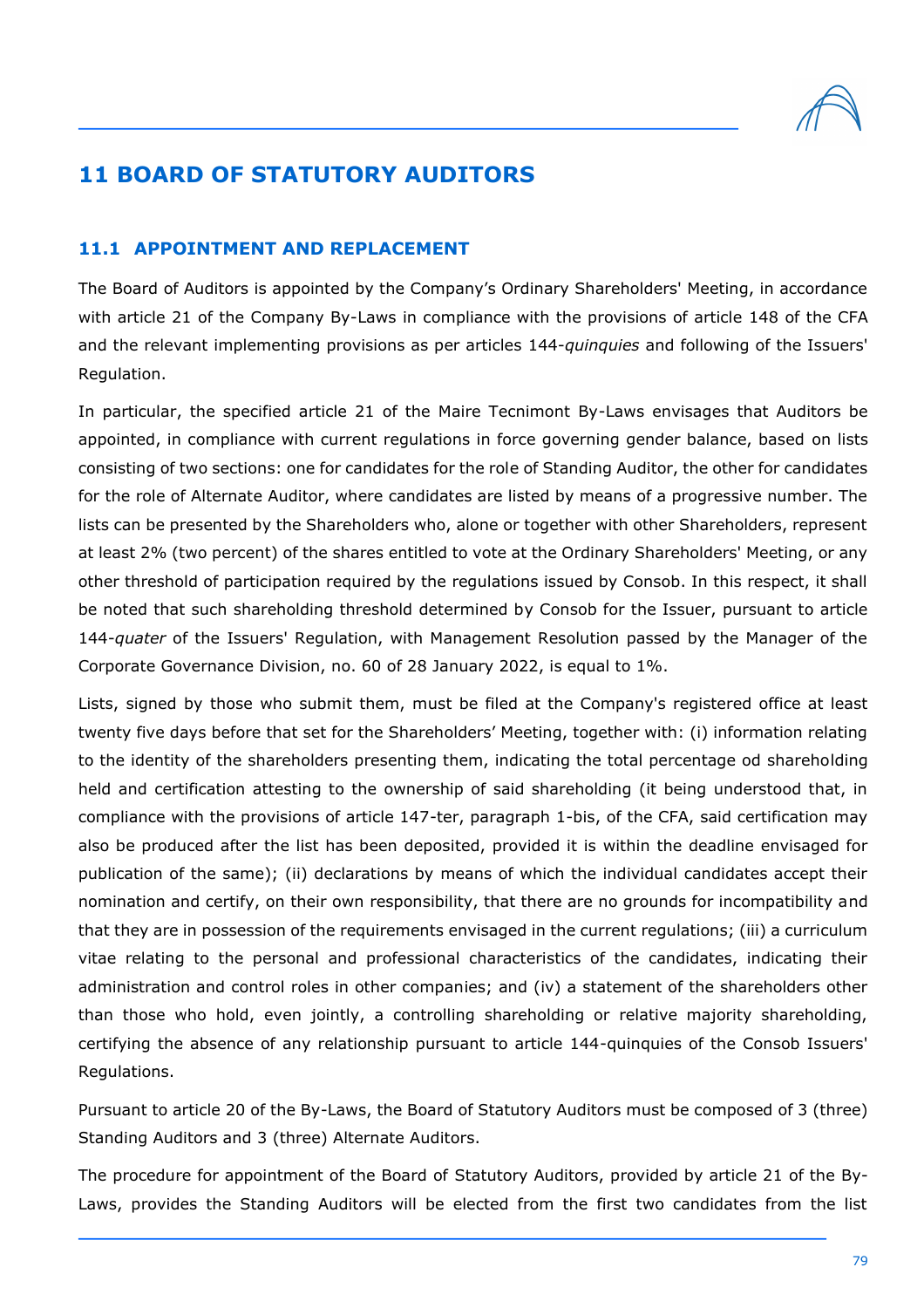obtaining the highest number of votes ("**Majority List"**) and the first candidate from the list obtaining the second highest number of votes (**"Minority List**") and which has been submitted by shareholders who are not related, even indirectly, to the shareholders who submitted or voted the Majority List, and this candidate will also be appointed Chairman of the Board of Auditors. The first two alternate candidates of the Majority List and the first alternate candidate of the Minority List shall be elected Alternate Auditors;

In the case in which several lists have obtained the same number of votes, a new vote among these lists by all those present at the Shareholders' Meeting - and entitled to vote - shall take place; the candidates on the list which obtains the simple majority of vote shall be elected.

If the manner described above does not ensure the composition of the Board of Statutory Auditors, in its Standing members, in compliance with applicable provisions regarding the balance between genders, there must be, among the candidates for the office of Standing Auditor of the Majority List, the necessary replacements, according to the sequential order in which candidates are listed.

In the event of death, resignation or disqualification of a Standing Auditor from office, the same shall be replaced until the next Shareholders' Meeting, by the first Alternate Auditor belonging to the same list of the Auditor being replaced, that shall ensure compliance with the applicable provisions concerning the balance between genders.

In the event of replacement of the Chairman, the chair shall be taken, until the next Shareholders' Meeting, by the substitute member taken from the Minority List.

In the event of presentation of a single list or in the event of a tie between two or more lists, the Chairman is replaced, until the next Shareholders' Meeting, by the first auditor belonging to the list of the withdrawn Chairman.

If with the substitute auditors the Board of Auditors is not complete, the Shareholders' Meeting must be convened to appoint, with the legal majorities and in accordance with legislation and regulations, additional members to the Board of Statutory Auditors.

In particular:

- if it is necessary to replace the (i) Standing Auditor and/or the Chairman or (ii) the Alternate Auditor taken from the Minority List, the unelected candidates listed in the same Minority List shall be proposed for the position, regardless of the section in which their names were listed and the individual that obtains the highest number of votes in favour shall be elected;
- in the absence of candidates to be proposed according the preceding paragraph and in the event Standing Auditors and/or Alternate Auditors taken from the Majority List need to be replaced, the provisions of the Italian Civil Code apply and the Shareholders' Meeting decides by a majority of votes.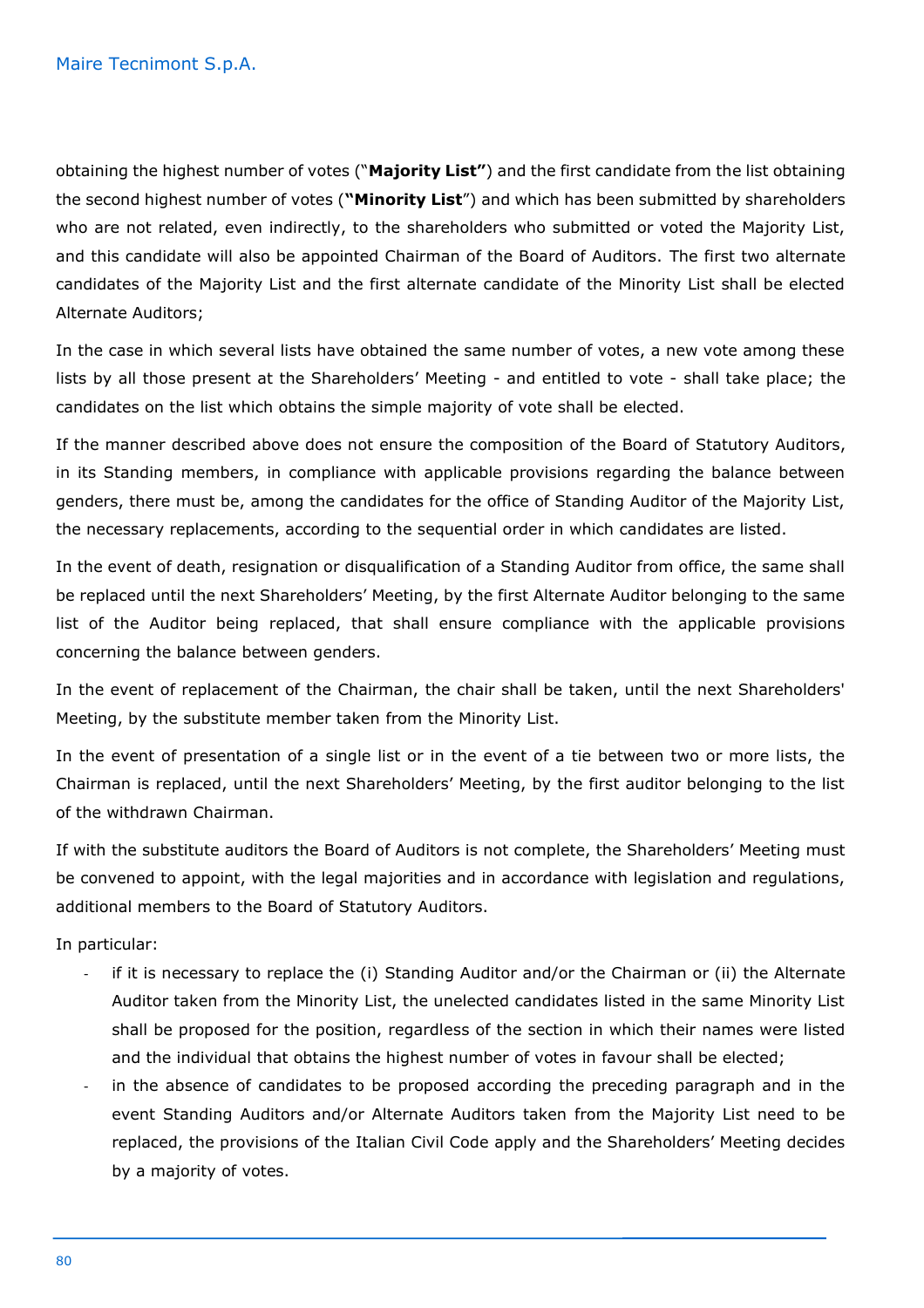

It remains understood that, in any case of replacement, the composition of the Board of Statutory Auditors must comply with the regulation in force on gender balance.

Should lists of candidates for the appointment of the Board of Statutory Auditors not be submitted, the Shareholders' Meeting shall proceed with the appointment based on the ordinary law provisions and without list voting.

### **11.2 COMPOSITION AND FUNCTIONING (pursuant to article 123-***bis***, paragraph 2, letters d) and d-***bis***), CFA)**

Auditors remain in office for three financial years until the Shareholders' Meeting called to approve the financial statements relating to the third year of their office term.

Article 21 of the By-Laws provides that the composition of the Board of Statutory Auditors must comply with the *pro tempore* regulations in force concerning the balance between genders which, pursuant to Article 148, paragraph 1-bis, of the CFA as introduced by Law no. 120 of 12 July 2011 and subsequent amendments, provides that the lesser represented gender obtains at least two fifths of the effective members of the Board of Auditors, rounded down to the nearest whole number pursuant to Article 144-*undecies.1*, paragraph 3, of the Consob Issuers' Regulation.

In compliance with the legal and regulatory provisions governing said matter, the appointment of Statutory Auditors depends on their compliance with the maximum number of offices held, without prejudice to their duty to inform Consob and to resign from one or more offices where said limits have been exceeded.

The current Board of Statutory Auditors of Maire Tecnimont was appointed by the ordinary shareholders' meeting of 29 April 2019 and shall remain in office until the shareholders' meeting called to approve the financial statements as at 31 December 2021. Its members are: Francesco Fallacara (Chairman), Giorgio Loli and Antonia Di Bella (Standing Auditors), as well as Massimiliano Leoni, Alessandra Conte and Andrea Lorenzatti (Alternate Auditors). All the Auditors (Standing and Alternate) also held the same office in the previous term of office, with the exception of Alessandra Conte (Roberta Provasi was an Alternate Auditor until 29 April 2019).

Three lists were submitted to the ordinary Shareholders' Meeting of 29 April 2019 for the appointment of the Board of Auditors.

The Standing Auditors, Giorgio Loli and Antonia Di Bella as well as the Alternate Auditors Massimiliano Leoni and Alessandra Conte were elected from the list submitted by the shareholder GLV Capital, which obtained the favourable vote of 350,892,019 shares, accounting for 83.33% of the shares in attendance at the Shareholders' Meeting (the "**Majority List**"). It should be noted that among the candidates on the Majority List was also Andrea Marrocco as candidate for the office of Auditor and Alessandra Conte and Andrea Bonelli as candidates for the office of Alternate Auditors.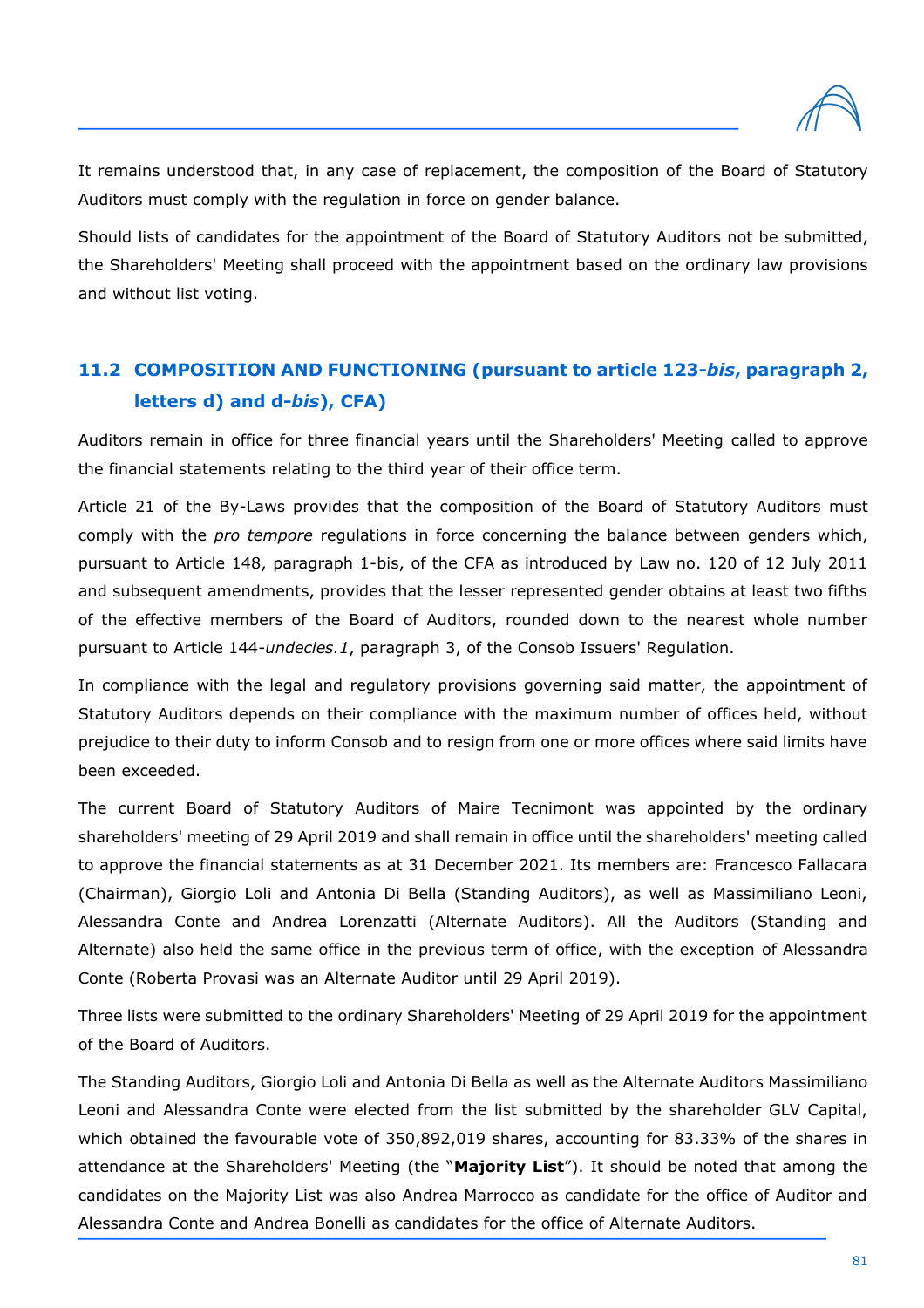The Chairman of the Board of Statutory Auditors, Francesco Fallacara, and the Alternate Auditor Andrea Lorenzatti were appointed from the list submitted jointly by the Shareholders Arca Fondi S.G.R. S.p.A., manager of the Arca Azioni Italia and Arca Economia Reale Bilanciato Italia 30 funds; Eurizon Capital SGR S.p.A., manager of the following funds: Eurizon progetto Italia 20, Eurizon pir Italia 30, Eurizon progetto Italia 70, Eurizon azioni Italia, Eurizon pir Italia azioni, Eurizon azioni pmi Italia and Eurizon progetto Italia 40; Eurizon Capital S.A. manager of the following funds: Eurizon Fund - Equity Small Mid Cap Italy, Eurizon Fund - Equity Italy, Eurizon Fund - Equity Italy Smart Volatility; Eurizon Investment SICAV - PB Flexible Macro; Fideuram Investimenti SGR S.p.A., manager of the following funds: Fideuram Italia, Piano Azioni Italia, Piano Bilanciato Italia 50 and PIR Piano Bilanciato Italia 30; Interfund Sicav - Interfund Equity Italy; Mediolanum Gestione Fondi, manager of the following funds: Mediolanum Flessibile Futuro Italia and Mediolanum Flessibile Sviluppo Italia; Mediolanum International Funds Limited – Challenge Funds – Challenge Italian Equity and Pramerica SGR manager of the funds Mito 25 and Mito 50, holders, as at the date of submission of the lists, of 9,935,692 shares of Maire Tecnimont, with no par value, equal to 3.023% of the shares with voting rights<sup>3</sup>. This List obtained the favourable vote of 9,935,692 shares, equal to 3.023% of the shares attending the Shareholders' Meeting (the "**First Minority List**"). It is stated that the First Minority List did not include other candidates for the office of Standing Auditor and Alternate Auditor of the Company.

An additional minority list (the "**Second Minority List**") was submitted by the shareholder INARCASSA, owner of a total 4,464,888 shares of Maire Tecnimont, with no par value, equal to 1.36% of the shares with voting rights.

The three lists submitted to the Ordinary Shareholders' Meeting of 29 April 2019 for the appointment of the Board of Statutory Auditors are available on the web site of the Company [\(www.mairetecnimont.com](http://www.mairetecnimont.com/), Section "Governance" – "Shareholders' Meeting Documents" – "2019").

As from the date of closure of the Financial Year, none of the members of the Board of Auditors has resigned nor have there been any changes in the composition of the Board of Statutory Auditors.

As regards the meetings (within the so-called "Induction Session" programmes) with the Directors and the Dtatutory Auditors, recommended by the Code and aimed at providing them with adequate knowledge of the sector of activity in which the Company and the Group operate, business dynamics and their evolution, the principles of proper risk management as well as the regulatory and selfregulatory reference framework, reference is made to the section of the Report on the Board of Directors.

<sup>&</sup>lt;sup>3</sup> Total shareholding was therefore recalculated following the non-submission, under the law, by Fideuram Asset Management (Ireland) – Fonditalia Equity Italy, of the communication/certificate concerning its ownership, as at 4 April 2019, of 365,000 shares corresponding to 0.111% of the shares with voting rights.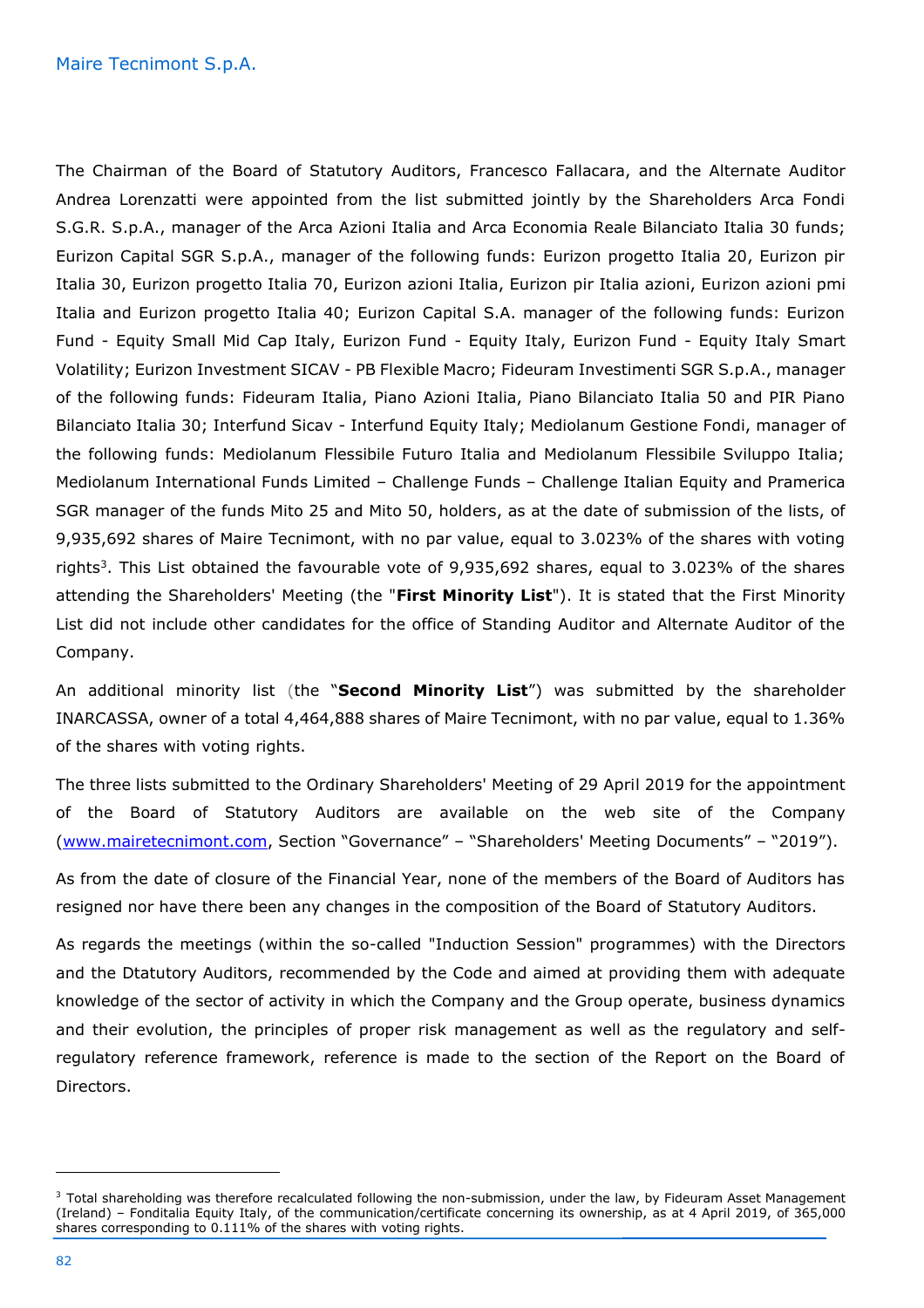

The remuneration of the members of Board of Statutory Auditors is commensurate to the commitment required, the importance of the role as well as the dimensional and sectoral characteristics and the company.

The composition of the Board of Statutry Auditors is adequate to ensure the independence and professionalism of its function. For further information relating to the composition of the Board of Statutory Auditors, reference is made to Table 4 annexed to this Report.

In compliance with the provisions of article 144-*decies* of the Issuer's Regulation, the personal and professional characteristics of each Auditor are indicated in Annex "B" hereto.

During the Year, the Board of Auditors met on 19 occasions and the meetings lasted on average half an hour.

The Board of Auditors has scheduled 8 meetings for 2022. At the date of approval of the Report, the Board had met 5 times, respectively on 20 January, 7 February, 21 February, 24 February and 25 February 2022.

Following the shareholders' meeting that appointed it, the Board of Statutory Auditors has verified the independence of its members (in accordance with the criteria laid down by Art. 148, paragraph 3 of the CFA, of the Application Criteria 8.C.1 of the Self-Regulatory Code) and carried out the periodic assessment of these requirements on 12 December 2019. Following the Company's adhesion to the Corporate Governance Code, responsibility for this verification was confirmed to the Board of Statutory Auditors which on 15 February 2021 and thereafter on 20 December 2021, ascertained that its members continued to meet the independence requirements, applying all the criteria set out in article 148, paragraph 3 of the CFA and the Code. This audit was last carried out by the Board of Auditors on 20 January 2022. On 21 January 2022, the Board of Auditors submitted to the Board of Directors the results of the periodic verifications of the permanence of the independence requirements of its members for the latter to outline them in the Report, in a manner consistent with as envisaged for directors.

With regard to the verification carried out on the continued existence of the independence requirements of the Standing Auditor Giorgio Loli, now in his fifth term as a member of the Company's Board of Statutory Auditors, also in order to comply with the provisions of recommendation 10, article 2 of the Corporate Governance Code, it is hereby stated that, with reference to the circumstances envisaged in letter e) of recommendation 7 of article 2 of the Code, also applicable to members of the Board of Statutory Auditors, the Board of Statutory Auditors has assessed the statements made by the person concerned, also taking into account his position and individual characteristics.

More specifically, the Board of Statutory Auditors - while confirming that Giorgio Loli still meets the independence requirements required by law and by self-regulatory provisions - believes that the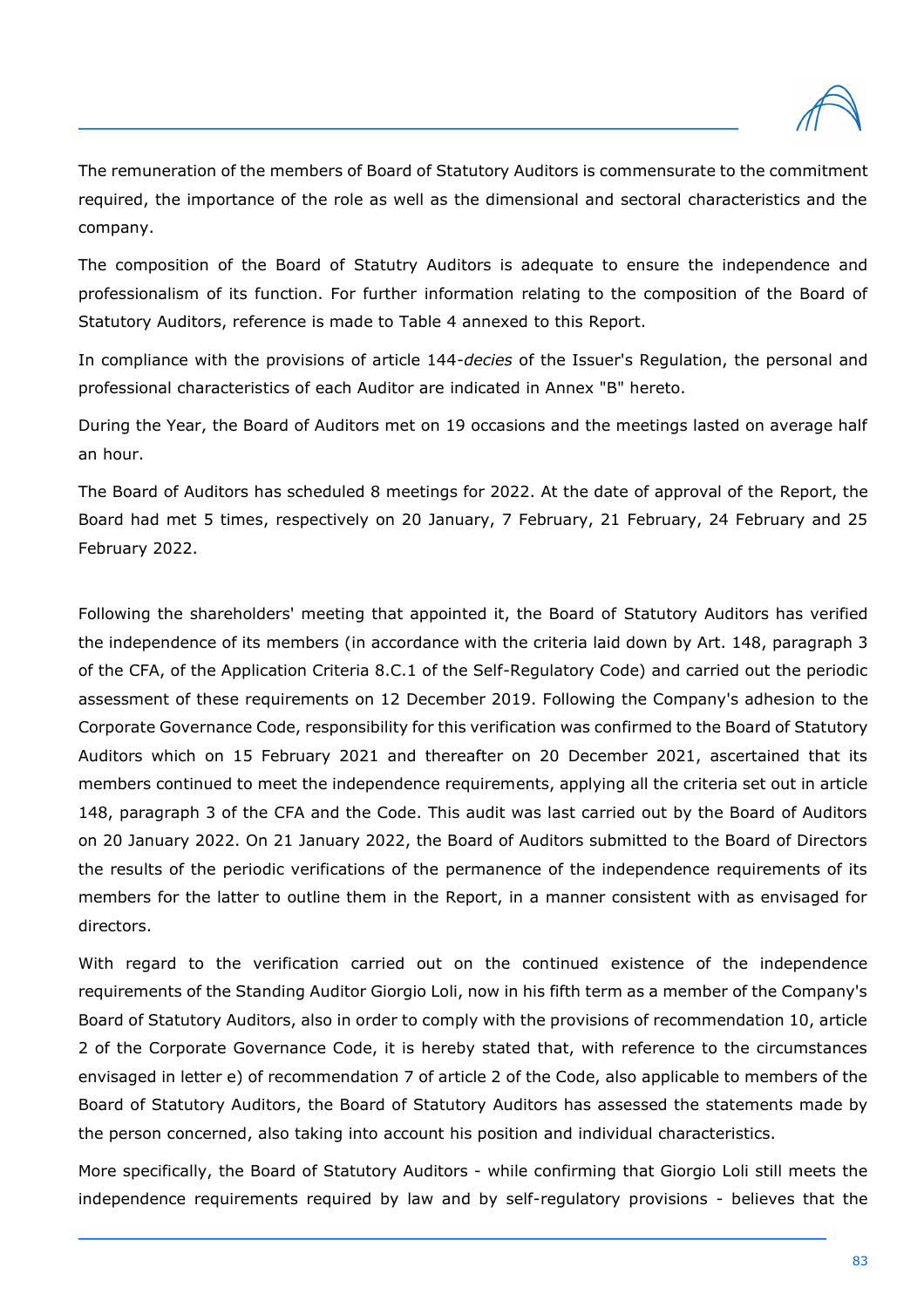Maire Tecnimont S.p.A.

assumption provided for by the Code, mentioned above, concerning the lack of independence requirements, can be overcome, in view of the formal and factual reasons provided by Giorgio Loli to safeguard the integrity and objectivity of the Statutory Auditor's work.

The *"Rules of conduct governing boards of Auditors of listed companies"* issued by the National Board of Accountants and Auditors (the "**Rules of Conduct**") state that the Board of Statutory Auditors is required to carry out, after its appointment and subsequently with annual frequency, an evaluation about its own performance as regards the planning of its activities, the suitability of its members, the adequate composition of the body in terms of requirements of professionalism, competence, integrity and independence as well as adequate available time and resources proportionate to the complexity of the tasks (the "**Self assessment"**), the results of which must be subject to specific disclosure in the Report on Corporate Governance and Ownership Structure pursuant to article 123-bis of Legislative Decree 1998/58.

For the year, the self-assessment, also in view of the expiry of the term of office of the current Board of Statutory Auditors, was carried out with the support of the expert consultancy company Willis Towers Watson which was also appointed to assist the Board of Directors in the Board Evaluation process, through an interview conducted with the Board as a whole.

The results of the Board's self-assessment showed an overall very positive picture; no critical issues emerged with regard to the composition and functioning of the control body.

The Control Body, according to the Statutory Auditors' assessment, has an adequate composition to ensure the independence and professionalism of its function, as well as in terms of diversity.

With regard to the functioning of the Board of Auditors, the Auditors consider the frequency and duration of meetings to be adequate. The planning and scheduling of meetings and activities are considered effective.

Information flows from management and control functions are considerate as adequate in terms of timing and content.

There is a climate of cooperation and useful dialogue and discussion among the Statutory Auditors.

Relations with the Supervisory Body are excellent in terms of coordination and exchange of information.

The flow of information with the auditors is considered adequate in terms of both content and timing.

The participation of the entire Board of Stattutory Auditors in the meetings of the Board of Directors and of all the Board Committees is considered useful and effective also for the purpose of fulfilling its control and supervisory duties.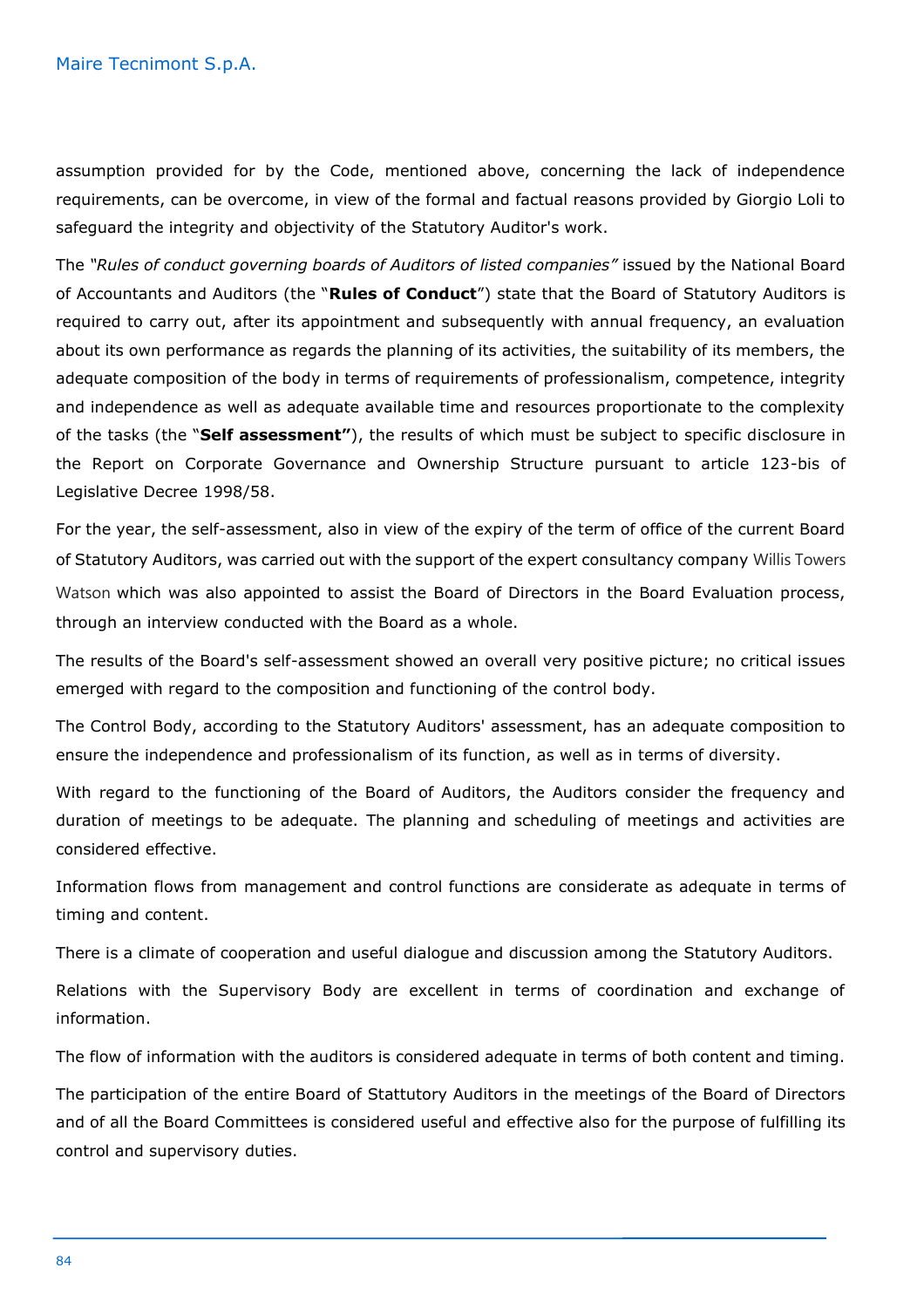

The management of the meetings of the Board of Auditors is considered to be effective, as is the preparation of the agendas. The commitment required and the time devoted to CS activities are considered adequate by the Auditors.

The induction programmes proposed by the Chairman of the Board of Directors, also in his capacity as Group Corporate Affairs, Governance & Compliance & Institutional Relations Senior Executive of the Company, with the support of the Secretary of the Board of Directors, were much appreciated by the Board of Statutory Auditors, also for the purposes of the effective performance of the supervisory and control activities for which it is responsible.

With reference to the activities carried out during the Financial Year by the Board of Auditors, it should be noted that the latter participated in all the Committee meetings, meeting on a regular basis the Boards of Statutory Auditors of the subsidiaries and the Maire Tecnimont Supervisory Body.

The Board of Statutory Auditors, in carrying out its activities, also receives regular information from the Functions of the Company responsible for the management of the internal control and risk management system (including the Head of Internal Audit) and attended meetings of the Control, Risks and Sustainability Committee, to which it is invited on a permanent basis. The methods of coordination between the parties involved in various capacities in the internal control and risk management system of the Company are described in Section 9.7 of this Report, to which reference is made.

The Board of Statutory Auditors met regularly with representatives of the Appointed Auditor and Designated Auditor, the members of the Supervisory Body pursuant to Legislative Decree 231/2001 of the Company and its Italian subsidiaries with an organisation, management and control model pursuant to Legislative Decree no. 231/01 and the Executive responsible for the financial reporting of the Company, for the mutual exchange of information.

The Board of Directors of the Company, in the meeting of 25 February 2022, confirmed not to have assigned to the Board of Statutory Auditors the duties of Supervisory Body in accordance with Legislative Decree no. 231/2001 with the understanding that these functions must be performed by a subject specifically and exclusively dedicated to supervisory activities as regards the functioning, compliance with and update of the Model and implementation within the scope of the Company of the provisions under Decree 231.

It is recalled that Legislative Decree no. 39/2010, as most recently amended by Italian Legislative Decree no. 135/2016, assigns to the Board of Auditors the functions of internal control and auditing committee which, in particular, is responsible for:

informing the competent body of the results of the legal audit and sending to said body the additional report pursuant to article 11 of Regulation no. 537/2014, accompanied by any comments;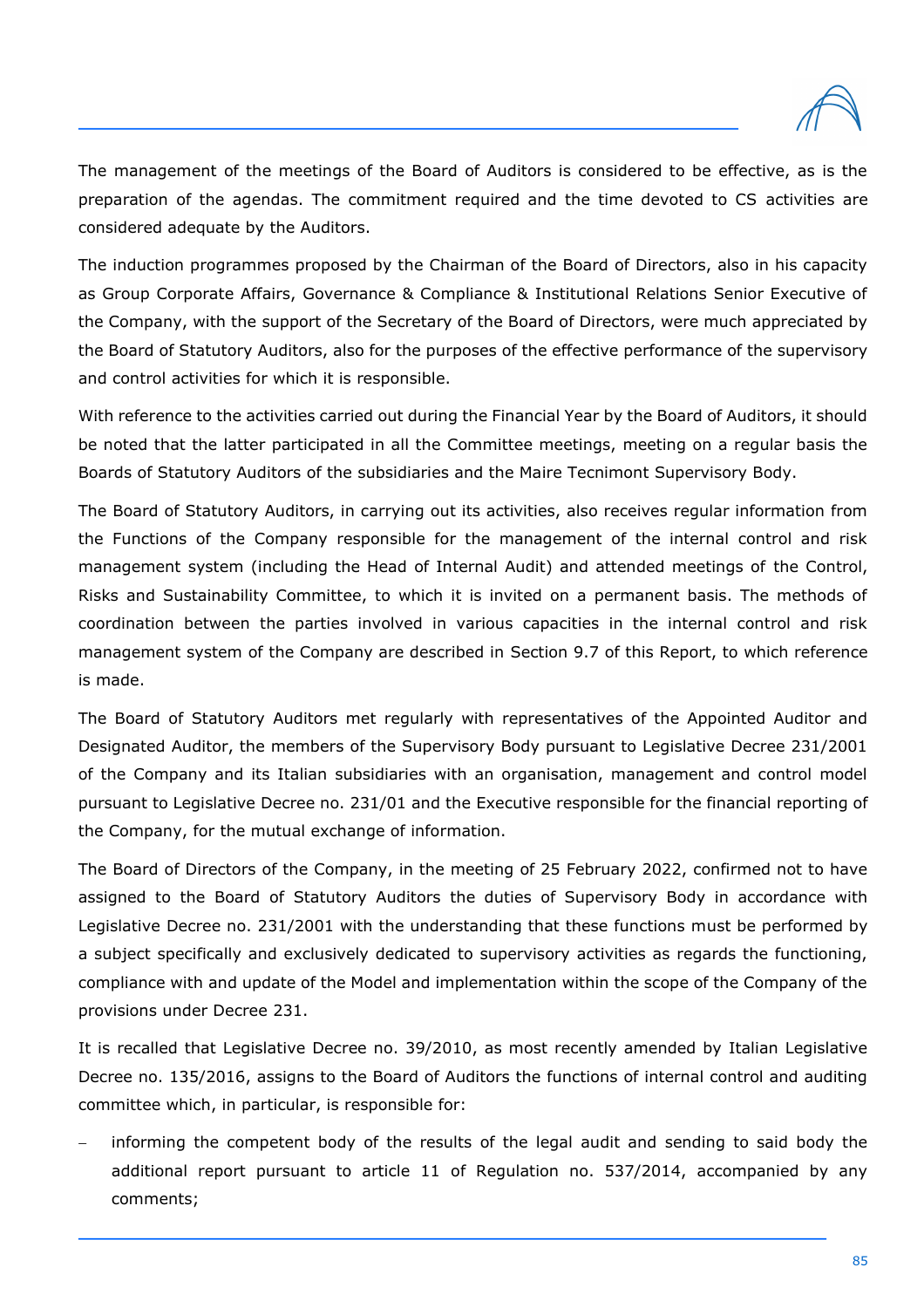- monitoring the financial reporting process and presenting recommendations or proposals aimed at guaranteeing its integrity;
- monitoring the effectiveness of the internal quality control and risk management systems of the company and, where applicable, of the internal audit, as regards the financial information of the audited entity, without violating its independence;
- monitoring the legal audit of the annual financial statements and the consolidated financial statements, also taking into account any results and conclusions of the quality controls performed by Consob pursuant to article 26, paragraph 6, of Regulation no. 537/2014, where available;
- to verify and monitor the independence of the legally-required Indipendento auditors or auditing firms pursuant to articles 10, 10-*bis*, 10-*ter*, 10-*quater* and 17 of Legislative Decree 39/2010 and article 6 of Regulation no. 537/2014, in particular as regards the adequacy of the provision of services other than the audit of the entity subject to it, in compliance with article 5 of this regulation;
- − being responsible for the procedure for the selection of Independent Auditors or auditing firms and recommending Independent Auditors or auditing firms to be appointed pursuant to article 16 of Regulation (EU) no. 537/2014.

For further details on the activities performed during the Year by the Board of Auditors, reference is made to the report on the supervisory activity of the Board of Auditors.

### **Diversity criteria and policies**

With specific reference to the "diversity criteria", already reflected in the current composition of the Board of Statutory Auditors also deriving from the application of the regulatory provisions and self regulation, it must be noted that: (i) a Standing Auditor and an Alternate Auditor belong to the less represented gender, in accordance with the legislation on balance between genders; (ii) without prejudice to the requirements of professionalism required by law, the training and professional development of the members of the Board of Auditors currently in office guarantees the appropriate skills to ensure the correct performance of the functions assigned to it.

It should also be noted that the Board of Directors, in the meeting held on 14 March 2019, in view of the Shareholders' Meeting convened for 29 April 2019 for the renewal of the Board of Auditors for the three years 2019-2021, defined, upon consulting with the Board of Statutory Auditors and in compliance with the provisions of the Self-Regulatory Code and due consideration of the results of the self-assessment of the Board of Auditors for FY 2018, guidance as to the composition of the auditing body, also in respect of diversity criteria such as age, gender balance and training and professional experience.

These guidelines have been included in the Explanatory Report of the Board of Directors in the Shareholders' Meeting of 29 April 2019, drawn up pursuant to article 125-*ter* of the CFA and related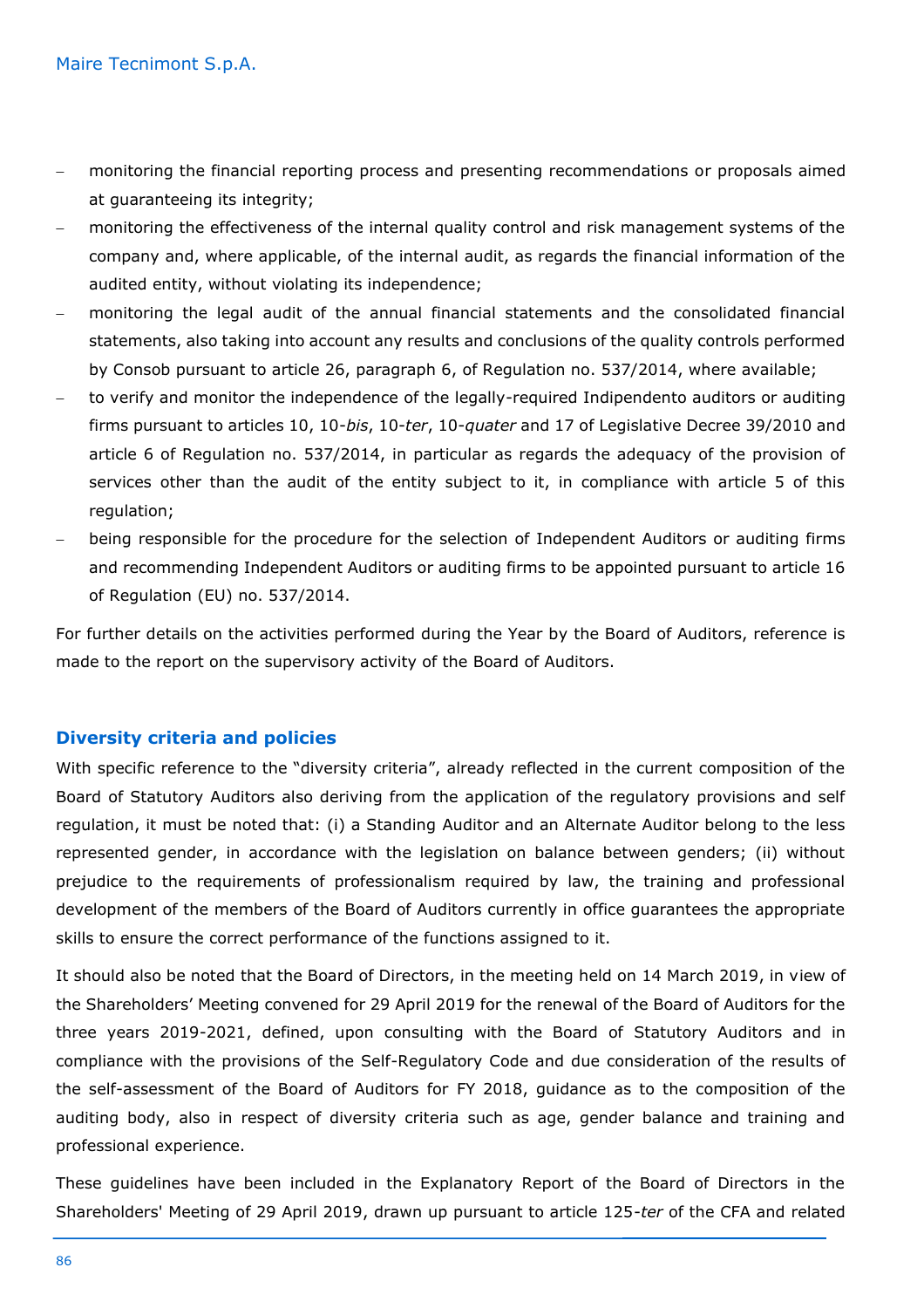

to the appointment of the Board of Statutory Auditors for the three-year period 2019-2021, made available to the public on the web site of the Company [\(www.mairetecnimont.com,](http://www.mairetecnimont.com/) section "Governance" – "Shareholders' Meeting Documents" - "2019").

On 11 March 2020, and most recently on 10 March 2021, the Board of Directors confirmed, for the three year period 2019-2021, the guidelines and the criteria formulated on 14 March 2019, such as policies applied to diversity, pursuant to article 123-*bis*, letter d-*bis*) of CFA, to be applied to the Board of Statutory Auditors ("**Board of Statutory Auditors Criteria and Policies on Diversity**").

The Board of Statutory Auditors Criteria and Policies on Diversity provide that, also in order to improve the understanding of the Company's organisation and of its activities, as well as the development of an effective corporate governance, notwithstanding the law requirements applied to professionalism and gender balance: (a) the Board of Statutory Auditors is made up of different aged members; and (b) the training and professional experience of the Statutory Auditors can guarantee a balanced combination of profiles and experience, both nationally and abroad, able to ensure the correct fulfilment of all the controls assigned to the competence of the Board of Statutory Auditors.

The Company's Board of Directors, in its meeting of 25 February 2022, in view of the Shareholders' Meeting called to approve the 2021 financial statements, defined - having heard the Board of Statutory Auditors and taking into account i) the Principles and Recommendations of the Corporate Governance Code approved by the Corporate Governance Committee in January 2020 in terms of the composition of the control body as well as ii) the results of the self-assessment process of the Board of Statutory Auditors for the Year - the guidelines on the composition of the control body also with reference to diversity criteria such as age, gender composition and educational and professional background (the "**BSA Composition Guidelines**").

The BSA Composition Guidelines were included in the Board of Directors' explanatory report to the Shareholders' Meeting called for 8 and 11 April 2022, on first and second call respectively, prepared pursuant to Article 125-*ter* of the CFA and relating to the appointment of the Board of Statutory Auditors, made available to the public on the Company's website [\(www.mairetecnimont.com,](http://www.mairetecnimont.com/) section "Governance" - "Documents for the Shareholders' Meeting" - "2022") and by the other means provided for by applicable regulations.

### **Independence**

With reference to the qualitative and quantitative criteria for assessing the significance of the relevant circumstances according to the Code for the purposes of assessing the independence of the Statutory Auditors, reference should be made to Section 4.7 above on the proposal of the Directors.

With regard to the periodic checks on the independence of the members of the Board of Statutory Auditors, reference should be made to the preceding paragraph.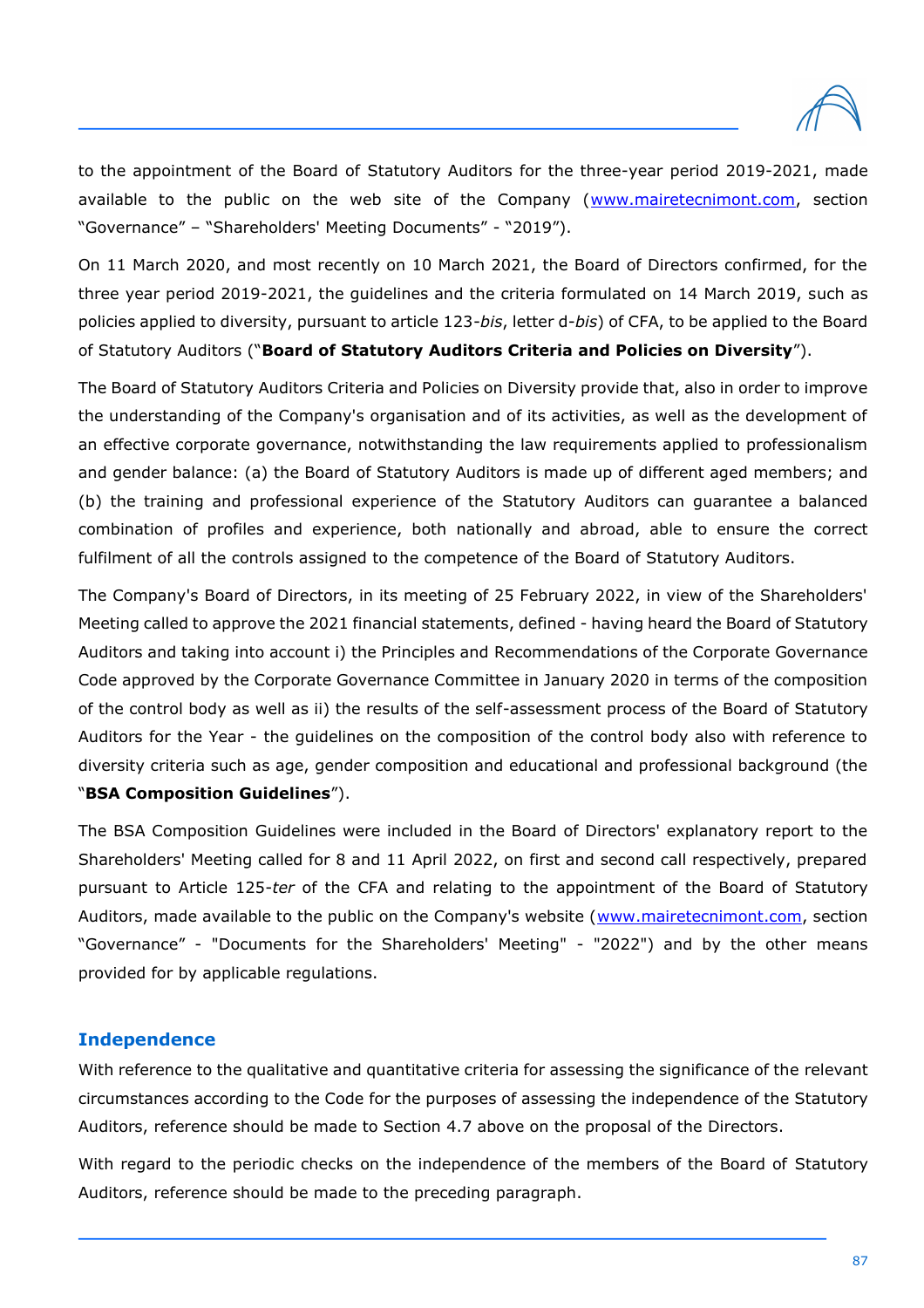### **Remuneration**

The remuneration of the members of the Board of Statutory Auditors is based on the professionalism and commitment required by their role, also taking into account the market practices of companies comparable to the Issuer in terms of size, complexity and business structure.

### **Interest management**

In accordance with the provisions of Article 6, Recommendation 37, of the Code, a Statutory Auditor who, on his own behalf or on behalf of third parties, has an interest in a Company's transaction is required to inform the remaining members of the Board of Statutory Auditors, as well as the Chairman of the Board of Directors, without delay, of the nature, terms, origin and extent of his interest.

### **12 RELATIONS WITH SHAREHOLDERS**

The Board of Directors of Maire Tecnimont intends to continue to promote and maintain an on-going dialogue with the shareholders and the stakeholders that are relevant for the Company, in compliance with the respective roles and also taking into account the engagement policies adopted by the institutional investors and the asset managers.

The Company has set up an Investor Relator Function which ensures a correct, continuous and complete dialogue with the Stakeholders, notwithstanding that the provision of documents and in general the disclosure of information regarding the Company must be carried out in compliance with the *"Procedure for the management of Inside Information and Potentially Inside Information"* adopted by Maire Tecnimont. The Manager responsible for the relationships with the Institutional Investors and the other Shareholders (Investor Relator) is Riccardo Guglielmetti.

The Company has established two Sections "Investors" and "Governance" in its website [\(www.mairetecnimont.com\)](http://www.mairetecnimont.com/), easily identifiable and accessible, for publishing information concerning the Company, which are of certain importance to Shareholders and Stakeholders in general.

The Issuer, for the transmission and storage of Regulated Information, has chosen to use the system called 1INFO [\(www.1info.it\)](http://www.1info.it/), managed by Computershare S.p.A.

With reference to the adoption of a policy for the management of dialogue with Shareholders generally as per Art. 1, principle IV and Art. 1, recommendation 3 of the Code, please refer to what has already been indicated in Section 4.1 of this Report.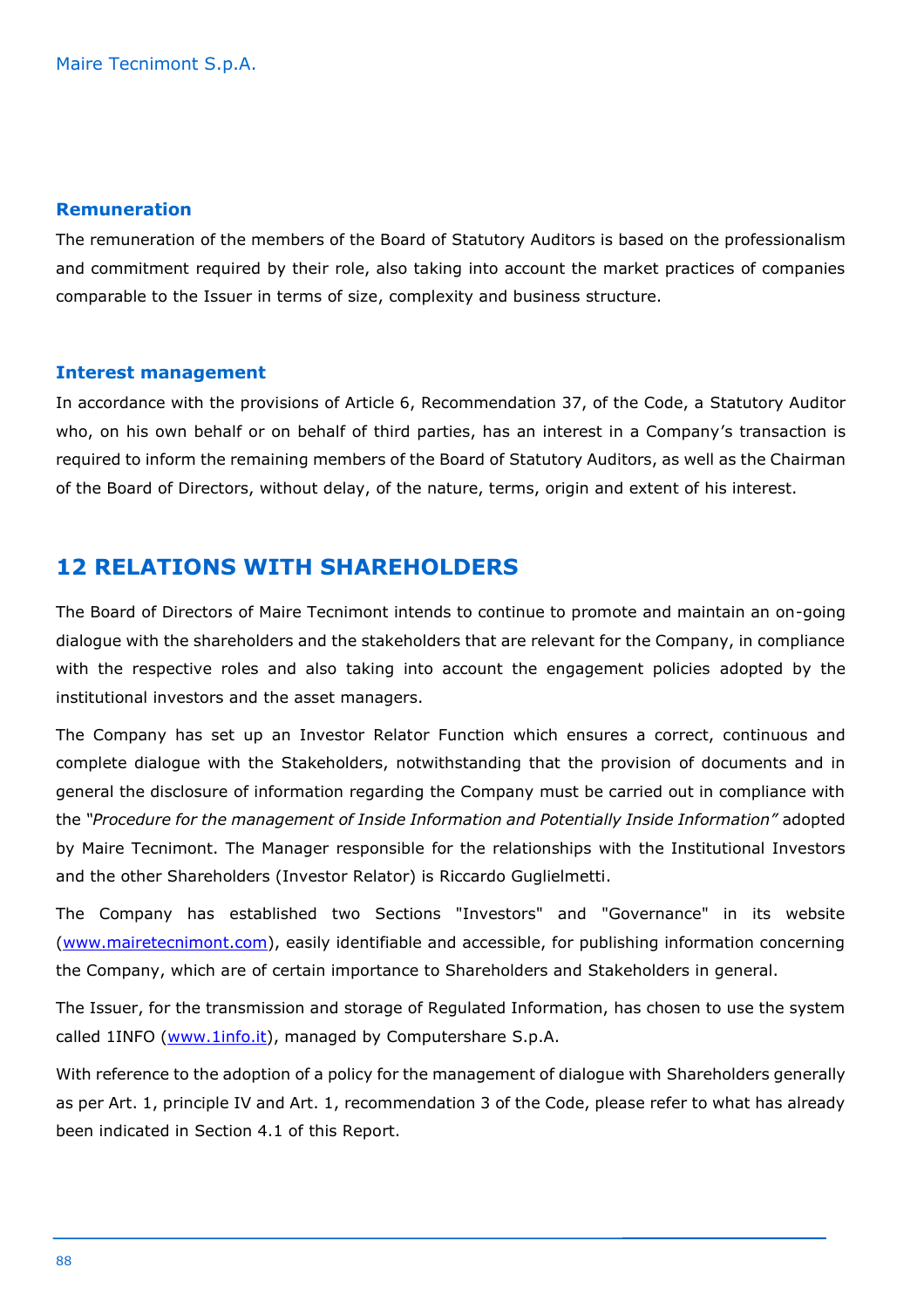

### **13 SHAREHOLDERS' MEETINGS**

With regard to Shareholder's Meeting functioning, article 9 of the By-Laws envisages that the Shareholders' Meeting shall be called, also in several calls, pursuant to and in accordance with the law, at the Company registered office or elsewhere provided that it is in Italy, by means of notice, containing the information envisaged by the applicable legal and regulatory provisions from time to time in force.

In any case, ordinary Shareholders' Meetings shall be convened within 120 (one hundred and twenty) days from the closure of the financial year or within 180 (one hundred and eighty) days, in the cases provided for by law.

The Shareholders' Meeting resolves with the attendance and voting quorums required by the law.

The Meeting is competent to decide on matters specified by the law. It shall be clarified that article 15 of the By-Laws attributes to the Board of Directors resolutions concerning: (i) the creation and suppression of branches; (ii) which directors, in addition to those indicated in the By-Laws, represent the Company; (iii) the reduction of the share capital in case of any Shareholder's withdrawal; (iv) the adjustment of the Company's By-Laws to regulatory provisions; (v) the transfer of the registered office to another municipality in Italy; (vi) merger resolutions in the cases envisaged by articles 2505 and 2505-*bis* of the Italian Civil Code, as well as demergers resolutions in the cases in which such regulations apply.

The vesting of the Board of Directors with powers that by law fall within the competence of the Shareholders' Meeting shall not deprive the Shareholders of their main powers to adopt resolutions in that area.

In accordance with article 10 of the By-Laws of Maire Tecnimont, the legal power to participate in the Meeting and exercise the right to vote shall be attested by a communication confirming such a right delivered to the Company, which has been prepared by the intermediary in favour of the person entitled right to vote, on the basis of the accounting registration at the end of the seventh trading day which is open prior to the date fixed for the Meeting.

More specifically, article 10 establishes that: *"Those with voting rights can attend shareholders' meetings. The right to attend the meeting and exercise voting rights is attested by notification to the Company, carried out by the intermediary in favour of the person who has the right to vote, on the basis of evidence relating to the end of the accounting day of the seventh trading day preceding the date fixed for the meeting in first call. The communication of the intermediary referred to in this Article 10 must reach the Company by the end of the third trading day preceding the date fixed for the meeting in first call or by another deadline required by governing law and regulations from time to time in force. All of the above without prejudice to the entitlement to speak and vote if communications*  have reached the Company after the above deadlines, as long as by the beginning of the meeting of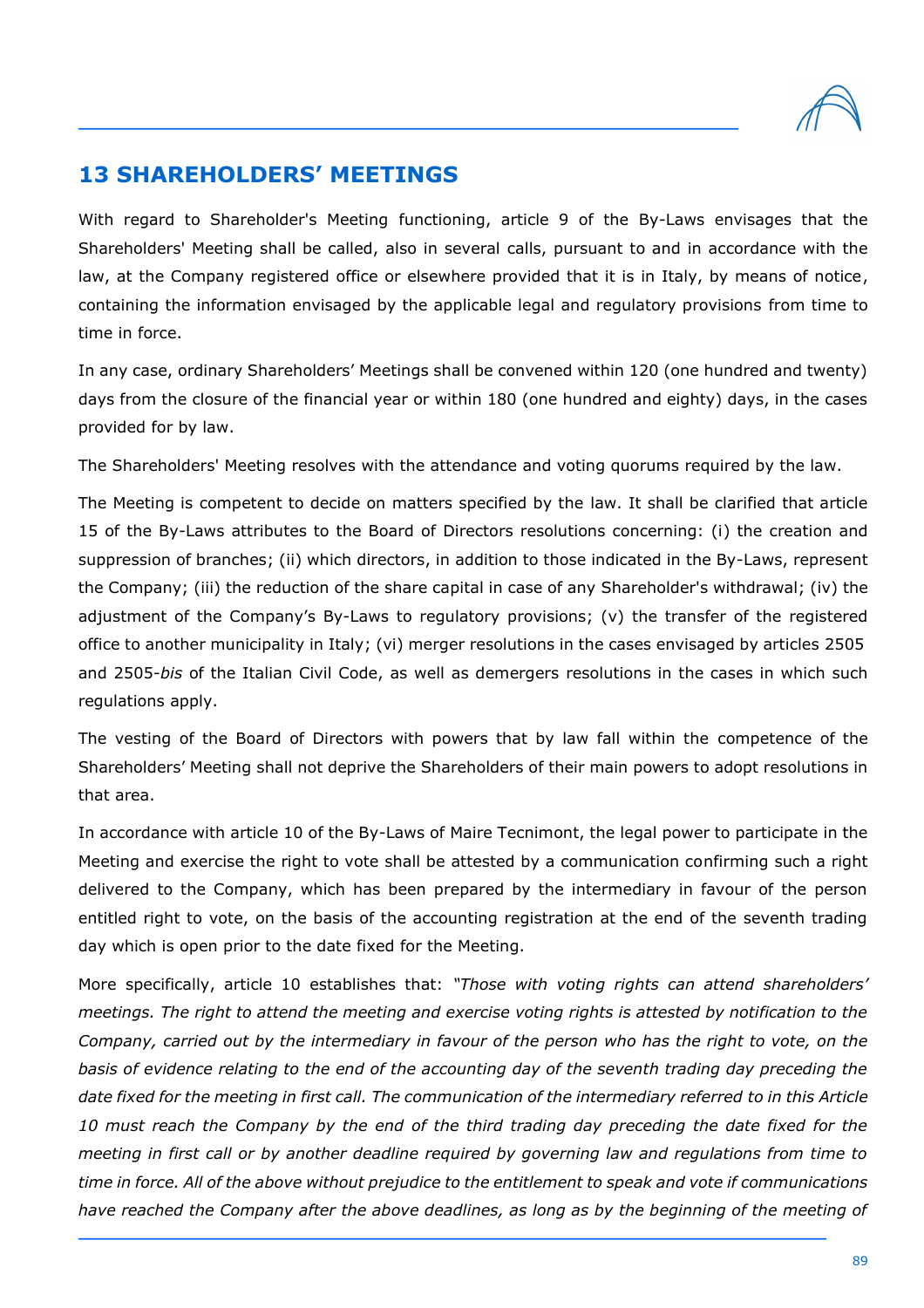*each individual call. Each shareholder entitled to attend the Shareholders' Meeting may be represented by a proxy, within the scope of and in accordance with the law. Shareholders retain the right to notify the Company of the proxy to attend the Shareholders Meeting by transmission of same to the email address indicated in the Shareholders' Meeting notice. Ordinary and extraordinary shareholders' meetings are governed by the relative Shareholders' Meeting Regulations approved by the shareholders in an ordinary meeting".*

It is recalled that the By-Laws envisage an increase to voting rights, for a description of which reference is made to Section 2, letter d) above.

On 04 July 2007, the Company adopted, as most recently amended on 18 February 2015, a Meeting Regulation with the aim of governing the ordered and functional performance of the Shareholders' Meetings. The Maire Tecnimont Shareholder's Meeting Regulation may be consulted on the Issuer's website [www.mairetecnimont.com,](http://www.mairetecnimont.com/) under the section "Governance" - "Shareholders' Meeting Documents".

In order to guarantee each shareholder the right to voice their opinion on the items under discussion, art. 16 of the Company Shareholder's Meeting Regulation rules that shareholders concerned should file the request to the Chairman, after reading of the item on the agenda to which the request refers and after the Chairman establishes the method for requests and interventions and the order thereof.

During the Year, an ordinary Shareholders' Meeting was held on 15 April 2021 and was attended by almost all Directors and by all Statutory Auditors. In particular, pursuant to Article 106, paragraph 4, of Decree Law no. 18 of 17 March 2020, entitled "*Measures to strengthen the National Health Service and provide economic support for families, workers and businesses related to the epidemiological emergency from COVID-19*" converted, with amendments, into Italian Law no. 27 of 24 April 2020 and extended by Decree Law no. 183/2020, converted into Law no. 21 of 26 February 2021 (the "Cura Italia" Decree) in order to protect all participants in the Shareholders' Meeting and to contain the risks associated with the Covid-19 health emergency, the participation of those with voting rights took place exclusively through Computershare S.p.A., appointed by the Company as Designated Representative pursuant to article 135-undecies of the CFA, and the participation of all those with voting rights in the meeting took place exclusively through teleconferencing systems which ensured identification, participation and, for those with voting rights, the exercise of their right to vote.

The Board of Directors prepared and made available to Shareholders, in the manner and within the time provided by law, all documentation on the topics on the agenda.

There were no significant changes in the shareholding structure during the year.

With regard to the complete information relating to the relevant shareholdings in the capital of Maire Tecnimont, reference is made to Table 1 Annexed hereto.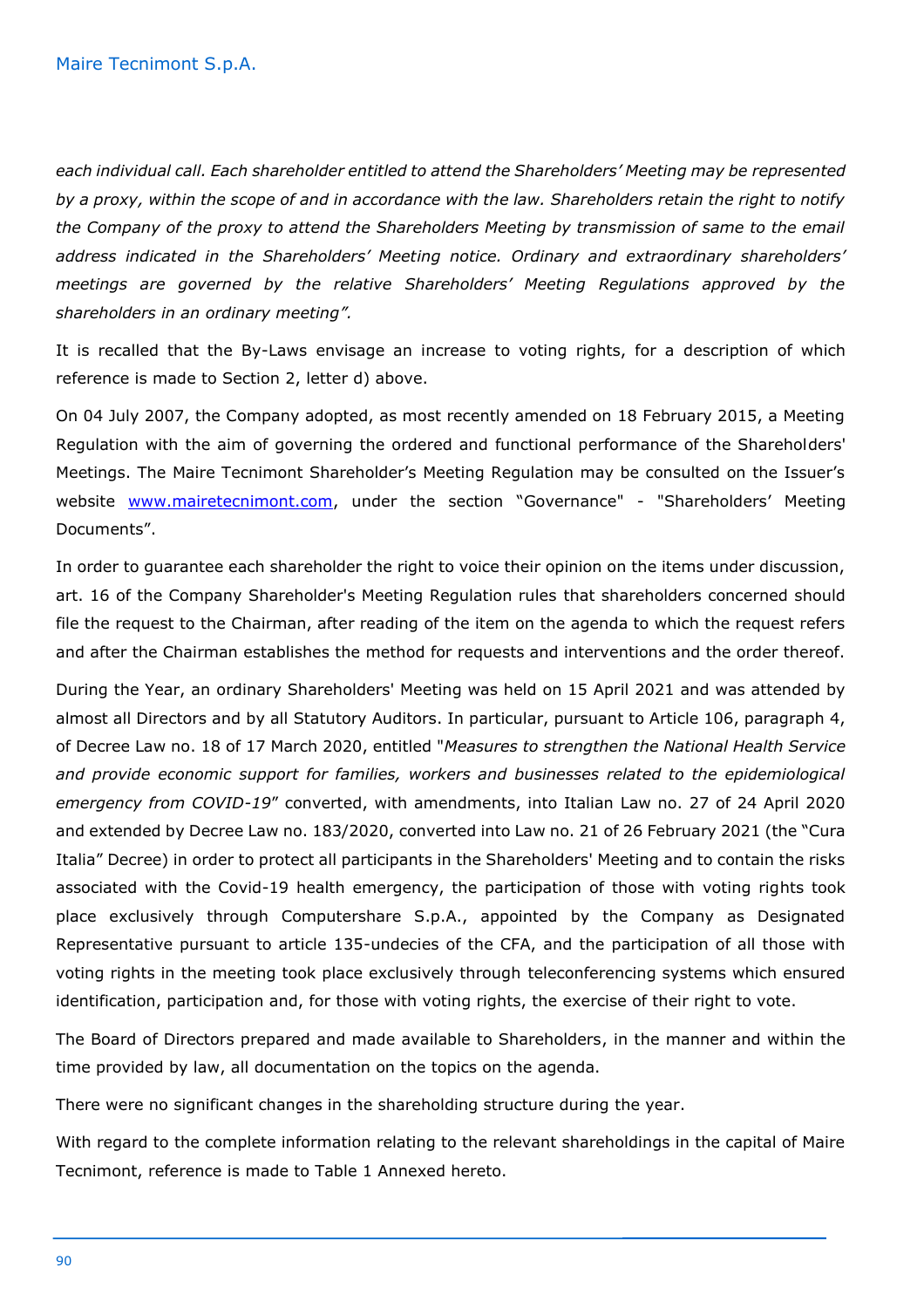

During the Year, a 128.3% increase was recorded in the capital of the Company from Euro 598,782,867 at 30 December 2020 (last day of trading in 2020) to Euro 1,367,144,197 at 30 December 2021 (last day of trading in 2021).

The number of ordinary shares of the Company, equal to 328,640,432 at 31 December 2019, did not change in the Year and as at this Reporting date.

It should be recalled that due to the increased voting rights envisaged by the By-Laws, the share capital of Maire Tecnimont - in accordance with article 120, paragraph 1 of the CFA and the provisions of article 6-bis of the By-Laws - is the total number of voting rights.

At 31 December 2021 the share capital of Maire Tecnimont, expressed in the number of voting rights, was 504,732,490 and it did not change as at this Reporting date.

During the Year, the Board of Directors did not propose to the Shareholders' Meeting to modify the corporate governance system in terms of i) choice and characteristics of the model, ii) size, composition and appointment of the Board, iii) articulation of administrative and patrimonial rights, iv) percentages for the exercise of prerogatives to protect minorities.

# **14 FURTHER CORPORATE GOVERNANCE PRACTICES (pursuant to art. 123-***bis***, paragraph 2, letter a), CFA)**

As regards corporate governance practices in addition to those indicated in the previous paragraphs and effectively applied by Maire Tecnimont, it is recalled that starting January 2018, the Control Risks and Sustainability Committee has been assigned new functions concerning sustainability, a description of which is given in Section 9.2 above.

Moreover, for the sake of completeness, it is noted that the Company's organisation has the following internal committees: Coordination Committee, Commercial Committee, Region Committee, Project Development Committee, Internal Sustainability Committee and Internal Committee overseeing the internal control and risk management system (the "ICRS Committee"). These committees perform activities in support of the CEO in the evaluation of strategic initiatives and decisions, Corporate and Business, including local content issues, with Group value and impact, related to investments, business activities and presence in geographical Group's interest areas (Regions), project development initiatives, sustainable business management and the optimisation of processes of internal control and risk management and coordination.

The Merger & Acquisition Committee has also been established to provide support to the Chairman of the Board of Directors and the Chief Executive Officer in the evaluation of decisions with Group impact regarding the identification and assessment of options for inorganic growth, M&A, divestments, the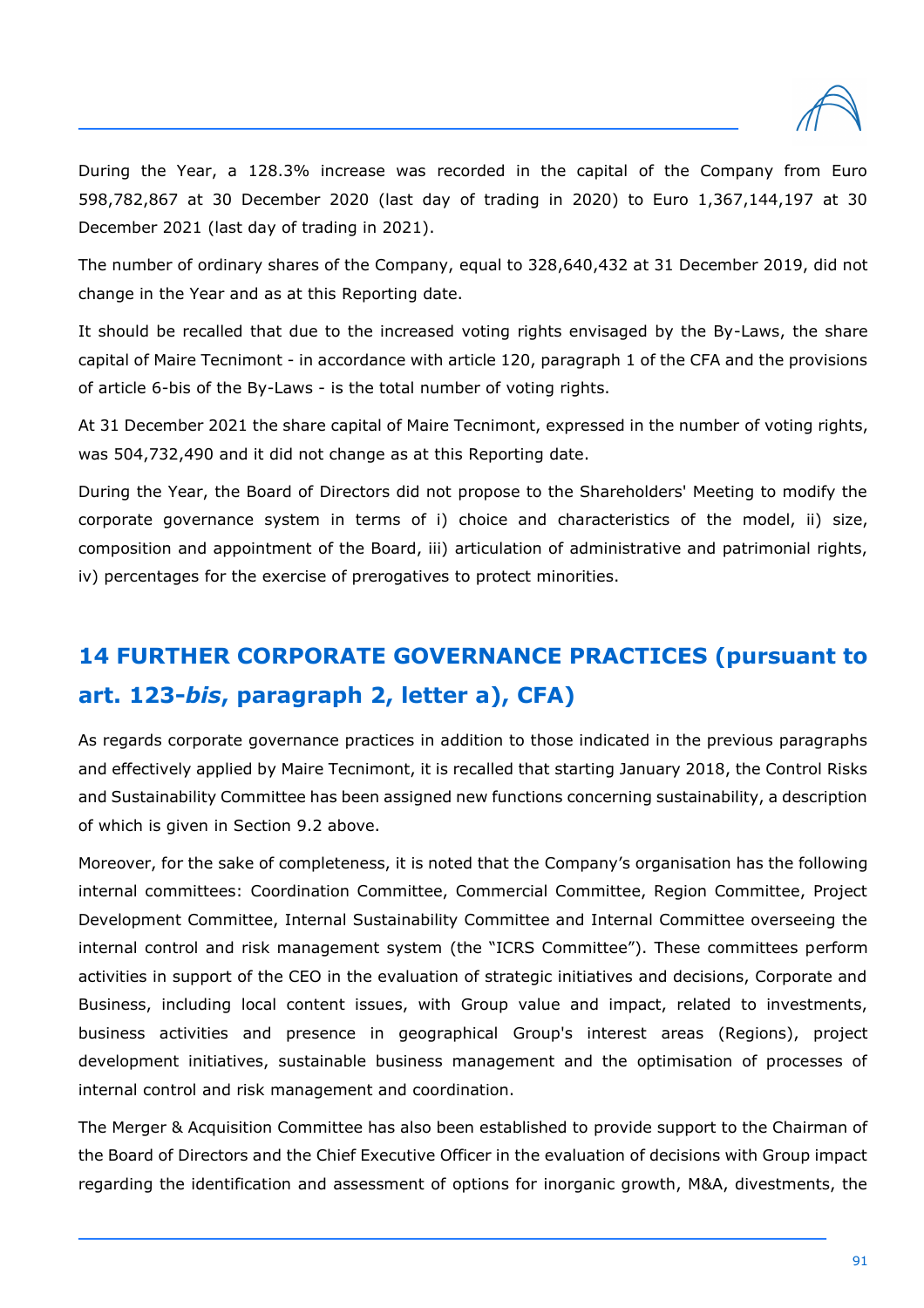definition and implementation of Corporate and Business strategies, as well as the assessment of opportunities for the evolution of the industrial model.

It is also reported the presence of the Maire Tecnimont "Green Acceleration Advisory Board", a strategic advisory body assisting the Chairman of the Board of Directors and the Chief Executive Officer, with the task to further strengthen within the Group the level of awareness and knowledge concerning the energy and industrial transition, currently in process, as well as the impacts thereof. The "Green Acceleration Advisory Board" of Maire Tecnimont is responsible for promoting the Group identity as a major and innovative player in the green chemistry with the objective of becoming a reference for the development of the circular economy.

The Maire Tecnimont "Green Acceleration Advisory Board" comprises not only the Chairman of the Board of Directors and the Chief Executive Officer but also high-profile experts, both national and international, with various specific competences and expertise.

# **15 CHANGES AFTER THE CLOSURE OF THE FINANCIAL YEAR OF REFERENCE**

From the end of the Year, there no changes to be reported.

# **16 CONSIDERATIONS ON THE LETTER FROM THE CHAIRMAN OF THE CORPORATE GOVERNANCE COMMITTEE**

The letter from the Chairman of the Corporate Governance Committee (the "**CG Committee**") of 3 December 2021 was sent on 10 December 2021 to the Chairman of the Board of Directors, the Chief Executive Officer and the Chairman of the Board of Statutory Auditors of the Company.

Said letter was brought to the attention of the Control Risks and Sustainability Committee on 15 December 2021 and the Board of Directors, in the presence of the members of the Remuneration Committee, on 16 December 2021.

As mentioned above, the Board Evaluation activities carried out during the Year also took into account the recommendations made in the above-mentioned letter.

With the first recommendation, the CG Committee, highlighting the centrality attributed in the new Code to the pursuit of the objective of sustainable success, recommends that companies include in their corporate governance report adequate information, albeit brief, on the methods adopted for its pursuit and on the approach adopted to promote dialogue with relevant Stakeholders.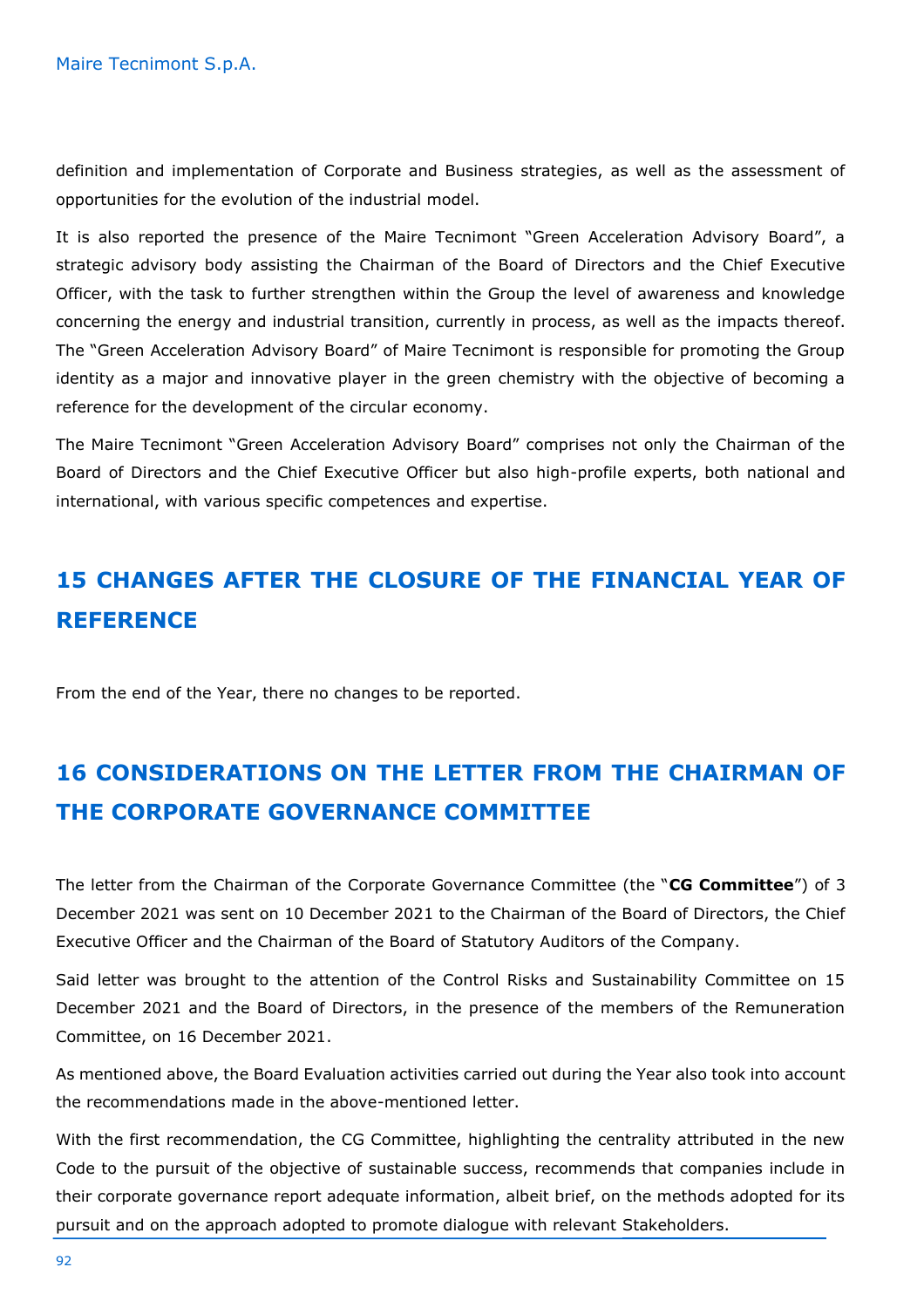

In this regard, it should be noted that the Issuer's corporate governance system is already defined in accordance with the Issuer's operational requirements and the pursuit of the strategies adopted, with the aim of achieving the sustainable success of the Company and the Group, to which they contribute: *i)* the launch of Local Content initiatives with regard to relations with industrial Stakeholders and In-Country-Value ( "**ICV**"), with the aim of continually improving knowledge of the local context relating to ICV at global level, the ability to assess socio-economic impacts, the efficiency of relations with major suppliers, as well as the optimisation of local governance, again from an ICV perspective; *ii)* the Group's activities in the field of green chemistry and technologies to support the energy transition; *iii)* an effective and efficient Internal Control and Risks Management System, with the identification of specific roles and division of responsibilities, also in the field of sustainability; *iv)* a Group Remuneration Policy that provides, with reference to incentive tools, specific sustainability objectives; and *v*) for the purposes of protecting "diversity", the definition of a proactive promotion and inclusion strategy, with the aim of fostering diversity in all its dimensions, in order to seize and maximise opportunities and generate value in a context, such as the current one, which is increasingly diversified, in which the talent of each individual and the opportunity to express and cultivate it can represent an asset and generate value.

The second recommendation concerns the new approach to proportionality, aimed at favouring the needs and peculiarities of companies with a strong controlling shareholder and smaller companies. In this regard, the CG Committee recommends that it should evaluate the classification of the company with respect to the categories of the Code and the simplification options available for "non-large" and/or "concentrated" companies, and that it should adequately indicate the choices made.

With regard to the considerations made and the activities of the Company for the purposes of adapting its governance system to the new Code, reference should be made to Section 3 of this Report and to the subsequent Sections for further details.

The third recommendation concerns the composition of the Board. In this regard, the CG Committee recommends that the criteria used to assess the significance of professional, commercial or financial relationships and additional remuneration be provided in the Corporate Governance Report, including with reference to the Chairman of the Board of Directors, if the latter has been assessed as independent under the Code.

In respect of the above, please refer to Section 4.7 of this Report. It should be noted, to the extent necessary, that the Chairman of the Board of Directors is not independent within the meaning of the Code.

With the fourth recommendation, the CG Committee, while noting an overall improvement in the management of pre-meeting information, invites the Boards of Directors to take care of the preparation of Board and Committee regulations, paying particular attention to the explicit determination of the deadlines deemed appropriate for the submission of documents and the exclusion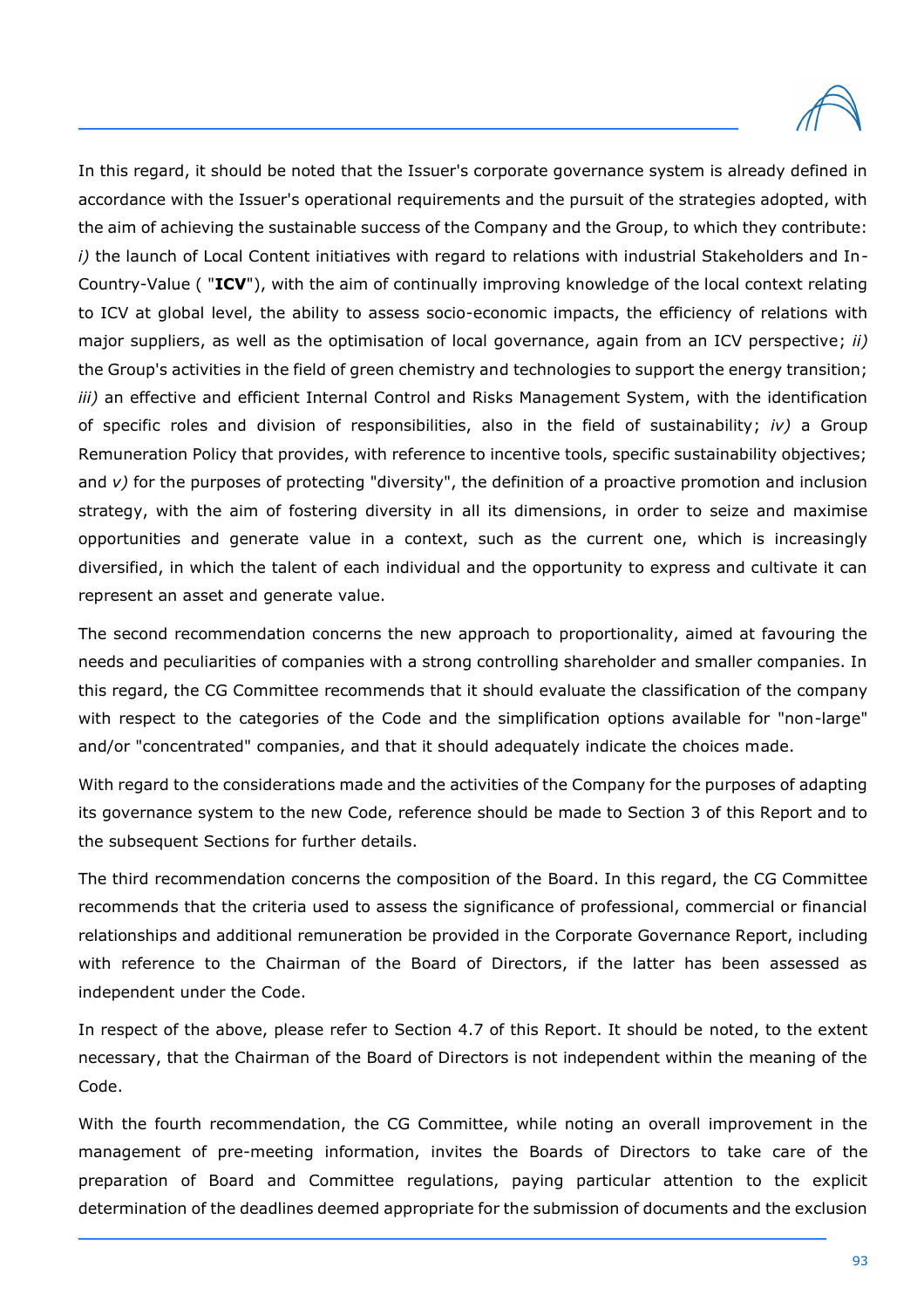of generic confidentiality requirements as possible exemptions to the respect of such deadlines. When drafting the corporate governance report, companies should also adequately explain whether they have complied with the notice period defined above and, where in exceptional cases it has not been possible to comply with the notice period, explain the reasons for this and how appropriate follow-up has been provided to the Board.

In respect of the above, please refer to Section 4.4 of this Report.

With regard to the appointment and succession of Directors, the CG Committee invites, in its fifth recommendation, non-concentrated ownership companies to properly consider the recommendations made to them with respect to the renewal of the Board of Directors. In this regard, the abovementioned Committee recalls that for such companies, the Code recommends that the outgoing Board of Directors should express, in view of its renewal, the orientation on its optimal composition, taking into account the results of the self-assessment, without subsequently delegating this responsibility to the Shareholders, during the phase of submission of lists. Indeed, the CG Committee invites the Boards of Directors of "non-concentrated" companies to request those who submit a list containing a number of candidates exceeding half of the members to be elected to provide adequate information (in the documentation submitted for filing) on the conformity of the list with the orientation expressed by the outgoing Board and to indicate their candidate for the office of Chairman.

With reference to the above, as far as necessary, it should be noted that the Issuer currently falls within the scope of the Code as a "concentrated ownership company". It should also be noted that, in view of the renewal of the corporate bodies, the Board of Directors nevertheless deemed it appropriate to issue specific guidelines to the Shareholders. For further information in this regard, reference should be made to this Report and to the Illustrative Reports on the appointment of corporate bodies approved by the Board of Directors and made available to Shareholders in view of the Shareholders' Meeting convened for 8 and 11 April 2022, at first and second call respectively.

The sixth recommendation is aimed at gender equality. The CG Committee recalls that the Code expressly recommends that all listed companies adhering to it adopt measures to promote equal treatment and opportunities between genders within the entire corporate organisation and monitor their concrete implementation. In this regard, the Committee, while observing an increasing attention on these issues, invites companies to provide adequate information in the Corporate Governance Report on the concrete identification and application of such measures.

With reference to this recommendation, please refer to what is indicated in this Report on the strategies defined by the Group in terms of "diversity" for the proactive promotion and inclusion, with the aim of fostering diversity in all its dimensions.

The seventh recommendation concerns remuneration policies. The CG Committee, in addition to reiterating the opportunity for an improvement in policies in the definition of clear and measurable rules for the payment of the variable component and of any end-of-office indemnity, recommends to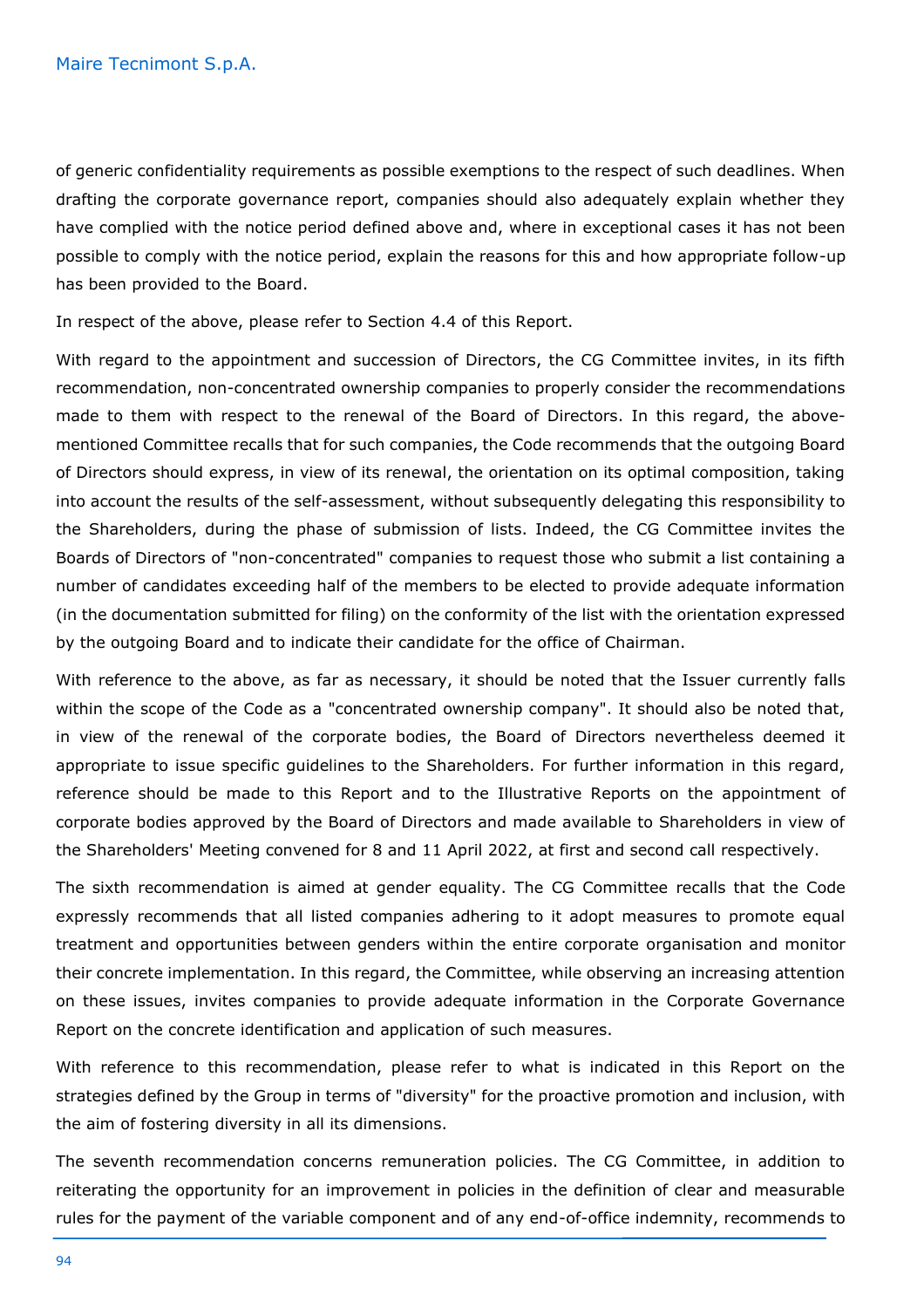

adequately consider the consistency of the parameters identified for the variable remuneration with the strategic objectives of the business and the pursuit of sustainable success, evaluating, if necessary, the provision of non-financial parameters. With particular reference to remuneration parameters linked to the achievement of environmental and social objectives, it recommends that companies ensure that such parameters are pre-determinable and measurable.

With reference to the above, please refer to what is indicated in the "*Report on the 2022 Remuneration Policy and fees paid*" prepared pursuant to Article 123-ter of the CFA and made available to the public on the Company's website [\(www.mairetecnimont.com](https://eur02.safelinks.protection.outlook.com/?url=http://www.mairetecnimont.com/&data=04|01|sara.frassine@mairetecnimont.it|d03b5b2be0ee419f5e7a08d9f6ce1f35|7cc918885aa049e5a83622cda2eae0fc|0|0|637812187435209089|Unknown|TWFpbGZsb3d8eyJWIjoiMC4wLjAwMDAiLCJQIjoiV2luMzIiLCJBTiI6Ik1haWwiLCJXVCI6Mn0=|3000&sdata=mqSYfNzOEt9BJ65vE+RUbkdBxmc9xHykT696RKlmZS0=&reserved=0), section "Governance" - "Documents for the Shareholders' Meeting" - "2022").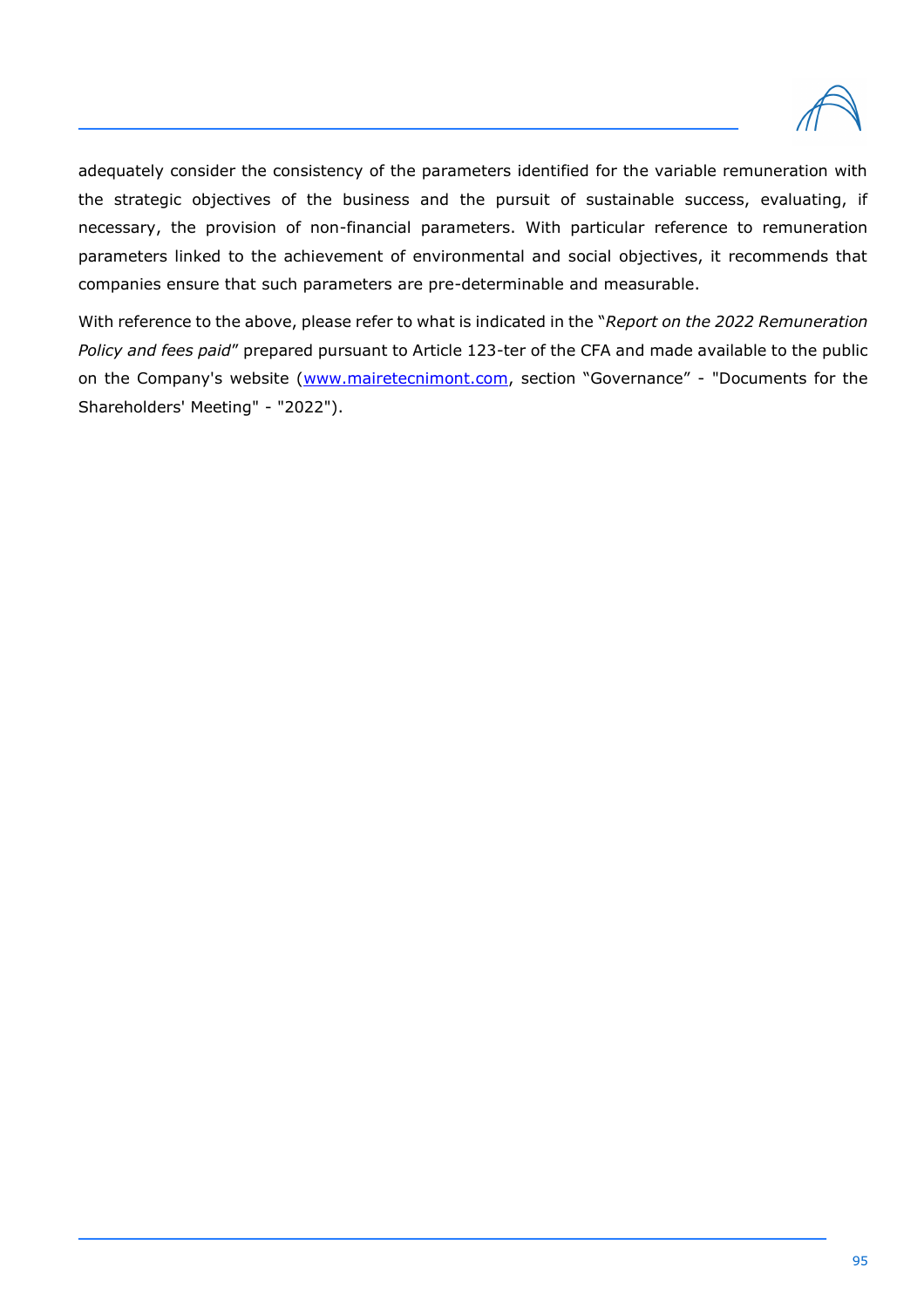Maire Tecnimont S.p.A.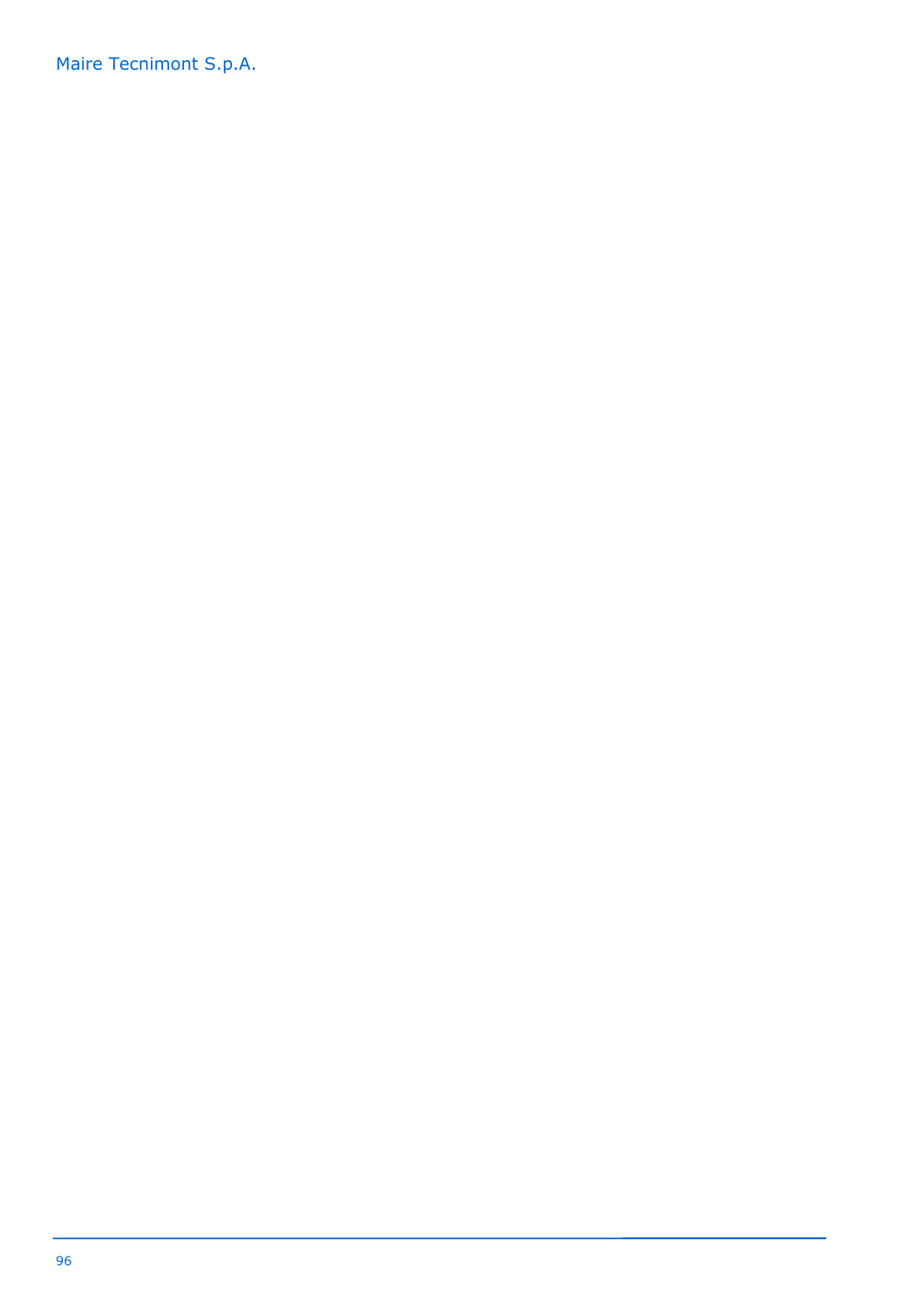

# **Tables**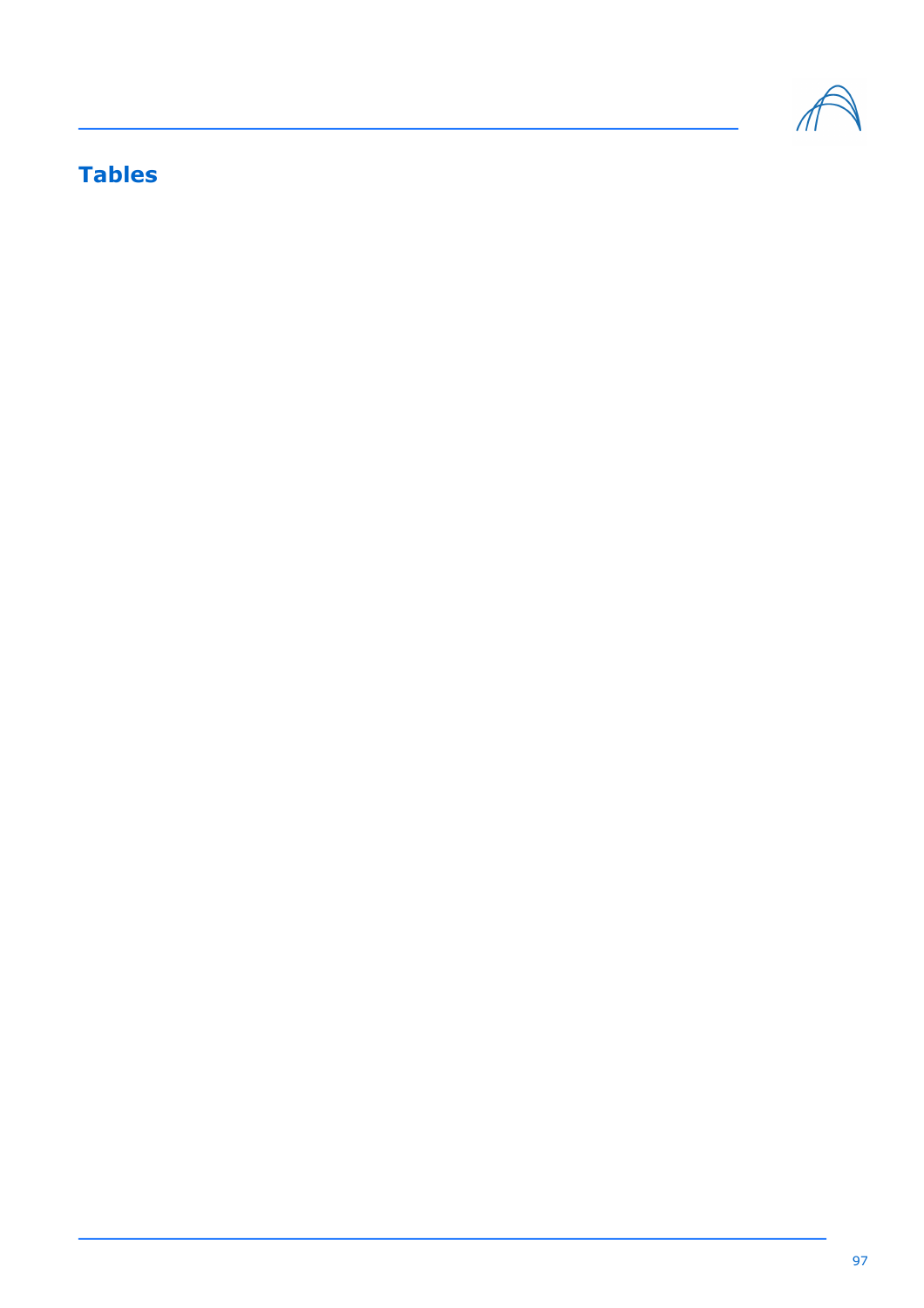### **TABLE 1: INFORMATION ON THE OWNERSHIP STRUCTURE AT 31/12/2021**

| <b>STRUCTURE OF THE SHARE CAPITAL</b>                                                         |             |                      |                                                  |                                                              |  |  |  |  |  |  |  |
|-----------------------------------------------------------------------------------------------|-------------|----------------------|--------------------------------------------------|--------------------------------------------------------------|--|--|--|--|--|--|--|
|                                                                                               | No. shares  | No. voting<br>rights | <b>Listed (specify</b><br>markets)/not<br>listed | <b>Rights and obligations</b>                                |  |  |  |  |  |  |  |
| <b>Ordinary shares</b><br>N.B. there is the<br>possibility of an increase<br>in voting rights | 328,640,432 | 504,732,490          | Euronext Milan                                   | Right and obligations<br>pursuant to the law and By-<br>laws |  |  |  |  |  |  |  |
| <b>Preference</b><br>shares                                                                   |             |                      |                                                  |                                                              |  |  |  |  |  |  |  |
| <b>Shares with</b><br>multiple votes                                                          |             |                      |                                                  |                                                              |  |  |  |  |  |  |  |
| <b>Other categories</b><br>of shares with<br>voting rights                                    |             |                      |                                                  |                                                              |  |  |  |  |  |  |  |
| <b>Savings shares</b>                                                                         |             |                      |                                                  |                                                              |  |  |  |  |  |  |  |
| <b>Convertible</b><br>savings shares                                                          |             |                      |                                                  |                                                              |  |  |  |  |  |  |  |
| <b>Other categories</b><br>of non-voting<br>shares                                            |             |                      |                                                  |                                                              |  |  |  |  |  |  |  |
| Other                                                                                         |             |                      |                                                  |                                                              |  |  |  |  |  |  |  |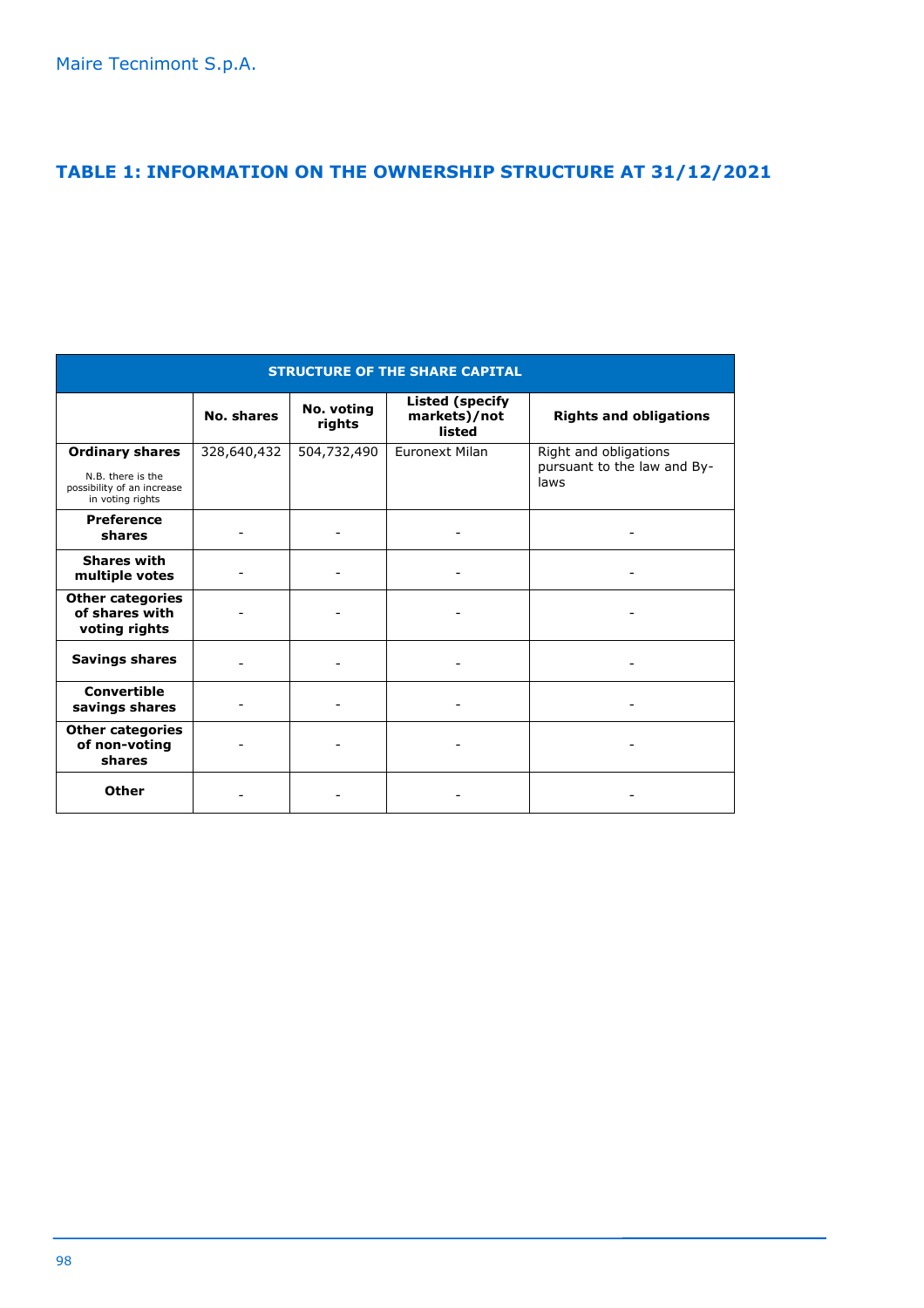

| <b>OTHER FINANCIAL INSTRUMENTS</b><br>(Attributing the right to subscribe new-issue shares) |                                                  |                                                               |  |  |  |  |  |  |  |
|---------------------------------------------------------------------------------------------|--------------------------------------------------|---------------------------------------------------------------|--|--|--|--|--|--|--|
|                                                                                             | <b>Listed (specify</b><br>markets)/not<br>listed | No. of shares at<br>the service of<br>conversion/<br>exercise |  |  |  |  |  |  |  |
| <b>Convertible</b><br>bonds                                                                 |                                                  |                                                               |  |  |  |  |  |  |  |
| Warrant                                                                                     |                                                  |                                                               |  |  |  |  |  |  |  |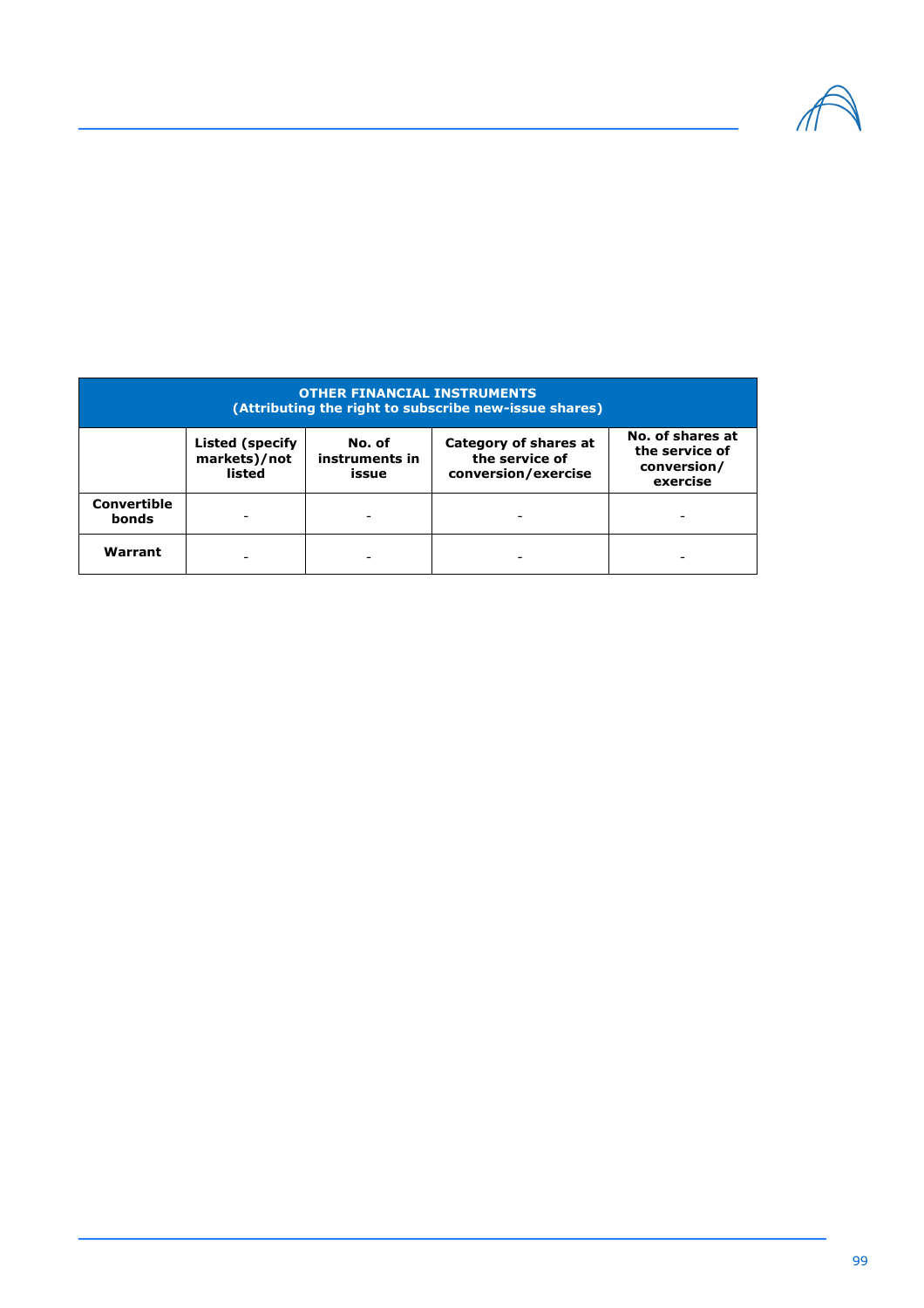| <b>SIGNIFICANT EQUITY HOLDINGS</b>                      |                                               |                                      |                              |  |  |  |  |  |  |
|---------------------------------------------------------|-----------------------------------------------|--------------------------------------|------------------------------|--|--|--|--|--|--|
| <b>Declarant</b>                                        | Direct shareholder                            | % Share of ordinary<br>share capital | % share of voting<br>capital |  |  |  |  |  |  |
| Fabrizio DI AMATO                                       | GLV CAPITAL S.p.A.                            | 51.018%                              | 66.437%                      |  |  |  |  |  |  |
| <b>COBAS Asset</b><br>Management SGIIC,<br>$S.A.$ $(*)$ | <b>COBAS Asset</b><br>Management SGIIC, S.A.  | 7.607%                               | 6.610%                       |  |  |  |  |  |  |
| Yousif Mohamed Ali<br>Nasser AL NOWAIS                  | Arab Development<br>Establishment<br>(ARDECO) | 4.733%                               | 3.081%                       |  |  |  |  |  |  |

(\*) It should be noted that COBAS Asset Management SGIIC, S.A., after the end of the financial year, communicated the change in its shareholding, reducing the percentage of ordinary capital to 5.021% and that of voting capital to 4.939%.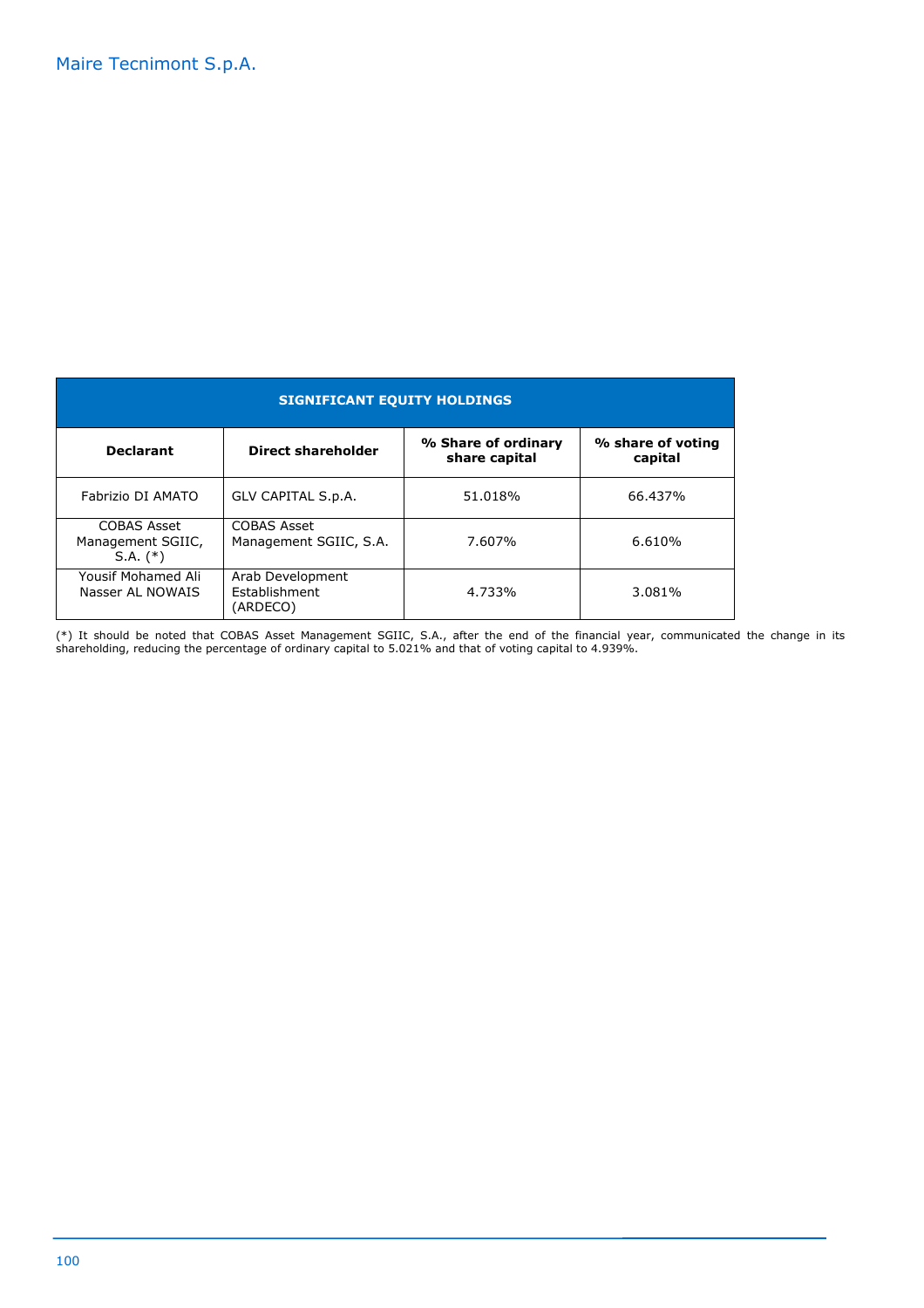| TABLE 2: STRUCTURE OF THE BOARD OF DIRECTORS AT THE END OF THE FINANCIAL YEAR |
|-------------------------------------------------------------------------------|
|-------------------------------------------------------------------------------|

| <b>Board of Directors</b> |                      |               |                                       |                                 |                                                      |                                                                            |                         |                  |                           |                |                      |                                  |                                |
|---------------------------|----------------------|---------------|---------------------------------------|---------------------------------|------------------------------------------------------|----------------------------------------------------------------------------|-------------------------|------------------|---------------------------|----------------|----------------------|----------------------------------|--------------------------------|
| <b>Office</b>             | Members              | Year of birth | Date of first<br>appointmen<br>$t(*)$ | In office<br>from               | In office<br>until                                   | List<br>(presenters)<br>$(**)$                                             | List $(M/m)$<br>$(***)$ | Exec.            | Non-exec.                 | Indep.<br>Code | Indep.<br><b>CFA</b> | No. other<br>offices<br>$(****)$ | <b>Attendance</b><br>$(****")$ |
| Chairman                  | Fabrizio Di Amato    | 1963          | 10/09/2007                            | 29/04/2019                      | Approval of<br>financial<br>statements<br>31/12/2021 | Shareholders                                                               | M                       | $\boldsymbol{X}$ |                           |                |                      | 3                                | 9/9                            |
| CEO .                     | Pierroberto Folgiero | 1972          | 31/10/2012                            | 29/04/2019                      | Approval of<br>financial<br>statements<br>31/12/2021 | Shareholders                                                               | М                       | X                |                           |                |                      | $\overline{4}$                   | 9/9                            |
| <b>Director</b>           | Luigi Alfieri        | 1952          | 30/04/2013                            | 29/04/2019                      | Approval of<br>financial<br>statements<br>31/12/2021 | Shareholders                                                               | М                       |                  | X                         |                |                      | 8                                | 9/9                            |
| Director $\circ$          | Gabriella Chersicla  | 1962          | 30/04/2013                            | 29/04/2019                      | Approval of<br>financial<br>statements<br>31/12/2021 | Shareholders                                                               | М                       |                  | X                         | $\times$       | X                    | 5                                | 9/9                            |
| <b>Director</b>           | Stefano Fiorini      | 1962          | 10/09/2007                            | 29/04/2019                      | Approval of<br>financial<br>statements<br>31/12/2021 | Shareholders                                                               | М                       |                  | X                         |                |                      | 10                               | 8/9                            |
| <b>Director</b>           | Vittoria Giustiniani | 1964          | 30/04/2013                            | 29/04/2019                      | Approval of<br>financial<br>statements<br>31/12/2021 | Shareholders                                                               | М                       |                  | $\times$                  | $\times$       | $\times$             | $\mathbf{1}$                     | 7/9                            |
| <b>Director</b>           | Andrea Pellegrini    | 1964          | 11/06/2014                            | 29/04/2019                      | Approval of<br>financial<br>statements<br>31/12/2021 | Shareholders                                                               | M                       |                  | $\times$                  | X              | $\times$             | 3                                | 9/9                            |
| <b>Director</b>           | Patrizia Riva        | 1970          | 30/04/2013                            | 29/04/2019                      | Approval of<br>financial<br>statements<br>31/12/2021 | Shareholders                                                               | М                       |                  | $\boldsymbol{\mathsf{X}}$ | $\times$       | $\times$             | 10                               | 9/9                            |
| <b>Director</b>           | Maurizia Squinzi     | 1950          | 27/04/2016                            | 29/04/2019                      | Approval of<br>financial<br>statements<br>31/12/2021 | Shareholders                                                               | m                       |                  | $\times$                  | X              | X                    | $\mathbf 0$                      | 9/9                            |
|                           |                      |               |                                       | ------------------------------- |                                                      | <b>DIRECTORS LEAVING DURING THE YEAR ---------------------------------</b> |                         |                  |                           |                |                      |                                  |                                |
| <b>Director</b>           | Surname Name         |               |                                       |                                 |                                                      |                                                                            |                         |                  |                           |                |                      |                                  |                                |

**Specify the number of meetings held during the financial year:** 9

Indicate the quorum required for the submission of lists by minorities for the election of one or more members (pursuant to Article 147-ter, CFA): 2% of the share capital represented by shares with right to vote in the ord Shareholders' Meeting, or any other different threshold set forth by Consob

#### **NOTES**

The following symbols must be entered in the "Office" column:<br>• This symbol indicates the director in charge of the internal control and risk management system.<br>○ This symbol indicates the Lead Independent Director (LID).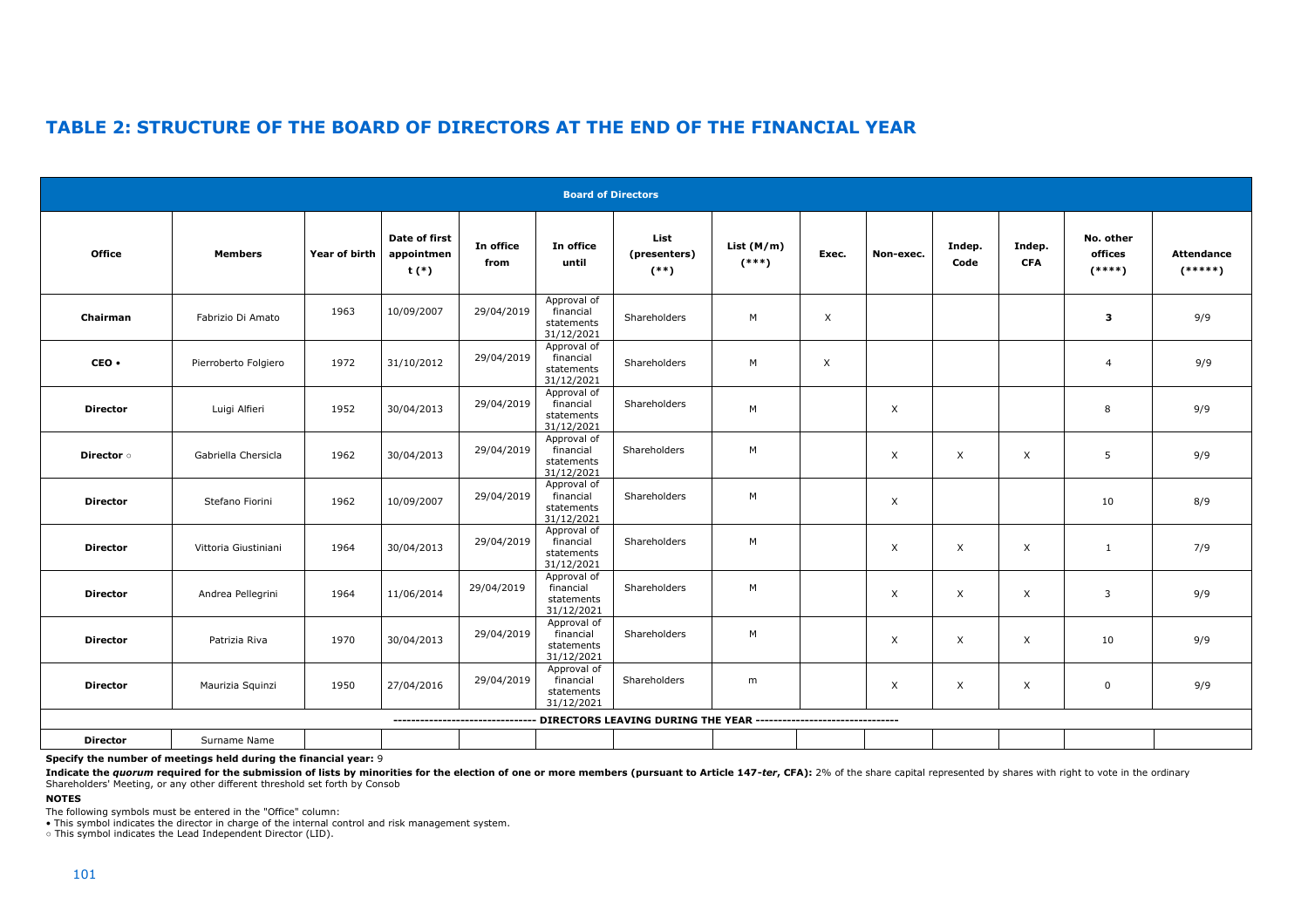(\*) The date of first appointment of each director is intended as the date on which the director was appointed for the (very) first time to the Issuer's BoD.<br>(\*\*) This column indicates whether the list from which each dire

(\*\*\*) This column indicates whether the list from which each director has been drawn is "majority" (indicating "M") or "minority" (indicating "m").<br>(\*\*\*\*) This column indicates the author of directorships or Statutory Audi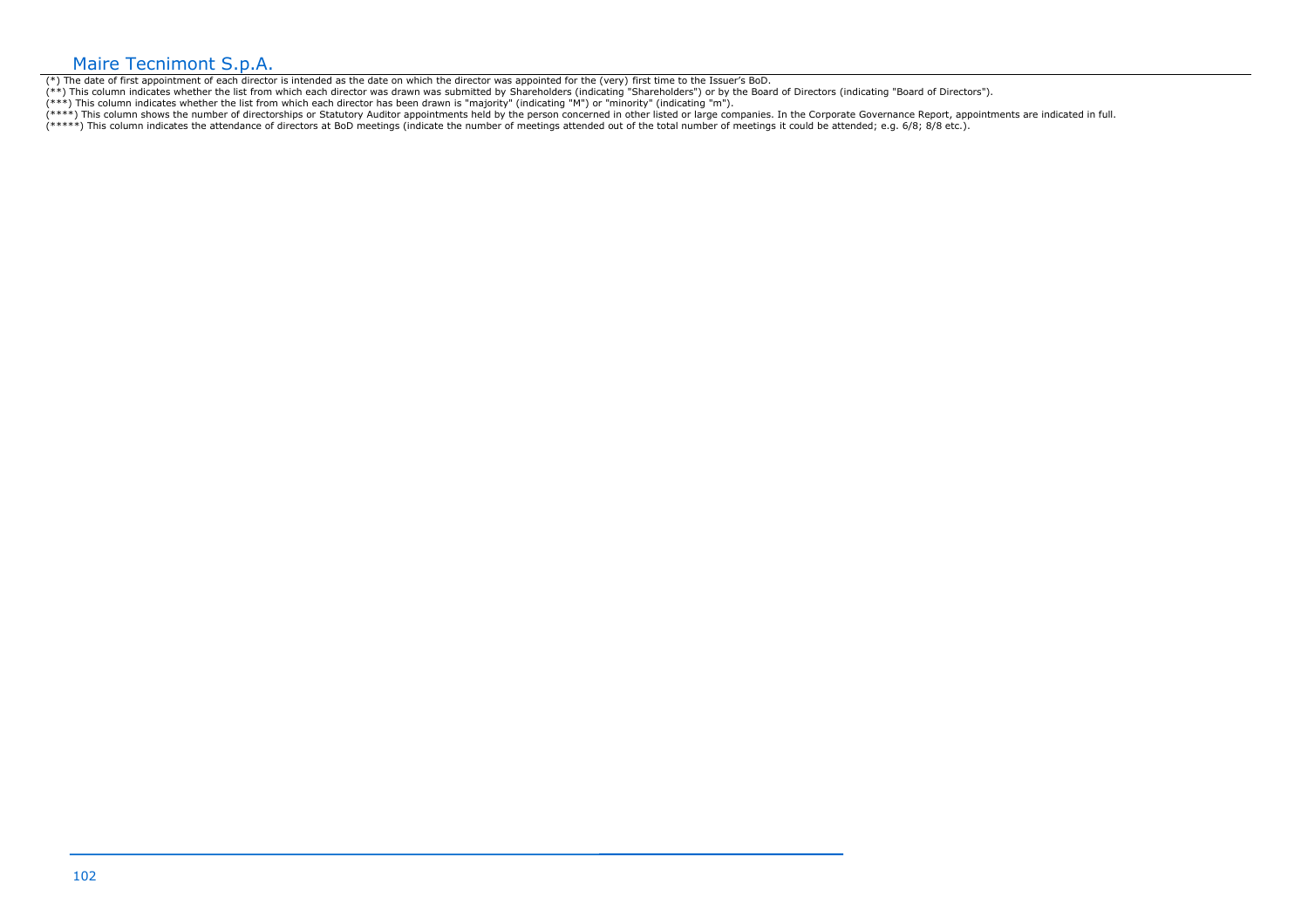

### **TABLE 3: STRUCTURE OF THE BOARD COMMITTEES AT THE END OF THE FINANCIAL YEAR**

| <b>BoD</b>                                                                                         |                         |       | <b>Executive</b><br><b>Committee</b> |       | <b>RPT Committee</b> | <b>Control and Risks</b><br><b>Committee</b> |                                                                                   | <b>Remuneration</b><br><b>Committee</b> |        | <b>Appointments</b><br><b>Committee</b> |        |       |        | <b>Other committee</b> |        | <b>Other committee</b> |  |
|----------------------------------------------------------------------------------------------------|-------------------------|-------|--------------------------------------|-------|----------------------|----------------------------------------------|-----------------------------------------------------------------------------------|-----------------------------------------|--------|-----------------------------------------|--------|-------|--------|------------------------|--------|------------------------|--|
| <b>Office/Qualification</b>                                                                        | <b>Members</b>          | $(*)$ | $(**)$                               | $(*)$ | $(**)$               | $(*)$                                        | $(**)$                                                                            | $(*)$                                   | $(**)$ | $(*)$                                   | $(**)$ | $(*)$ | $(**)$ | $(*)$                  | $(**)$ |                        |  |
| Chairman of the BoD<br>executive -not<br>independent                                               | Fabrizio Di<br>Amato    |       |                                      |       |                      |                                              |                                                                                   |                                         |        |                                         |        |       |        |                        |        |                        |  |
| CEO                                                                                                | Pierroberto<br>Folgiero |       |                                      |       |                      |                                              |                                                                                   |                                         |        |                                         |        |       |        |                        |        |                        |  |
| Non-executive Director<br>- non-independent                                                        | Luigi Alfieri           |       |                                      |       |                      |                                              |                                                                                   | M                                       | 6/6    |                                         |        |       |        |                        |        |                        |  |
| Non-executive Director<br>- independent as per<br>CFA and/or Code                                  | Gabriella<br>Chersicla  |       |                                      | P     | 5/5                  | P                                            | 9/9                                                                               |                                         |        |                                         |        |       |        |                        |        |                        |  |
| Non-executive Director<br>- non-independent                                                        | Stefano Fiorini         |       |                                      |       |                      | M                                            | 9/9                                                                               |                                         |        |                                         |        |       |        |                        |        |                        |  |
| Non-executive Director<br>- independent as per<br>CFA and/or Code                                  | Vittoria<br>Giustiniani |       |                                      |       |                      |                                              |                                                                                   | M                                       | 6/6    |                                         |        |       |        |                        |        |                        |  |
| Non-executive Director<br>- independent as per<br>CFA and/or Code                                  | Andrea<br>Pellegrini    |       |                                      | M     | 5/5                  |                                              |                                                                                   | P                                       | 6/6    |                                         |        |       |        |                        |        |                        |  |
| Non-executive Director<br>- independent as per<br>CFA and/or Code                                  | Patrizia Riva           |       |                                      | M     | 5/5                  |                                              |                                                                                   |                                         |        |                                         |        |       |        |                        |        |                        |  |
| Non-executive Director<br>- independent as per<br>CFA and/or Code                                  | Maurizia<br>Squinzi     |       |                                      |       |                      | M                                            | 9/9                                                                               |                                         |        |                                         |        |       |        |                        |        |                        |  |
|                                                                                                    |                         |       |                                      |       |                      |                                              | ------------------------------- DIRECTORS LEAVING DURING THE YEAR --------------- |                                         |        |                                         |        |       |        |                        |        |                        |  |
| Executive/non-<br>executive Director -<br>independent as per CFA<br>and/or Code/not<br>independent | Surname Name            |       |                                      |       |                      |                                              |                                                                                   |                                         |        |                                         |        |       |        |                        |        |                        |  |
| ----------------ANY MEMBERS WHO ARE NOT DIRECTORS ------------------------------                   |                         |       |                                      |       |                      |                                              |                                                                                   |                                         |        |                                         |        |       |        |                        |        |                        |  |
| Manager of the<br>Issuer/Other                                                                     | Surname<br>Name         |       |                                      |       |                      |                                              |                                                                                   |                                         |        |                                         |        |       |        |                        |        |                        |  |
|                                                                                                    |                         |       |                                      |       |                      |                                              |                                                                                   |                                         |        |                                         |        |       |        |                        |        |                        |  |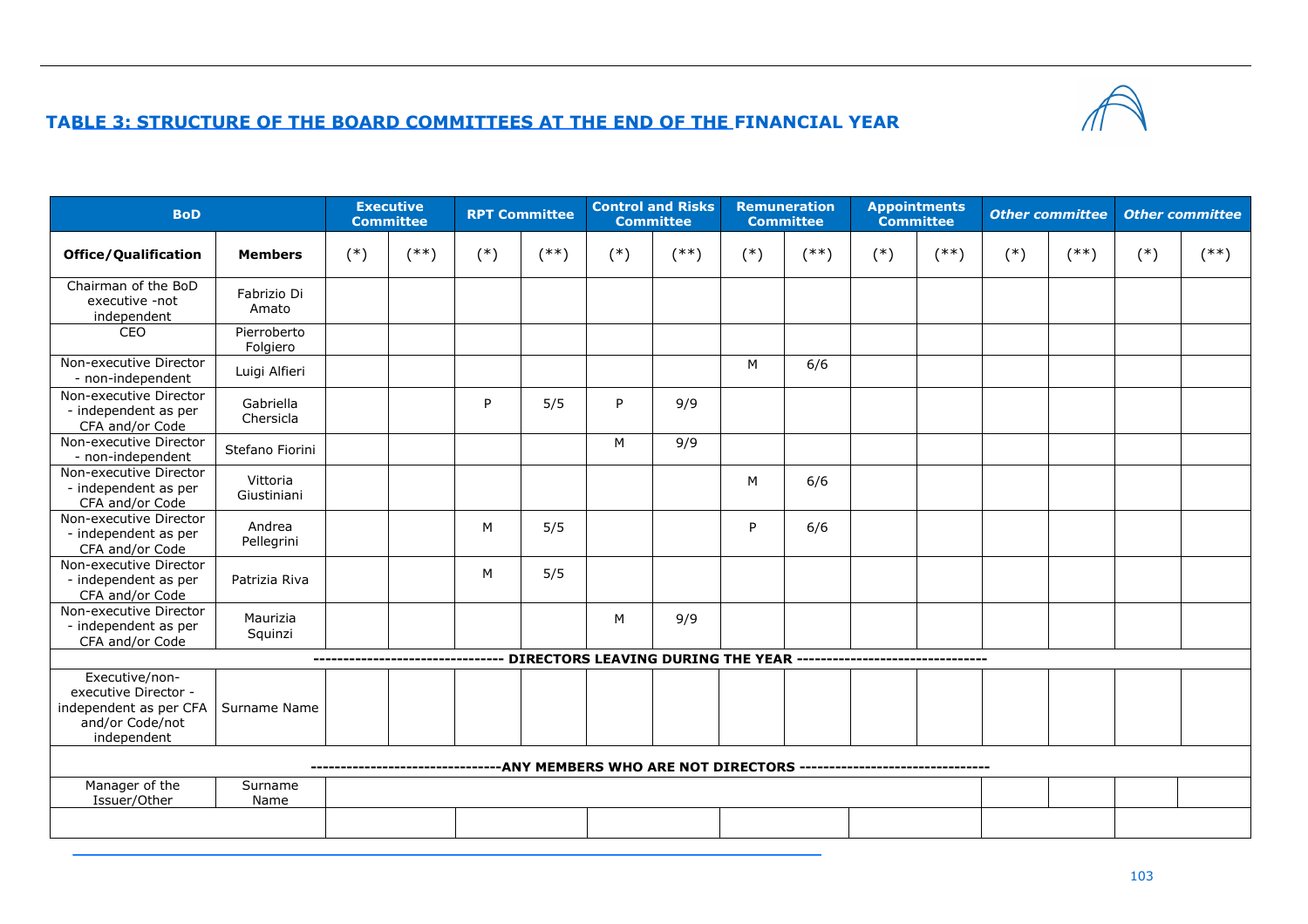### Maire Tecnimont S.p.A.

| .<br>TOLIL<br>'Ial.<br>$\sim$ $\omega_1 \omega_2 \omega_3$             |  |  |  |
|------------------------------------------------------------------------|--|--|--|
| No.<br>held<br>the<br>meetings<br>during<br>ot<br>Financial<br>l Year: |  |  |  |
|                                                                        |  |  |  |

**NOTES**

(\*) This column shows the attendance of directors at committee meetings (indicate the number of meetings attended out of the total number of meetings it could be attended; e.g. 6/8; 8/8 etc.).<br>(\*\*) This column indicates th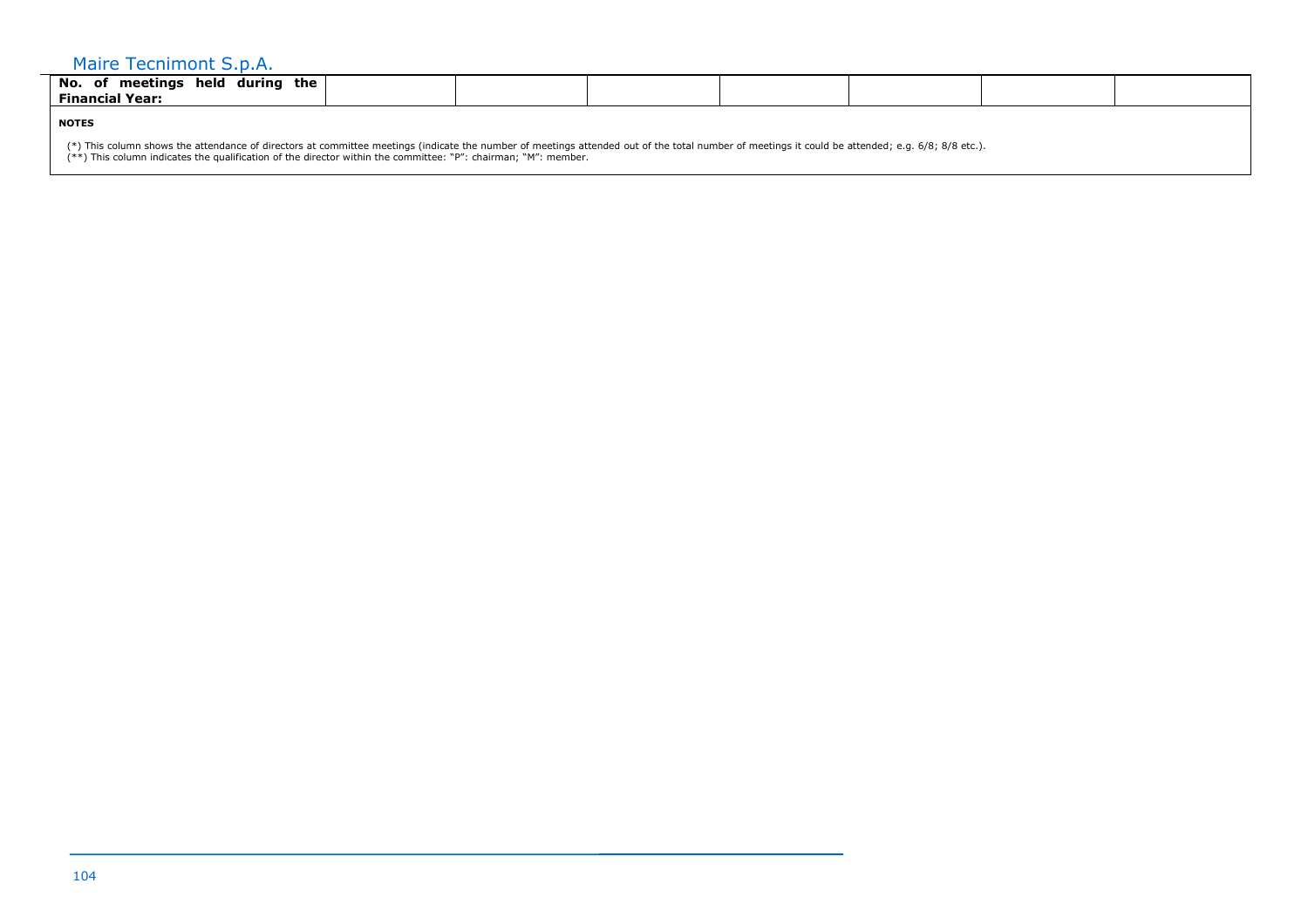

### **TABLE 4: STRUCTURE OF THE BOARD OF STATUTORY AUDITORS AT THE END OF THE FINANCIAL YEAR**

| <b>Board of Auditors</b>    |                                                                            |               |                                       |                |                                                         |                         |                    |                                                                                                    |                               |  |  |
|-----------------------------|----------------------------------------------------------------------------|---------------|---------------------------------------|----------------|---------------------------------------------------------|-------------------------|--------------------|----------------------------------------------------------------------------------------------------|-------------------------------|--|--|
| <b>Office</b>               | <b>Members</b>                                                             | Year of birth | Date of first<br>appointmen<br>$t(*)$ | In office from | In office until                                         | List<br>(M/m)<br>$(**)$ | <b>Indep. Code</b> | <b>Attendance of</b><br>meetings of the<br><b>Board of Statutory</b><br><b>Auditors</b><br>$(***)$ | No. other offices<br>$(****)$ |  |  |
| Chairman                    | Francesco Fallacara                                                        | 1964          | 27/04/2016                            | 29/04/2019     | Approval of<br>financial<br>statements at<br>31/12/2021 | m                       | X                  | 19/19                                                                                              | 21                            |  |  |
| <b>Auditor</b><br>standing  | Giorgio Loli                                                               | 1939          | 10/09/2007                            | 29/04/2019     | Approval of<br>financial<br>statements at<br>31/12/2021 | M                       | X                  | 19/19                                                                                              | 19                            |  |  |
| <b>Auditor</b><br>standing  | Antonia Di Bella                                                           | 1965          | 30/04/2013<br>$(*****)$               | 29/04/2019     | Approval of<br>financial<br>statements at<br>31/12/2021 | M                       | X                  | 18/19                                                                                              | 12                            |  |  |
| <b>Alternate</b><br>auditor | Massimiliano Leoni                                                         | 1963          | 27/04/2016                            | 29/04/2019     | Approval of<br>financial<br>statements at<br>31/12/2021 | M                       | X                  |                                                                                                    | 17                            |  |  |
| <b>Alternate</b><br>auditor | Alessandra Conte                                                           | 1971          | 29/04/2019                            | 29/04/2019     | Approval of<br>financial<br>statements at<br>31/12/2021 | M                       | X                  |                                                                                                    | $\mathbf{1}$                  |  |  |
| <b>Alternate</b><br>auditor | Andrea Lorenzatti                                                          | 1975          | 27/04/2016                            | 29/04/2019     | Approval of<br>financial<br>statements at<br>31/12/2021 | m                       | X                  |                                                                                                    | $\overline{2}$                |  |  |
|                             | ---------------- AUDITORS LEAVING OFFICE DURING THE YEAR ----------------- |               |                                       |                |                                                         |                         |                    |                                                                                                    |                               |  |  |
|                             | Surname Name                                                               |               |                                       |                |                                                         |                         |                    |                                                                                                    |                               |  |  |

**Specify the number of meetings held during the Financial Year:**19

**Indicate the** *quorum* **required for the submission of lists by minorities for the election of one or more members (pursuant to Article 148, CFA):** 2% of the share capital represented by shares with right to vote in the ordinary Shareholders' Meeting, or any other different threshold set forth by Consob. **NOTES**

(\*) The date of first appointment of each statutory auditor is intended as the date on which the auditor was appointed for the (very) first time to the Issuer's Board of Statutory Auditors.

(\*\*) This column indicates whether the list from which each statutory auditor has been drawn is "majority" (indicating "M") or "minority" (indicating "m"),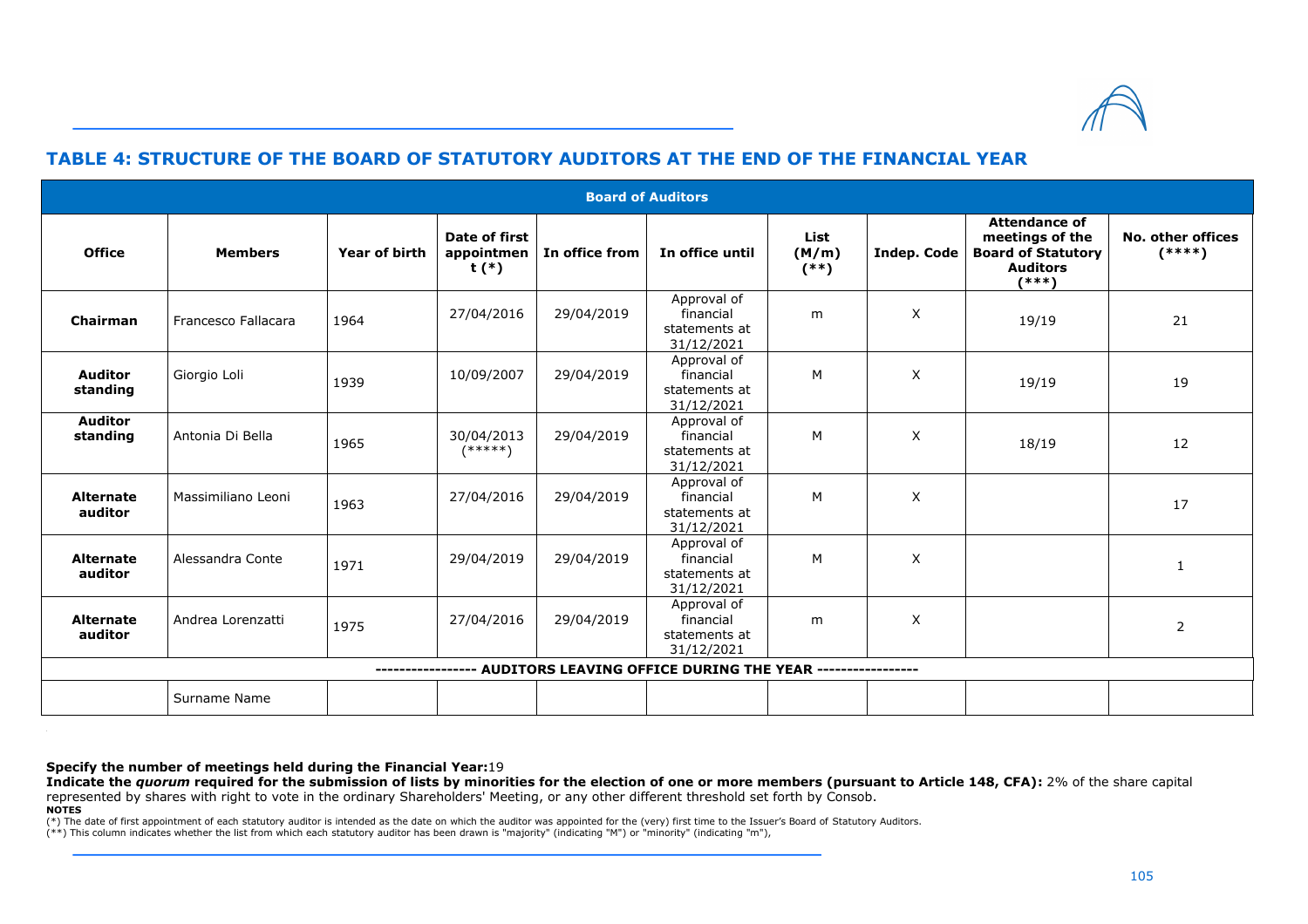### Maire Tecnimont S.p.A.

(\*\*\*) This column indicates the attendance of statutory auditors at board of statutory auditors meetings (indicate the number of meetings attended out of the total number of meetings it could be attended; e.g. 6/8; 8/8 etc list of appointments is published by Consob on its website in accordance with Art. 144-*quinquiesdecies* of the Consob Issuers' Regulation.

(\*\*\*\*\*) Antonia Di Bella resigned as Standing Auditor with effect from 11 June 2014. On 27 April 2016, she was appointed Standing Auditor by the Ordinary Company's Shareholders' Meeting.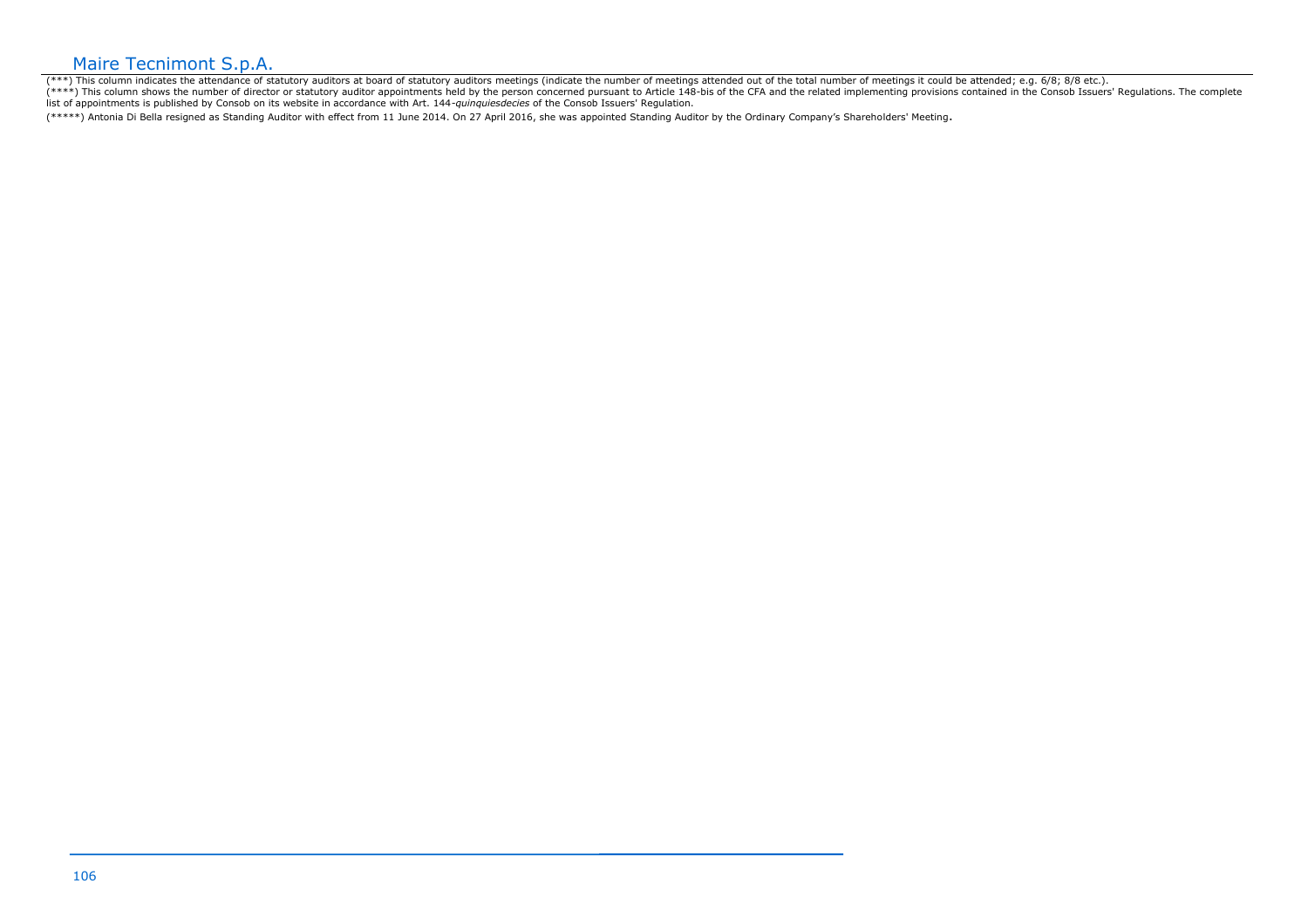### **ANNEXES**

**ANNEX A) CURRICULA VITAE OF MAIRE TECNIMONT S.P.A. BOARD MEMBERS**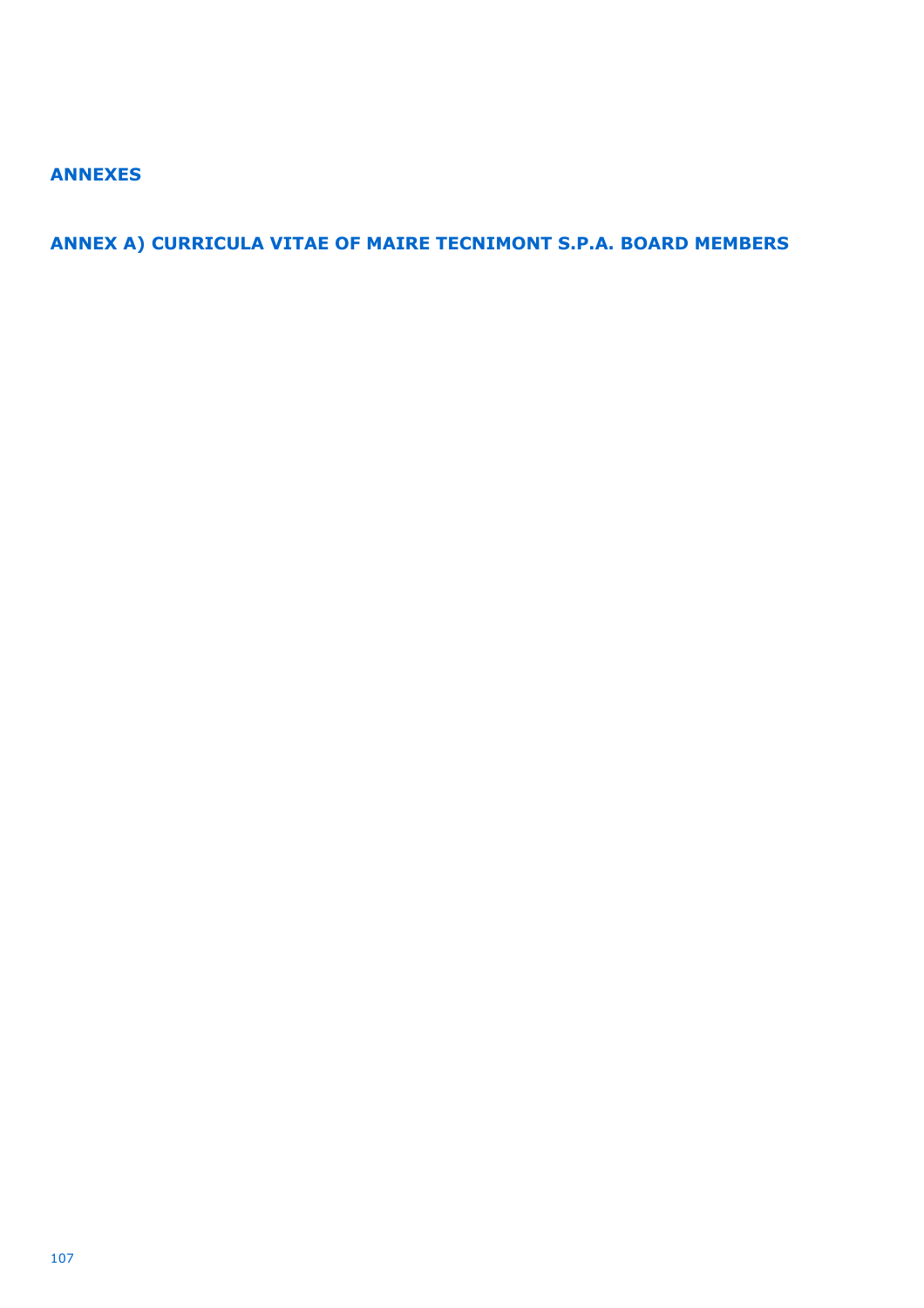#### **FABRIZIO DI AMATO**

Born in Rome in 1963. He graduated in Political Sciences from La Sapienza University of Rome and received an honorary master's degree in Chemical Engineering from the Polytechnic University of Milan. He is Chairman and reference shareholder of the Maire Tecnimont Group, classified amongst the main systems and oil&gas and petrochemical engineering contractors worldwide. Through its subsidiary NextChem, the Group is now one of the most active Italian players in the industries of green chemistry and energy transition technologies.

He began his business career aged nineteen with 3 employees. He built up the Maire Tecnimont Group over three decades through a process of internal growth and acquisitions both nationally and internationally. In the first twenty years he laid the basis for the development of a mid-size civil engineering group mainly operating in the Italian market. In 2004, he acquired by the Fiat Group, Fiat Engineering operating in the energy and civil infrastructures industries, thereby becoming a general contractor and also starting to work abroad.

The following year, he completed another important acquisition, taking over Tecnimont from Edison. The acquisition of Tecnimont was rated as the second most important merger & acquisition transaction in Italy, receiving the Kpmg M&A Award in 2006. With this transaction, it expands the Group's activities to the petrochemical and oil & gas sectors, establishing itself as an international leader thanks to an already established network of companies and subsidiaries around the world.

After listing on the stock exchange in 2007, he completed the acquisition of the Indian subsidiary Tecnimont Private Limited based in Mumbai, the Group's second most important engineering hub after Milan, which represents an example of integration and complementary technical excellences from different continents.

From 2009 to 2010, the growth of the Maire Tecnimont Group continued with the acquisitions of the Dutch Stamicarbon, world leaders in urea technology, and the Italian Kinetics Technology, a star process engineering contractor in oil&gas thanks to which it enriches its technological skills. The Group is today one of the most important European players in industrial plants, operating on the world's most important energy markets, able to apply a flexible business model that offers advanced competences in the sale of technologies (licensing), in engineering services, EP (Engineering and Procurement) services and EPC (Engineering, Procurement and Construction).

Today, the Group operates with 50 companies in 45 different countries. He owns 1700 patents, has a market share of 30% in terms of installed capacity of polyolefin plants on third party licences, has 54% of the market share of urea technology licensing and is amongst the leaders in technology for the production of hydrogen, sulphur recovery and tail gases.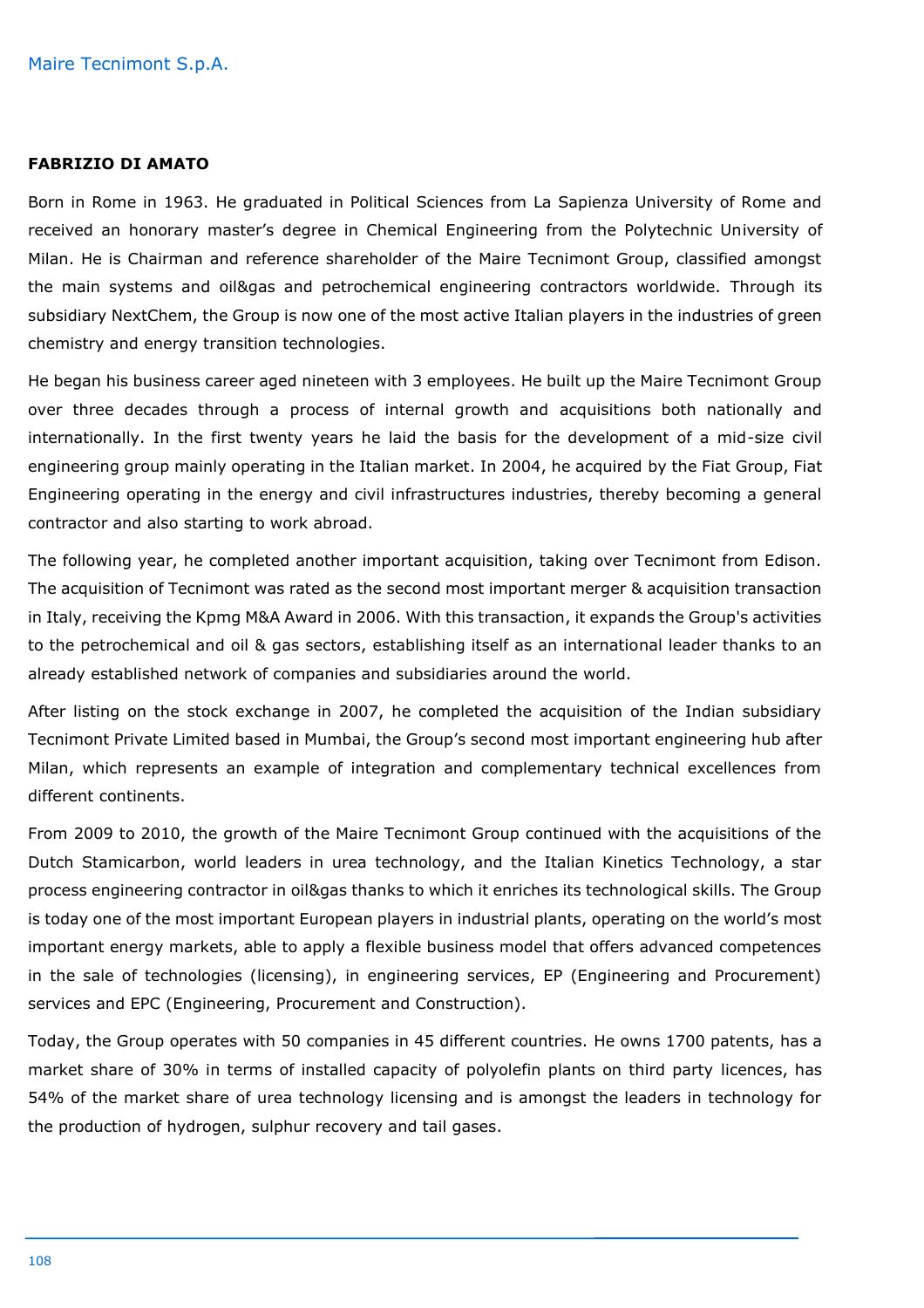

He has developed the largest gas treatment plant in Abu Dhabi and has recently acquired his biggest ever contract (3.9 billion euros) for gas treatment in Amursky (far east Russia). He has more than 250 plants licensed for urea production and more than 190 polypropylene and polyethylene plants worldwide. He workforce numbers more than 9,000 people.

Fabrizio Di Amato plays an active role in the Italian engineering industry. He was chairman of Animp (National Association of Industrial Plant Engineering) from 2006 to 2010. In 2008, he promoted the concept of a unique representative body for the engineering and contracting industry through Federprogetti (the Federation of Italian plant industries), of which he is the founder and was Chairman until May 2015. He is a member of the General Board of Unindustria and Assolombarda and from June 2019 also a Member of the Board of Directors of Assonime.

In May 2016, he was awarded the honour of *Cavaliere del Lavoro* by the President of the Italian Republic, Sergio Mattarella, and in November 2021 he was appointed Member of the Board of the Central Regional Group of *Cavalieri*.

# **PIERROBERTO FOLGIERO**

Born in Rome in 1972, he graduated in Economics and Business from L.U.I.S.S. University, where he is a member of the Advisory Board and Adjunct Professor in Management of Circular Economy within the Law, Digital, Innovation and Sustainability department. He is a Registered Accountant, included on the list EU Auditors since 1995, in 2003 he attended the Executive Education Program in General Management at INSEAD, in Fontainbleau, Paris. He started his career at Agip Petroli (Administration Finance & Control area) and Ernst &Young as Experienced Assistant, later working for PricewaterhouseCoopers as Corporate Finance Manager. In 2000 he joined Wind Telecomunicazioni SpA, covering positions in Administration Finance and Control area and in 2006 serving as Corporate Development Director. In 2008 he joined Tirrenia di Navigazione SpA as Chief Financial Officer and General Manager contributing to the restructuring and privatisation of the State owned company. In September 2010 he joined the Maire Tecnimont Group as Chief Financial Officer of KT SpA, a Maire Tecnimont Group company operating as licensor and contractor in the oil&gas refining sector, taking over as Chief Executive Officer of the same company in June 2011. In May 2012 he was appointed CEO of Tecnimont SpA, which within the Maire Tecnimont Group operates as a large-scale EPC Contractor in the hydrocarbon processing sector, with a dominant position in the petrochemicals industry. In May 2012, he was appointed General Manager of the parent company Maire Tecnimont, in October then receiving appointment as member of the Board of Directors. Since May 2013 he has been CEO and General Manager of Maire Tecnimont Group and its main subsidiaries Tecnimont and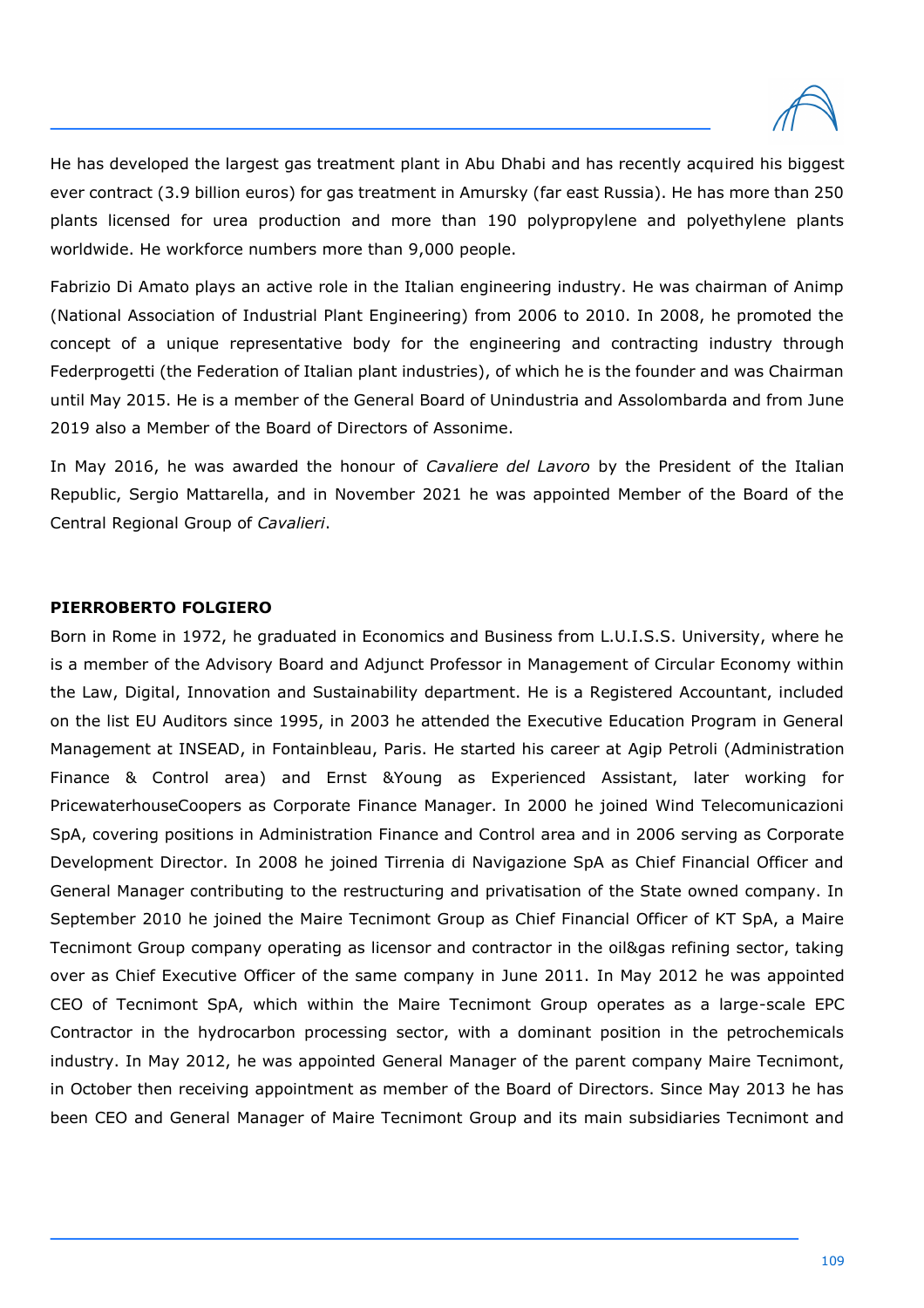KT. In April 2019, he was also appointed Chief Executive Officer of NextChem, a subsidiary operating in green chemistry and energy transition technologies. He is also Chairman of the Supervisory Board of Stamicarbon, centre of excellence in licensing and IP of Maire Tecnimont, world leader in technology licences for the production of urea-based fertilisers.

Always attentive to human capital and to the creation of a strong Management Team, he has been leading the Group for nine years towards the integration of Maire Tecnimont's different souls, enhancing the specific skills of each reality towards growth and constant evolution objectives, also in the direction of energy transition. A firm believer in an open innovation and cross-sectoral osmosis approach, he is involved in start-up analysis and selection programmes, with a strong focus on the development of innovative ideas, new business models and the promotion of young talent.

# **LUIGI ALFIERI**

Born in 1952. A graduate in Law from University of Salerno. He began his career in 1972 at Banca Commerciale Italiana, covering different positions until 1987, when he was appointed Branch Manager and then in 1992 Bank Manager, managing various offices in Italy. From 2001 he continued to work for Intesa BCI Bank, first as Area Manager for Central and Southern Italy (Large Corporate Division) and then as South Area Director (Corporate Division). In 2002 he was appointed Rome Bank Director (Retail Division) of Banca Intesa. From 2005 to 2012 he was Southern Italy Area Director of Intesa Sanpaolo (Mid Corporate Direction, Corporate & Investment Banking Division). Since February 2013 he works as a consultant.

## **GABRIELLA CHERSICLA**

Born in Trieste on 2 May 1962. She has a degree in Economics and Commerce. She is registered in the Association of Chartered Accountants and Accounting Experts of Milan and that of Independent Auditors pursuant to the Ministerial Decree of 12/04/1995 published in O.J. no. 31bis of 21/04/1995. Member of the Corporate Governance Committee of the Association of Chartered Accountants and Accounting Experts of Milan.

Her professional career developed with the KPMG Network, where she acted as auditor first and thereafter consultancy in the Forensics division, of which she was made national head from 2003 to 2011.

She is currently self-employed and works at her own firm in Milan, as well as holding directorships and auditing appointments in listed and other companies.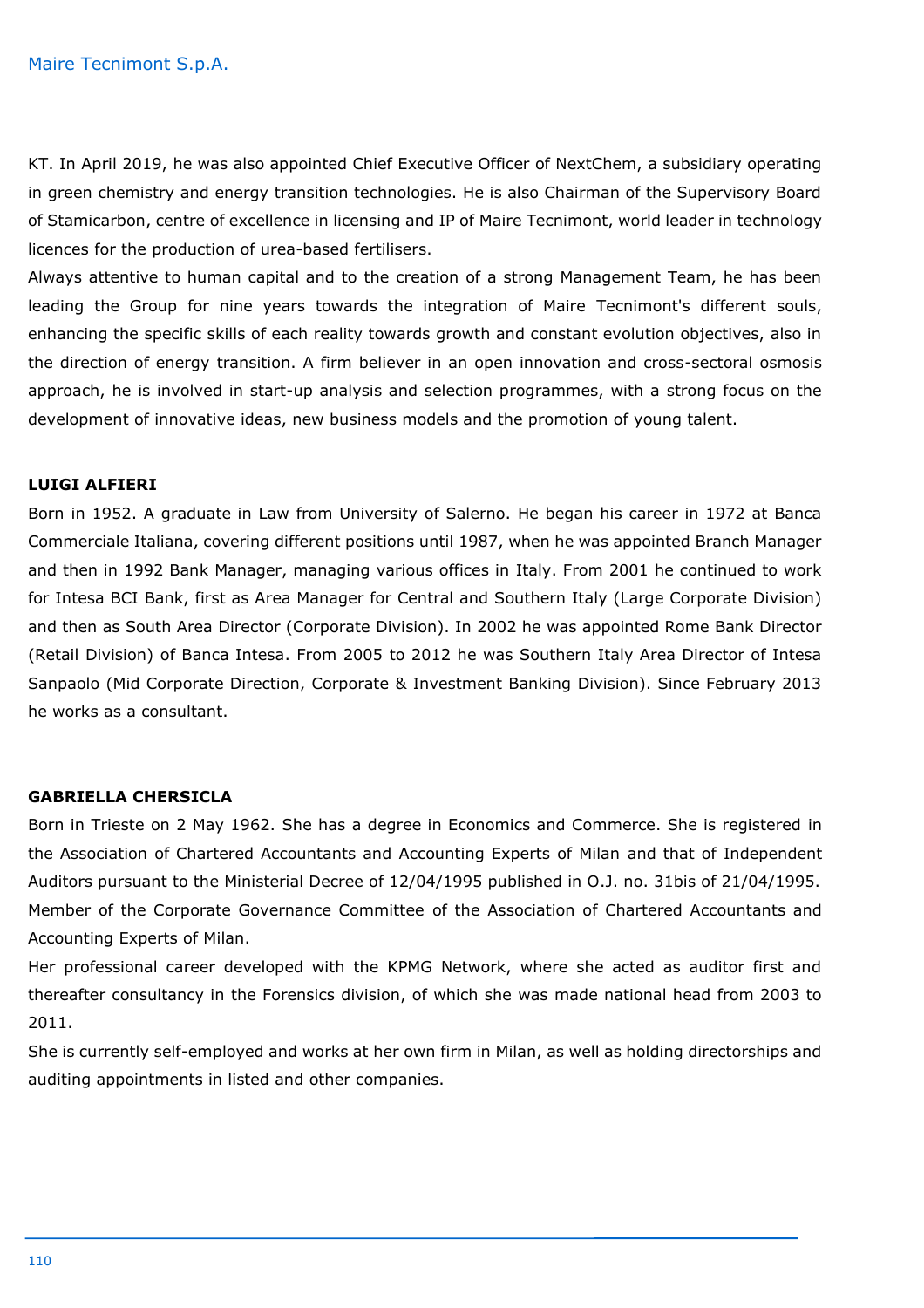

### **STEFANO FIORINI**

Born in Rome on 31 October 1962. He obtained a high school diploma in accountancy and business Expert and then later an ordinary degree in Legal Studies from the University of Camerino. An employment consultant since 1988, in 1994 he registered in the Association of Chartered Accountants and, since 1995, he is also registered in the Association of Accounting Experts established at the Ministry of Justice. Since 2000 he has been on the role of business technical consultants at the Civil and Criminal Court of Rome. He is specialised in corporate restructuring and in the mergers and acquisitions sector. He gained significant experience in tax litigation, in the office technical advices and in bankruptcy proceedings and has administered several companies operating in the property, airport and mineral water extraction and marketing sectors. He has held the position of statutory auditor in different companies.

He was awarded the diploma for participation in the Master in International Accounting Standards (IAS/IFRS).

### **VITTORIA GIUSTINIANI**

Born in 1964, she graduated in Law in 1989 at Milan State University and started her career at Mario Casella Law Firm, where she gained significant experience in corporate litigation. In 1994 she joined Cera Cappelletti Bianchi Law Firm, then Erede & Associati and finally, in 1999, Bonelli Erede Pappalardo, of which she has been a partner since 1 January 2000. She focuses on the day-to-day consulting activities for a number of listed companies, with particular emphasis on corporate governance, compliance with legislation and public companies' best practice, as well as financial restructuring transactions, issuance of financial instruments, IPOs and public tenders and exchange offers. She has been mentioned on multiple occasions as a professional with the skills and qualifications necessary to be a member of the management bodies of private and public Italian companies.

#### **ANDREA PELLEGRINI**

Born in Milan in 1964. He graduated in Business Economics form the Bocconi University of Milan and achieved a Masters in Science of Management (MBA) from the Sloan School of Management of the Massachusetts Institute of Technology - MIT.

He spent his entire career in investment banking working for Barclays Bank, Lehman Brothers, Merrill Lynch and Nomura in New York, London and Italy. In Merrill Lynch he held various roles through to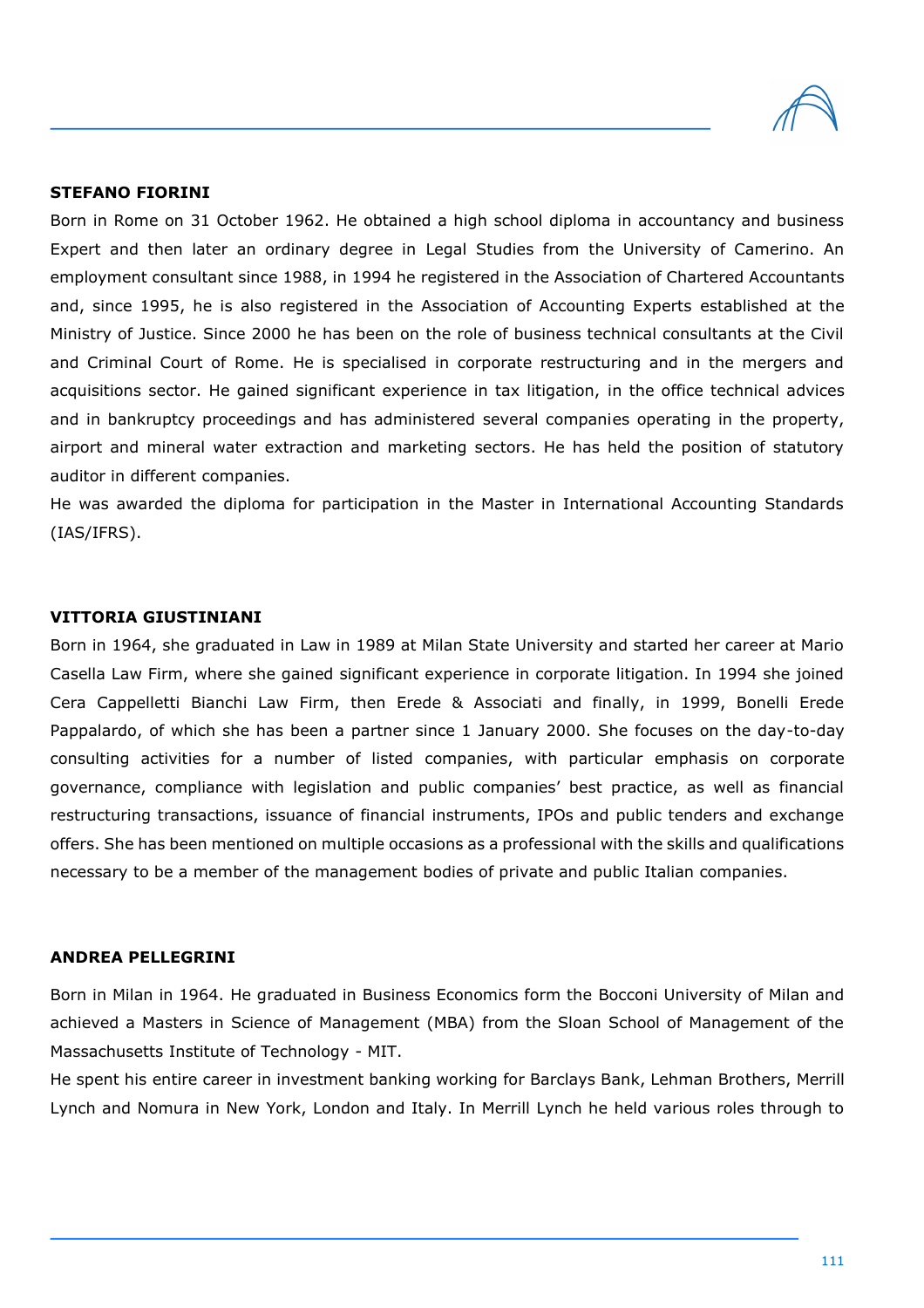Chairman of Public Sector, for Europe, Middle East & Africa & Head of Investment Banking for Italy. At Nomura, he was Country Manager and Head of Investment Banking for Italy. He was also senior advisor for Cassa Depositi e Prestiti S.p.A., Long Term Partners, a strategic consultancy and senior management company and of Italcamp, a company operating in innovation and the social impact. During his career, he has worked on a great many extraordinary finance transactions for American, European and above all Italian companies. He is the founding member of Thalia Advisors, his consultancy boutique. He is also a member of the Board of Directors, Chairman of the Risk Control Committee and Chairman of the Sustainability Committee of ASTM S.p.A. (from February 2020 and in office), Director of DeA Capital Alternative Funds SGR S.p.A. and member of the Remuneration Committee (from April 2016 and in office), Director, Chairman of the Remuneration Committee and Member of the Related Parties Committee of Maire Tecnimont S.p.A. (since June 2014 and in office) and Director of the Fondo Interbancario di Tutela dei Depositi - FITD (since February 2021 and in office). He was a Board Member, Member of the Operating Committee and Member of the Development Committee of SIA S.p.A. (from January 2020 to December 2021 in office), Deputy Chairman of the Board of Directors of Italian Hospitality Collection S.p.A. (from December 2016 to February 2019) and Director on the Board, Chairman of the Control, Risks and Sustainability Committee and Chairman of the Related Parties Committee of SIAS - Società Iniziative Autostradali e Servizi S.p.A. (from April 2014 to December 2019).

## **PATRIZIA RIVA**

Born in Milan, Italy, on 10 July 1970, she graduated in Business Administration from the Luigi Bocconi University in 1993 and obtained a PhD in "Business, Economics & Management" from the same institution in 2000. Associate Professor at the University of Eastern Piedmont (DISEI - Department of Economics and Business Studies), lecturer in the Second Level Master of Course in Business Crisis and Industrial Restructuring at the University of Bergamo, registered in the Association of Chartered Accountants since 1994, independent auditor and court-appointed expert witness. Founding member and senior partner of "Studio Patrizia Riva, Dottori Commercialisti e Avvocati Associati". Certified Court Appraiser and Trustee appointed by the Court. Mediator certified by the Ministry. Deputy Chairman of APRI (Association Professionals Corporate Restructoring), member of the Rordorf 2 Commission of the National Association of Chartered Accountants and Accounting Experts, member of ACM, Interprofessionale Monza, AIDC Milan and Chairman of the Board of Statutory Auditors of Piquadro S.p.A. and GVS S.p.A.

She published several national and international publications in economic and corporate business matters.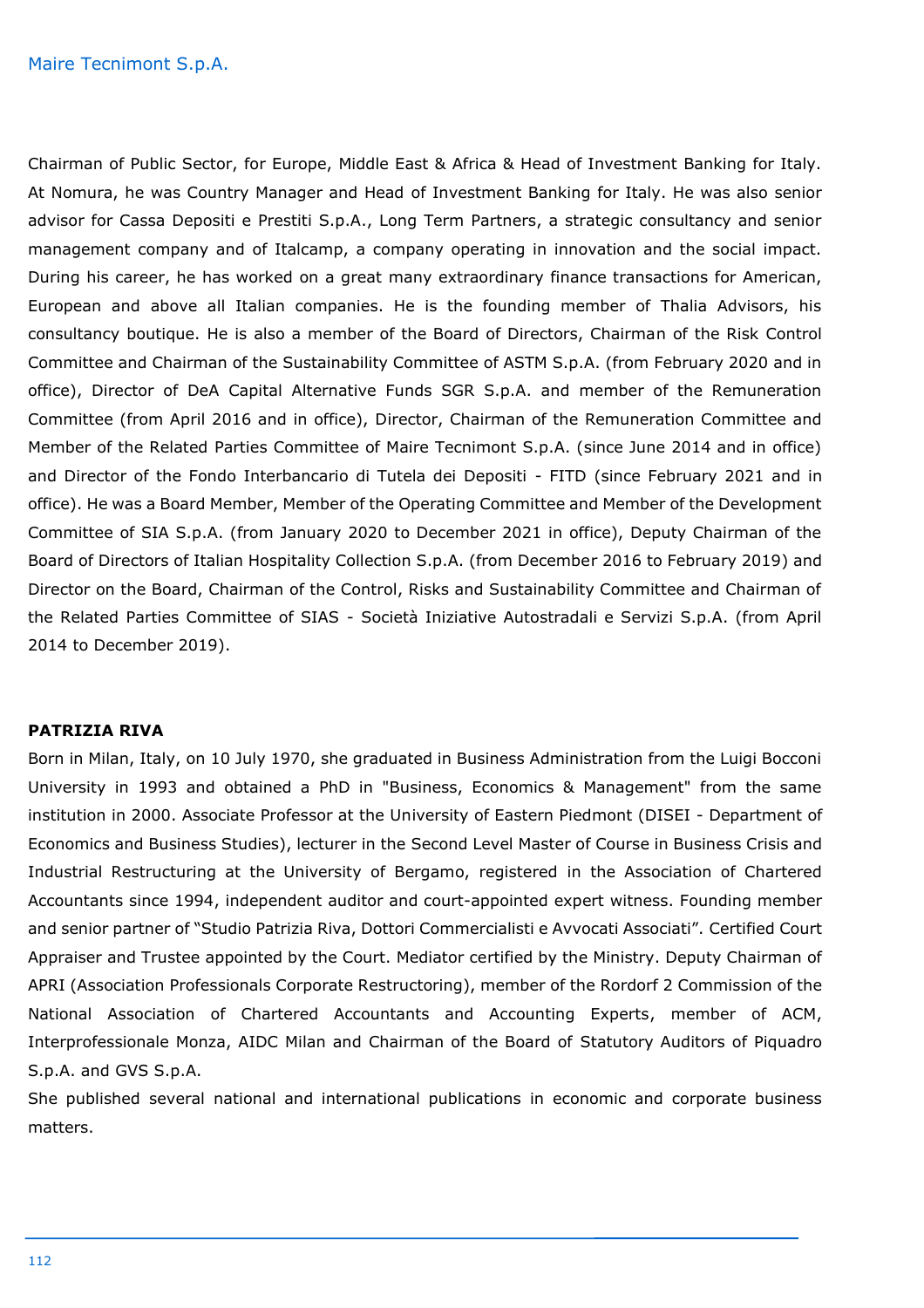

# **MAURIZIA SQUINZI**

Born in May 1950, she graduated in Business Administration from Luigi Bocconi University in 1974, she is now a self-employed in the area of finance and financial services. She has been senior manager in the general management area, CFO (finance, administration and control) and business planning in complex industrial, service, insurance and banking companies.

Member of Boards of Directors of in listed and other companies Italian and foreign companies since 1994, including, most recently: Maire Tecnimont S.p.A., Acotel Group S.p.A., Banca Carige S.p.A. and Illimity Bank S.p.A., where she participated in the creation and start-up of a Spac (SPAXS S.p.A.).

She was General Manager of Mittel S.p.A. until January 2015 and member of the Board of Directors and Executive Committee of Sorin S.p.A. until April 2015.

She took part as Resource Manager (financial and human) in the financial restructuring of the San Raffaele Hospital of Milan; as CFO in the organisational restructuring and strategic relaunch of Poste Italiane; as Group Director for planning and control, she took part in the financial and organisational restructuring of the Montedison Group.

After a degree in Business Economics, achieved with full marks, she was marketing assistant at the SDA of Luigi Bocconi University Business School and thereafter worked for more than eight years in the consultancy firm McKinsey & Co., in the area of finance and financial products.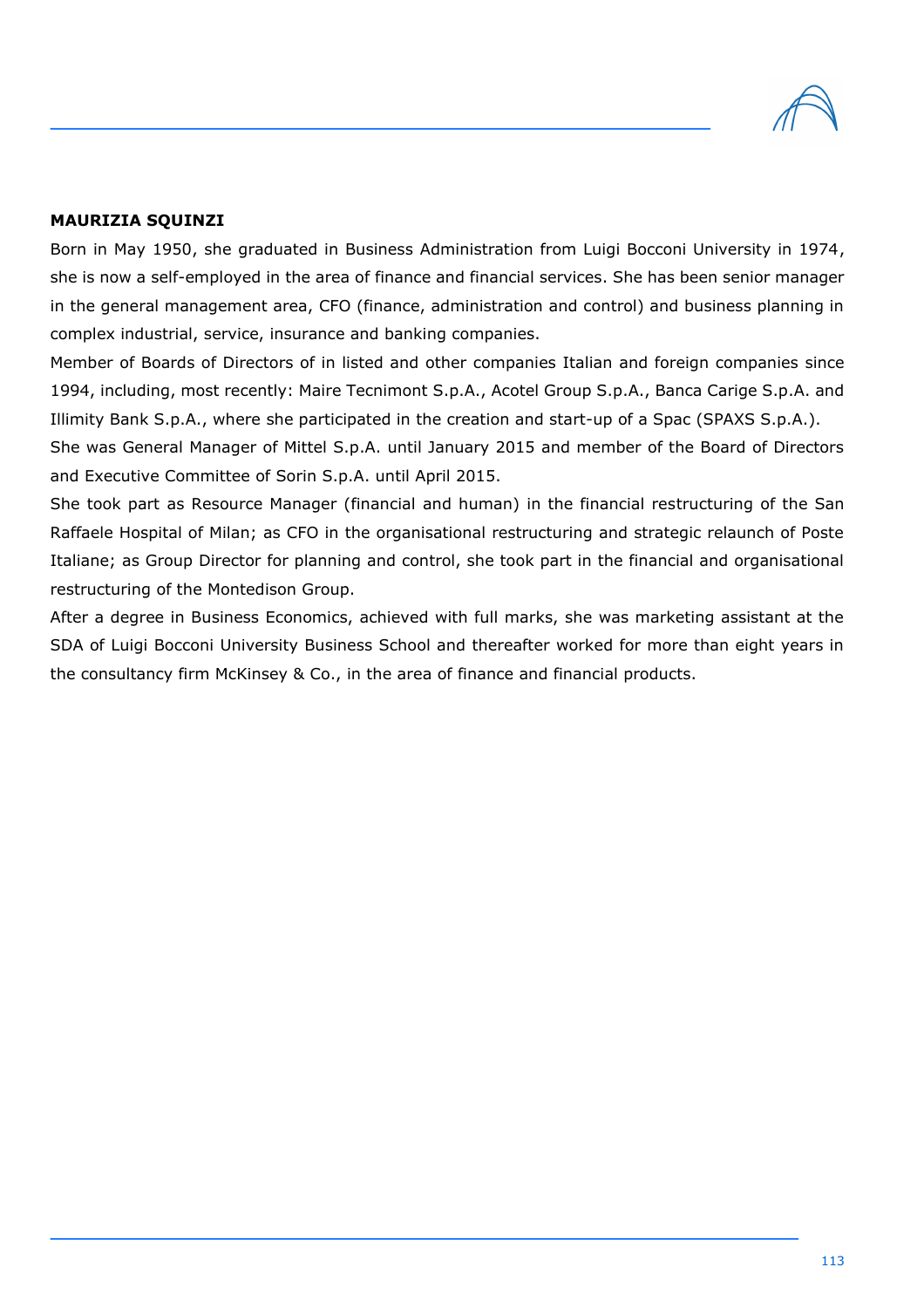# **ANNEX A.1) LIST OF OFFICES HELD BY DIRECTORS OF MAIRE TECNIMONT S.P.A.**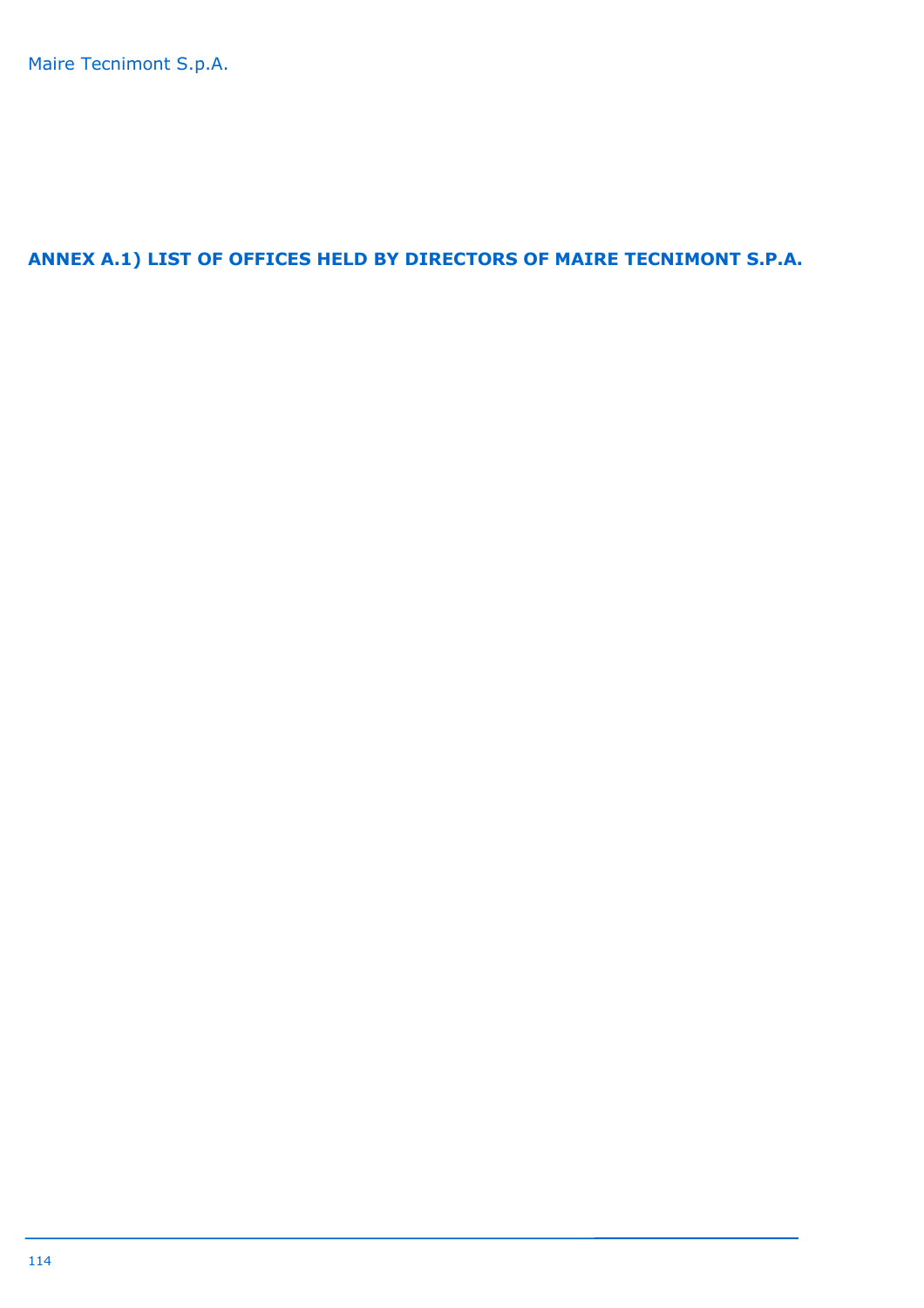

| <b>Name</b>                 | <b>Company</b>                             | <b>Office</b>                                  |
|-----------------------------|--------------------------------------------|------------------------------------------------|
| <b>Fabrizio DI AMATO</b>    | GLV Capital S.p.A.                         | Chairman of the Board of Directors             |
|                             | Maire Investments<br>S.p.A.                | Chairman of the Board of Directors             |
|                             | <b>Maire Tecnimont</b><br>Foundation       | Chairman of the Board of Directors             |
| <b>Pierroberto FOLGIERO</b> | Tecnimont S.p.A. (*)                       | <b>Chief Executive Officer</b>                 |
|                             | KT - Kinetics Technology<br>$S.p.A.$ $(*)$ | <b>Chief Executive Officer</b>                 |
|                             | Stamicarbon B.V. (*)                       | Chairman of the Supervisory Body               |
|                             | NextChem S.p.A. (*)                        | <b>Chief Executive Officer</b>                 |
| <b>Luigi ALFIERI</b>        | BiOlevano S.r.l. (*)                       | Director                                       |
|                             | Maire Investments<br>S.p.A.                | Director                                       |
|                             | LVG H S.r.l.                               | Chairman of the Board of Directors             |
|                             | NextChem S.p.A. (*)                        | Chairman of the Board of Directors             |
|                             | FG Life S.r.l.                             | Chairman of the Board of Directors             |
|                             | <b>Esperia Aviation Services</b><br>S.p.A. | Deputy Chairman of the Board of<br>Directors   |
|                             | Armonia SGR S.p.A.                         | Director                                       |
|                             | PMC S.r.l.                                 | Chairman of the Board of Directors             |
| <b>Gabriella CHERSICLA</b>  | ePRICE S.p.A.                              | Standing auditor                               |
|                             | Snam Rete Gas S.p.A.                       | Standing auditor                               |
|                             | Snam Foundation                            | Member of the Board of Independent<br>Auditors |
|                             | Nuova Castelli S.p.A.                      | Standing auditor                               |
|                             | <b>ILC La Mediterranea</b><br>S.p.A.       | Standing auditor                               |
| <b>Stefano FIORINI</b>      | Elfa Investimenti S.r.l.                   | Sole Director                                  |
|                             | <b>Esperia Aviation Services</b><br>S.p.A. | Director                                       |
|                             | Gef Aviation S.r.l.                        | Director                                       |
|                             | GLV Capital S.p.A.                         | Director                                       |
|                             | I Daini S.r.l.                             | Sole Director                                  |
|                             | LV LIFE S.r.l.                             | Director                                       |
|                             | Maire Investments<br>S.p.A.                | Director                                       |
|                             | NextChem S.p.A. (*)                        | Director                                       |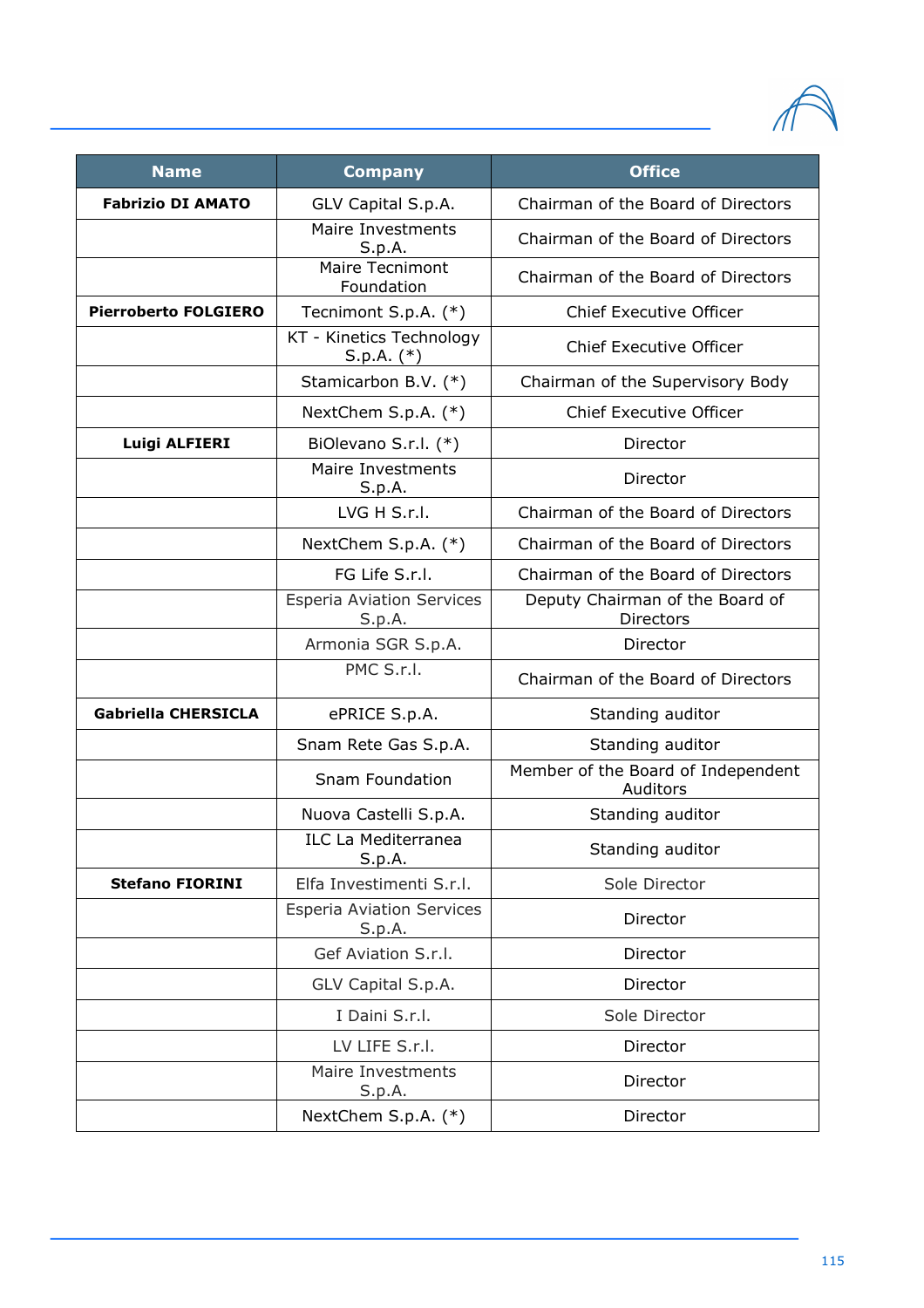|                             | Prima Investimenti S.r.l.                                       | Sole Director                                       |
|-----------------------------|-----------------------------------------------------------------|-----------------------------------------------------|
|                             | S.T.I. S.r.l.                                                   | Sole Director                                       |
| <b>Vittoria GIUSTINIANI</b> | <b>Alerion Clean Power</b><br>S.p.A.                            | Director                                            |
| <b>Andrea PELLEGRINI</b>    | ASTM S.p.A.                                                     | Director                                            |
|                             | DeA Capital Alternative<br>Funds SGR S.p.A.                     | Director                                            |
|                             | DUE.DI S.r.l.                                                   | Director                                            |
| <b>Patrizia RIVA</b>        | Piquadro S.p.A.                                                 | Chairman of the Board of Statutory<br>Auditors      |
|                             | GVS S.p.A.                                                      | Chairman of the Board of Statutory<br>Auditors      |
|                             | TCO Sud Italia S.r.I.                                           | Alternate auditor                                   |
|                             | Cooper CSA S.r.l.                                               | Alternate auditor                                   |
|                             | A.P.R.I - Associazione<br>Professionisti<br>Risanamento Imprese | Deputy Chairman of the Board of<br><b>Directors</b> |
|                             | Fare x Bene Onlus                                               | Deputy Chairman of the Board of<br>Directors        |
|                             | Marcello Morandini<br>Foundation                                | Sole Independt Auditor                              |
|                             | Federdistribuzione                                              | Probiviro                                           |
|                             | Società Intergea<br>Premium S.r.l.                              | Sole Independent Auditor                            |
|                             | A.T.A.C. S.p.A.                                                 | <b>Statutory Auditor</b>                            |
| <b>Maurizia SQUINZI</b>     |                                                                 |                                                     |

(\*) Company belonging to the Group headed by Maire Tecnimont S.p.A.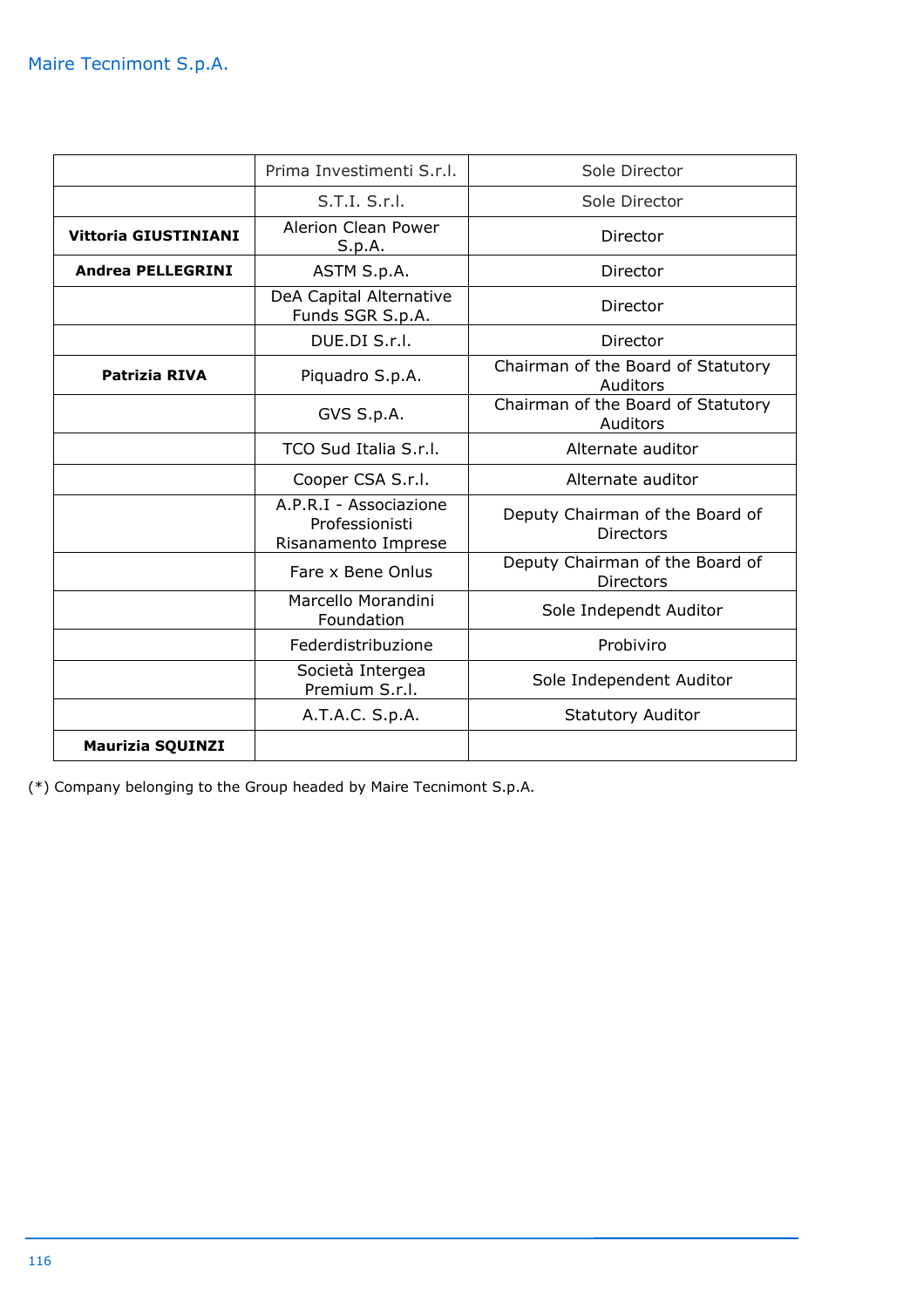

# **ANNEX B) CURRICULA VITAE OF MAIRE TECNIMONT S.P.A. STATUTORY AUDITORS**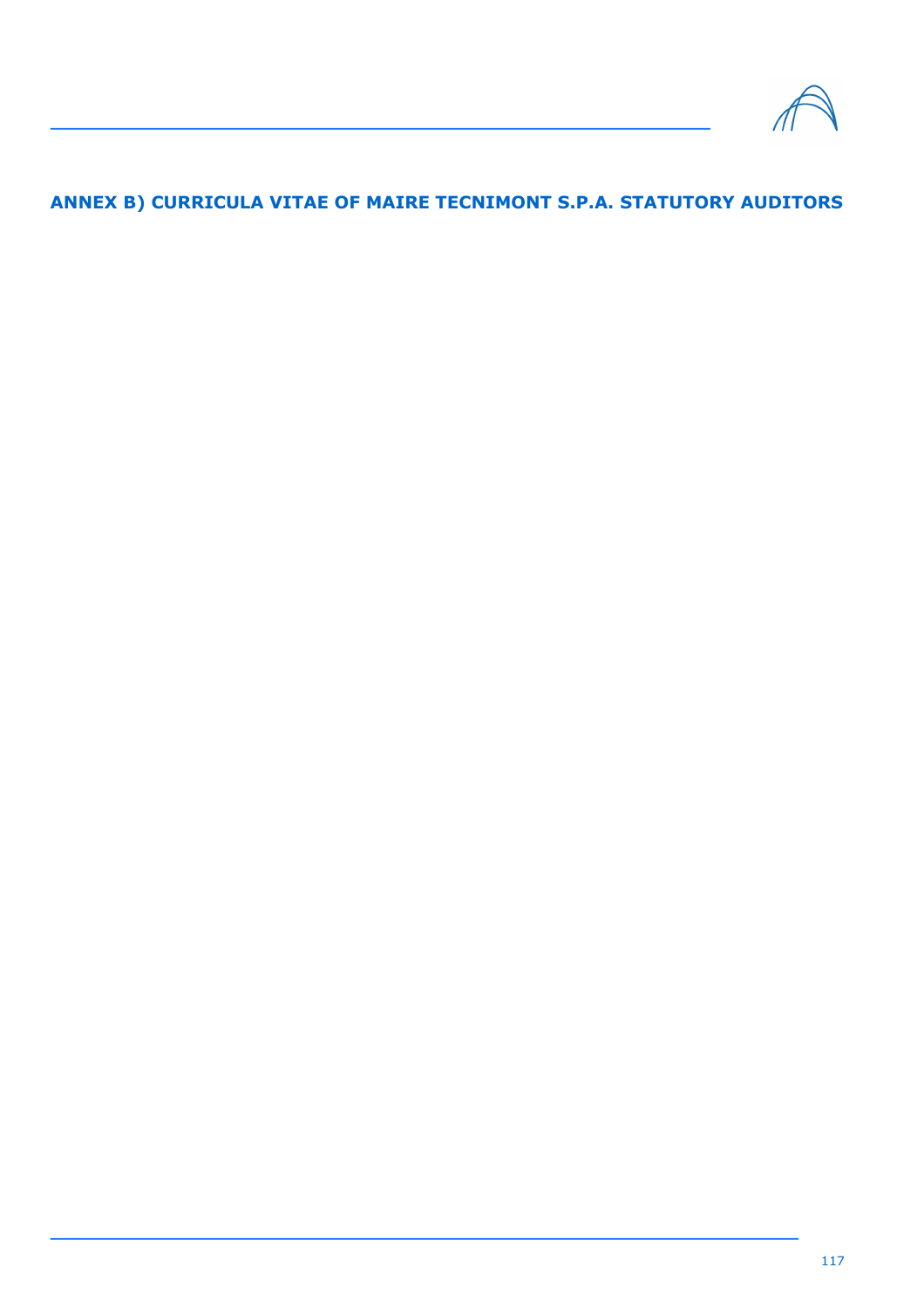# **FRANCESCO FALLACARA**

Born in Bari on 14 June 1964, he is enrolled in the Register of Chartered and Registered Accountants in Rome and is a registered auditor, after obtaining a degree in Economics and Commerce - specialising in Corporate Finance - from L.U.I.S.S. in Rome. He is Adjunct Professor at the Luiss Business School, Adjunct Professor of International Accounting, Advanced Accounting Techniques at the Faculty of Economics - UNINT University of International Studies in Rome and Adjunct Professor of Financial Accounting, degree course in Business Administration, Pegaso International University, Higher Education Institution in Malta.

He is Chairman of the Boards of Statutory Auditors of listed companies and holds positions in the administration, control and audit bodies of other unlisted companies. He carries out his professional activities in his offices in Rome and Milan: tax consultancy, corporate consultancy, tax litigation, auditing and entities. He is an expert and technical consultant at the Civil and Criminal Court of Rome. Since 2001, he has been a member of the scientific committee of the Institute for Corporate Governance and a speaker at conferences, seminars and meetings organised by the Order of Chartered Accountants and other public and private bodies, and in master courses on tax and corporate matters.

#### **GIORGIO LOLI**

Born in Livorno on 23 August 1939. He graduated in Economics and Business from the University of Bologna in 1963. He has been a registered accountant since 1968 and is entered in the Register of Independent Auditors. He carried out his professional practice from 1964 to 1972 at Peat, Marwick, Mitchell & Co. (now KPMG S.p.A.), an auditing and business consulting firm, at the Milan office and, for one year, at the office in Newark, NJ, USA, where he was admitted to the partnership in 1972. He left the partnership on 30 September 1998 and set up his own firm, where he began working as a chartered accountant on 1 October 1998, providing assistance to companies and families of entrepreneurs in matters of governance, administration and control. He has provided consultancy and Italian business acquisition support for foreign groups and foreign companies on behalf of Italian groups, in addition to support for businesses and groups preparing for stock exchange listing. He has held and continues to hold important positions in various companies: among other positions, he is Chairman of the Board of Statutory Auditors of Coesia S.p.A. and GD S.p.A., he was Chairman of the External Audit Committee of the International Monetary Fund and of the Board of Statutory Auditors of Unicredit S.p.A. He has also been a contract professor of Business Economics at the Bocconi University of Milan and, amongst others, taken part in the Aletti Commission for the reform of commercial companies in 1980, the Consob Commission for the definition of the Accounting Standards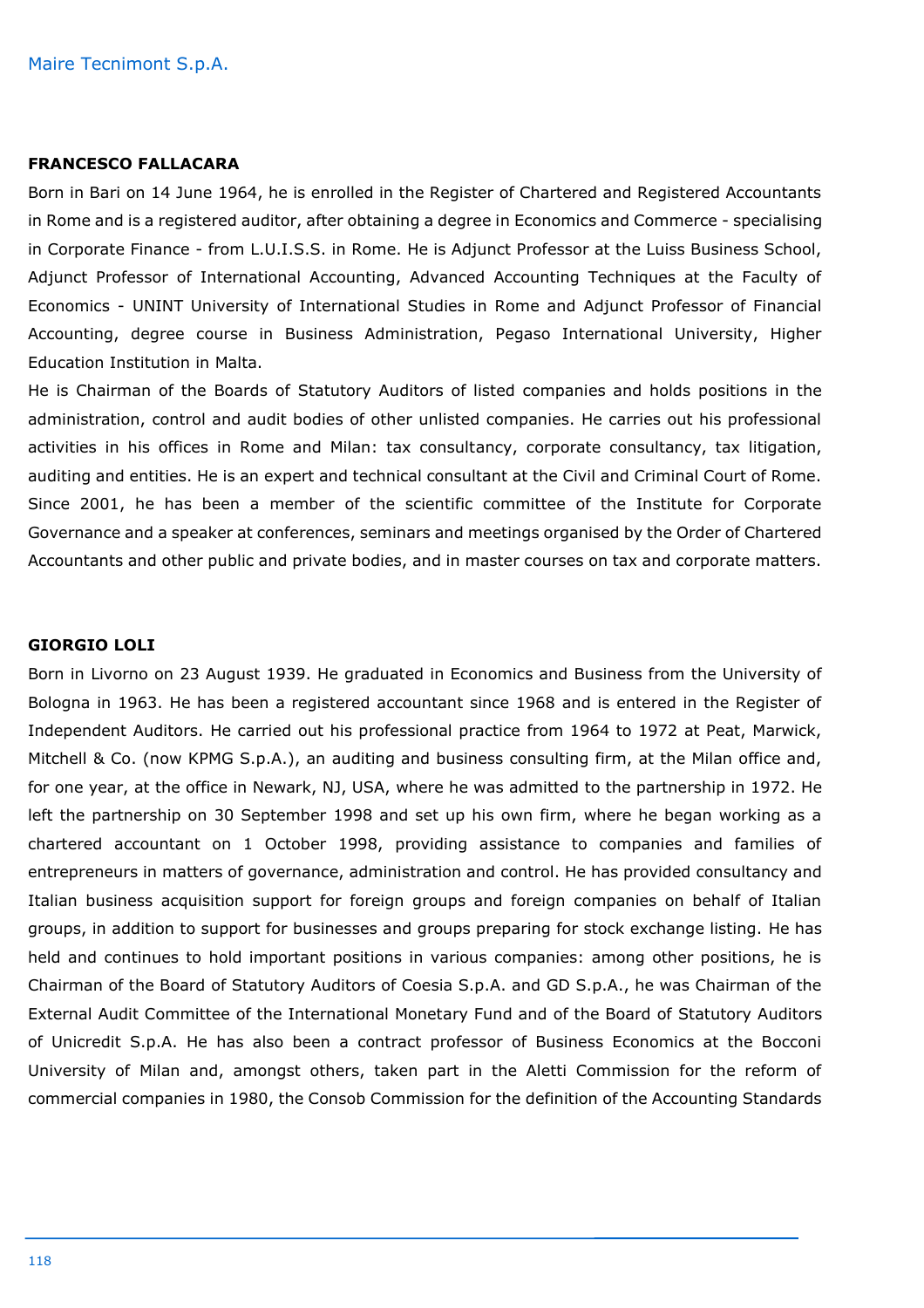

of State-owned companies in 1981 and various Commissions on behalf of the National Board of Registered Accountants.

# **ANTONIA DI BELLA**

Antonia Di Bella was born in Drapia, Vibo Valentia, on 17 February 1965. She graduated in Social and economic sciences from the University of Calabria and obtained a Masters in Accounting and financial control of enterprises at the University of Pavia.

She is registered in the Association of Chartered Accountants and Accounting Experts of Milan and that of Independent Auditors. Member of the Technical Insurance Commission of the OIC - the Italian National Accounting Organisation - and of the Steering Committee of the MIRM, Master in Insurance Risk Management of Trieste.

Professor of Accounting and Management in Insurance – Master's Degree course in Statistical and Actuarial Sciences at the University Cattolica del Sacro Cuore in Milan, starting academic year 2016- 2017.

She spent her professional career initially with the KPMG Network, auditing the accounts of insurance and reinsurance companies and companies operating in the financial sector and, starting October 2007, with Mazars S.p.A., where she was responsible for the insurance segment until July 2015; during her activities, she assisted multiple insurance groups with the transition away from the national accounting standards and towards IAS/IFRS, as well as with accounting, tax and business due diligence matters.

She is currently self-employed and works at her own firm in Milan, as well as being Of Counsel of ADVANT - Nctm.

She has been Statutory Auditor and Chairman of the Board of Statutory Auditors of insurance and listed companies.

She is currently a standing auditor of Maire Tecnimont S.p.A., Assicurazioni Generali S.p.A. and independent director of Interpump Group S.p.A., as well as holding other auditing roles in unlisted companies.

## **MASSIMILIANO LEONI**

Registered accountant professionally qualified since 14/04/1992, registered in the Association of Chartered Accountants and Accounting Experts of Rome under no. AA 003801, Independent Auditor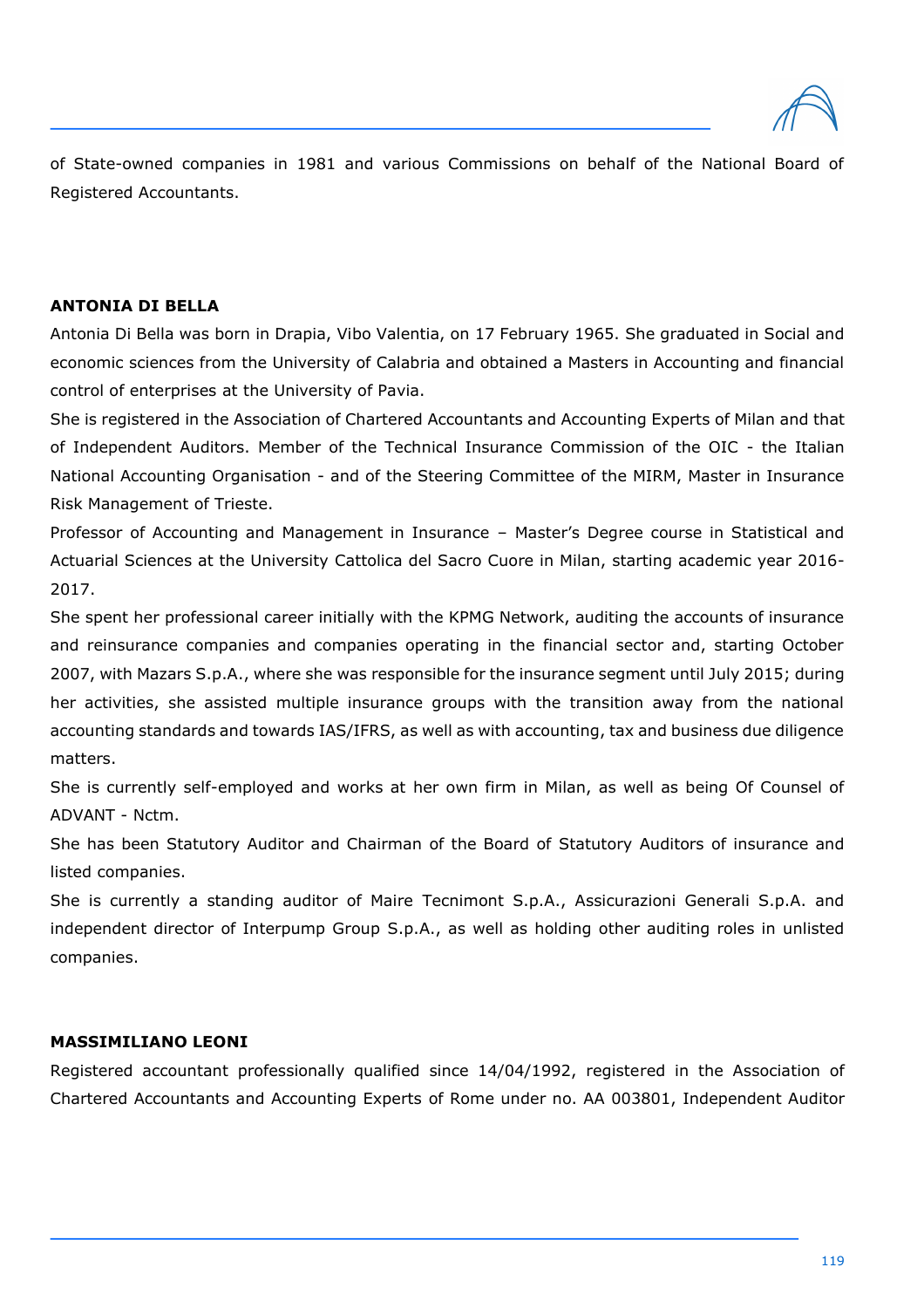registered with the Roll held at the Ministry of Grace and Justice under no. 32033, OJ 31bis of 21/04/1995.

Since 1990, he has provided consultancy and assistance with administrative, corporate and tax matters for companies, entities and entrepreneurial groups. In this area, he has held consultancy and assistance roles in business restructuring operations, sales, transfers and the reallocation of corporate complexes. He has accrued significant experience in the defence and tax representation sector in disputes for companies and entities. Since 1992, he has also held roles in control bodies (member of the Board of Statutory and Independent Auditors) in companies and entities. Since 1998, he has been an Associate of the Studio Associato Leoni-Luvisotti, tax, corporate and administrative consulting firm. Since 2017, he has been an associated professional of the tax and corporate consultancy firm Ferri Minnetti & Associati s.r.l. of Rome. He has gained significant experience in the financial/actuarial sector in relation to pensions, pension funds and the actuarial valuation of employee benefits using IAS 19. He has also acted as an expert witness for the Soa qualification of companies in the event of sale or lease of business units, on appointment by the Court of Rome.

### **ALESSANDRA CONTE**

Born in 1971, she graduated in Economics and Business from the La Sapienza University of Rome in 1995.

Registered accountant professionally qualified since 01-03-1999 (registered in the Association of Chartered Accountants and Accounting Experts of Rome under no. AA\_006880), Independent Auditor registered with the Roll held at the Ministry of Grace and Justice under no. 119058, 4th special series no. 32 of 21-04-2000.

Since 1999, she has provided tax and corporate consultancy and assistance with administrative matters. Over the years, she has accrued particular expertise in extraordinary corporate operations and business valuations. She has accrued significant experience in the defence and tax representation sector in disputes for companies, entities and natural persons.

Director and Auditor in commercial companies and non-profit entities.

## **ANDREA LORENZATTI**

Registered accountant professionally, qualified since 25-06-2007 (in the Association of Chartered Accountants and Accounting Experts of Rome of Rome under AA 009119), Independent Auditor registered under no. 149326, OJ of 12-02-2008.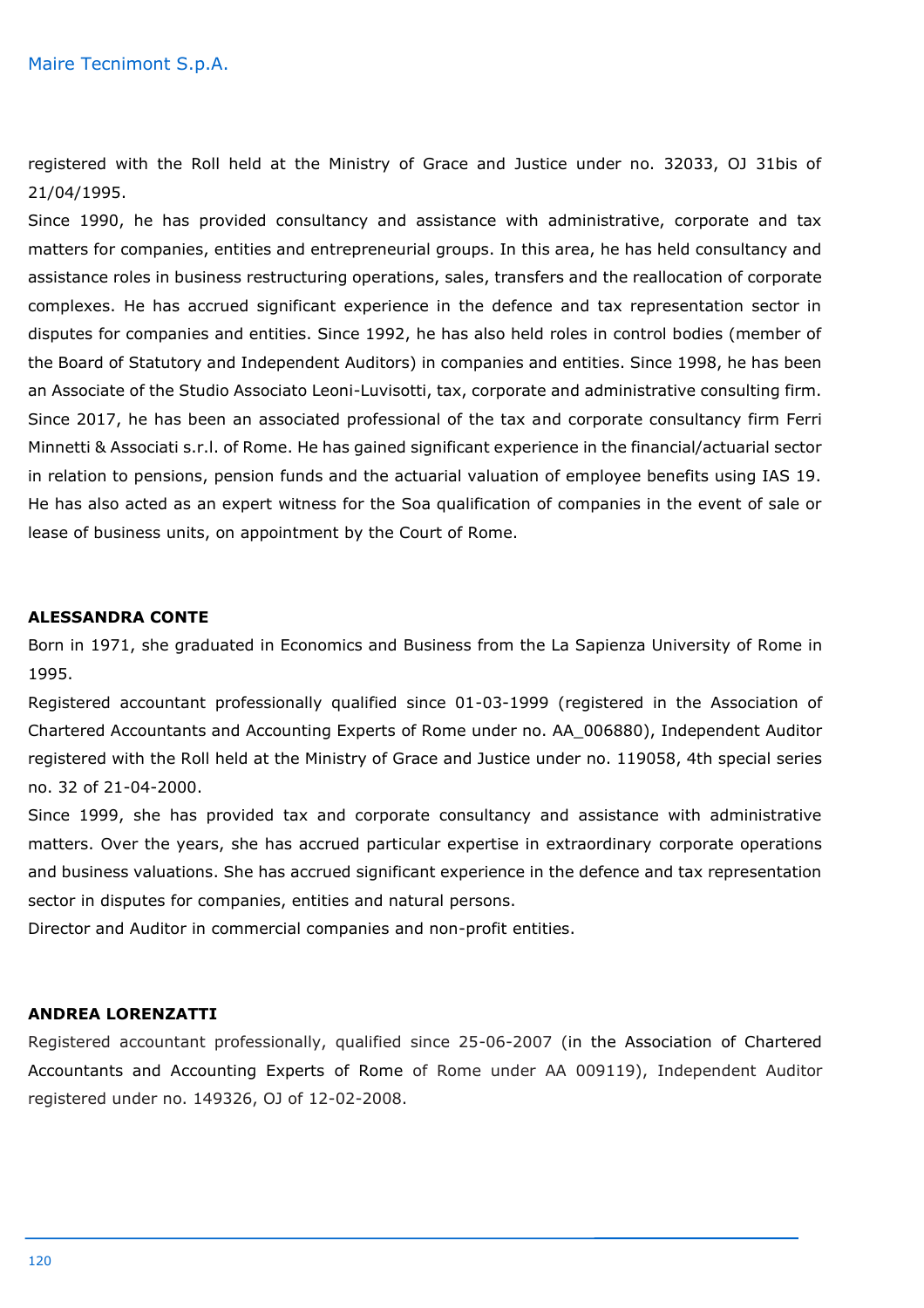

Since June 2005, he has provided administrative, corporate and tax assistance and consultancy. For several years now, he has accrued specific experience with property metters, in particular as regards the tax regulations of construction, purchase and sale and real estate management companies. Over the years, he has accrued particular expertise in extraordinary corporate operations. More specifically, expert appraisals have been prepared with regards to partial and proportional demergers and business contributions.

His professional experience includes aspects relating to corporate groups. More specifically, for several years now, he has been entrusted with the management and external consultancy relative to companies adhering to the national tax consolidation. Over the years, he has been Territorial Manager of tax assistance (RAF for central Italy) for the company CAF IMPRESE UNICA CIDEC SRL. He currently operates on control bodies (as Chairman and member of the Board of Statutory Auditors) for different companies.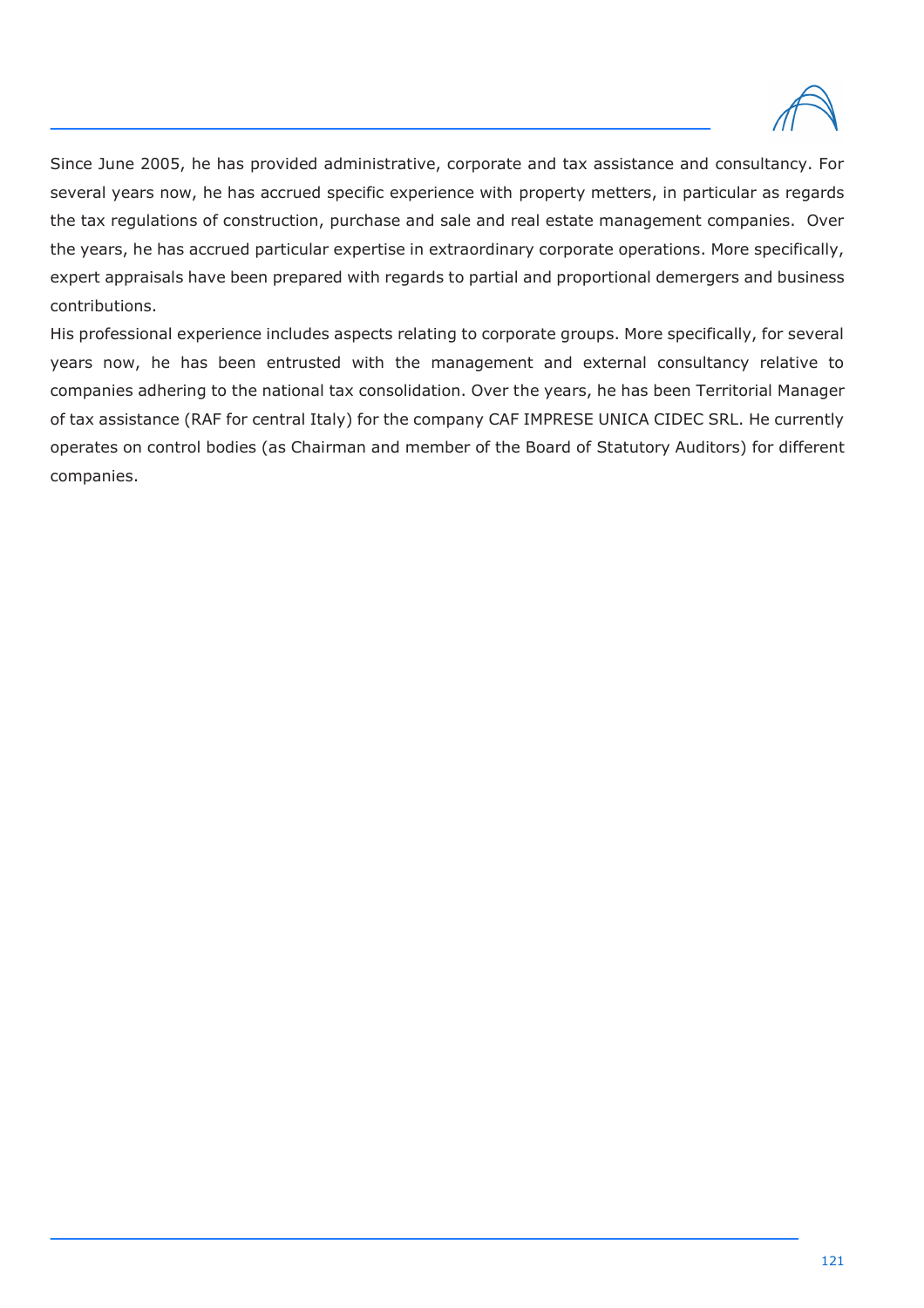**ANNEX B.1) LIST OF OFFICES HELD BY THE STATUTORY AUDITORS OF MAIRE TECNIMONT S.P.A.**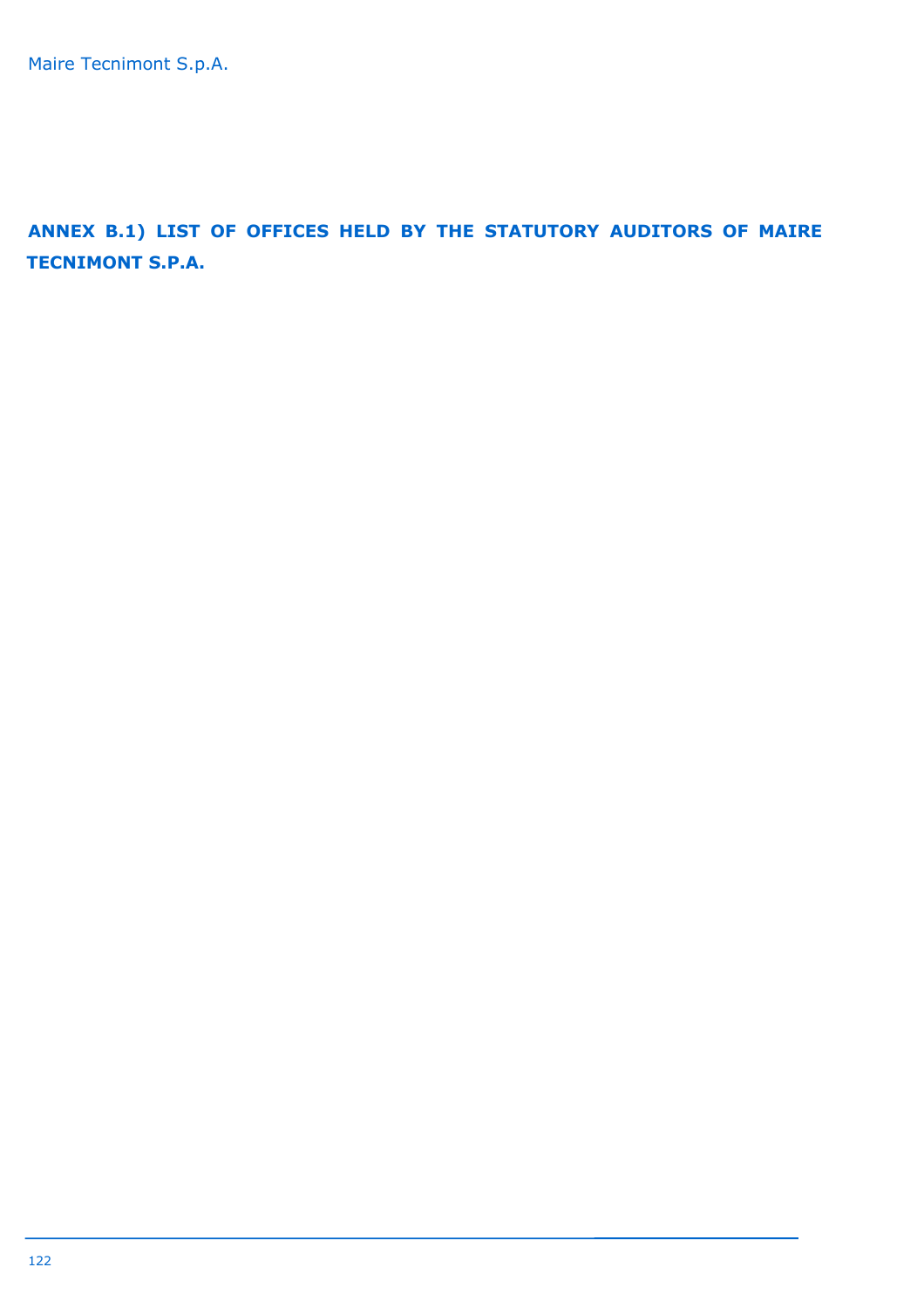

| <b>Name</b>                | <b>Company</b>                                         | <b>Office</b>                                           |
|----------------------------|--------------------------------------------------------|---------------------------------------------------------|
| <b>Francesco FALLACARA</b> | Ro.Co. Edil Romana<br>Costruzioni Edilizie S.r.l.      | Standing auditor and independent<br>auditor             |
|                            | Hirafilm S.r.l.                                        | Sole auditor and independent auditor                    |
|                            | Banca Consulia S.p.A.                                  | Alternate auditor                                       |
|                            | Capital Shuttle S.p.A.                                 | Alternate auditor                                       |
|                            | Link Campus University<br>Foundation                   | Chairman of the Board of<br><b>Independent Auditors</b> |
|                            | Provincial Board of<br>Surveyors of Rome               | Standing member of the Board of<br>independent auditors |
|                            | Eni Progetti S.p.A.                                    | Standing auditor                                        |
|                            | ArgoGlobal Assicurazioni<br>S.p.A.                     | Director                                                |
|                            | Creval S.p.A. Credito<br>Valtellinese Banking<br>Group | Alternate auditor                                       |
|                            | <b>GB Trucks Socio Unico</b><br>S.r.l.                 | Sole independent auditor                                |
|                            | NextChem S.p.A. (*)                                    | Standing auditor                                        |
|                            | SIBI S.r.l.                                            | Sole independent auditor                                |
|                            | I Casali del Pino S.r.l.                               | Sole independent auditor                                |
|                            | <b>Maire Tecnimont</b><br>Foundation                   | Sole independent auditor                                |
|                            | Cartiere di Guarcino<br>S.p.A.                         | <b>Standing Auditor</b>                                 |
|                            | Tim S.p.A.                                             | Chairman of the Board of Statutory<br>Auditors          |
|                            | Banca Monte dei Paschi<br>di Siena S.p.A.              | Alternate auditor                                       |
|                            | ATAC S.p.A.                                            | Chairman of the Board of Statutory<br>Auditors          |
|                            | GSD Sistemi e Servizi<br>S.c.a.r.l.                    | <b>Standing Auditor</b>                                 |
|                            | Casa di Cura La<br>Madonnina S.p.A.                    | <b>Standing Auditor</b>                                 |
|                            | Eni Natural Energies<br>S.p.A.                         | <b>Standing Auditor</b>                                 |
| <b>Giorgio LOLI</b>        | Coesia S.p.A.                                          | Chairman of the Board of Statutory<br>Auditors          |
|                            | Coesia Finance S.p.A.                                  | Chairman of the Board of Statutory<br>Auditors          |
|                            | Comas - Costruzione<br>Macchine Speciali -<br>S.p.A.   | Chairman of the Board of Statutory<br>Auditors          |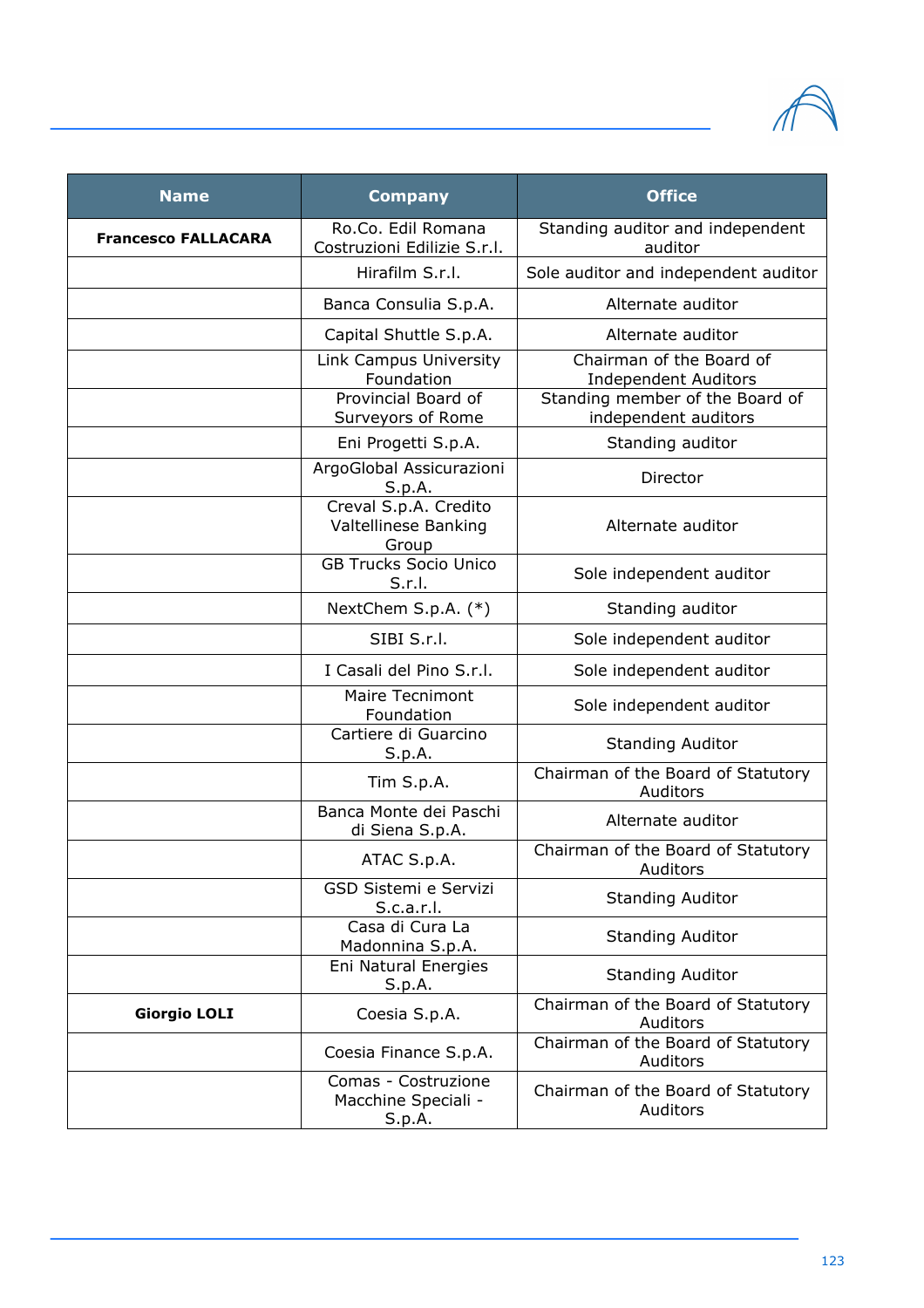|                         | Costruzioni Meccaniche<br>PE.BO S.r.l.           | Chairman of the Board of Statutory<br>Auditors |
|-------------------------|--------------------------------------------------|------------------------------------------------|
|                         | Decal S.p.A.                                     | Chairman of the Board of Statutory<br>Auditors |
|                         | Decal Italia S.p.A.                              | Chairman of the Board of Statutory<br>Auditors |
|                         | Emmeci S.p.A.                                    | Chairman of the Board of Statutory<br>Auditors |
|                         | Flexlink System S.p.A.                           | Chairman of the Board of Statutory<br>Auditors |
|                         | G. D. S.p.A.                                     | Chairman of the Board of Statutory<br>Auditors |
|                         | Genova High Tech S.p.A.                          | Chairman of the Board of Directors             |
|                         | G. F. S.p.A.                                     | Chairman of the Board of Statutory<br>Auditors |
|                         | IPI S.p.A.                                       | Chairman of the Board of Statutory<br>Auditors |
|                         | Isoil Impianti S.p.A.                            | Chairman of the Board of Statutory<br>Auditors |
|                         | Marina Genova<br>Aeroporto S.r.l.                | Chairman of the Board of Directors             |
|                         | Prelios S.p.A.                                   | Chairman of the Board of Statutory<br>Auditors |
|                         | Sasib S.p.A.                                     | Chairman of the Board of Statutory<br>Auditors |
|                         | System Ceramic S.p.A.                            | Standing auditor                               |
|                         | Tosilab S.p.A.                                   | Standing auditor                               |
|                         | Studio 1 Automazioni<br>S.p.A.                   | Standing auditor                               |
| <b>Antonia DI BELLA</b> | Assicurazioni Generali<br>S.p.A.                 | Standing auditor                               |
|                         | <b>Trenitalia TPER</b>                           | Standing auditor                               |
|                         | Interpump Group S.p.A.                           | Director                                       |
|                         | <b>BT</b> Enia<br>Telecomunicazioni S.p.A.       | Chairman of the Board of Statutory<br>Auditors |
|                         | Atlanet S.p.A.                                   | Chairman of the Board of Statutory<br>Auditors |
|                         | Yolo Group S.r.l.                                | Sole auditor                                   |
|                         | Yolo S.r.l.                                      | Sole auditor                                   |
|                         | Merloni Holding S.p.A.                           | Standing auditor                               |
|                         | ERPTech S.p.A.                                   | Standing auditor                               |
|                         | NST S.p.A.                                       | Standing auditor                               |
|                         | Le Dimore del Quartetto<br>S.r.I social business | Sole Auditor                                   |